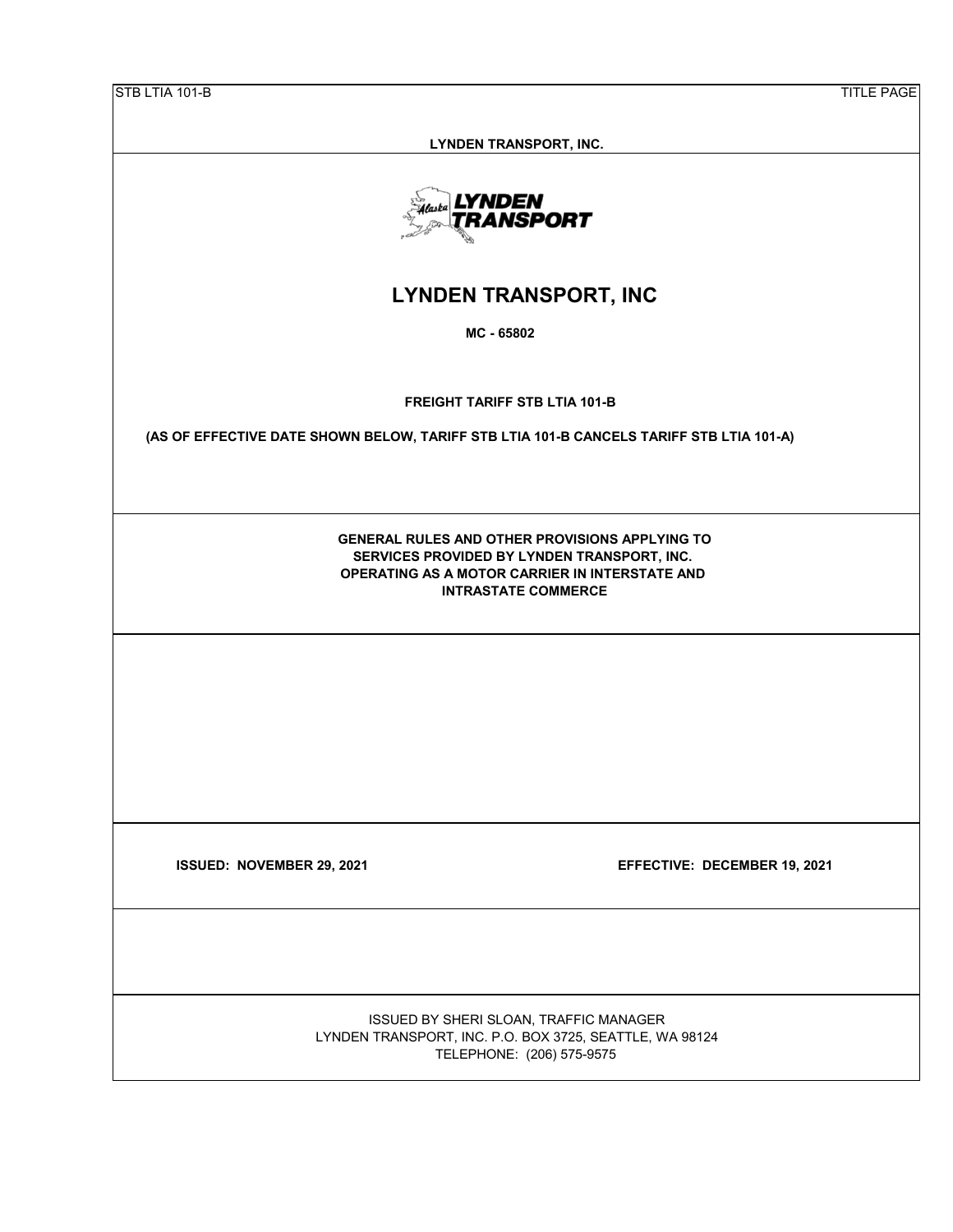#### STB LTIA 101-B 33rd REVISED PAGE 1.1 and 2.1 and 3.3 and 3.3 and 3.3 and 3.3 and 3.3 and 3.3 and 3.3 and 3.3 and 3.3 and 3.3 and 3.3 and 3.3 and 3.3 and 3.3 and 3.3 and 3.3 and 3.3 and 3.3 and 3.3 and 3.4 and 3.4 and 3.4 a

### **LYNDEN TRANSPORT, INC.**

CHECK SHEET OF TARIFF PAGES AND SUPPLEMENTS

Title Page and Pages 1 to 117, inclusive, of this tariff are effective as of the dates shown. Revised pages as named below contain all changes from the original tariff that are in effect on the dates shown.

| <b>PAGE</b>     | <b>REVISION</b>     | <b>PAGE</b>     | <b>REVISION</b>       | <b>PAGE</b> | <b>REVISION</b> | <b>PAGE</b> | <b>REVISION</b> | <b>PAGE</b> | <b>REVISION</b> |
|-----------------|---------------------|-----------------|-----------------------|-------------|-----------------|-------------|-----------------|-------------|-----------------|
| <b>TITLE</b>    |                     |                 |                       |             |                 |             |                 |             |                 |
| $\mathbf 1$     | 32 <sup>©</sup>     | 39              | <b>9©</b>             |             |                 |             |                 |             |                 |
| $\overline{2}$  | $\overline{4}$      | 40              | $\overline{0}$        |             |                 |             |                 |             |                 |
| $\overline{3}$  | 6 <sup>°</sup>      | 41              | $\overline{0}$        |             |                 |             |                 |             |                 |
| $3-A$           | 4 <sup>©</sup>      | 42              | $\overline{0}$        |             |                 |             |                 |             |                 |
| $3 - B$         | $\overline{3}$      | 43              | $\overline{2}$        |             |                 |             |                 |             |                 |
| $\overline{4}$  | $\mathbf{1}$        | 44              | $\overline{0}$        |             |                 |             |                 |             |                 |
| $\overline{5}$  | $\overline{0}$      | 45              | $\overline{0}$        |             |                 |             |                 |             |                 |
| $6\overline{6}$ | $\overline{0}$      | 46              | 10 <sup>©</sup>       |             |                 |             |                 |             |                 |
| 7               | $\overline{0}$      | $46-A$          | $\mathbf{1}$          |             |                 |             |                 |             |                 |
| $\overline{8}$  | $\overline{2}$      | 47              | $\overline{0}$        |             |                 |             |                 |             |                 |
| $\overline{9}$  | $\overline{0}$      | 48              | $\overline{2}$        |             |                 |             |                 |             |                 |
| 10              | 10 <sup>°</sup>     | 49              | 10 <sup>°</sup>       |             |                 |             |                 |             |                 |
| $\overline{11}$ | 9 <sup>°</sup>      | 50              | 10©                   |             |                 |             |                 |             |                 |
| $\overline{12}$ | 10©                 | $\overline{51}$ | $\overline{2}$        |             |                 |             |                 |             |                 |
| 13              | <b>9</b> ©          | 52              | 12 <sup>©</sup>       |             |                 |             |                 |             |                 |
| 14              | 8©                  | $52-A$          | $\overline{0}$        |             |                 |             |                 |             |                 |
| $14-A$          | $\mathbf{1}$        | 53              | 11©                   |             |                 |             |                 |             |                 |
| $14-B$          | $\mathbf 1$         | 54              | 9©                    |             |                 |             |                 |             |                 |
| $14-C$          | $\mathbf{1}$        | $\overline{55}$ | 11 <sup>°</sup>       |             |                 |             |                 |             |                 |
| $14-D$          | $\overline{1}$      | 56              | 1 <sup>°</sup>        |             |                 |             |                 |             |                 |
| $14-E$          | $\overline{1}$      | 56-A            | $\overline{0}$        |             |                 |             |                 |             |                 |
| 15              | 9 <sup>°</sup>      | $\overline{57}$ | 13 <sup>°</sup>       |             |                 |             |                 |             |                 |
| 16              | 11 <sup>°</sup>     | $\overline{58}$ | <b>9©</b>             |             |                 |             |                 |             |                 |
| 17              | 11 <sup>°</sup>     | 59              | <b>9©</b>             |             |                 |             |                 |             |                 |
| $\overline{18}$ | $9°$                | 60              | $\pmb{0}$             |             |                 |             |                 |             |                 |
| 19              | 10 <sup>°</sup>     | 61              | <b>9©</b>             |             |                 |             |                 |             |                 |
| $\overline{20}$ | $\mathbf{1}$        | 62              | <b>9©</b>             |             |                 |             |                 |             |                 |
| 21              | 10 <sup>°</sup>     | 63              | $\overline{0}$        |             |                 |             |                 |             |                 |
| $\overline{22}$ | 4 <sup>°</sup>      | 64              | <b>9©</b>             |             |                 |             |                 |             |                 |
| $\overline{23}$ | <b>9</b> ©          | 65              | 10©                   |             |                 |             |                 |             |                 |
| $\overline{24}$ | $\pmb{0}$           | 66              | $\pmb{0}$             |             |                 |             |                 |             |                 |
| 25              | $\overline{0}$      | 67              | <b>9</b> <sup>o</sup> |             |                 |             |                 |             |                 |
| 26              | 10 <sup>°</sup>     | 68              | <b>9</b> ©            |             |                 |             |                 |             |                 |
| $\overline{27}$ | <b>9©</b>           | 69              | $\overline{0}$        |             |                 |             |                 |             |                 |
| 28              | 11©                 | 70              | $\overline{0}$        |             |                 |             |                 |             |                 |
| 29              | $\overline{0}$      | 71              | $\overline{1}$        |             |                 |             |                 |             |                 |
| 30              | 10 <sup>©</sup>     | 72              | $\overline{0}$        |             |                 |             |                 |             |                 |
| 31              | $\mathbf 0$         | 73              | $\overline{0}$        |             |                 |             |                 |             |                 |
| $\overline{32}$ | $\overline{0}$      | $\overline{74}$ | $\overline{0}$        |             |                 |             |                 |             |                 |
| 33              | 9 <sup>°</sup>      | 75              | <b>9©</b>             |             |                 |             |                 |             |                 |
| $\overline{34}$ | 12 <sup>©</sup>     | $\overline{76}$ | $\overline{0}$        |             |                 |             |                 |             |                 |
| 35              | $\mathbf 0$         | 77              | <b>9</b> ©            |             |                 |             |                 |             |                 |
| 36              | 10©                 | $\overline{78}$ | $\overline{0}$        |             |                 |             |                 |             |                 |
| $\overline{37}$ | 10©                 | 79              | $\overline{0}$        |             |                 |             |                 |             |                 |
| 38              | $\mathsf{O}\xspace$ | 80              | $\overline{0}$        |             |                 |             |                 |             |                 |

TELEPHONE: (206) 575-9575 ISSUED BY SHERI SLOAN, TRAFFIC MANAGER LYNDEN TRANSPORT, INC. P.O. BOX 3725, SEATTLE, WA 98124

ISSUED: DECEMBER 15, 2021 EFFECTIVE: DECEMBER 19, 2021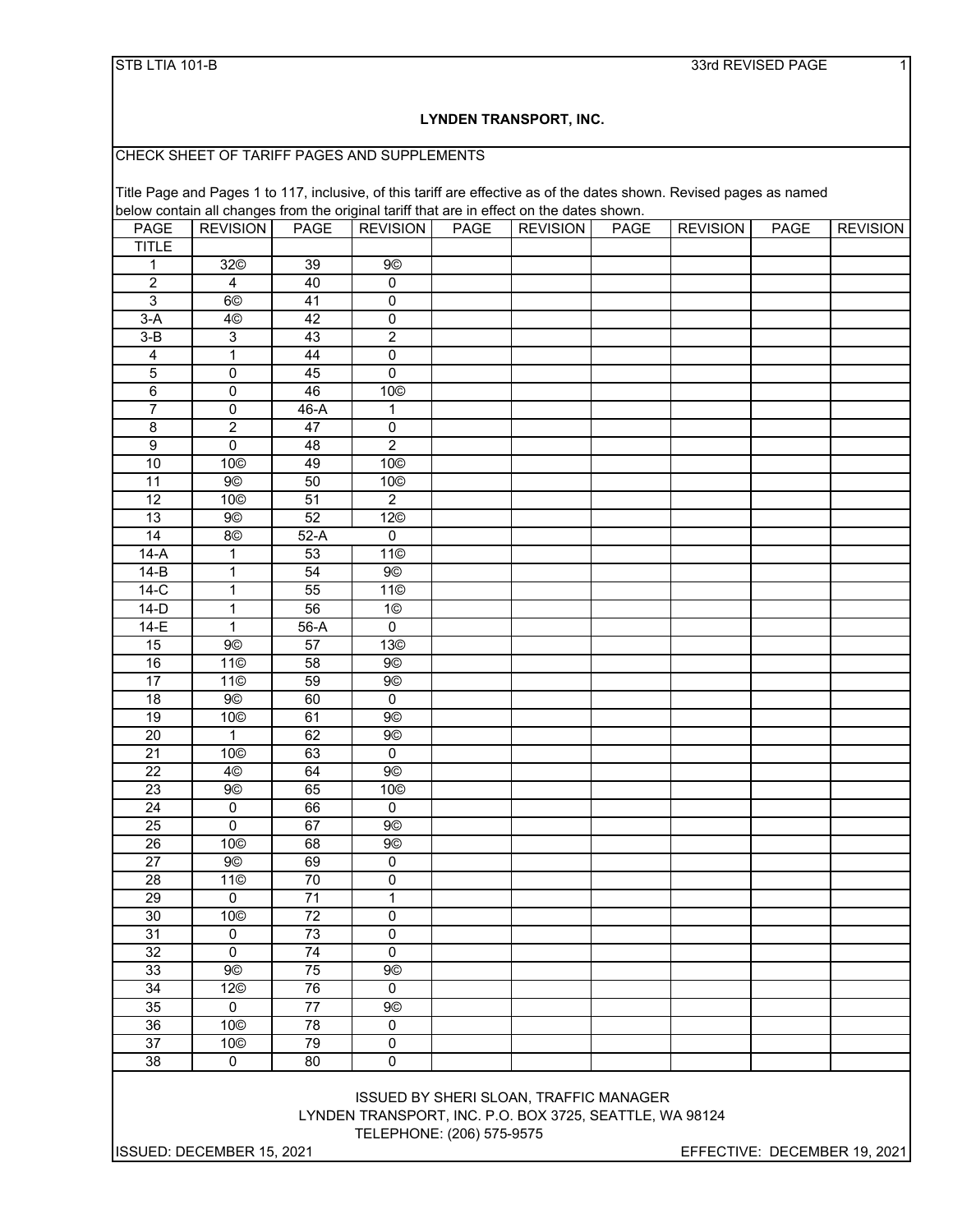|                                                                               | <b>ITEM</b> |                            |
|-------------------------------------------------------------------------------|-------------|----------------------------|
| <b>INDEX OF ITEMS</b>                                                         | NO.         |                            |
|                                                                               |             |                            |
| (IN ORDER BY ITEM NUMBER)<br><b>DESCRIPTION:</b>                              |             |                            |
|                                                                               |             |                            |
| <b>Governing Publications</b>                                                 | 100         |                            |
| Definition Of Holidays                                                        | 110         |                            |
| <b>Application Of Rates</b>                                                   | 160         |                            |
| Application Of Rates - Varying Minimum Weights                                | 180         |                            |
| Application Of Rates - Household Goods                                        | 225         |                            |
| Movement Via Air Or Other Type Of Service Beyond Lynden Transport's           |             |                            |
| <b>Direct Service Points</b>                                                  | 233         |                            |
| <b>Exceptions To Governing Classification</b>                                 | 249 - 285   |                            |
| Non-application Of NMFC Rules                                                 | 295         |                            |
| Pickup And Delivery Service (TL) To Or From Points In The State Of Washington | 340         |                            |
| Pickup And Delivery Service (TL) To Or From Points In The State Of Alaska     | 342         |                            |
| Charges For Deliveries To Military Installations Within The State Of Alaska   | 342.1       |                            |
| Arbitraries To Or From Points In The State Of Alaska (North Slope)            | 343         |                            |
| Application Of Fuel Surcharge                                                 | 345         |                            |
| Documents - Originals and Duplicate Copies                                    | 359         |                            |
| <b>Prohibited Articles And Commodities</b>                                    | 420         |                            |
| <b>Customs And In-Bond Shipments</b>                                          | 480         |                            |
| Definition Of "Household Goods" And Applicable Rules                          | 485         |                            |
| Transfer Of Cargo At LTIA's Fife, WA, Terminal                                | 495         |                            |
| Delivery of Freight during Govementment Mandated Social Distancing            | 956         |                            |
| Detention And Delay Charges - Vehicles With Power                             | 500         |                            |
| Detention - Vehicles Without Power                                            | 501         |                            |
| Liftgate Service                                                              | 530         |                            |
| Hazardous Goods                                                               | 540         |                            |
| Hazardous Materials - Disposal                                                | 542         |                            |
| Flatbed Trailers - Loading And Securing                                       | 563         |                            |
| Over Dimensional And Over Weight Limit Shipments                              | 568         |                            |
| Carrier's Right To Decline Service Due To Impracticable Operations            |             |                            |
| And For Other Reasons                                                         | 570         |                            |
| Improperly Described Freight                                                  | 572         |                            |
| Liability - Beyond Freight                                                    | 576         |                            |
| Minimum Rates And Charges Applicable To Large LTL Shipments or Consolidations | 616         |                            |
| <b>Minimum Density Requirements</b>                                           | 618         |                            |
| <b>Shipment Size Conversion Table</b>                                         | 620         |                            |
| Mixed Shipments - Commodities Embraced In The Same Descriptive Item           | 641         |                            |
| Notification Prior To Delivery                                                | 647         |                            |
|                                                                               |             |                            |
|                                                                               |             |                            |
|                                                                               |             |                            |
|                                                                               |             |                            |
|                                                                               |             |                            |
|                                                                               |             |                            |
|                                                                               |             |                            |
|                                                                               |             |                            |
| ISSUED BY SHERI SLOAN, TRAFFIC MANAGER                                        |             |                            |
| LYNDEN TRANSPORT, INC. P.O. BOX 3725, SEATTLE, WA 98124                       |             |                            |
| TELEPHONE: (206) 575-9575                                                     |             |                            |
| <b>ISSUED: JULY 12, 2012</b>                                                  |             | EFFECTIVE: OCTOBER 1, 2020 |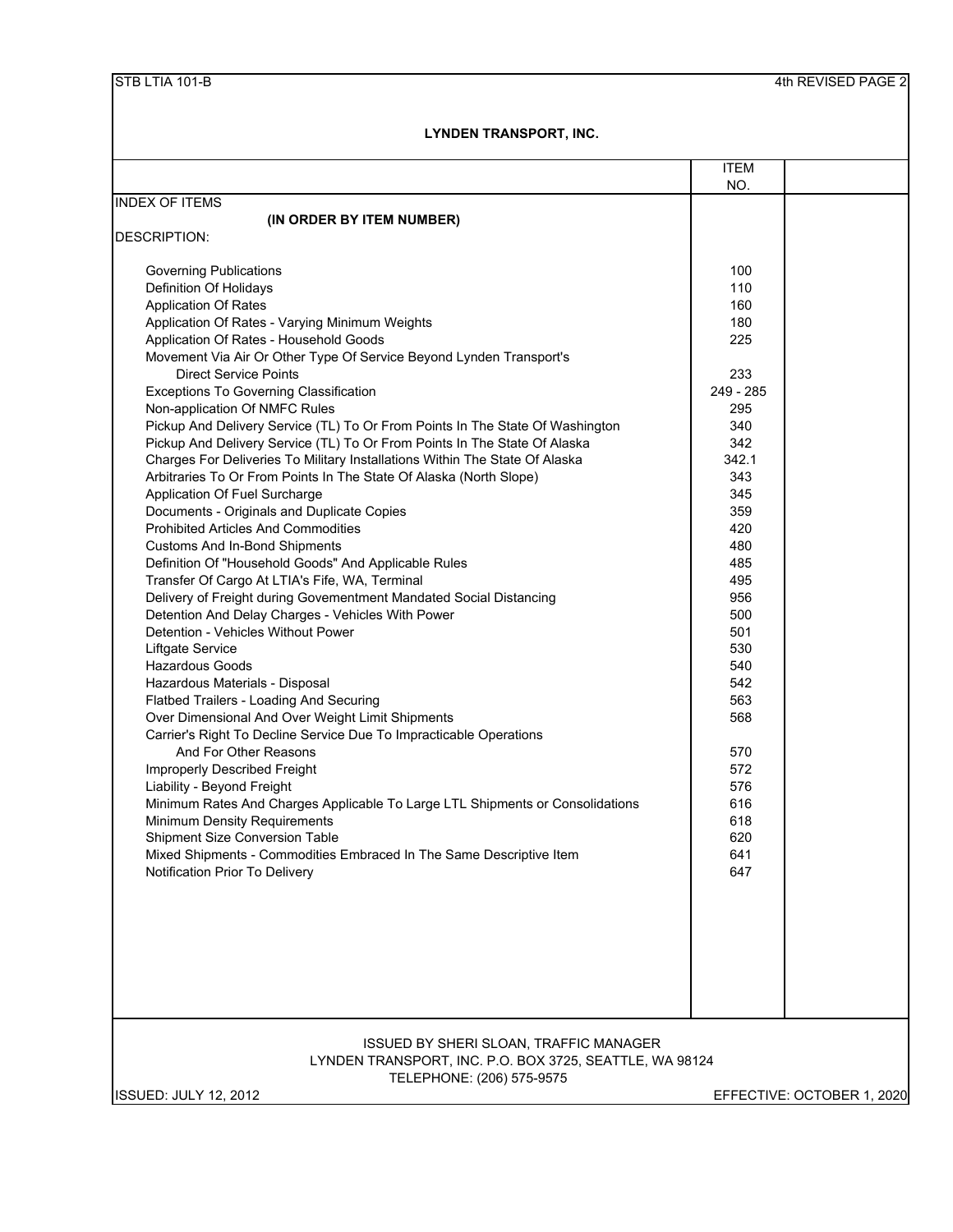|                                                                                                                                                                                                                                                                                                                                                                                                                                                                                                                                                                                                                                                                                                                                                                                                                                                                                                                                                                                                                                                                                                                                                                                                                                                                                                                                         | <b>ITEM</b>                                                                                                                                                                                      | <b>PAGE</b> |
|-----------------------------------------------------------------------------------------------------------------------------------------------------------------------------------------------------------------------------------------------------------------------------------------------------------------------------------------------------------------------------------------------------------------------------------------------------------------------------------------------------------------------------------------------------------------------------------------------------------------------------------------------------------------------------------------------------------------------------------------------------------------------------------------------------------------------------------------------------------------------------------------------------------------------------------------------------------------------------------------------------------------------------------------------------------------------------------------------------------------------------------------------------------------------------------------------------------------------------------------------------------------------------------------------------------------------------------------|--------------------------------------------------------------------------------------------------------------------------------------------------------------------------------------------------|-------------|
|                                                                                                                                                                                                                                                                                                                                                                                                                                                                                                                                                                                                                                                                                                                                                                                                                                                                                                                                                                                                                                                                                                                                                                                                                                                                                                                                         | NO.                                                                                                                                                                                              | NO.         |
| <b>INDEX OF ITEMS</b>                                                                                                                                                                                                                                                                                                                                                                                                                                                                                                                                                                                                                                                                                                                                                                                                                                                                                                                                                                                                                                                                                                                                                                                                                                                                                                                   |                                                                                                                                                                                                  |             |
| DESCRIPTION:                                                                                                                                                                                                                                                                                                                                                                                                                                                                                                                                                                                                                                                                                                                                                                                                                                                                                                                                                                                                                                                                                                                                                                                                                                                                                                                            |                                                                                                                                                                                                  |             |
| Pickup And Delivery Rates (LTL) - State Of Washington<br>Pickup And Delivery Service<br>Pickup Service - Split Pickup<br>Delivery Service - Split Delivery<br>Port Charge<br><b>Terminal Charge</b><br>Freight Bill Revision Charge<br>Shipments Of Extraordinary Value<br>Used Items - Limitation of Liability And Other Provisions<br><b>Protective Services</b><br>Diversion Or Reconsignment<br><b>Temperature Control Service</b><br><b>Customer Furnished Equipment</b><br>Special Services - Expedited "Hot Stow" Service<br>Special Services - Driver Loading /Unloading, Hourly Rates For Labor or Trucking<br>Condition Of Trailers When Returned To Carrier<br>Stopping In Transit For Partial Loading Or For Partial Unloading<br>Cargo Storage At LTIA Origin And Destination Facilities<br>Delivery Of Freight Without Joint Check<br>Delivery of Freight During Government Mandated Social Distancing<br>Transportation Subject To Coast Guard Rules<br>Transportation Of Modular Buildings And House Trailers<br>Service And Rates To Unnamed Origin Or Destination Points<br>Equipment Ordered But Not Used<br>Transportation Of Engine Powered Vehicles and Machines<br>Weight Verification - Less Than Truckload (LTL) Shipments<br>Packaging Materials And Dunnage Materials<br>Weight Limits And Road Restrictions | 749<br>750<br>751<br>752<br>760<br>760<br>775<br>780<br>790<br>810<br>820<br>830<br>884<br>889<br>890<br>893<br>900<br>910<br>955<br>956<br>975<br>977<br>980<br>985<br>987<br>991<br>995<br>996 |             |
| <b>ISSUED BY SHERI SLOAN, TRAFFIC MANAGER</b>                                                                                                                                                                                                                                                                                                                                                                                                                                                                                                                                                                                                                                                                                                                                                                                                                                                                                                                                                                                                                                                                                                                                                                                                                                                                                           |                                                                                                                                                                                                  |             |
| LYNDEN TRANSPORT, INC. P.O. BOX 3725, SEATTLE, WA 98124<br>TELEPHONE: (206) 575-9575                                                                                                                                                                                                                                                                                                                                                                                                                                                                                                                                                                                                                                                                                                                                                                                                                                                                                                                                                                                                                                                                                                                                                                                                                                                    |                                                                                                                                                                                                  |             |
| ISSUED: DECEMBER 15, 2021                                                                                                                                                                                                                                                                                                                                                                                                                                                                                                                                                                                                                                                                                                                                                                                                                                                                                                                                                                                                                                                                                                                                                                                                                                                                                                               | EFFECTIVE: DECEMBER 19, 2021                                                                                                                                                                     |             |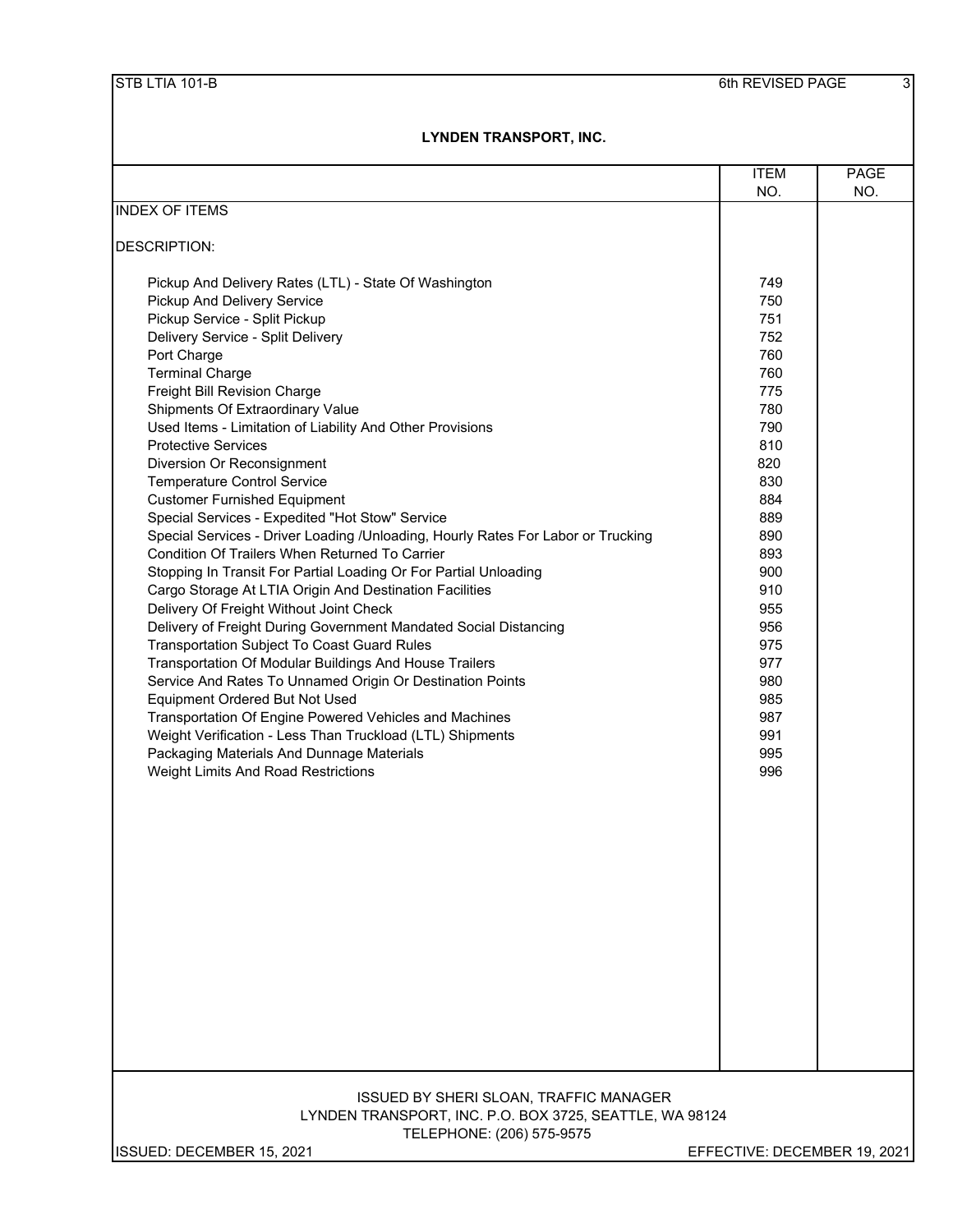|                                                                               | <b>ITEM</b>                  | PAGE      |
|-------------------------------------------------------------------------------|------------------------------|-----------|
|                                                                               | NO.                          | NO.       |
| <b>INDEX OF ITEMS</b>                                                         |                              |           |
| (ALPHABETICAL BY DESCRIPTION)<br><b>DESCRIPTION:</b>                          |                              |           |
|                                                                               |                              |           |
| Application Of Fuel Surcharge                                                 | 345                          | 21        |
| <b>Application Of Rates</b>                                                   | 160                          | 5         |
| Application Of Rates - Household Goods                                        | 225                          | 6         |
| Application Of Rates - Varying Minimum Weights                                | 180                          | 5         |
| Arbitraries To Or From Points In The State Of Alaska (North Slope)            | 343                          | 20        |
| Cargo Storage At LTIA Origin And Destination Facilities                       | 910                          | $68 - 69$ |
| Carrier's Right To Decline Service Due To Impracticable Operations            |                              |           |
| And For Other Reasons                                                         | 570                          | 40        |
| Charges For Deliveries To Military Installations Within The State Of Alaska   | 342.1                        | 19        |
| Condition Of Trailers When Returned To Carrier                                | 893                          | 66        |
| <b>Customer Furnished Equipment</b>                                           | 884                          | $61 - 63$ |
| <b>Customs And In-Bond Shipments</b>                                          | 480                          | 23        |
| Definition Of "Household Goods" And Applicable Rules                          | 485                          | $24 - 25$ |
| Definition Of Holidays                                                        | 110                          | 4         |
| Delivery Of Freight Without Joint Check                                       | 955                          | $70 - 71$ |
| Delivery Service - Split Delivery                                             | 752                          | 54        |
| Delivery of Freight During Government Mandated Social Distancing              | 956                          | 71        |
| Detention - Vehicles Without Power                                            | 501                          | $28 - 29$ |
| Detention And Delay Charges - Vehicles With Power                             | 500                          | 27        |
| Diversion Or Reconsignment                                                    | 820                          | $58 - 59$ |
| Documents - Originals and Duplicate Copies                                    | 359                          | 22        |
| <b>Equipment Ordered But Not Used</b>                                         | 985                          | 74        |
| <b>Exceptions To Governing Classification</b>                                 | 249 - 285                    | 8         |
| Flatbed Trailers - Loading And Securing                                       | 563                          | 36        |
| Freight Bill Revision Charge                                                  | 775                          | 56        |
| <b>Governing Publications</b>                                                 | 100                          | 4         |
| <b>Hazardous Goods</b>                                                        | 540                          | $31 - 34$ |
| Hazardous Materials - Disposal                                                | 542                          | 35        |
| Improperly Described Freight                                                  | 572                          | 40        |
| Liability - Beyond Freight                                                    | 576                          | 41        |
| Liftgate Service                                                              | 530                          | 30        |
| <b>Minimum Density Requirements</b>                                           | 618                          | 43        |
| Minimum Rates And Charges Applicable To Large LTL Shipments or Consolidations | 616                          | 42        |
| Mixed Shipments - Commodities Embraced In The Same Descriptive Item           | 641                          | 45        |
| Movement Via Air Or Other Type Of Service Beyond Lynden Transport's           |                              |           |
| <b>Direct Service Points</b>                                                  | 233                          | 7         |
| Non-application Of NMFC Rules                                                 | 295                          | 9         |
|                                                                               |                              |           |
|                                                                               |                              |           |
|                                                                               |                              |           |
|                                                                               |                              |           |
|                                                                               |                              |           |
|                                                                               |                              |           |
|                                                                               |                              |           |
| <b>ISSUED BY SHERI SLOAN, TRAFFIC MANAGER</b>                                 |                              |           |
| LYNDEN TRANSPORT, INC. P.O. BOX 3725, SEATTLE, WA 98124                       |                              |           |
| TELEPHONE: (206) 575-9575                                                     |                              |           |
| ISSUED: DECEMBER 15, 2021                                                     | EFFECTIVE: DECEMBER 19, 2021 |           |
|                                                                               |                              |           |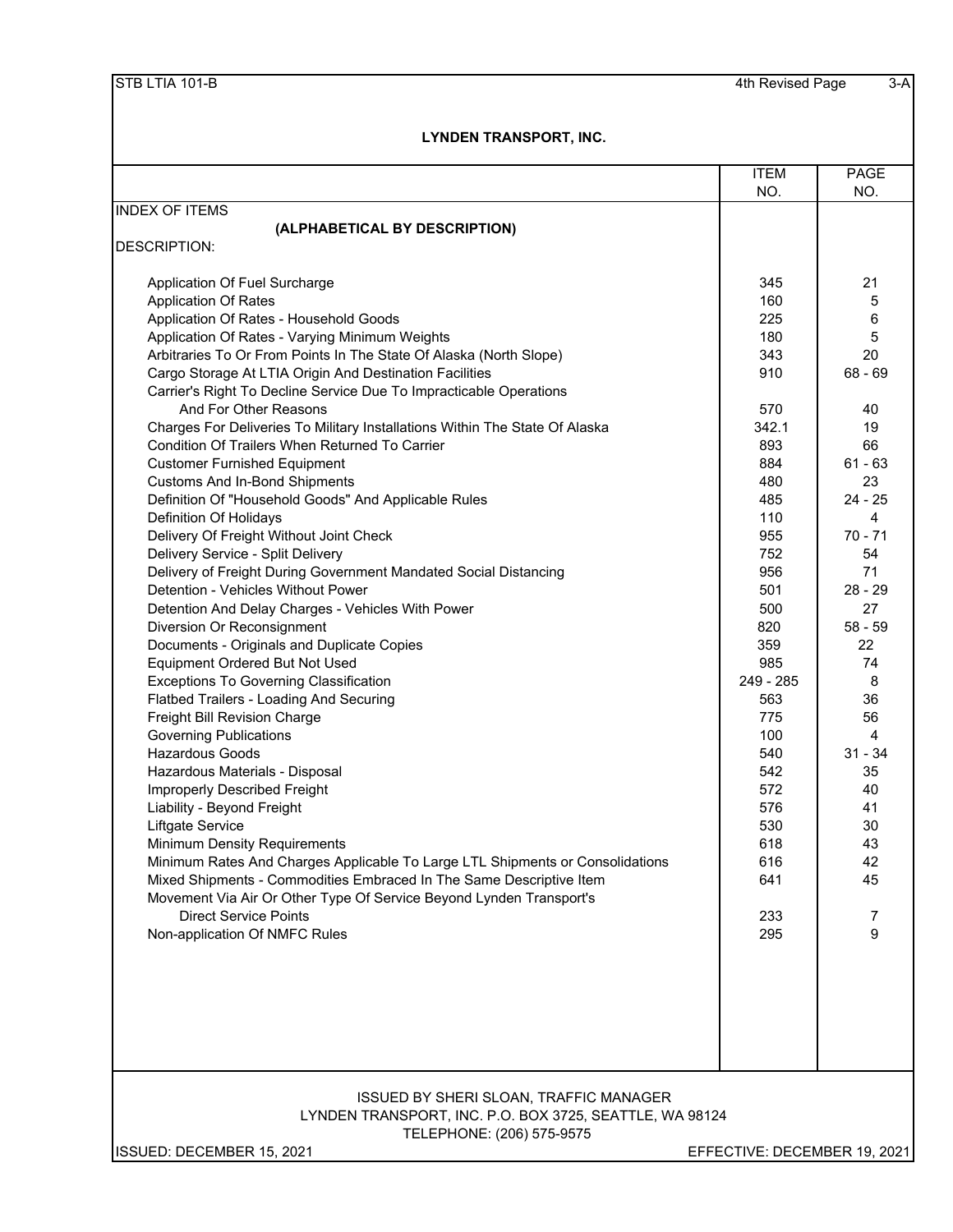|                                                                                  | <b>ITEM</b> | <b>PAGE</b>              |
|----------------------------------------------------------------------------------|-------------|--------------------------|
|                                                                                  | NO.         | NO.                      |
| <b>INDEX OF ITEMS</b>                                                            |             |                          |
| (ALPHABETICAL BY DESCRIPTION)                                                    |             |                          |
| <b>DESCRIPTION:</b>                                                              |             |                          |
| Notification Prior To Delivery                                                   | 647         | 46                       |
| Over Dimensional And Over Weight Limit Shipments                                 | 568         | $37 - 39$                |
| Packaging Materials And Dunnage Materials                                        | 995         | 78 - 79                  |
| Pickup And Delivery Rates (LTL) - State Of Washington                            | 749         | $47 - 50$                |
| Pickup And Delivery Service                                                      | 750         | $51 - 52$                |
| Pickup And Delivery Service (TL) To Or From Points In The State Of Alaska        | 342         | $15 - 18$                |
| Pickup And Delivery Service (TL) To Or From Points In The State Of Washington    | 340         | $10 - 14$                |
| Pickup Service - Split Pickup                                                    | 751         | 53                       |
| Port Charge                                                                      | 760         | 55                       |
| <b>Prohibited Articles And Commodities</b>                                       | 420         | 22                       |
| <b>Protective Services</b>                                                       | 810         | 57                       |
| Service And Rates To Unnamed Origin Or Destination Points                        | 980         | 73                       |
| <b>Shipment Size Conversion Table</b>                                            | 620         | 44                       |
| Shipments Of Extraordinary Value                                                 | 780         | 56                       |
| Special Services - Driver Loading /Unloading, Hourly Rates For Labor or Trucking | 890         | 65                       |
| Special Services - Expedited "Hot Stow" Service                                  | 889         | 64                       |
| Stopping In Transit For Partial Loading Or For Partial Unloading                 | 900         | 67                       |
| <b>Temperature Control Service</b>                                               | 830         | 60                       |
| <b>Terminal Charge</b>                                                           | 760         | 55                       |
| Transfer Of Cargo At LTIA's Fife, WA, Terminal                                   | 495         | 26                       |
| Transportation Of Engine Powered Vehicles and Machines                           | 987         | $75 - 76$                |
| Transportation Of Modular Buildings And House Trailers                           | 977         | 72                       |
| Used Items - Limitation Of Liability And Other Provision                         | 790         | 56-A                     |
| Transportation Subject To Coast Guard Rules                                      | 975         | 72                       |
| Weight Limits And Road Restrictions                                              | 996         | 80                       |
| Weight Verification - Less Than Truckload (LTL) Shipments                        | 991         | 77                       |
|                                                                                  |             |                          |
|                                                                                  |             |                          |
|                                                                                  |             |                          |
|                                                                                  |             |                          |
|                                                                                  |             |                          |
|                                                                                  |             |                          |
|                                                                                  |             |                          |
|                                                                                  |             |                          |
|                                                                                  |             |                          |
|                                                                                  |             |                          |
|                                                                                  |             |                          |
|                                                                                  |             |                          |
|                                                                                  |             |                          |
|                                                                                  |             |                          |
|                                                                                  |             |                          |
|                                                                                  |             |                          |
|                                                                                  |             |                          |
|                                                                                  |             |                          |
| ISSUED BY SHERI SLOAN, TRAFFIC MANAGER                                           |             |                          |
| LYNDEN TRANSPORT, INC. P.O. BOX 3725, SEATTLE, WA 98124                          |             |                          |
| TELEPHONE: (206) 575-9575                                                        |             |                          |
| ISSUED: DECEMBER 9, 2019                                                         |             | EFFECTIVE: JUNE 11, 2020 |
|                                                                                  |             |                          |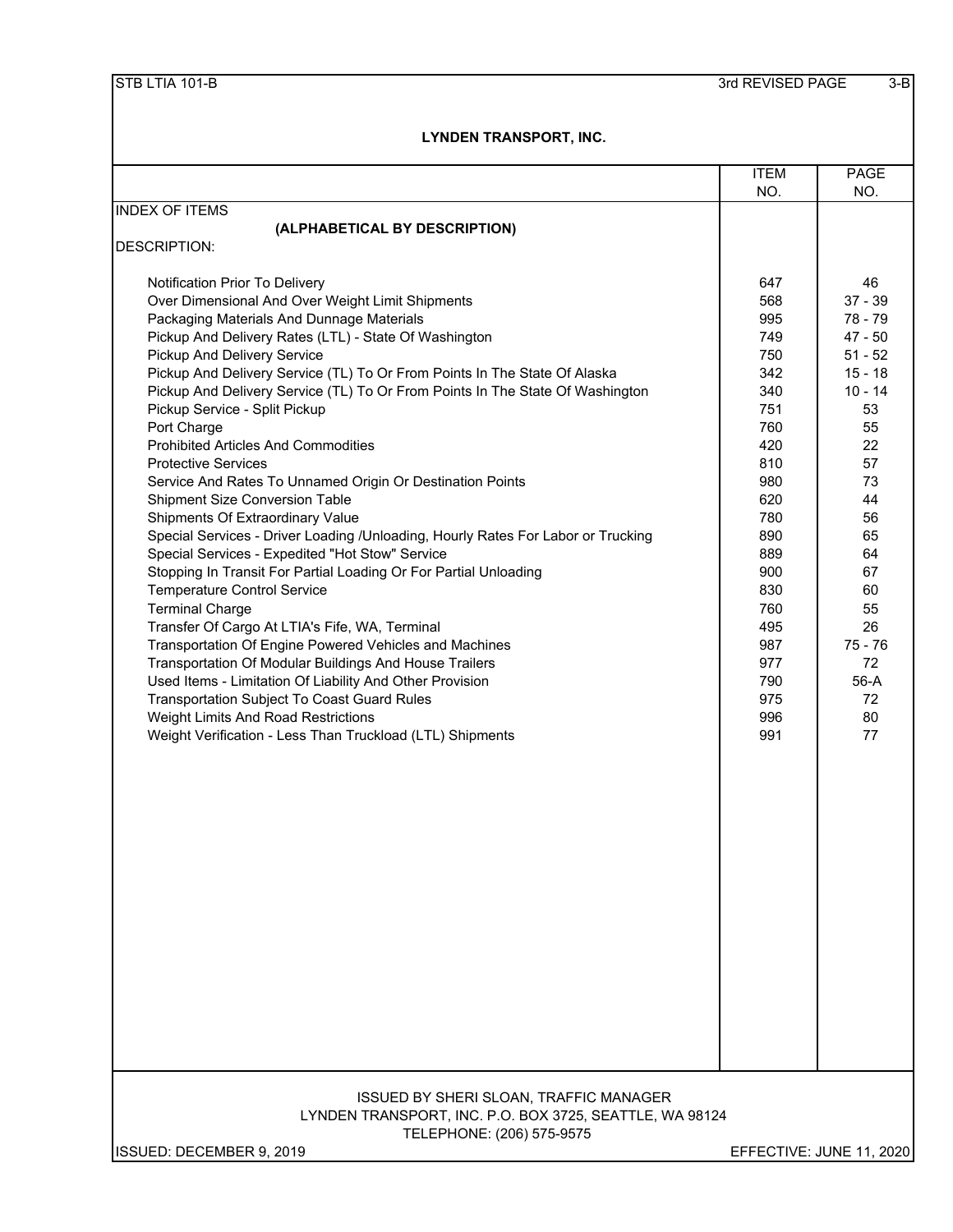|                                                      | <b>RULES</b>                                                                                                                                                                    | <b>ITEM</b><br>NO.        |
|------------------------------------------------------|---------------------------------------------------------------------------------------------------------------------------------------------------------------------------------|---------------------------|
| <b>GOVERNING PUBLICATIONS:</b>                       |                                                                                                                                                                                 |                           |
| supplements thereto or subsequent re-issues thereof: | Except as otherwise provided herein, this tariff is governed by the following publications, including                                                                           | 100                       |
| (1)<br>Association, Inc., Issuing Agent.             | National Motor Freight Classification, NMFC 100 Series, National Motor Freight Traffic                                                                                          |                           |
| 49 CFR Parts 100 to 185<br>(2)                       |                                                                                                                                                                                 |                           |
|                                                      |                                                                                                                                                                                 |                           |
| DEFINITION OF HOLIDAYS:                              |                                                                                                                                                                                 |                           |
|                                                      | When the term "holiday" or "holidays" is used, this term refers to the following days:                                                                                          | 110                       |
| New Year's Day                                       | Thanksgiving Day                                                                                                                                                                |                           |
| President's Day                                      | The Day After Thanksgiving Day                                                                                                                                                  |                           |
| <b>Memorial Day</b><br>Independence Day<br>Labor Day | The Day Before Christmas Day<br>Christmas Day                                                                                                                                   |                           |
|                                                      | If a holiday falls on a Saturday, the preceding Friday will be considered the holiday.<br>If a holiday falls on a Sunday, the succeeding Monday will be considered the holiday. |                           |
|                                                      |                                                                                                                                                                                 |                           |
|                                                      | ISSUED BY SHERI SLOAN, TRAFFIC MANAGER<br>LYNDEN TRANSPORT, INC. P.O. BOX 3725, SEATTLE, WA 98124<br>TELEPHONE: (206) 575-9575                                                  |                           |
| ISSUED: NOVEMBER 30, 2011                            |                                                                                                                                                                                 | EFFECTIVE: MARCH 22, 2012 |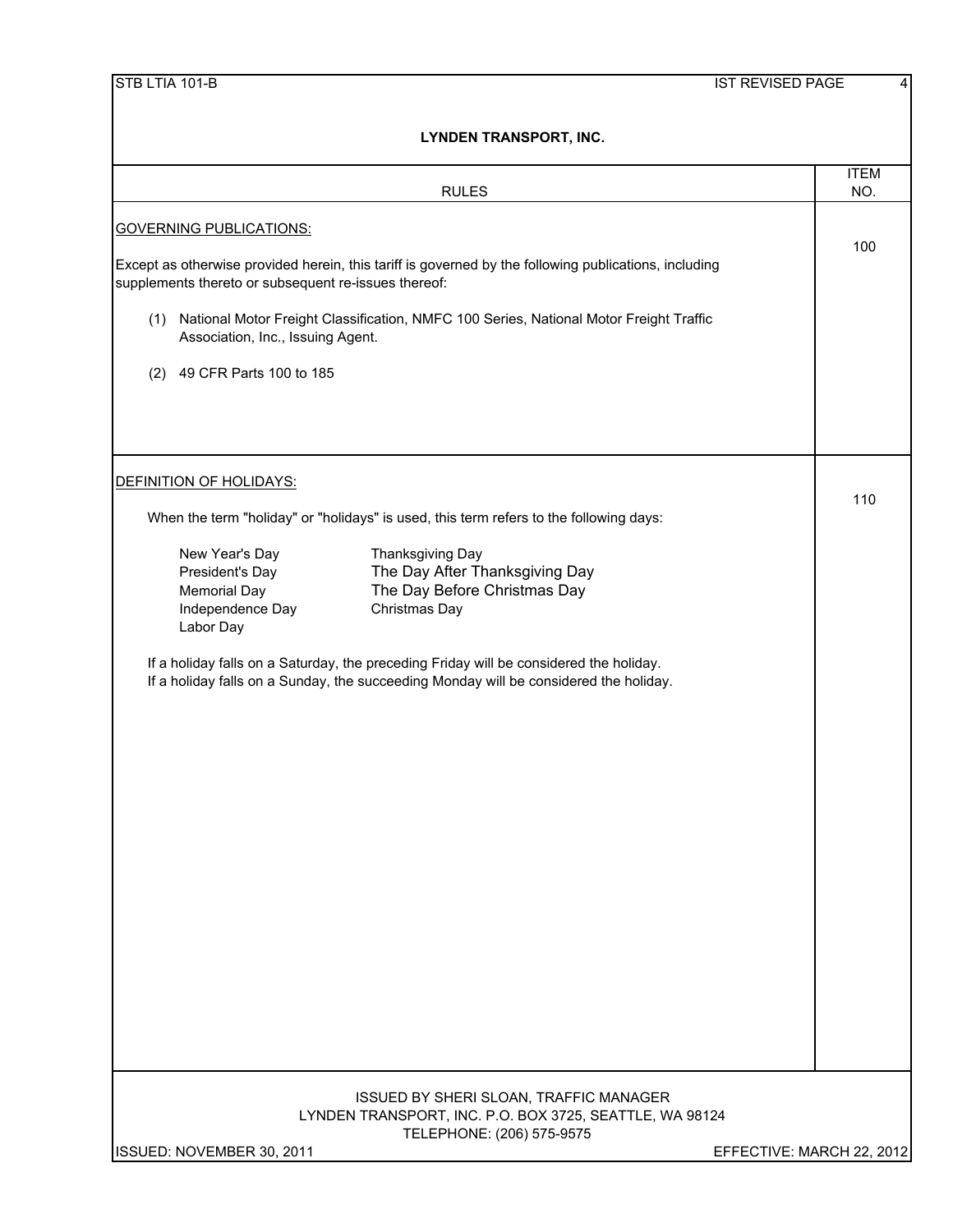| LINUEN IRANJPURI, INU.                                                                                                                                                                                                                                                                                                                                                                                                                                                                                  |                    |
|---------------------------------------------------------------------------------------------------------------------------------------------------------------------------------------------------------------------------------------------------------------------------------------------------------------------------------------------------------------------------------------------------------------------------------------------------------------------------------------------------------|--------------------|
| <b>RULES</b>                                                                                                                                                                                                                                                                                                                                                                                                                                                                                            | <b>ITEM</b><br>NO. |
| <b>APPLICATION OF RATES:</b>                                                                                                                                                                                                                                                                                                                                                                                                                                                                            |                    |
| (A) Except as otherwise provided, this tariff applies to the transportation of shipments<br>in AQ, LTL, TL (capacity load) or volume quantities via routes selected by Lynden Transport.                                                                                                                                                                                                                                                                                                                | 160                |
| (B) Lynden Transport reserves the right, when because of traffic congestion or other causes or<br>conditions beyond Lynden Transport's control, to forward shipments via any available route. If<br>a route chosen by Lynden Transport results in higher costs, such alternative route may<br>result in higher charges. Lynden Transport will attempt to notify customer of potential higher<br>charges and provide option to allow movement at the higher charges or make alternative<br>arrangements. |                    |
| (C) Unless otherwise stated, all charges are payable in United States currency. Lynden Transport<br>reserves the right to specify acceptable methods of payment or grant credit as it sees fit.                                                                                                                                                                                                                                                                                                         |                    |
| (D) Where through rates are quoted or published from the point of origin to the point of destination,<br>the through rates may be higher than an aggregate of intermediate rates quoted or published<br>elsewhere. In such cases, the through rates will apply and the aggregate of intermediate<br>rates will not apply.                                                                                                                                                                               |                    |
|                                                                                                                                                                                                                                                                                                                                                                                                                                                                                                         |                    |
|                                                                                                                                                                                                                                                                                                                                                                                                                                                                                                         |                    |
|                                                                                                                                                                                                                                                                                                                                                                                                                                                                                                         |                    |
| <b>APPLICATION OF RATES - VARYING MINIMUM WEIGHTS:</b>                                                                                                                                                                                                                                                                                                                                                                                                                                                  | 180                |
| All other factors being equal, when the charge accruing on a shipment based on actual weight exceeds<br>the charge computed at a rate based upon a greater unit of minimum weight, the lower charge will apply.                                                                                                                                                                                                                                                                                         |                    |
| In no event will a specified minimum weight requirement for a particular trailer size be allowed to<br>alternate with the minimum weight requirement for a smaller size trailer.                                                                                                                                                                                                                                                                                                                        |                    |
|                                                                                                                                                                                                                                                                                                                                                                                                                                                                                                         |                    |
|                                                                                                                                                                                                                                                                                                                                                                                                                                                                                                         |                    |
|                                                                                                                                                                                                                                                                                                                                                                                                                                                                                                         |                    |
| EFFECTIVE: DECEMBER 12, 2011<br>ISSUED: NOVEMBER 30, 2011                                                                                                                                                                                                                                                                                                                                                                                                                                               |                    |
|                                                                                                                                                                                                                                                                                                                                                                                                                                                                                                         |                    |
| ISSUED BY SHERI SLOAN, TRAFFIC MANAGER<br>LYNDEN TRANSPORT, INC. P.O. BOX 3725, SEATTLE, WA 98124<br>TELEPHONE: (206) 575-9575                                                                                                                                                                                                                                                                                                                                                                          |                    |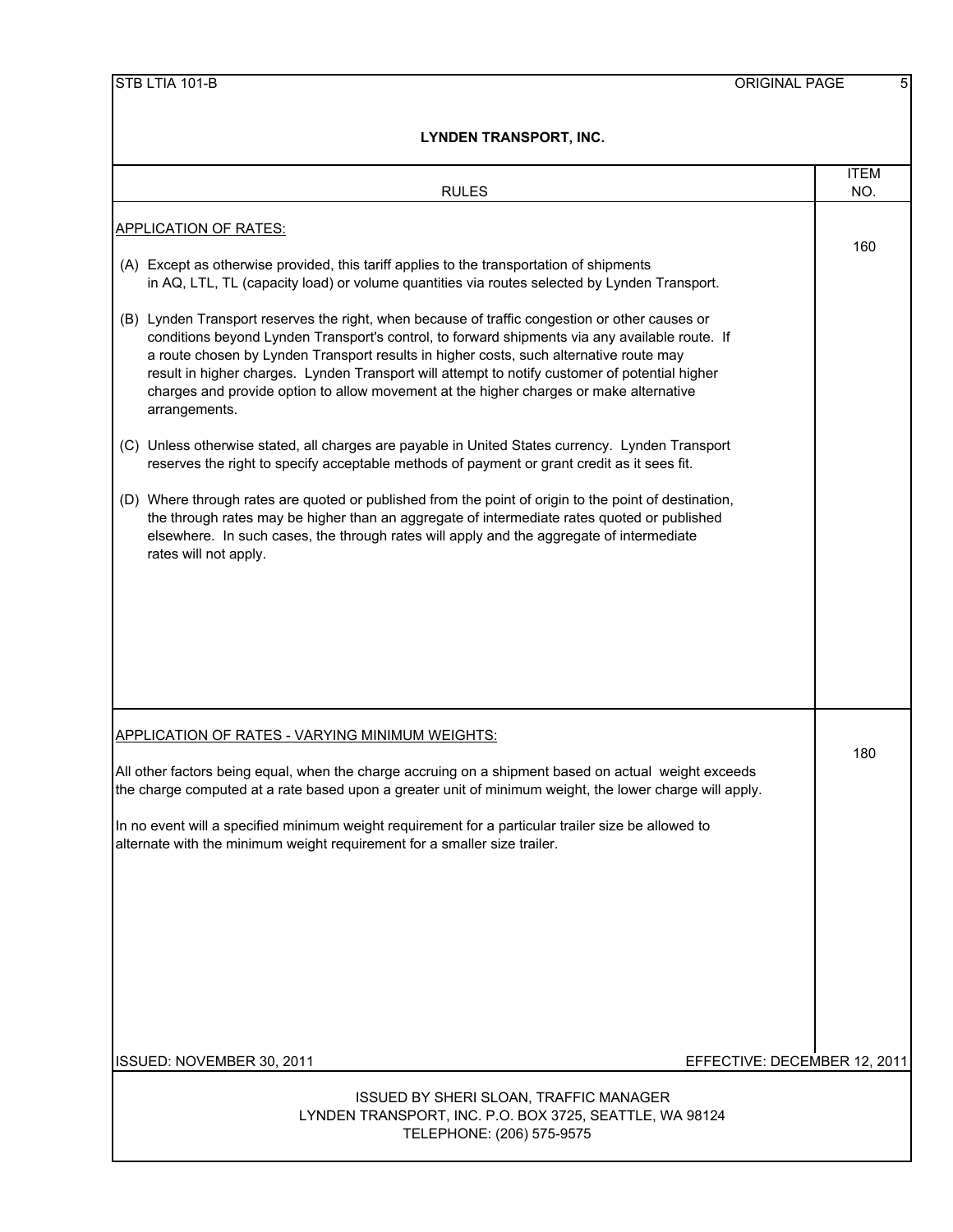|  | STB LTIA 101-B |
|--|----------------|
|  |                |

| LYNDEN I KANSPORT, ING.                                                                                                                                                                                                        |                              |  |  |  |
|--------------------------------------------------------------------------------------------------------------------------------------------------------------------------------------------------------------------------------|------------------------------|--|--|--|
| <b>RULES</b>                                                                                                                                                                                                                   | <b>ITEM</b><br>NO.           |  |  |  |
| APPLICATION OF RATES - HOUSEHOLD GOODS:                                                                                                                                                                                        |                              |  |  |  |
| (A) Class or commodity rates on household goods will not include pickup or delivery services.<br>(See Note 1)                                                                                                                  | 225                          |  |  |  |
| (B) Only cash, credit card or cashier's checks will be accepted in payment of charges on household<br>goods/personal effects shipments                                                                                         |                              |  |  |  |
| EXCEPTION: This provision will not apply on business related shipments nor on shipments<br>made by STB authorized motor carriers where the business or carrier, as the debtor, has<br>previously established credit with LTIA. |                              |  |  |  |
| (C) Shipments of household goods will be subject to a minimum weight requirement of 500<br>pounds.                                                                                                                             |                              |  |  |  |
| (D) Shipments of household goods will not mix with other commodities for rate application on LTL or<br>TL shipments.                                                                                                           |                              |  |  |  |
| NOTE 1: Item 749 will not apply on LTL shipments of household goods.                                                                                                                                                           |                              |  |  |  |
|                                                                                                                                                                                                                                |                              |  |  |  |
|                                                                                                                                                                                                                                |                              |  |  |  |
|                                                                                                                                                                                                                                |                              |  |  |  |
|                                                                                                                                                                                                                                |                              |  |  |  |
|                                                                                                                                                                                                                                |                              |  |  |  |
|                                                                                                                                                                                                                                |                              |  |  |  |
|                                                                                                                                                                                                                                |                              |  |  |  |
|                                                                                                                                                                                                                                |                              |  |  |  |
|                                                                                                                                                                                                                                |                              |  |  |  |
|                                                                                                                                                                                                                                |                              |  |  |  |
|                                                                                                                                                                                                                                |                              |  |  |  |
| ISSUED BY SHERI SLOAN, TRAFFIC MANAGER<br>LYNDEN TRANSPORT, INC. P.O. BOX 3725, SEATTLE, WA 98124                                                                                                                              |                              |  |  |  |
| TELEPHONE: (206) 575-9575<br>ISSUED: NOVEMBER 30, 2011                                                                                                                                                                         | EFFECTIVE: DECEMBER 12, 2011 |  |  |  |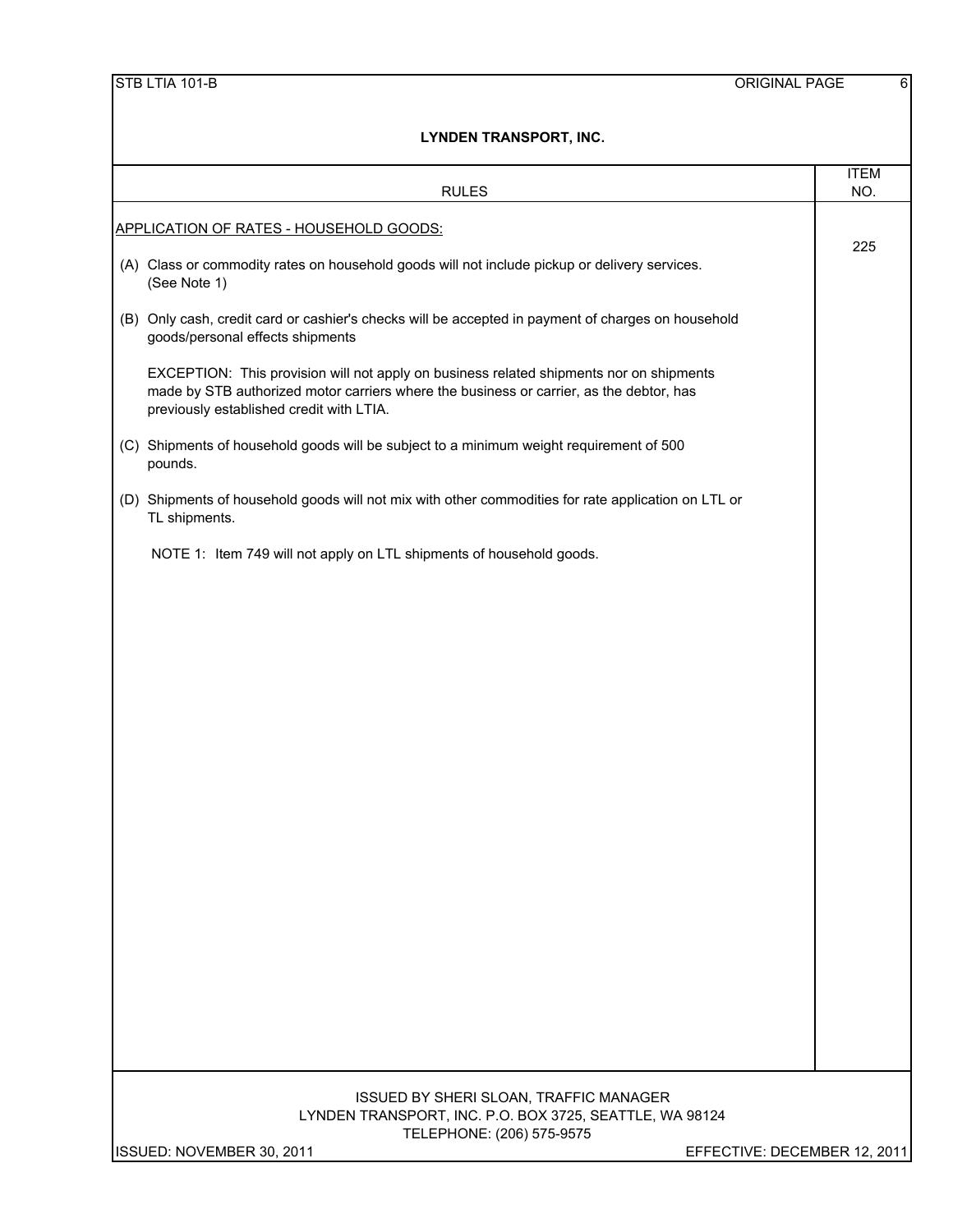| <b>RULES</b>                                                                                                                                                                                                                                                                                                                                                                                                                                                                                                                                                                                                                                                                                                                                                                                                                                                                                                 | <b>ITEM</b><br>NO. |
|--------------------------------------------------------------------------------------------------------------------------------------------------------------------------------------------------------------------------------------------------------------------------------------------------------------------------------------------------------------------------------------------------------------------------------------------------------------------------------------------------------------------------------------------------------------------------------------------------------------------------------------------------------------------------------------------------------------------------------------------------------------------------------------------------------------------------------------------------------------------------------------------------------------|--------------------|
| <b>MOVEMENT VIA AIR OR OTHER TYPE OF SERVICE BEYOND LYNDEN TRANSPORT'S</b><br>DIRECT SERVICE POINTS:                                                                                                                                                                                                                                                                                                                                                                                                                                                                                                                                                                                                                                                                                                                                                                                                         | 233                |
| LTIA may accept shipments destined for Alaska points that cannot be served directly by highway service.<br>Upon direction of the Shipper, Consignee or the Party responsible for payment, such shipments will<br>be taken to LTIA's nearest Alaska direct service point and will then be turned to an air carrier or water<br>carrier for furtherance to the final destination. Unless specifically agreed to in writing, LTIA will not<br>be responsible for charges incurred for beyond movement and LTIA's obligation for claims for loss<br>or damage will end at the time of interchange with the beyond carrier unless it can be shown that the<br>loss or damage occurred while in LTIA's possession. Liability for loss or damage beyond the point of<br>interchange on any such shipments will be governed by the beyond carrier's insurance provisions,<br>liability rules/regulations and limits. |                    |
|                                                                                                                                                                                                                                                                                                                                                                                                                                                                                                                                                                                                                                                                                                                                                                                                                                                                                                              |                    |
|                                                                                                                                                                                                                                                                                                                                                                                                                                                                                                                                                                                                                                                                                                                                                                                                                                                                                                              |                    |
|                                                                                                                                                                                                                                                                                                                                                                                                                                                                                                                                                                                                                                                                                                                                                                                                                                                                                                              |                    |
|                                                                                                                                                                                                                                                                                                                                                                                                                                                                                                                                                                                                                                                                                                                                                                                                                                                                                                              |                    |
|                                                                                                                                                                                                                                                                                                                                                                                                                                                                                                                                                                                                                                                                                                                                                                                                                                                                                                              |                    |
| ISSUED BY SHERI SLOAN, TRAFFIC MANAGER<br>LYNDEN TRANSPORT, INC. P.O. BOX 3725, SEATTLE, WA 98124<br>TELEPHONE: (206) 575-9575<br>ISSUED: NOVEMBER 30, 2011<br>EFFECTIVE: DECEMBER 12, 2011                                                                                                                                                                                                                                                                                                                                                                                                                                                                                                                                                                                                                                                                                                                  |                    |
|                                                                                                                                                                                                                                                                                                                                                                                                                                                                                                                                                                                                                                                                                                                                                                                                                                                                                                              |                    |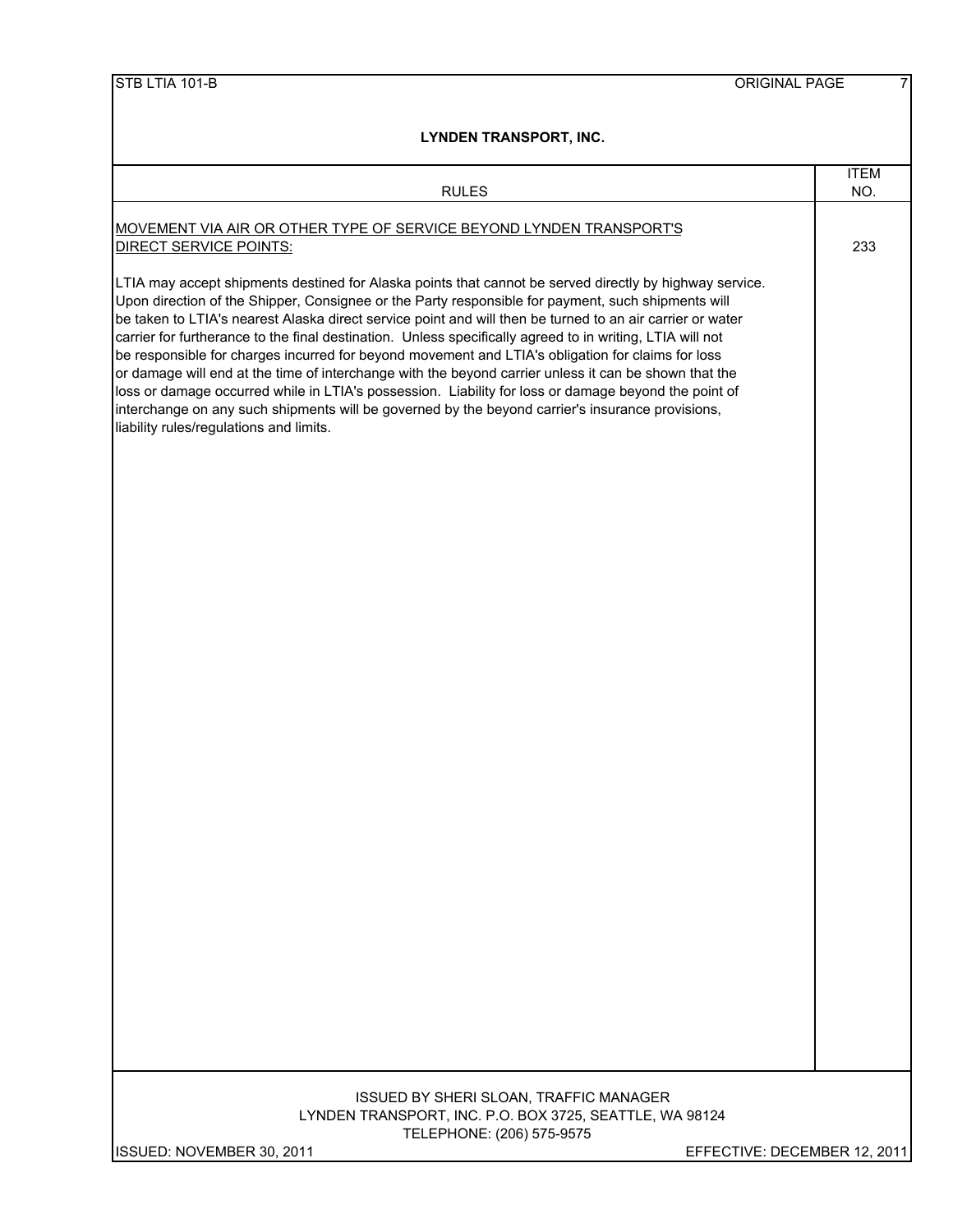| <b>EXCEPTIONS TO GOVERNING CLASSIFICATION</b>                                                                                                                                                                                                          |                                                                                    |                                                                                    | <b>ITEM</b><br>NO.       |
|--------------------------------------------------------------------------------------------------------------------------------------------------------------------------------------------------------------------------------------------------------|------------------------------------------------------------------------------------|------------------------------------------------------------------------------------|--------------------------|
|                                                                                                                                                                                                                                                        |                                                                                    | <b>EXCEPTION</b>                                                                   |                          |
| <b>ARTICLES</b>                                                                                                                                                                                                                                        | <b>LTL</b>                                                                         | TL or VOL                                                                          |                          |
| APPLIANCES, HOUSEHOLD TYPE, INCLUDING COIN OPERATED Viz.:<br><b>REFRIGERATORS</b><br><b>FREEZERS</b><br><b>CLOTHES WASHING MACHINES</b><br><b>CLOTHES DRYERS</b><br><b>DISH WASHING MACHINES</b><br>STOVES, GAS OR ELECTRIC<br>RANGES, GAS OR ELECTRIC | 150<br>150<br>150<br>150<br>150<br>150<br>150                                      |                                                                                    | 249                      |
| AUTOMOBILE BODY PARTS, USED, Viz<br>Per NMFC Items 18260, 18261, 18285, 18520, 18600,<br>18650, 18660, and 19097 Not boxed or crated and not released<br>to a value not to exceed 10 cents per pound                                                   | 400                                                                                |                                                                                    | 250                      |
| GRAVEL OR STONE GROUP, Viz:<br>as described in NMFC Group 90100, to include tops, sink or<br>bathroom vanity (cast or natural stone) per NMFC item 159530.                                                                                             |                                                                                    | <b>Not Taken Unless</b><br><b>Released To Value</b><br>Not Exceeding<br>\$.10 / LB | 258                      |
| HOUSEHOLD GOODS, PERSONAL EFFECTS, MILITARY BAGGAGE, Viz.:<br>Per NMFC Item 100240, Sub 1 and Sub 2<br>(A)<br>Per NMFC Item 100240, Sub 3<br>Per NMFC Item 100240, Sub 4<br>Per NMFC Item 100240, Sub 5                                                | 150<br>175<br>250<br>400                                                           |                                                                                    | 260                      |
| RADIOACTIVE MATERIALS, ARTICLES or ISOTOPES, Viz.:<br>Per NMFC Item 164900, Sub 1<br>Per NMFC Item 164900, Sub 2<br>Per NMFC Item 164900, Sub 3                                                                                                        | 250<br>250<br>250                                                                  |                                                                                    | 278                      |
| BOATS, KAYAKS, CANOES OR PARTS THEREOF, Viz:<br>(C)<br>Per NMFC Item 24540                                                                                                                                                                             | 500<br>Not Taken Unless<br><b>Released To Value</b><br>Not Exceeding<br>\$.10 / LB |                                                                                    | 285                      |
| ISSUED BY SHERI SLOAN, TRAFFIC MANAGER                                                                                                                                                                                                                 |                                                                                    |                                                                                    |                          |
| LYNDEN TRANSPORT, INC. P.O. BOX 3725, SEATTLE, WA 98124<br>TELEPHONE: (206) 575-9575<br><b>ISSUED: JULY 12, 2012</b>                                                                                                                                   |                                                                                    |                                                                                    | EFFECTIVE: JULY 23, 2012 |
|                                                                                                                                                                                                                                                        |                                                                                    |                                                                                    |                          |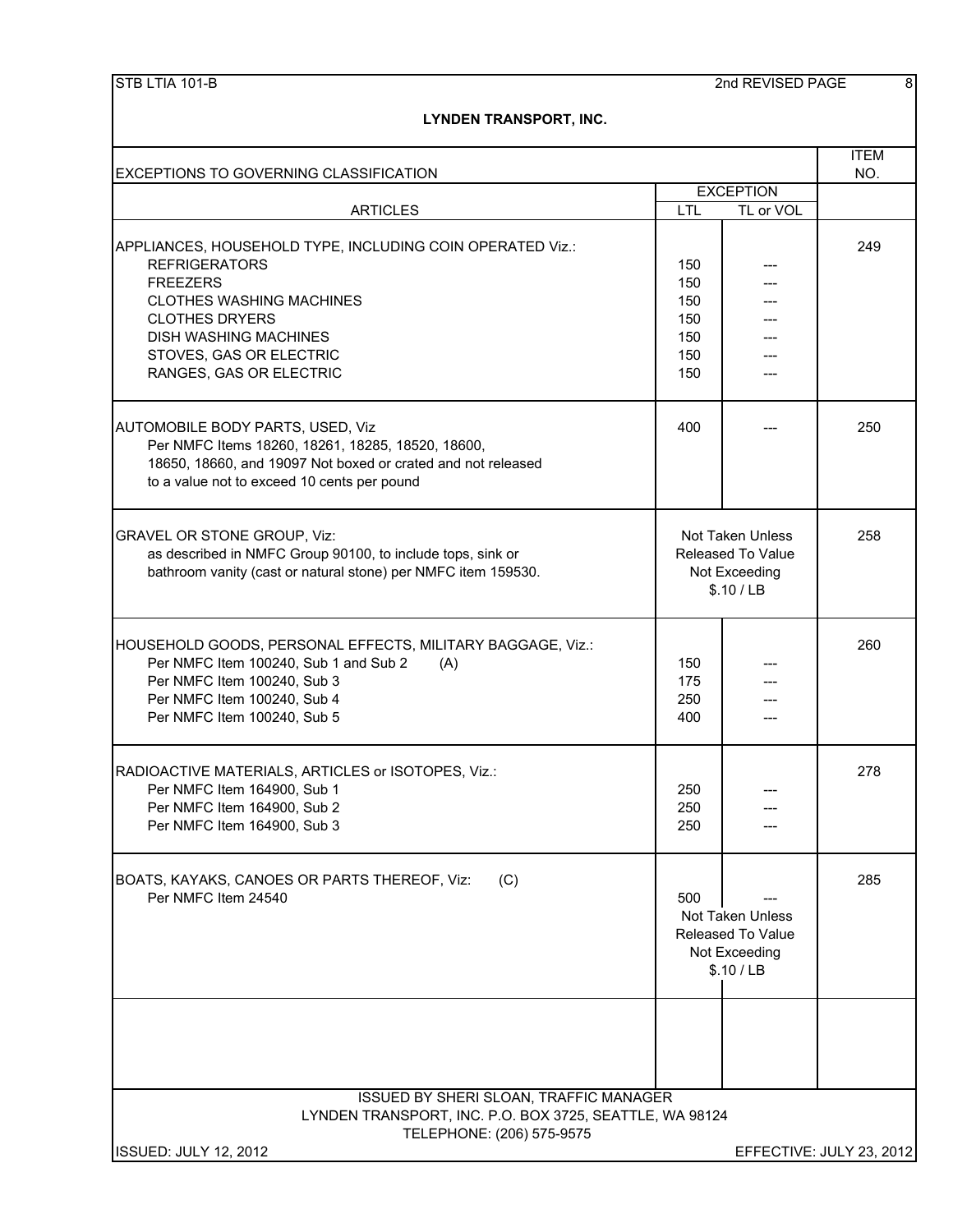| STB LTIA 101-B                                                                                                                                                                                                                                                                                                                                                                                                                                                                                     | ORIGINAL PAGE              | 9 |
|----------------------------------------------------------------------------------------------------------------------------------------------------------------------------------------------------------------------------------------------------------------------------------------------------------------------------------------------------------------------------------------------------------------------------------------------------------------------------------------------------|----------------------------|---|
| <b>LYNDEN TRANSPORT, INC.</b>                                                                                                                                                                                                                                                                                                                                                                                                                                                                      |                            |   |
| <b>RULES</b>                                                                                                                                                                                                                                                                                                                                                                                                                                                                                       | <b>ITEM</b><br>NO.         |   |
| NON-APPLICATION OF NMFC RULES                                                                                                                                                                                                                                                                                                                                                                                                                                                                      |                            |   |
| The following rules of the NMFC will not apply in connection with this Tariff:                                                                                                                                                                                                                                                                                                                                                                                                                     | 295                        |   |
| Item 170 - Application of Classes - Inadvertence Clause only to the extent that no adjustment<br>in density will be allowed after shipment has been delivered.<br>Item 171 - Application of Classes - Artificial Construction of Density to Obtain a Lower<br>Class Rating (Bumping).<br>Item 300 - Advancing Charges.<br>Item 568 - Heavy or Bulky Freight (See Item 890 of this tariff.).<br>Item 595 - Maximum Charges.<br>Item 995 - Gross Weights and Dunnage (See Item 995 of this tariff.). |                            |   |
|                                                                                                                                                                                                                                                                                                                                                                                                                                                                                                    |                            |   |
|                                                                                                                                                                                                                                                                                                                                                                                                                                                                                                    |                            |   |
|                                                                                                                                                                                                                                                                                                                                                                                                                                                                                                    |                            |   |
|                                                                                                                                                                                                                                                                                                                                                                                                                                                                                                    |                            |   |
|                                                                                                                                                                                                                                                                                                                                                                                                                                                                                                    |                            |   |
|                                                                                                                                                                                                                                                                                                                                                                                                                                                                                                    |                            |   |
|                                                                                                                                                                                                                                                                                                                                                                                                                                                                                                    |                            |   |
|                                                                                                                                                                                                                                                                                                                                                                                                                                                                                                    |                            |   |
|                                                                                                                                                                                                                                                                                                                                                                                                                                                                                                    |                            |   |
|                                                                                                                                                                                                                                                                                                                                                                                                                                                                                                    |                            |   |
|                                                                                                                                                                                                                                                                                                                                                                                                                                                                                                    |                            |   |
|                                                                                                                                                                                                                                                                                                                                                                                                                                                                                                    |                            |   |
|                                                                                                                                                                                                                                                                                                                                                                                                                                                                                                    |                            |   |
|                                                                                                                                                                                                                                                                                                                                                                                                                                                                                                    |                            |   |
|                                                                                                                                                                                                                                                                                                                                                                                                                                                                                                    |                            |   |
| ISSUED BY SHERI SLOAN, TRAFFIC MANAGER<br>LYNDEN TRANSPORT, INC. P.O. BOX 3725, SEATTLE, WA 98124<br>TELEPHONE: (206) 575-9575                                                                                                                                                                                                                                                                                                                                                                     |                            |   |
| ISSUED: NOVEMBER 30 2011                                                                                                                                                                                                                                                                                                                                                                                                                                                                           | FFFECTIVE DECEMBER 12 2011 |   |

ISSUED: NOVEMBER 30, 2011 EFFECTIVE: DECEMBER 12, 2011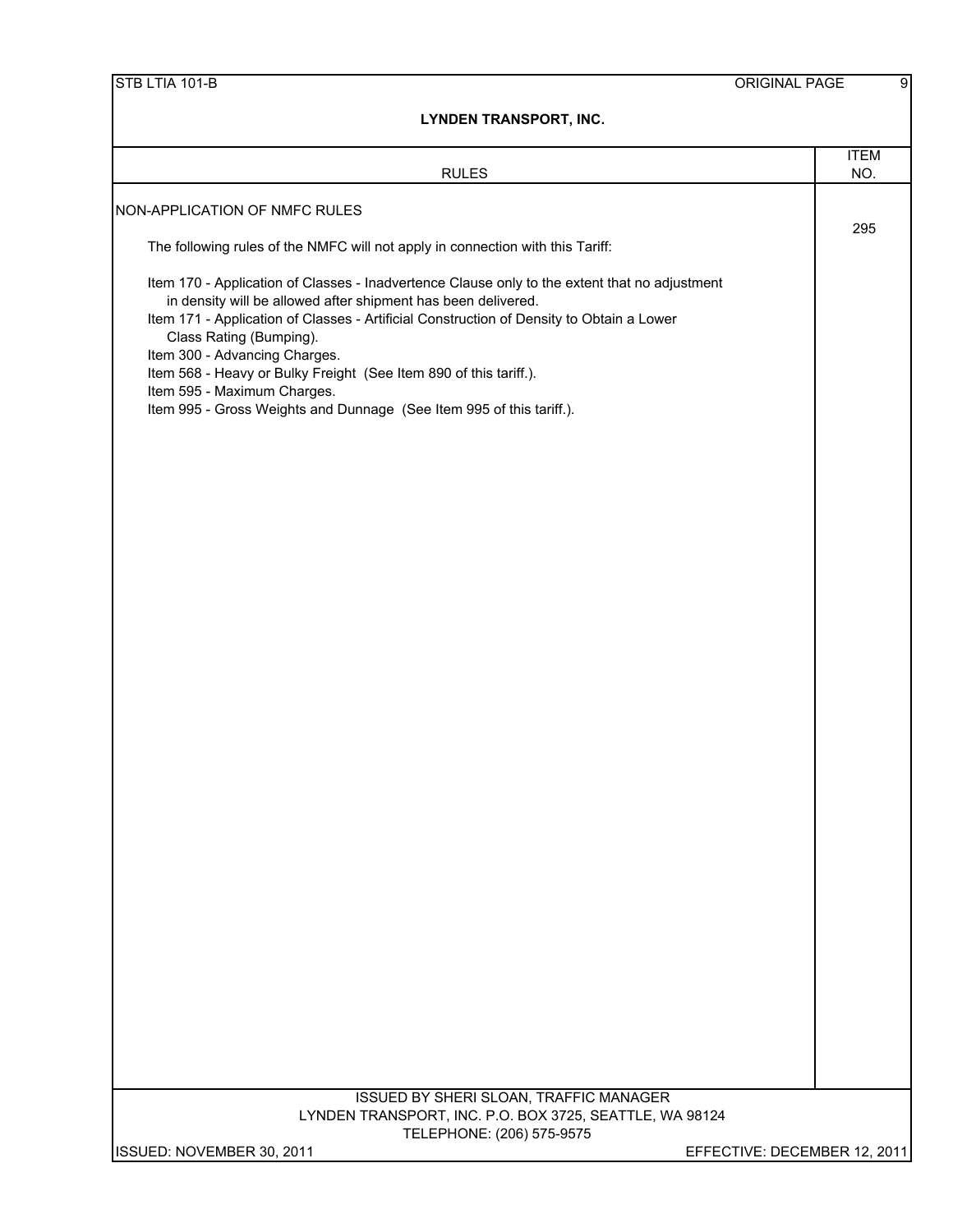|                                                                                                                                                                                                                                                                                                                                                                                                                           | <b>ITEM</b> |
|---------------------------------------------------------------------------------------------------------------------------------------------------------------------------------------------------------------------------------------------------------------------------------------------------------------------------------------------------------------------------------------------------------------------------|-------------|
| <b>RULES</b>                                                                                                                                                                                                                                                                                                                                                                                                              | NO.         |
| PICKUP AND DELIVERY SERVICE (TL) TO OR FROM POINTS IN THE STATE OF WASHINGTON<br>Except as otherwise provided, rates for trailer load or container load shipments apply only to and from<br>LTIA's Fife, WA, terminal. If LTIA is requested to provide trailer pickup or delivery service to or from any<br>of the following named points, charges shown in this item will apply. (Note 1.)                               |             |
| From/To: Algona, WA<br>Basing Point:<br>Fife, WA<br>TL pickup or delivery, driver standby or drop & pull<br>\$289.00                                                                                                                                                                                                                                                                                                      |             |
| From/To: Andover Industrial Park, WA<br><b>Basing Point:</b><br>Fife, WA<br>TL pickup or delivery, driver standby or drop & pull<br>\$347.00                                                                                                                                                                                                                                                                              |             |
| From/To: Arlington, WA<br><b>Basing Point:</b><br>Fife, WA<br>TL pickup or delivery, driver standby only<br>\$713.00                                                                                                                                                                                                                                                                                                      |             |
| From/To: Auburn, WA<br><b>Basing Point:</b><br>Fife, WA<br>\$289.00<br>TL pickup or delivery, driver standby or drop & pull                                                                                                                                                                                                                                                                                               |             |
| From/To: Bellevue, WA<br><b>Basing Point:</b><br>Fife, WA<br>TL pickup or delivery, driver standby or drop & pull<br>\$449.00                                                                                                                                                                                                                                                                                             |             |
| From/To: Bellingham, WA<br><b>Basing Point:</b><br>Fife, WA<br>TL pickup or delivery, driver standby only<br>\$1,023.00                                                                                                                                                                                                                                                                                                   |             |
| From/To: Bothell, WA<br>Fife, WA<br><b>Basing Point:</b><br>TL pickup or delivery, driver standby only<br>\$513.00                                                                                                                                                                                                                                                                                                        |             |
| From/To: Burien, WA<br><b>Basing Point:</b><br>Fife, WA<br>TL pickup or delivery, driver standby or drop & pull<br>\$364.00                                                                                                                                                                                                                                                                                               |             |
| From/To: Burlington, WA<br><b>Basing Point:</b><br>Fife, WA<br>TL pickup or delivery, driver standby only<br>\$848.00                                                                                                                                                                                                                                                                                                     |             |
| From/To: Chehalis, WA<br><b>Basing Point:</b><br>Fife, WA<br>TL pickup or delivery, driver standby only<br>\$883.00                                                                                                                                                                                                                                                                                                       |             |
| From/To: Des Moines, WA<br><b>Basing Point:</b><br>Fife, WA<br>\$300.00<br>TL pickup or delivery, driver standby or drop & pull                                                                                                                                                                                                                                                                                           |             |
| Charges shown in this item apply only to legal loads defined as shipments transported in or on standard $\mathbb O$<br>Note 1.<br>trailers with loaded dimensions not exceeding 53' x 8'6" x 13'6" (Ixwxh) and loaded weight not exceeding the<br>legal weight allowed for the trailer used. Charges applicable to shipments exceeding legal dimensions and/or<br>weight will be determined by LTIA's Pricing Department. |             |
| Driver standby allows one hour free time with excess time subject to additional charges (see Item 500).<br>Drop & pull service to or from driver standby only points will be quoted upon request.                                                                                                                                                                                                                         |             |
| Pickup or delivery of temperature control trailers will be performed at charges in this item plus 25%.                                                                                                                                                                                                                                                                                                                    |             |
| 10 The term "standard" applies to trailers without temperature control capability and does not include<br>other specialized equipment such as "step deck" or "low boy/double drop" trailers.                                                                                                                                                                                                                              |             |
| <b>ISSUED BY SHERI SLOAN, TRAFFIC MANAGER</b><br>LYNDEN TRANSPORT, INC. P.O. BOX 3725, SEATTLE, WA 98124<br>TELEPHONE: (206) 575-9575                                                                                                                                                                                                                                                                                     |             |
| ISSUED: NOVEMBER 29, 2021<br>EFFECTIVE: DECEMBER 19, 2021                                                                                                                                                                                                                                                                                                                                                                 |             |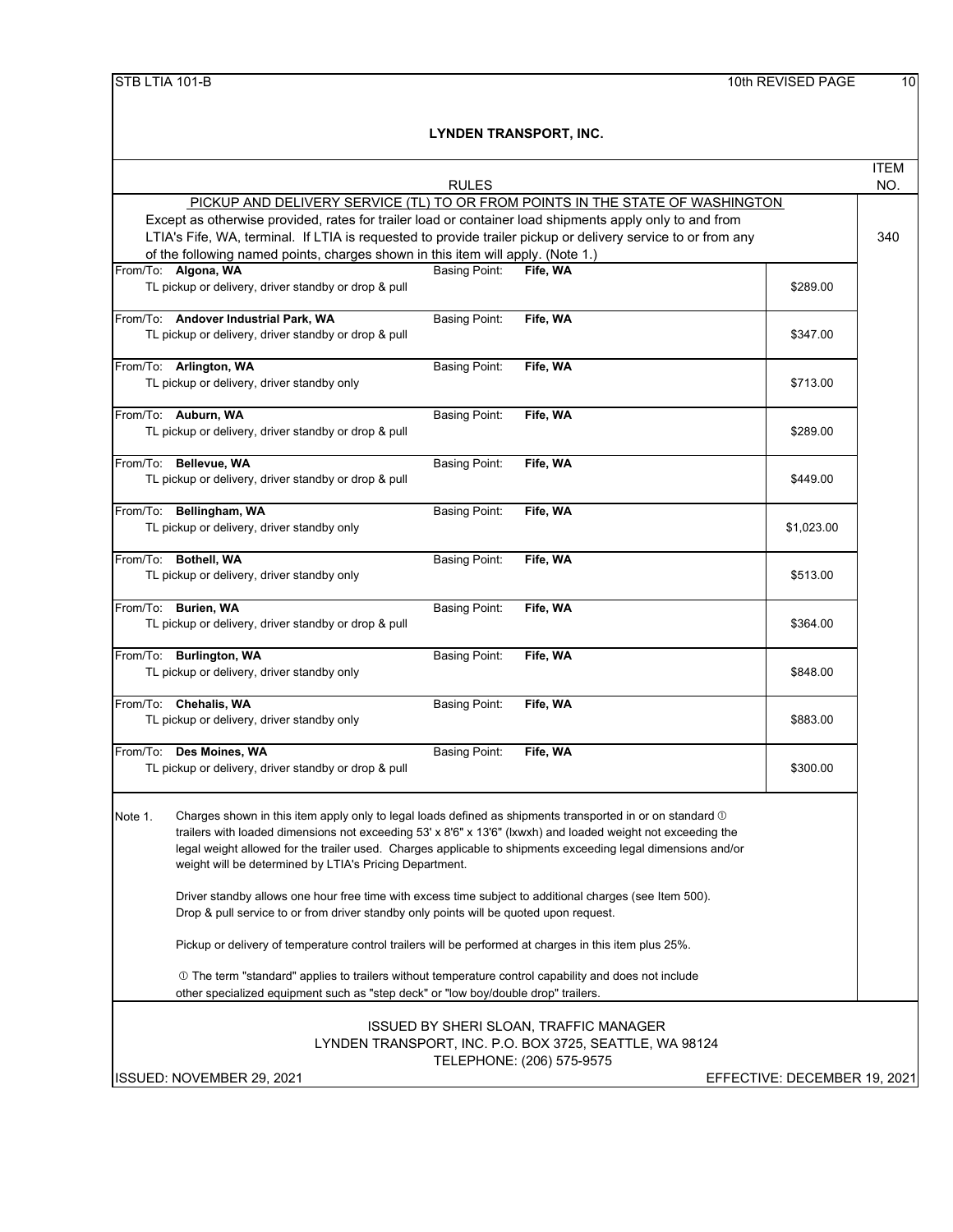| <b>RULES</b>                                                                                                       |                              | <b>ITEM</b><br>NO. |
|--------------------------------------------------------------------------------------------------------------------|------------------------------|--------------------|
| PICKUP AND DELIVERY SERVICE (TL) TO OR FROM POINTS IN THE STATE OF WASHINGTON                                      |                              |                    |
|                                                                                                                    |                              |                    |
| Except as otherwise provided, rates for trailer load or container load shipments apply only to and from            |                              |                    |
| LTIA's Fife, WA, terminal. If LTIA is requested to provide trailer pickup or delivery service to or from any       |                              | 340                |
| of the following named points, charges shown in this item will apply. (Note 1.)                                    |                              |                    |
| From/To: Edmonds, WA<br><b>Basing Point:</b><br>Fife, WA                                                           |                              |                    |
| TL pickup or delivery, driver standby only                                                                         | \$690.00                     |                    |
|                                                                                                                    |                              |                    |
| From/To: Enumclaw, WA<br>Fife, WA<br><b>Basing Point:</b>                                                          |                              |                    |
| TL pickup or delivery, driver standby only                                                                         | \$433.00                     |                    |
|                                                                                                                    |                              |                    |
| From/To: Everett, WA<br><b>Basing Point:</b><br>Fife, WA                                                           |                              |                    |
| TL pickup or delivery, driver standby only                                                                         | \$734.00                     |                    |
|                                                                                                                    |                              |                    |
| From/To: Federal Way, WA<br><b>Basing Point:</b><br>Fife, WA                                                       |                              |                    |
| TL pickup or delivery, driver standby or drop & pull                                                               | \$289.00                     |                    |
|                                                                                                                    |                              |                    |
| From/To: Fife, WA<br><b>Basing Point:</b><br>Fife, WA                                                              |                              |                    |
| TL pickup or delivery, driver standby or drop & pull                                                               | \$212.00                     |                    |
|                                                                                                                    |                              |                    |
| From/To: Fircrest, WA<br><b>Basing Point:</b><br>Fife, WA                                                          |                              |                    |
| TL pickup or delivery, driver standby or drop & pull                                                               | \$289.00                     |                    |
| From/To: Joint Base Lewis/McCord                                                                                   |                              |                    |
| <b>Basing Point:</b><br>Fife, WA                                                                                   |                              |                    |
| TL pickup or delivery, driver standby or drop & pull                                                               | \$387.00                     |                    |
|                                                                                                                    |                              |                    |
| From/To: Gig Harbor, WA<br><b>Basing Point:</b><br>Fife, WA                                                        |                              |                    |
| TL pickup or delivery, driver standby only                                                                         | \$352.00                     |                    |
| From/To: Graham, WA<br><b>Basing Point:</b><br>Fife, WA                                                            |                              |                    |
| TL pickup or delivery, driver standby only                                                                         | \$466.00                     |                    |
|                                                                                                                    |                              |                    |
| From/To: Issaquah, WA<br>Fife, WA<br><b>Basing Point:</b>                                                          |                              |                    |
| TL pickup or delivery, driver standby or drop & pull                                                               | \$449.00                     |                    |
|                                                                                                                    |                              |                    |
| From/To: Kenmore, WA<br><b>Basing Point:</b><br>Fife, WA                                                           |                              |                    |
| TL pickup or delivery, driver standby only                                                                         | \$609.00                     |                    |
|                                                                                                                    |                              |                    |
| From/To: Kent, WA<br>Fife, WA<br><b>Basing Point:</b>                                                              |                              |                    |
| TL pickup or delivery, driver standby or drop & pull                                                               | \$294.00                     |                    |
|                                                                                                                    |                              |                    |
| Charges shown in this item apply only to legal loads defined as shipments transported in or on standard<br>Note 1. |                              |                    |
| trailers with loaded dimensions not exceeding 53' x 8'6" x 13'6" (Ixwxh) and loaded weight not exceeding the       |                              |                    |
| legal weight allowed for the trailer used. Charges applicable to shipments exceeding legal dimensions and/or       |                              |                    |
| weight will be determined by LTIA's Pricing Department.                                                            |                              |                    |
|                                                                                                                    |                              |                    |
| Driver standby allows one hour free time with excess time subject to additional charges (see Item 500).            |                              |                    |
| Drop & pull service to or from driver standby only points will be quoted upon request.                             |                              |                    |
|                                                                                                                    |                              |                    |
| Pickup or delivery of temperature control trailers will be performed at charges in this item plus 25%.             |                              |                    |
| ① The term "standard" applies to trailers without temperature control capability and does not include              |                              |                    |
| other specialized equipment such as "step deck" or "low boy/double drop" trailers.                                 |                              |                    |
| ISSUED BY SHERI SLOAN, TRAFFIC MANAGER                                                                             |                              |                    |
| LYNDEN TRANSPORT, INC. P.O. BOX 3725, SEATTLE, WA 98124                                                            |                              |                    |
| TELEPHONE: (206) 575-9575                                                                                          |                              |                    |
|                                                                                                                    |                              |                    |
| ISSUED: NOVEMBER 29, 2021                                                                                          | EFFECTIVE: DECEMBER 19, 2021 |                    |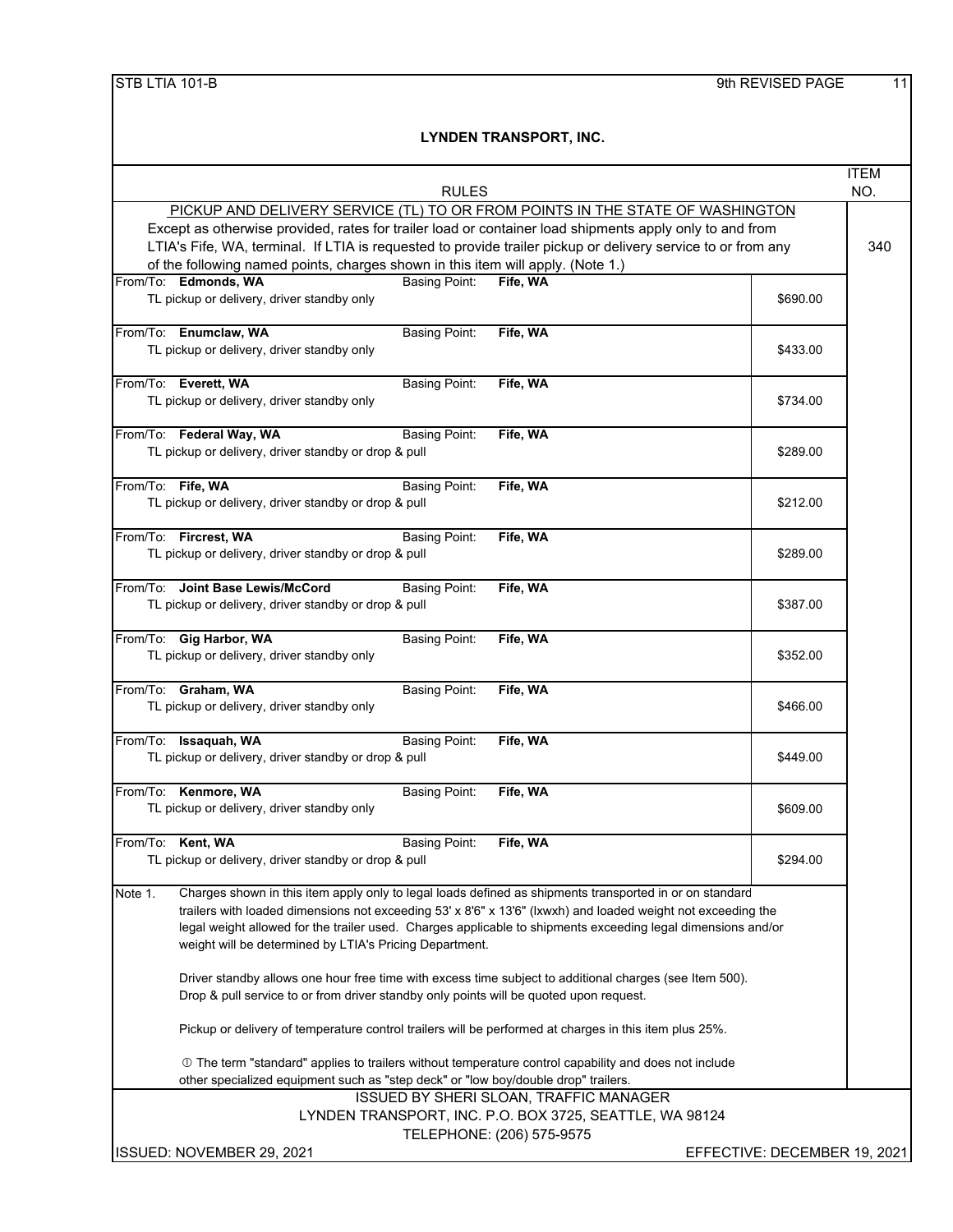|                                                                                                                                              |                              | <b>ITEM</b> |
|----------------------------------------------------------------------------------------------------------------------------------------------|------------------------------|-------------|
| <b>RULES</b>                                                                                                                                 |                              | NO.         |
| PICKUP AND DELIVERY SERVICE (TL) TO OR FROM POINTS IN THE STATE OF WASHINGTON                                                                |                              |             |
| Except as otherwise provided, rates for trailer load or container load shipments apply only to and from                                      |                              |             |
| LTIA's Fife, WA, terminal. If LTIA is requested to provide trailer pickup or delivery service to or from any                                 |                              | 340         |
| of the following named points, charges shown in this item will apply. (Note 1.)<br>From/To: Kirkland, WA<br><b>Basing Point:</b><br>Fife, WA |                              |             |
| TL pickup or delivery, driver standby or drop & pull                                                                                         | \$472.00                     |             |
|                                                                                                                                              |                              |             |
| From/To: Lacey, WA<br><b>Basing Point:</b><br>Fife, WA                                                                                       |                              |             |
| TL pickup or delivery, driver standby or drop & pull                                                                                         | \$523.00                     |             |
|                                                                                                                                              |                              |             |
| From/To: Lakewood, WA<br><b>Basing Point:</b><br>Fife, WA                                                                                    |                              |             |
| TL pickup or delivery, driver standby or drop & pull                                                                                         | \$289.00                     |             |
|                                                                                                                                              |                              |             |
| From/To: Lynnwood, WA<br><b>Basing Point:</b><br>Fife, WA                                                                                    |                              |             |
| TL pickup or delivery, driver standby or drop & pull                                                                                         | \$690.00                     |             |
|                                                                                                                                              |                              |             |
| From/To: Maltby, WA<br><b>Basing Point:</b><br>Fife, WA                                                                                      |                              |             |
| TL pickup or delivery, driver standby only                                                                                                   | \$690.00                     |             |
| From/To: Marysville, WA<br><b>Basing Point:</b><br>Fife, WA                                                                                  |                              |             |
| TL pickup or delivery, driver standby only                                                                                                   | \$723.00                     |             |
|                                                                                                                                              |                              |             |
| From/To: McMillan, WA<br><b>Basing Point:</b><br>Fife, WA                                                                                    |                              |             |
| TL pickup or delivery, driver standby or drop & pull                                                                                         | \$289.00                     |             |
|                                                                                                                                              |                              |             |
| From/To: Milton, WA<br>Basing Point:<br>Fife, WA                                                                                             |                              |             |
| TL pickup or delivery, driver standby or drop & pull                                                                                         | \$289.00                     |             |
|                                                                                                                                              |                              |             |
| From/To: Monroe, WA<br>Fife, WA<br><b>Basing Point:</b>                                                                                      |                              |             |
| TL pickup or delivery, driver standby only                                                                                                   | \$765.00                     |             |
|                                                                                                                                              |                              |             |
| From/To: Mukilteo, WA<br><b>Basing Point:</b><br>Fife, WA                                                                                    | \$711.00                     |             |
| TL pickup or delivery, driver standby only                                                                                                   |                              |             |
| From/To: Olympia, WA<br><b>Basing Point:</b><br>Fife, WA                                                                                     |                              |             |
| TL pickup or delivery, driver standby or drop & pull                                                                                         | \$573.00                     |             |
|                                                                                                                                              |                              |             |
| From/To: Orting, WA<br>Fife, WA<br><b>Basing Point:</b>                                                                                      |                              |             |
| TL pickup or delivery, driver standby or drop & pull                                                                                         | \$305.00                     |             |
|                                                                                                                                              |                              |             |
| From/To: Pacific, WA<br>Fife, WA<br>Basing Point:                                                                                            |                              |             |
| TL pickup or delivery, driver standby or drop & pull                                                                                         | \$289.00                     |             |
|                                                                                                                                              |                              |             |
| Charges shown in this item apply only to legal loads defined as shipments transported in or on standard<br>Note 1.                           |                              |             |
| trailers with loaded dimensions not exceeding 53' x 8'6" x 13'6" (Ixwxh) and loaded weight not exceeding the                                 |                              |             |
| legal weight allowed for the trailer used. Charges applicable to shipments exceeding legal dimensions and/or                                 |                              |             |
| weight will be determined by LTIA's Pricing Department.                                                                                      |                              |             |
| Driver standby allows one hour free time with excess time subject to additional charges (see Item 500).                                      |                              |             |
| Drop & pull service to or from driver standby only points will be quoted upon request.                                                       |                              |             |
|                                                                                                                                              |                              |             |
| Pickup or delivery of temperature control trailers will be performed at charges in this item plus 25%.                                       |                              |             |
| ① The term "standard" applies to trailers without temperature control capability and does not include                                        |                              |             |
| other specialized equipment such as "step deck" or "low boy/double drop" trailers.                                                           |                              |             |
| ISSUED BY SHERI SLOAN, TRAFFIC MANAGER                                                                                                       |                              |             |
| LYNDEN TRANSPORT, INC. P.O. BOX 3725, SEATTLE, WA 98124                                                                                      |                              |             |
| TELEPHONE: (206) 575-9575                                                                                                                    |                              |             |
| ISSUED: NOVEMBER 29, 2021                                                                                                                    | EFFECTIVE: DECEMBER 19, 2021 |             |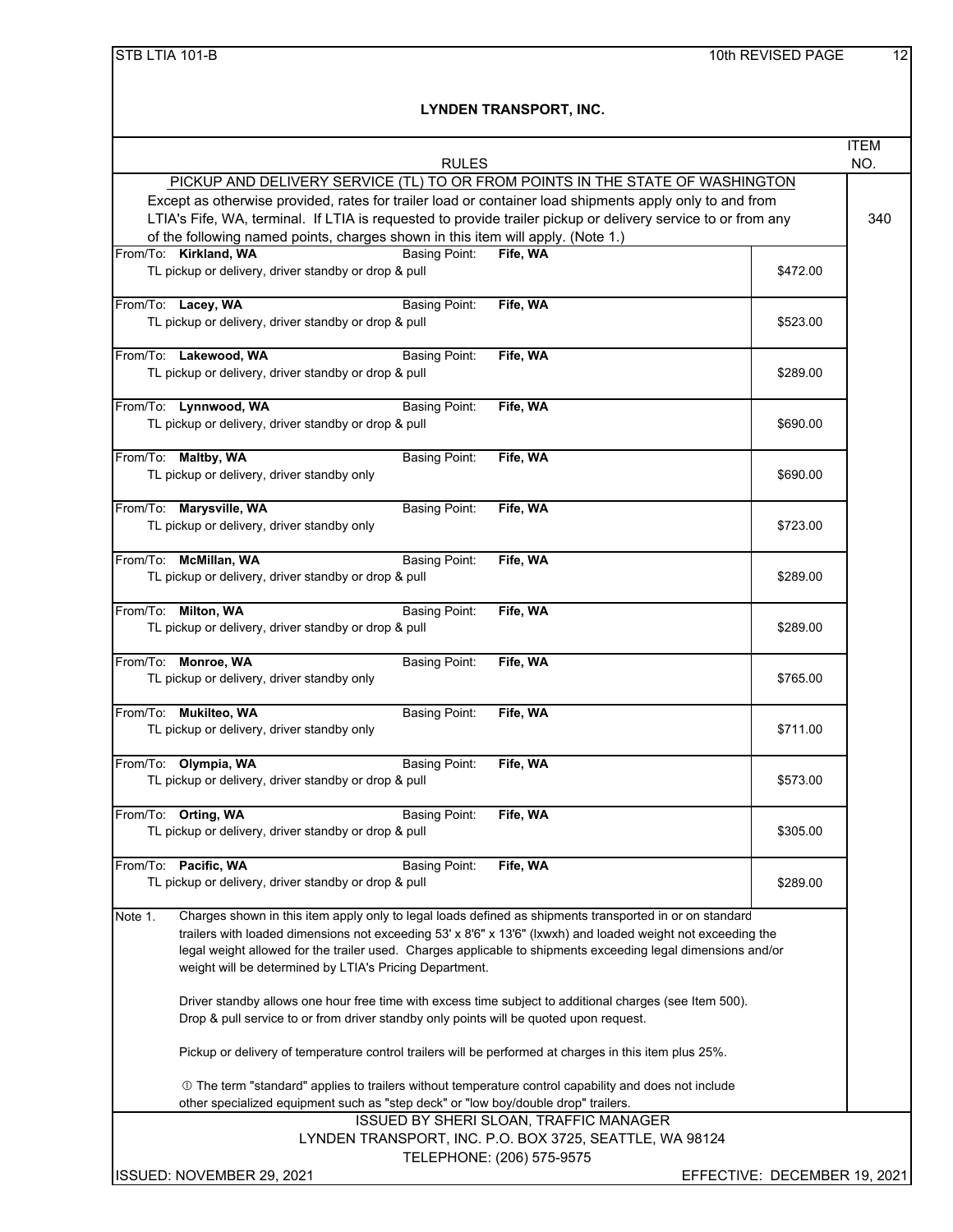|                                                                                                                                                                                                                                                                                                                                                                                                                                                                                                                                  |                              | ITEM |
|----------------------------------------------------------------------------------------------------------------------------------------------------------------------------------------------------------------------------------------------------------------------------------------------------------------------------------------------------------------------------------------------------------------------------------------------------------------------------------------------------------------------------------|------------------------------|------|
| <b>RULES</b>                                                                                                                                                                                                                                                                                                                                                                                                                                                                                                                     |                              | NO.  |
| Except as otherwise provided, rates for trailer load or container load shipments apply only to and from<br>LTIA's Fife, WA, terminal. If LTIA is requested to provide trailer pickup or delivery service to or from any<br>of the following named points, charges shown in this item will apply. (Note 1.)                                                                                                                                                                                                                       |                              | 340  |
| From/To: Parkland, WA<br><b>Basing Point:</b><br>Fife, WA<br>TL pickup or delivery, driver standby or drop & pull                                                                                                                                                                                                                                                                                                                                                                                                                | \$365.00                     |      |
| From/To: Puyallup, WA<br><b>Basing Point:</b><br>Fife, WA<br>TL pickup or delivery, driver standby or drop & pull                                                                                                                                                                                                                                                                                                                                                                                                                | \$289.00                     |      |
| From/To: Redmond, WA<br><b>Basing Point:</b><br>Fife, WA<br>TL pickup or delivery, driver standby or drop & pull                                                                                                                                                                                                                                                                                                                                                                                                                 | \$481.00                     |      |
| From/To: Renton, WA<br>Basing Point:<br>Fife, WA<br>TL pickup or delivery, driver standby or drop & pull                                                                                                                                                                                                                                                                                                                                                                                                                         | \$361.00                     |      |
| From/To: Richmond Beach, WA<br><b>Basing Point:</b><br>Fife, WA<br>TL pickup or delivery, driver standby or drop & pull                                                                                                                                                                                                                                                                                                                                                                                                          | \$690.00                     |      |
| From/To: Roy, WA<br><b>Basing Point:</b><br>Fife, WA<br>TL pickup or delivery, driver standby only                                                                                                                                                                                                                                                                                                                                                                                                                               | \$402.00                     |      |
| From/To: Ruston, WA<br><b>Basing Point:</b><br>Fife, WA<br>TL pickup or delivery, driver standby or drop & pull                                                                                                                                                                                                                                                                                                                                                                                                                  | \$289.00                     |      |
| From/To: SeaTac. WA<br><b>Basing Point:</b><br>Fife, WA<br>TL pickup or delivery, driver standby or drop & pull                                                                                                                                                                                                                                                                                                                                                                                                                  | \$420.00                     |      |
| From/To: Seattle, WA<br><b>Basing Point:</b><br>Fife, WA<br>TL pickup or delivery, driver standby or drop & pull                                                                                                                                                                                                                                                                                                                                                                                                                 | \$449.00                     |      |
| From/To: Seattle, WA (Piers Only)<br><b>Basing Point:</b><br>Fife, WA<br>TL pickup or delivery, driver standby or drop & pull                                                                                                                                                                                                                                                                                                                                                                                                    | \$581.00                     |      |
| <b>Basing Point:</b><br>Fife, WA<br>From/To: Seattle, WA (Railyard Only)<br>TL pickup, one free hour for pickup, one free hour for return of empty                                                                                                                                                                                                                                                                                                                                                                               | \$422.00                     |      |
| From/To:<br>Fife, WA<br>Spanaway, WA<br><b>Basing Point:</b><br>TL pickup or delivery, driver standby only                                                                                                                                                                                                                                                                                                                                                                                                                       | \$402.00                     |      |
| Charges shown in this item apply only to legal loads defined as shipments transported in or on standard $\zeta$<br>Note 1.<br>trailers with loaded dimensions not exceeding 53' x 8'6" x 13'6" (Ixwxh) and loaded weight not exceeding the<br>legal weight allowed for the trailer used. Charges applicable to shipments exceeding legal dimensions and/or<br>weight will be determined by LTIA's Pricing Department.<br>Driver standby allows one hour free time with excess time subject to additional charges (see Item 500). |                              |      |
| Drop & pull service to or from driver standby only points will be quoted upon request.                                                                                                                                                                                                                                                                                                                                                                                                                                           |                              |      |
| Pickup or delivery of temperature control trailers will be performed at charges in this item plus 25%.                                                                                                                                                                                                                                                                                                                                                                                                                           |                              |      |
| ① The term "standard" applies to trailers without temperature control capability and does not include<br>other specialized equipment such as "step deck" or "low boy/double drop" trailers.                                                                                                                                                                                                                                                                                                                                      |                              |      |
| <b>ISSUED BY SHERI SLOAN, TRAFFIC MANAGER</b><br>LYNDEN TRANSPORT, INC. P.O. BOX 3725, SEATTLE, WA 98124<br>TELEPHONE: (206) 575-9575                                                                                                                                                                                                                                                                                                                                                                                            |                              |      |
| ISSUED: NOVEMBER 29, 2021                                                                                                                                                                                                                                                                                                                                                                                                                                                                                                        | EFFECTIVE: DECEMBER 19, 2021 |      |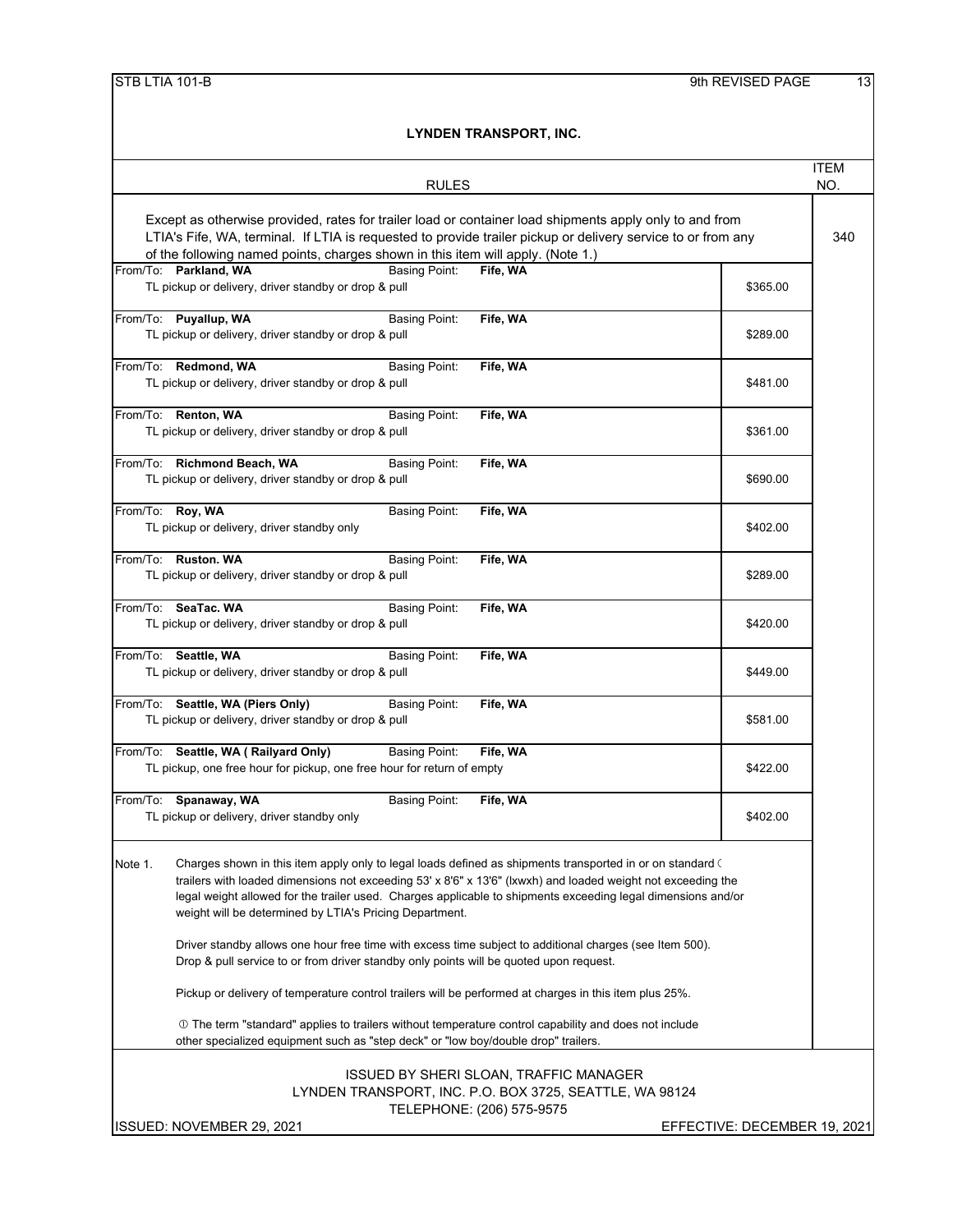| STB LTIA 101-B |  |
|----------------|--|
|----------------|--|

|                                                                                                                                                                                                                                                                                                                                                                                                                  | <b>ITEM</b> |
|------------------------------------------------------------------------------------------------------------------------------------------------------------------------------------------------------------------------------------------------------------------------------------------------------------------------------------------------------------------------------------------------------------------|-------------|
| <b>RULES</b>                                                                                                                                                                                                                                                                                                                                                                                                     | NO.         |
| PICKUP AND DELIVERY SERVICE (TL) TO OR FROM POINTS IN THE STATE OF WASHINGTON<br>Except as otherwise provided, rates for trailer load or container load shipments apply only to and from<br>LTIA's Fife, WA, terminal. If LTIA is requested to provide trailer pickup or delivery service to or from any<br>of the following named points, charges shown in this item will apply. (Note 1.)                      |             |
| From/To: Sumner, WA<br><b>Basing Point:</b><br>Fife, WA<br>TL pickup or delivery, driver standby or drop & pull<br>\$289.00                                                                                                                                                                                                                                                                                      |             |
| From/To: Tacoma, WA<br>Fife, WA<br><b>Basing Point:</b><br>TL pickup or delivery, driver standby or drop & pull<br>\$289.00                                                                                                                                                                                                                                                                                      |             |
| From/To: Tukwila, WA<br><b>Basing Point:</b><br>Fife, WA<br>TL pickup or delivery, driver standby or drop & pull<br>\$353.00                                                                                                                                                                                                                                                                                     |             |
| From/To: University Place, WA<br><b>Basing Point:</b><br>Fife, WA<br>TL pickup or delivery, driver standby or drop & pull<br>\$289.00                                                                                                                                                                                                                                                                            |             |
| From/To: Woodinville, WA<br><b>Basing Point:</b><br>Fife, WA<br>TL pickup or delivery, driver standby only<br>\$609.00                                                                                                                                                                                                                                                                                           |             |
| From/To: Yelm, WA<br><b>Basing Point:</b><br>Fife, WA<br>TL pickup or delivery, driver standby only<br>\$449.00                                                                                                                                                                                                                                                                                                  |             |
|                                                                                                                                                                                                                                                                                                                                                                                                                  |             |
| Note 1.<br>Charges shown in this item apply only to legal loads defined as shipments transported in or on standard 10<br>trailers with loaded dimensions not exceeding 53' x 8'6" x 13'6" (lxwxh) and loaded weight not exceeding the<br>legal weight allowed for the trailer used. Charges applicable to shipments exceeding legal dimensions and/or<br>weight will be determined by LTIA's Pricing Department. |             |
| Driver standby allows one hour free time with excess time subject to additional charges (see Item 500).<br>Drop & pull service to or from driver standby only points will be quoted upon request.                                                                                                                                                                                                                |             |
| Pickup or delivery of temperature control trailers will be performed at charges in this item plus 25%.                                                                                                                                                                                                                                                                                                           |             |
| ① The term "standard" applies to trailers without temperature control capability and does not include<br>other specialized equipment such as "step deck" or "low boy/double drop" trailers.                                                                                                                                                                                                                      |             |
| <b>ISSUED BY SHERI SLOAN, TRAFFIC MANAGER</b><br>LYNDEN TRANSPORT, INC. P.O. BOX 3725, SEATTLE, WA 98124<br>TELEPHONE: (206) 575-9575                                                                                                                                                                                                                                                                            |             |
| ISSUED: NOVEMBER 29, 2021<br>EFFECTIVE: DECEMBER 19, 2021                                                                                                                                                                                                                                                                                                                                                        |             |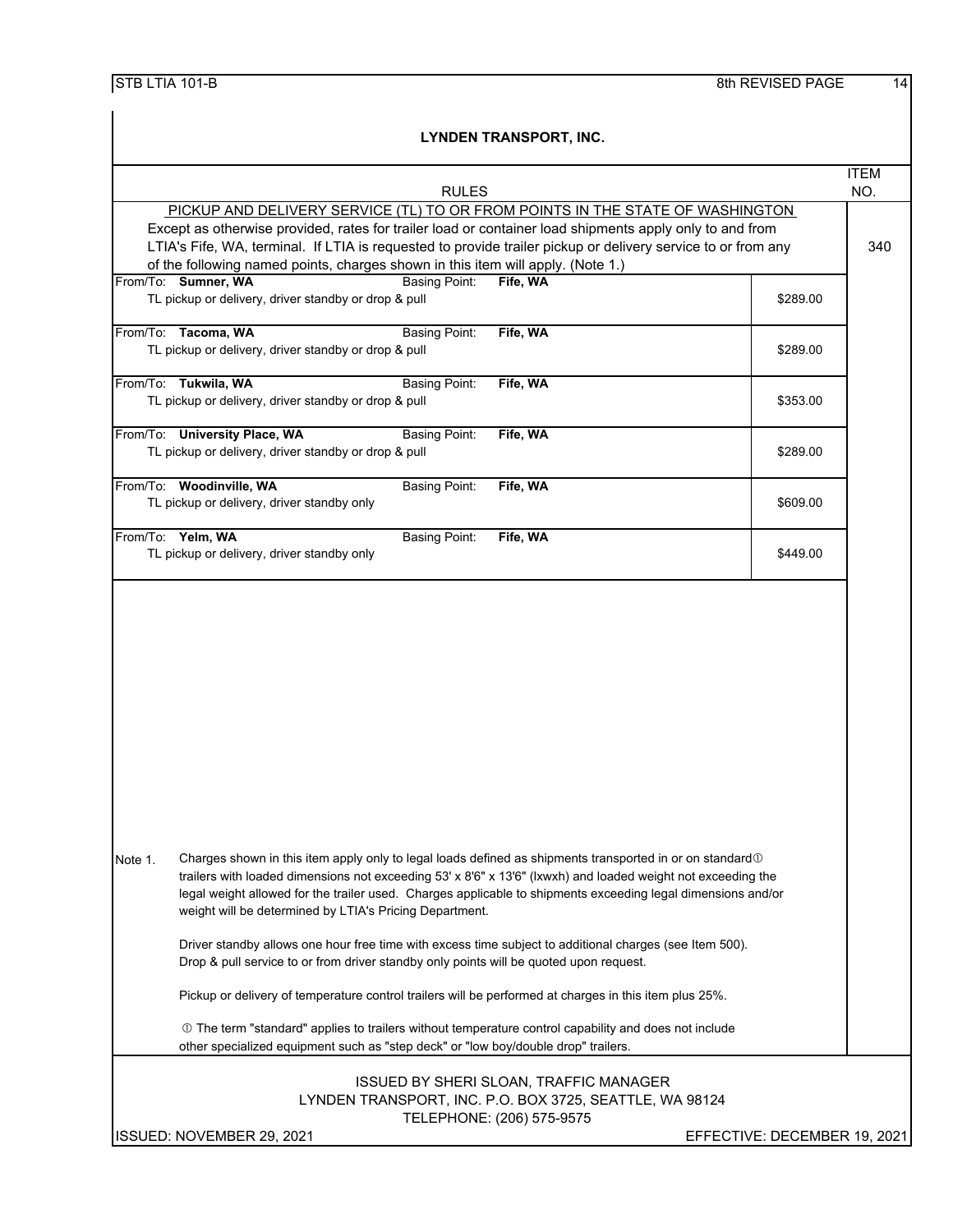| STB LTIA 101-B           |                                                                                                   | 1st REVISED PAGE            | $14-A$             |
|--------------------------|---------------------------------------------------------------------------------------------------|-----------------------------|--------------------|
|                          | LYNDEN TRANSPORT, INC.                                                                            |                             |                    |
|                          |                                                                                                   |                             |                    |
|                          | <b>RULES</b>                                                                                      |                             | <b>ITEM</b><br>NO. |
|                          |                                                                                                   |                             |                    |
|                          |                                                                                                   |                             | 340                |
|                          |                                                                                                   |                             |                    |
|                          |                                                                                                   |                             |                    |
|                          |                                                                                                   |                             |                    |
|                          |                                                                                                   |                             |                    |
|                          | MATTER DELETED DECEMBER 19, 2016 ***** REFER TO PAGES 10-14                                       |                             |                    |
|                          |                                                                                                   |                             |                    |
|                          |                                                                                                   |                             |                    |
|                          |                                                                                                   |                             |                    |
|                          |                                                                                                   |                             |                    |
|                          |                                                                                                   |                             |                    |
|                          |                                                                                                   |                             |                    |
|                          |                                                                                                   |                             |                    |
|                          |                                                                                                   |                             |                    |
|                          |                                                                                                   |                             |                    |
|                          |                                                                                                   |                             |                    |
|                          |                                                                                                   |                             |                    |
|                          |                                                                                                   |                             |                    |
|                          |                                                                                                   |                             |                    |
|                          |                                                                                                   |                             |                    |
|                          |                                                                                                   |                             |                    |
|                          |                                                                                                   |                             |                    |
|                          |                                                                                                   |                             |                    |
|                          |                                                                                                   |                             |                    |
|                          |                                                                                                   |                             |                    |
|                          |                                                                                                   |                             |                    |
|                          |                                                                                                   |                             |                    |
|                          |                                                                                                   |                             |                    |
|                          |                                                                                                   |                             |                    |
|                          |                                                                                                   |                             |                    |
|                          |                                                                                                   |                             |                    |
|                          | ISSUED BY SHERI SLOAN, TRAFFIC MANAGER<br>LYNDEN TRANSPORT, INC. P.O. BOX 3725, SEATTLE, WA 98124 |                             |                    |
|                          | TELEPHONE: (206) 575-9575                                                                         |                             |                    |
| ISSUED: DECEMBER 9, 2016 |                                                                                                   | EFFECTIVE: DECEMBER 9, 2016 |                    |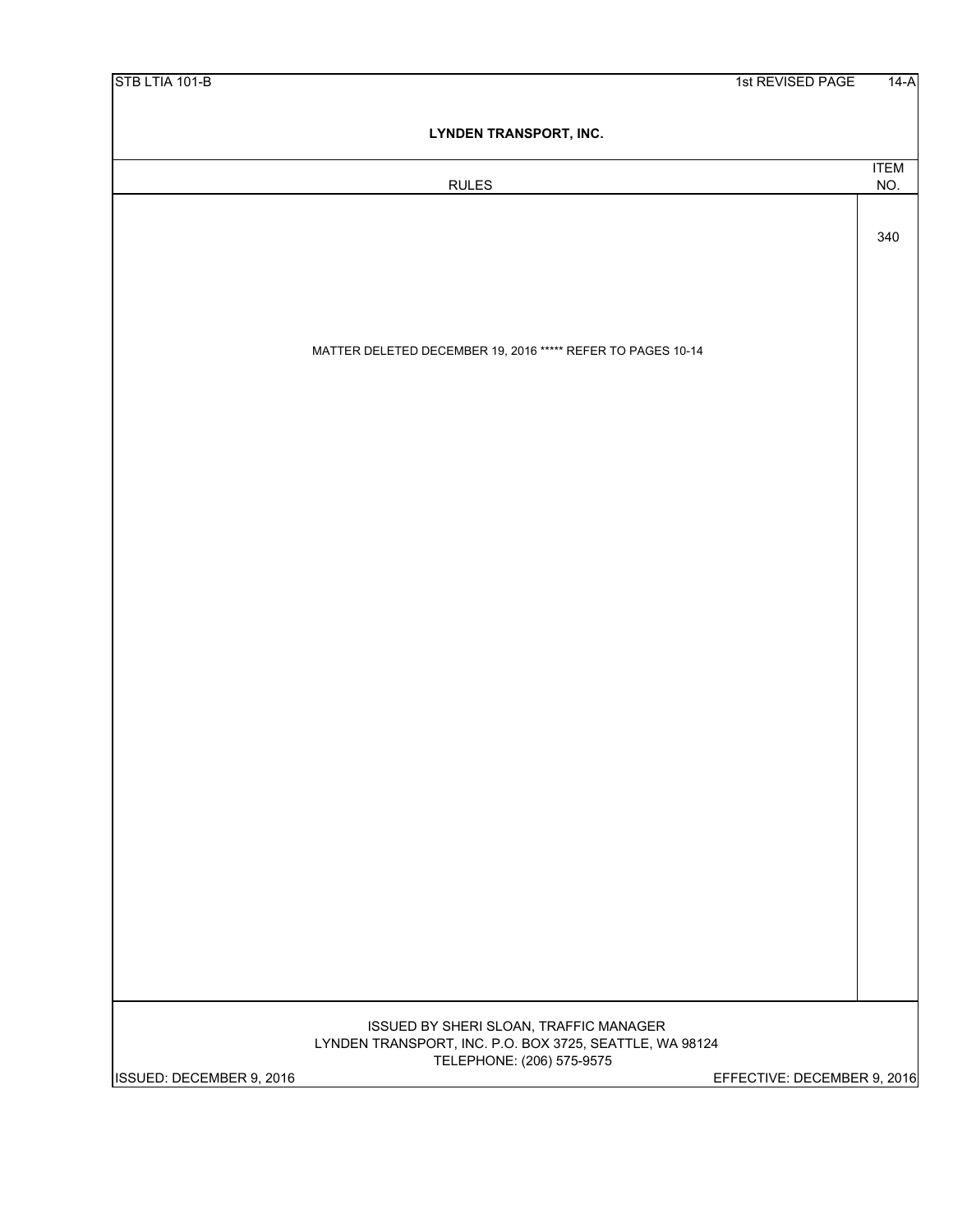| STB LTIA 101-B           |                                                             | 1st REVISED PAGE             | $14-B$ |
|--------------------------|-------------------------------------------------------------|------------------------------|--------|
|                          | <b>LYNDEN TRANSPORT, INC.</b>                               |                              |        |
|                          | <b>RULES</b>                                                | <b>ITEM</b><br>NO.           |        |
|                          |                                                             |                              |        |
|                          |                                                             | 340                          |        |
|                          |                                                             |                              |        |
|                          |                                                             |                              |        |
|                          |                                                             |                              |        |
|                          | MATTER DELETED DECEMBER 19, 2016 ***** REFER TO PAGES 10-14 |                              |        |
|                          |                                                             |                              |        |
|                          |                                                             |                              |        |
|                          |                                                             |                              |        |
|                          |                                                             |                              |        |
|                          |                                                             |                              |        |
|                          |                                                             |                              |        |
|                          |                                                             |                              |        |
|                          |                                                             |                              |        |
|                          |                                                             |                              |        |
|                          |                                                             |                              |        |
|                          |                                                             |                              |        |
|                          |                                                             |                              |        |
|                          |                                                             |                              |        |
|                          |                                                             |                              |        |
|                          |                                                             |                              |        |
|                          |                                                             |                              |        |
|                          |                                                             |                              |        |
|                          |                                                             |                              |        |
|                          |                                                             |                              |        |
|                          |                                                             |                              |        |
|                          |                                                             |                              |        |
|                          |                                                             |                              |        |
|                          |                                                             |                              |        |
|                          |                                                             |                              |        |
|                          | ISSUED BY SHERI SLOAN, TRAFFIC MANAGER                      |                              |        |
|                          | LYNDEN TRANSPORT, INC. P.O. BOX 3725, SEATTLE, WA 98124     |                              |        |
| ISSUED: DECEMBER 9, 2016 | TELEPHONE: (206) 575-9575                                   | EFFECTIVE: DECEMBER 19, 2016 |        |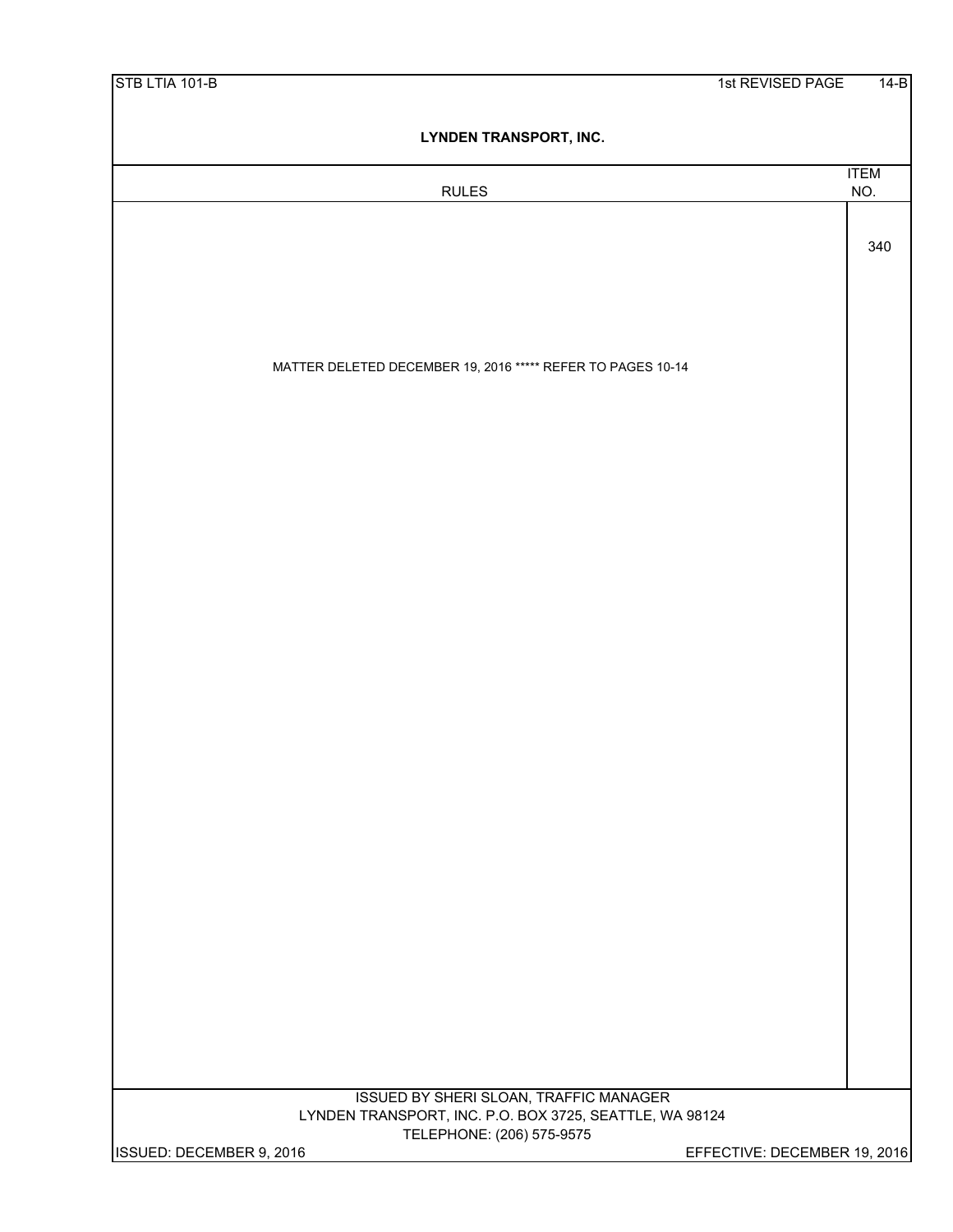| STB LTIA 101-B           |                                                                                      | 1st REVISED PAGE             | $14-C$             |
|--------------------------|--------------------------------------------------------------------------------------|------------------------------|--------------------|
|                          | <b>LYNDEN TRANSPORT, INC.</b>                                                        |                              |                    |
|                          | <b>RULES</b>                                                                         |                              | <b>ITEM</b><br>NO. |
|                          |                                                                                      |                              |                    |
|                          |                                                                                      |                              | 340                |
|                          |                                                                                      |                              |                    |
|                          |                                                                                      |                              |                    |
|                          | MATTER DELETED DECEMBER 19, 2016 ***** REFER TO PAGES 10-14                          |                              |                    |
|                          |                                                                                      |                              |                    |
|                          |                                                                                      |                              |                    |
|                          |                                                                                      |                              |                    |
|                          |                                                                                      |                              |                    |
|                          |                                                                                      |                              |                    |
|                          |                                                                                      |                              |                    |
|                          |                                                                                      |                              |                    |
|                          |                                                                                      |                              |                    |
|                          |                                                                                      |                              |                    |
|                          |                                                                                      |                              |                    |
|                          |                                                                                      |                              |                    |
|                          |                                                                                      |                              |                    |
|                          |                                                                                      |                              |                    |
|                          |                                                                                      |                              |                    |
|                          |                                                                                      |                              |                    |
|                          |                                                                                      |                              |                    |
|                          |                                                                                      |                              |                    |
|                          |                                                                                      |                              |                    |
|                          |                                                                                      |                              |                    |
|                          |                                                                                      |                              |                    |
|                          | ISSUED BY SHERI SLOAN, TRAFFIC MANAGER                                               |                              |                    |
|                          | LYNDEN TRANSPORT, INC. P.O. BOX 3725, SEATTLE, WA 98124<br>TELEPHONE: (206) 575-9575 |                              |                    |
| ISSUED: DECEMBER 9, 2016 |                                                                                      | EFFECTIVE: DECEMBER 19, 2016 |                    |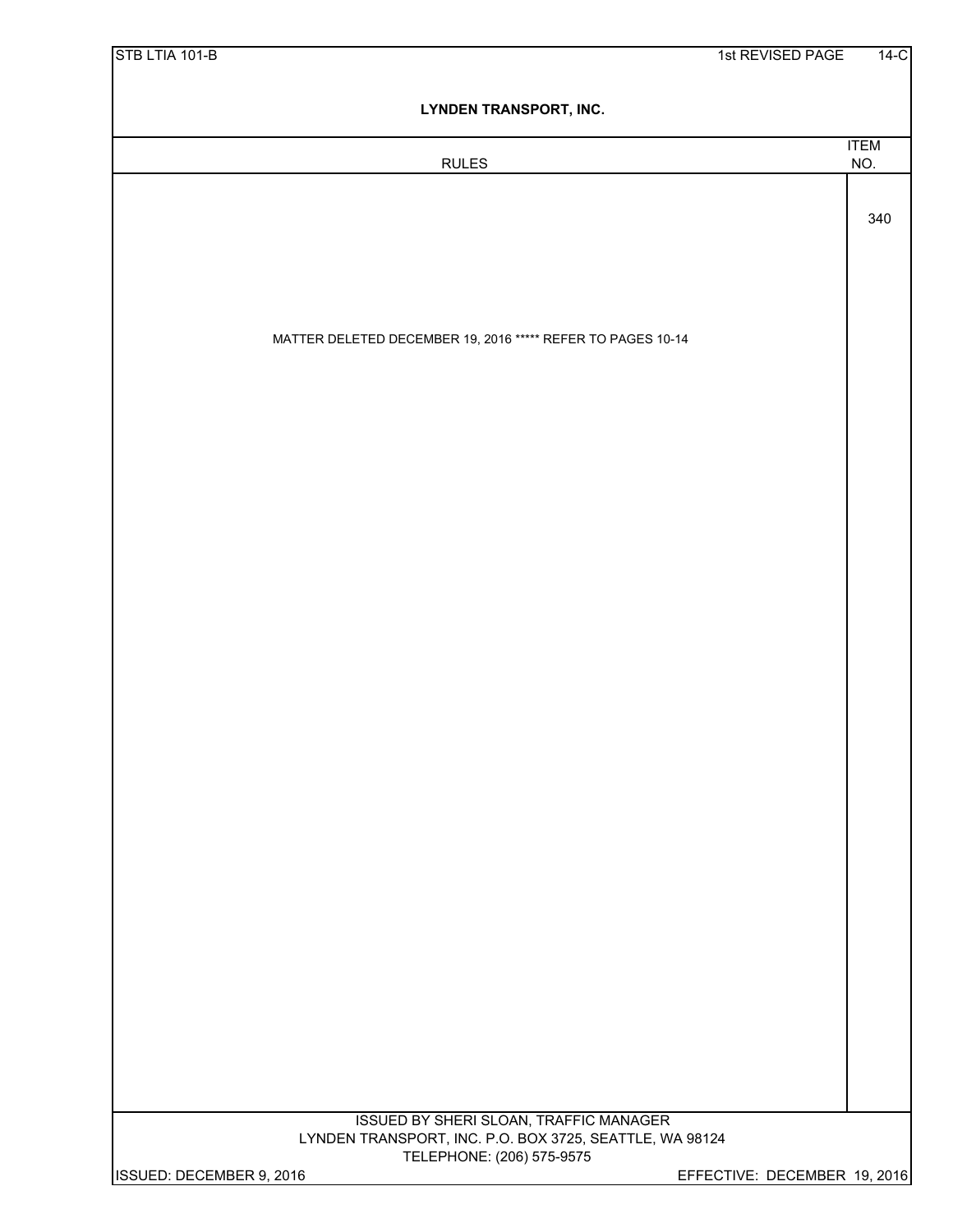| STB LTIA 101-B |                                                             | 1st REVISED PAGE | $14-D$             |
|----------------|-------------------------------------------------------------|------------------|--------------------|
|                | <b>LYNDEN TRANSPORT, INC.</b>                               |                  |                    |
|                | <b>RULES</b>                                                |                  | <b>ITEM</b><br>NO. |
|                |                                                             |                  |                    |
|                |                                                             |                  | 340                |
|                |                                                             |                  |                    |
|                |                                                             |                  |                    |
|                | MATTER DELETED DECEMBER 19, 2016 ***** REFER TO PAGES 10-14 |                  |                    |
|                |                                                             |                  |                    |
|                |                                                             |                  |                    |
|                |                                                             |                  |                    |
|                |                                                             |                  |                    |
|                |                                                             |                  |                    |
|                |                                                             |                  |                    |
|                |                                                             |                  |                    |
|                |                                                             |                  |                    |
|                |                                                             |                  |                    |
|                |                                                             |                  |                    |
|                |                                                             |                  |                    |
|                |                                                             |                  |                    |
|                |                                                             |                  |                    |
|                |                                                             |                  |                    |
|                |                                                             |                  |                    |
|                |                                                             |                  |                    |
|                |                                                             |                  |                    |
|                |                                                             |                  |                    |
|                |                                                             |                  |                    |
|                |                                                             |                  |                    |
|                |                                                             |                  |                    |
|                |                                                             |                  |                    |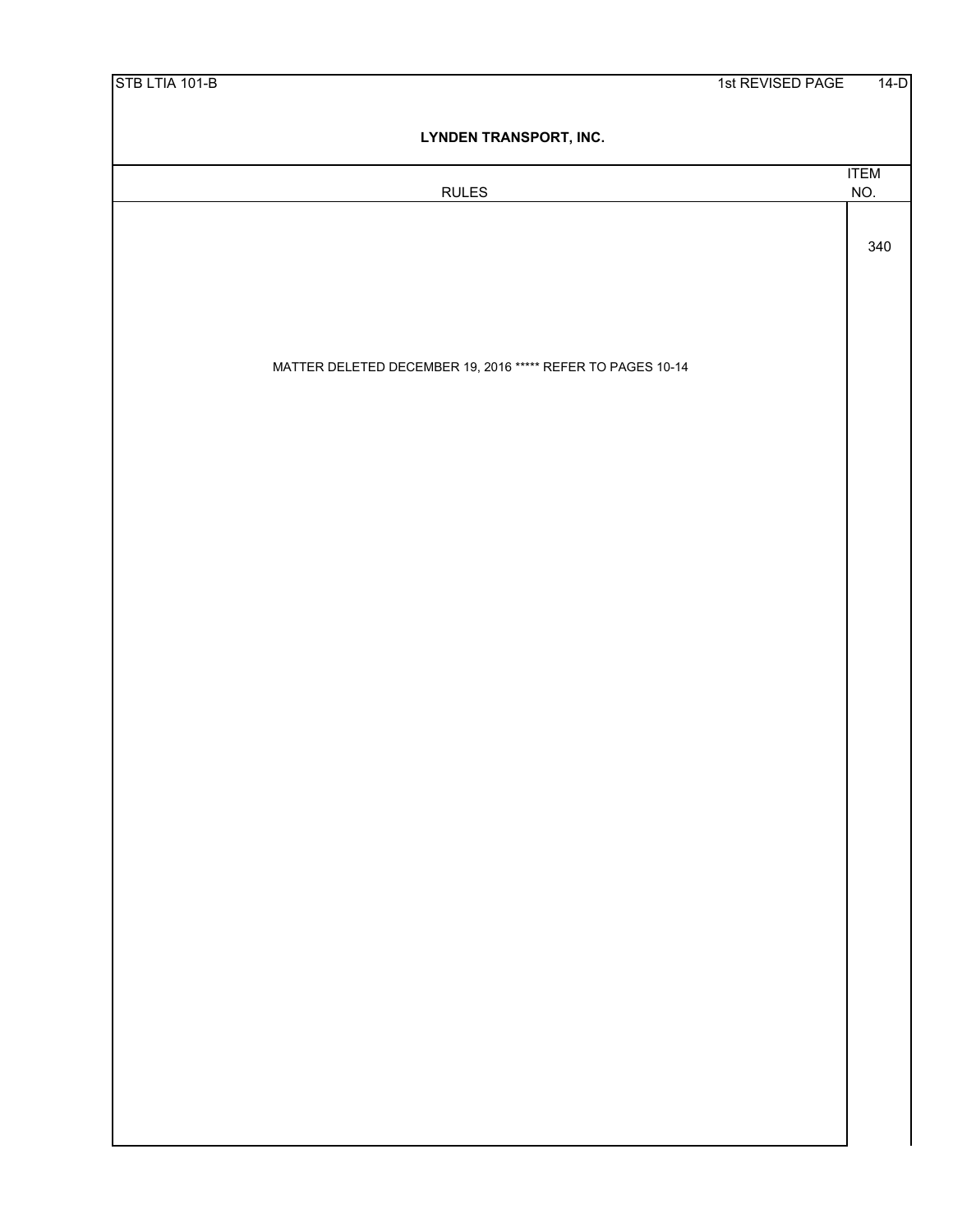| STB LTIA 101-B                                                                       | $14-E$<br>1st REVISED PAGE   |
|--------------------------------------------------------------------------------------|------------------------------|
| LYNDEN TRANSPORT, INC.                                                               |                              |
|                                                                                      | <b>ITEM</b>                  |
| <b>RULES</b>                                                                         | NO.                          |
|                                                                                      |                              |
|                                                                                      | 340                          |
|                                                                                      |                              |
|                                                                                      |                              |
| MATTER DELETED DECEMBER 19, 2016 ***** REFER TO PAGES 10-14                          |                              |
|                                                                                      |                              |
|                                                                                      |                              |
|                                                                                      |                              |
|                                                                                      |                              |
|                                                                                      |                              |
|                                                                                      |                              |
|                                                                                      |                              |
|                                                                                      |                              |
|                                                                                      |                              |
|                                                                                      |                              |
|                                                                                      |                              |
|                                                                                      |                              |
|                                                                                      |                              |
|                                                                                      |                              |
|                                                                                      |                              |
|                                                                                      |                              |
|                                                                                      |                              |
|                                                                                      |                              |
|                                                                                      |                              |
|                                                                                      |                              |
|                                                                                      |                              |
|                                                                                      |                              |
|                                                                                      |                              |
| ISSUED BY SHERI SLOAN, TRAFFIC MANAGER                                               |                              |
| LYNDEN TRANSPORT, INC. P.O. BOX 3725, SEATTLE, WA 98124<br>TELEPHONE: (206) 575-9575 |                              |
| ISSUED: DECEMBER 9, 2016                                                             | EFFECTIVE: DECEMBER 19, 2016 |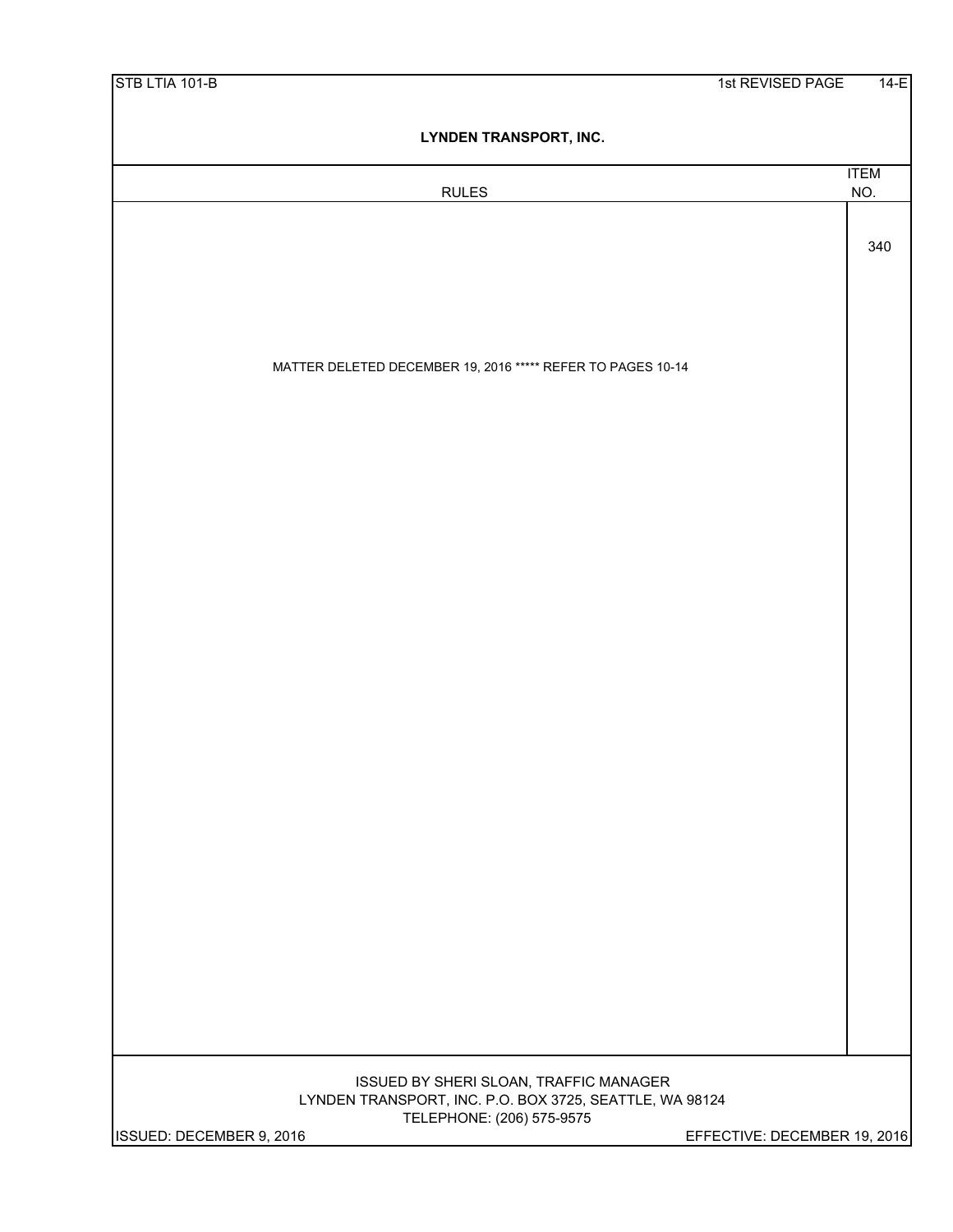| <b>RULES</b>                                                                                                                                                                                                                                                                                                                                                                                                                                                                                                                                                                                                                                                                                                                                                                                                                                                                                                                            |         |         |                        |         | <b>ITEM</b><br>NO.           |
|-----------------------------------------------------------------------------------------------------------------------------------------------------------------------------------------------------------------------------------------------------------------------------------------------------------------------------------------------------------------------------------------------------------------------------------------------------------------------------------------------------------------------------------------------------------------------------------------------------------------------------------------------------------------------------------------------------------------------------------------------------------------------------------------------------------------------------------------------------------------------------------------------------------------------------------------|---------|---------|------------------------|---------|------------------------------|
| PICKUP AND DELIVERY SERVICE (TL) TO OR FROM POINTS IN THE STATE OF ALASKA                                                                                                                                                                                                                                                                                                                                                                                                                                                                                                                                                                                                                                                                                                                                                                                                                                                               |         |         |                        |         |                              |
| Except as otherwise provided, through truckload rates will be constructed by adding the applicable                                                                                                                                                                                                                                                                                                                                                                                                                                                                                                                                                                                                                                                                                                                                                                                                                                      |         |         |                        |         |                              |
| pickup/delivery charge shown in this item to the applicable charge to or from the basing point. (Note 1.)                                                                                                                                                                                                                                                                                                                                                                                                                                                                                                                                                                                                                                                                                                                                                                                                                               |         |         | <b>TRAILER LENGTHS</b> |         | 342                          |
|                                                                                                                                                                                                                                                                                                                                                                                                                                                                                                                                                                                                                                                                                                                                                                                                                                                                                                                                         | 28'     | 40'     | 45'                    | 48'     | 53'                          |
| To/From: Alyeska<br><b>Basing Point:</b><br>Anchorage                                                                                                                                                                                                                                                                                                                                                                                                                                                                                                                                                                                                                                                                                                                                                                                                                                                                                   |         |         |                        |         |                              |
| TL pickup or delivery, driver standby only                                                                                                                                                                                                                                                                                                                                                                                                                                                                                                                                                                                                                                                                                                                                                                                                                                                                                              | \$477   | \$477   | \$477                  | \$549   | \$549                        |
| To/From: Anchor Point<br><b>Basing Point:</b><br>Anchorage<br>TL pickup or delivery, driver standby only                                                                                                                                                                                                                                                                                                                                                                                                                                                                                                                                                                                                                                                                                                                                                                                                                                | \$1,626 | \$1,626 | \$1,626                | \$1,785 | \$1,785                      |
| To/From: Anderson<br><b>Basing Point:</b><br>Anchorage<br>TL pickup or delivery, driver standby only                                                                                                                                                                                                                                                                                                                                                                                                                                                                                                                                                                                                                                                                                                                                                                                                                                    | \$1,362 | \$1,480 | \$1,480                | \$1,625 | \$1,625                      |
| To/From: Big Lake<br><b>Basing Point:</b><br>Anchorage<br>TL pickup or delivery, driver standby or drop & pull                                                                                                                                                                                                                                                                                                                                                                                                                                                                                                                                                                                                                                                                                                                                                                                                                          | \$506   | \$506   | \$506                  | \$582   | \$582                        |
| To/From: Birchwood<br><b>Basing Point:</b><br>Anchorage<br>TL pickup or delivery, driver standby or drop & pull                                                                                                                                                                                                                                                                                                                                                                                                                                                                                                                                                                                                                                                                                                                                                                                                                         | \$333   | \$333   | \$333                  | \$383   | \$383                        |
| To/From: Cantwell<br><b>Basing Point:</b><br>Anchorage<br>TL pickup or delivery, driver standby only                                                                                                                                                                                                                                                                                                                                                                                                                                                                                                                                                                                                                                                                                                                                                                                                                                    | \$1,412 | \$1,480 | \$1,480                | \$1,625 | \$1,625                      |
| To/From: Chugiak<br><b>Basing Point:</b><br>Anchorage<br>TL pickup or delivery, driver standby or drop & pull                                                                                                                                                                                                                                                                                                                                                                                                                                                                                                                                                                                                                                                                                                                                                                                                                           | \$333   | \$333   | \$333                  | \$383   | \$383                        |
| To/From: Clam Gulch<br><b>Basing Point:</b><br>Anchorage<br>TL pickup or delivery, driver standby only                                                                                                                                                                                                                                                                                                                                                                                                                                                                                                                                                                                                                                                                                                                                                                                                                                  | \$1,626 | \$1,626 | \$1,786                | \$1,785 | \$4,785                      |
| To/From: Clear<br><b>Basing Point:</b><br>Anchorage<br>TL pickup or delivery, driver standby only                                                                                                                                                                                                                                                                                                                                                                                                                                                                                                                                                                                                                                                                                                                                                                                                                                       | \$1,412 | \$1,480 | \$1,480                | \$1,625 | \$1,625                      |
| Note 1.<br>Charges shown in this item apply only to legal loads defined as shipments transported in or on standard $\mathbb O$<br>trailers with loaded dimensions not exceeding 53' x 8'6" x 13'6" (Ixwxh) and loaded weight not exceeding the<br>legal weight allowed for the trailer used. Charges applicable to shipments exceeding legal dimensions and/or<br>weight will be determined by LTIA's Pricing Department.<br>Driver standby allows one hour free time with excess time subject to additional charges (see Item 500).<br>Drop & pull service to or from driver standby only points will be quoted upon request.<br>Pickup or delivery of temperature control trailers will be performed at charges in this item plus 25%.<br>① The term "standard" applies to trailers without temperature control capability and does not include<br>other specialized equipment such as "step deck" or "low boy/double drop" trailers. |         |         |                        |         |                              |
| <b>ISSUED BY SHERI SLOAN, TRAFFIC MANAGER</b><br>LYNDEN TRANSPORT, INC. P.O. BOX 3725, SEATTLE, WA 98124<br>TELEPHONE: (206) 575-9575<br>ISSUED: NOVEMBER 29, 2021                                                                                                                                                                                                                                                                                                                                                                                                                                                                                                                                                                                                                                                                                                                                                                      |         |         |                        |         | EFFECTIVE: DECEMBER 19, 2021 |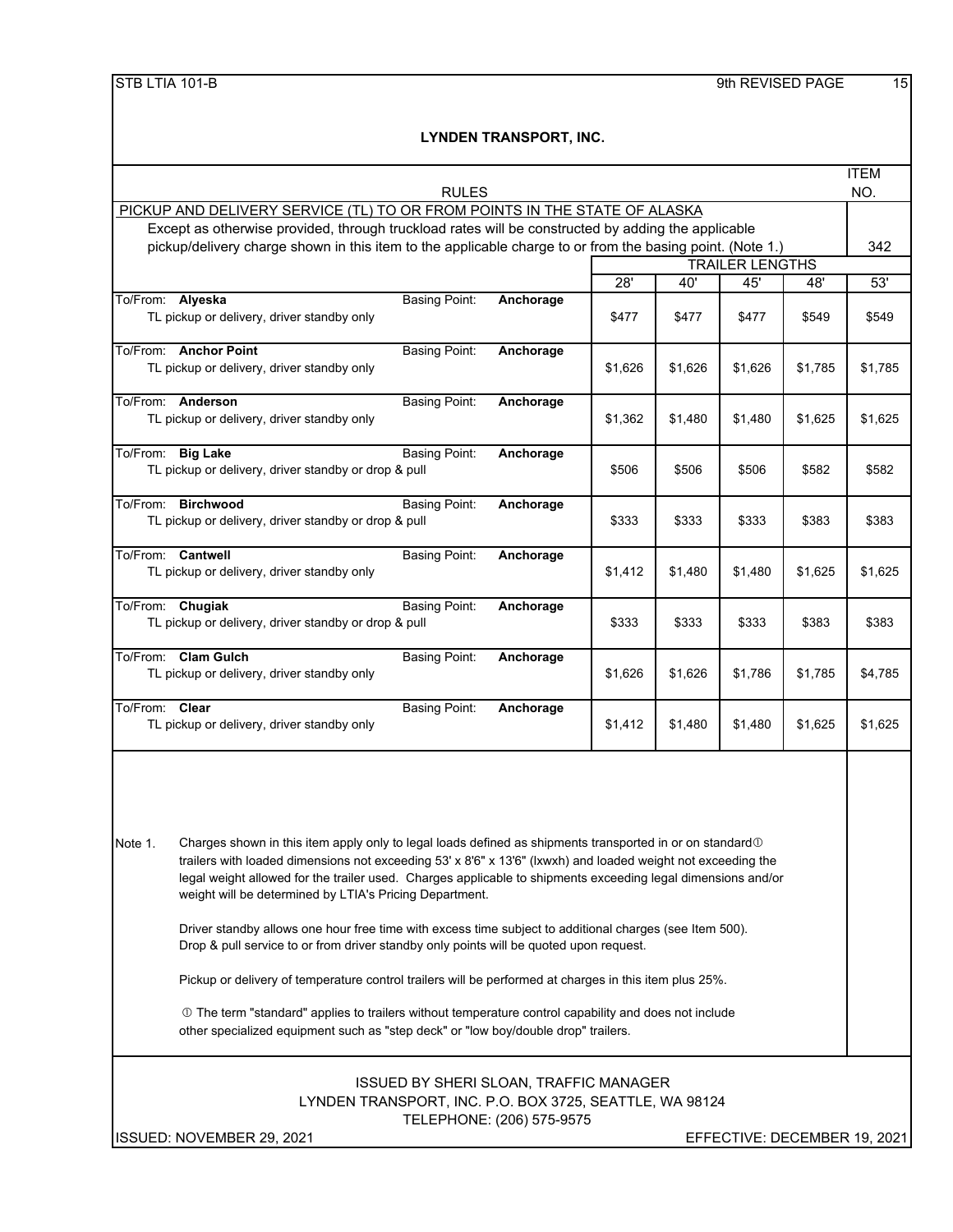| <b>RULES</b>                                                                                                                                                                                                                                                                                                                                                                                                                                                                                                                                                                                                                                                                                                                                                                                                                                                                                                                             |                                                                                                    |                    |                        |                    | <b>ITEM</b><br>NO. |
|------------------------------------------------------------------------------------------------------------------------------------------------------------------------------------------------------------------------------------------------------------------------------------------------------------------------------------------------------------------------------------------------------------------------------------------------------------------------------------------------------------------------------------------------------------------------------------------------------------------------------------------------------------------------------------------------------------------------------------------------------------------------------------------------------------------------------------------------------------------------------------------------------------------------------------------|----------------------------------------------------------------------------------------------------|--------------------|------------------------|--------------------|--------------------|
| PICKUP AND DELIVERY SERVICE (TL) TO OR FROM POINTS IN THE STATE OF ALASKA                                                                                                                                                                                                                                                                                                                                                                                                                                                                                                                                                                                                                                                                                                                                                                                                                                                                |                                                                                                    |                    |                        |                    |                    |
|                                                                                                                                                                                                                                                                                                                                                                                                                                                                                                                                                                                                                                                                                                                                                                                                                                                                                                                                          | Except as otherwise provided, through truckload rates will be constructed by adding the applicable |                    |                        |                    |                    |
| pickup/delivery charge shown in this item to the applicable charge to or from the basing point. (Note 1.)                                                                                                                                                                                                                                                                                                                                                                                                                                                                                                                                                                                                                                                                                                                                                                                                                                |                                                                                                    |                    |                        |                    | 342                |
|                                                                                                                                                                                                                                                                                                                                                                                                                                                                                                                                                                                                                                                                                                                                                                                                                                                                                                                                          |                                                                                                    |                    | <b>TRAILER LENGTHS</b> |                    |                    |
|                                                                                                                                                                                                                                                                                                                                                                                                                                                                                                                                                                                                                                                                                                                                                                                                                                                                                                                                          | 28'                                                                                                | 40'                | 45'                    | 48'                | 53'                |
| To/From: Cordova<br><b>Basing Point:</b><br>Anchorage<br>TL pickup or delivery, driver standby or drop & pull                                                                                                                                                                                                                                                                                                                                                                                                                                                                                                                                                                                                                                                                                                                                                                                                                            | \$5,267                                                                                            | \$5,267            | \$5,267                | \$6,058            | \$6,058            |
| <b>Deadhorse</b><br><b>Basing Point:</b><br>To:<br>Anchorage<br>TL pickup or delivery, driver standby or drop & pull<br>From:<br><b>Deadhorse</b>                                                                                                                                                                                                                                                                                                                                                                                                                                                                                                                                                                                                                                                                                                                                                                                        | \$6,009<br>\$3,522                                                                                 | \$6,009<br>\$3,522 | \$6,009<br>\$3,522     | \$6,009<br>\$3,522 | \$6,009<br>\$3,522 |
| To/From: Delta Junction<br><b>Basing Point:</b><br>Anchorage<br>TL pickup or delivery, driver standby only                                                                                                                                                                                                                                                                                                                                                                                                                                                                                                                                                                                                                                                                                                                                                                                                                               | \$2,510                                                                                            | \$2,510            | \$2,510                | \$2,755            | \$2,755            |
| To/From: Denali National Park<br><b>Basing Point:</b><br>Anchorage<br>TL pickup or delivery, driver standby only                                                                                                                                                                                                                                                                                                                                                                                                                                                                                                                                                                                                                                                                                                                                                                                                                         | \$1,411                                                                                            | \$1,479            | \$1,479                | \$1.625            | \$1,625            |
| To/From: Eagle River<br><b>Basing Point:</b><br>Anchorage<br>TL pickup or delivery, driver standby or drop & pull                                                                                                                                                                                                                                                                                                                                                                                                                                                                                                                                                                                                                                                                                                                                                                                                                        | \$205                                                                                              | \$205              | \$205                  | \$236              | \$236              |
| To/From: Eielson AFB<br><b>Basing Point:</b><br>Anchorage<br>TL pickup or delivery, driver standby or drop & pull                                                                                                                                                                                                                                                                                                                                                                                                                                                                                                                                                                                                                                                                                                                                                                                                                        | \$1,812                                                                                            | \$1,812            | \$1,812                | \$1,989            | \$1,989            |
| To/From: Ester<br><b>Basing Point:</b><br>Anchorage<br>TL pickup or delivery, driver standby only                                                                                                                                                                                                                                                                                                                                                                                                                                                                                                                                                                                                                                                                                                                                                                                                                                        | \$1,812                                                                                            | \$1,812            | \$1,812                | \$1,989            | \$1,989            |
| To/From: Fairbanks<br><b>Basing Point:</b><br>Anchorage<br>TL pickup or delivery, driver standby only                                                                                                                                                                                                                                                                                                                                                                                                                                                                                                                                                                                                                                                                                                                                                                                                                                    | \$1,381                                                                                            | \$1,447            | \$1,447                | \$1,590            | \$1,590            |
| To/From: Ft Greely<br><b>Basing Point:</b><br>Anchorage<br>TL pickup or delivery, driver standby only                                                                                                                                                                                                                                                                                                                                                                                                                                                                                                                                                                                                                                                                                                                                                                                                                                    | \$2,510                                                                                            | \$2,510            | \$2,510                | \$2,755            | \$2,755            |
| To/From: Ft Knox Mine Site<br><b>Basing Point:</b><br>Anchorage<br>TL pickup or delivery, driver standby only                                                                                                                                                                                                                                                                                                                                                                                                                                                                                                                                                                                                                                                                                                                                                                                                                            | \$1,913                                                                                            | \$1,913            | \$1,913                | \$2,101            | \$2,101            |
| Charges shown in this item apply only to legal loads defined as shipments transported in or on standard $\mathbb O$<br>Note 1.<br>trailers with loaded dimensions not exceeding 53' x 8'6" x 13'6" (Ixwxh) and loaded weight not exceeding the<br>legal weight allowed for the trailer used. Charges applicable to shipments exceeding legal dimensions and/or<br>weight will be determined by LTIA's Pricing Department.<br>Driver standby allows one hour free time with excess time subject to additional charges (see Item 500).<br>Drop & pull service to or from driver standby only points will be quoted upon request.<br>Pickup or delivery of temperature control trailers will be performed at charges in this item plus 25%.<br>10 The term "standard" applies to trailers without temperature control capability and does not include<br>other specialized equipment such as "step deck" or "low boy/double drop" trailers. |                                                                                                    |                    |                        |                    |                    |
| <b>ISSUED BY SHERI SLOAN, TRAFFIC MANAGER</b><br>LYNDEN TRANSPORT, INC. P.O. BOX 3725, SEATTLE, WA 98124<br>TELEPHONE: (206) 575-9575<br>ISSUED: NOVEMBER 29, 2021<br>EFFECTIVE: DECEMBER 19, 2021                                                                                                                                                                                                                                                                                                                                                                                                                                                                                                                                                                                                                                                                                                                                       |                                                                                                    |                    |                        |                    |                    |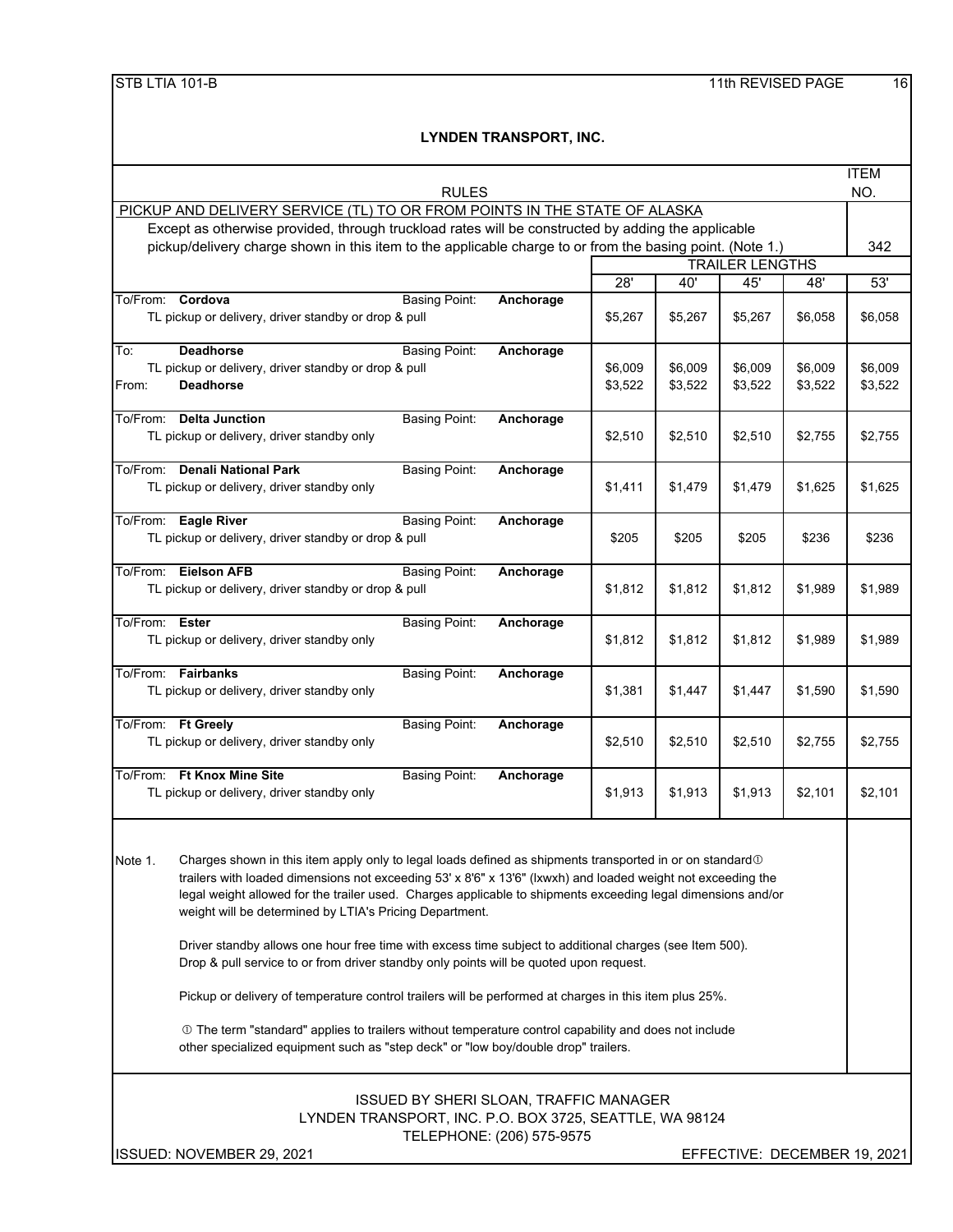|                                                                                                           | <b>RULES</b>                                                                                                                                                                                                                                                                                                                                                                                                                                                                                                                                                                                                                                                                                                                                                                                                                                                                                                                  |                           |         |         |                        |         | <b>ITEM</b> |
|-----------------------------------------------------------------------------------------------------------|-------------------------------------------------------------------------------------------------------------------------------------------------------------------------------------------------------------------------------------------------------------------------------------------------------------------------------------------------------------------------------------------------------------------------------------------------------------------------------------------------------------------------------------------------------------------------------------------------------------------------------------------------------------------------------------------------------------------------------------------------------------------------------------------------------------------------------------------------------------------------------------------------------------------------------|---------------------------|---------|---------|------------------------|---------|-------------|
| PICKUP AND DELIVERY SERVICE (TL) TO OR FROM POINTS IN THE STATE OF ALASKA                                 |                                                                                                                                                                                                                                                                                                                                                                                                                                                                                                                                                                                                                                                                                                                                                                                                                                                                                                                               |                           |         |         |                        |         | NO.         |
| Except as otherwise provided, through truckload rates will be constructed by adding the applicable        |                                                                                                                                                                                                                                                                                                                                                                                                                                                                                                                                                                                                                                                                                                                                                                                                                                                                                                                               |                           |         |         |                        |         |             |
| pickup/delivery charge shown in this item to the applicable charge to or from the basing point. (Note 1.) |                                                                                                                                                                                                                                                                                                                                                                                                                                                                                                                                                                                                                                                                                                                                                                                                                                                                                                                               |                           |         |         |                        |         | 342         |
|                                                                                                           |                                                                                                                                                                                                                                                                                                                                                                                                                                                                                                                                                                                                                                                                                                                                                                                                                                                                                                                               |                           |         |         | <b>TRAILER LENGTHS</b> |         |             |
|                                                                                                           |                                                                                                                                                                                                                                                                                                                                                                                                                                                                                                                                                                                                                                                                                                                                                                                                                                                                                                                               |                           | 28'     | 40'     | 45'                    | 48'     | 53'         |
| To/From:<br>Girdwood<br>TL pickup or delivery, driver standby only                                        | <b>Basing Point:</b>                                                                                                                                                                                                                                                                                                                                                                                                                                                                                                                                                                                                                                                                                                                                                                                                                                                                                                          | Anchorage                 | \$460   | \$460   | \$460                  | \$529   | \$529       |
| To/From: Glennallen<br>TL pickup or delivery, driver standby only                                         | <b>Basing Point:</b>                                                                                                                                                                                                                                                                                                                                                                                                                                                                                                                                                                                                                                                                                                                                                                                                                                                                                                          | Anchorage                 | \$1,994 | \$1,994 | \$1,994                | \$2,291 | \$2,291     |
| To/From: Healy<br>TL pickup or delivery, driver standby only                                              | <b>Basing Point:</b>                                                                                                                                                                                                                                                                                                                                                                                                                                                                                                                                                                                                                                                                                                                                                                                                                                                                                                          | Anchorage                 | \$1,372 | \$1,425 | \$1,425                | \$1,565 | \$1,565     |
| Homer<br>To/From:<br>TL pickup or delivery, driver standby only                                           | <b>Basing Point:</b>                                                                                                                                                                                                                                                                                                                                                                                                                                                                                                                                                                                                                                                                                                                                                                                                                                                                                                          | Anchorage                 | \$1,496 | \$1,566 | \$1,566                | \$1,722 | \$1,722     |
| To/From: Homer Spit<br>TL pickup or delivery, driver standby only                                         | <b>Basing Point:</b>                                                                                                                                                                                                                                                                                                                                                                                                                                                                                                                                                                                                                                                                                                                                                                                                                                                                                                          | Anchorage                 | \$1,496 | \$1,566 | \$1,566                | \$1,722 | \$1,722     |
| Houston<br>To/From:<br>TL pickup or delivery, driver standby only                                         | <b>Basing Point:</b>                                                                                                                                                                                                                                                                                                                                                                                                                                                                                                                                                                                                                                                                                                                                                                                                                                                                                                          | Anchorage                 | \$572   | \$572   | \$572                  | \$657   | \$657       |
| To/From: Kenai / Soldotna<br>TL pickup or delivery, driver standby only                                   | <b>Basing Point:</b>                                                                                                                                                                                                                                                                                                                                                                                                                                                                                                                                                                                                                                                                                                                                                                                                                                                                                                          | Anchorage                 | \$977   | \$1,023 | \$1,023                | \$1,123 | \$1,123     |
| To/From: Moose Pass<br>TL pickup or delivery, driver standby only                                         | <b>Basing Point:</b>                                                                                                                                                                                                                                                                                                                                                                                                                                                                                                                                                                                                                                                                                                                                                                                                                                                                                                          | Anchorage                 | \$913   | \$913   | \$913                  | \$1,030 | \$1,030     |
| Nenana<br>To/From:<br>TL pickup or delivery, driver standby only                                          | <b>Basing Point:</b>                                                                                                                                                                                                                                                                                                                                                                                                                                                                                                                                                                                                                                                                                                                                                                                                                                                                                                          | Anchorage                 | \$1,362 | \$1,425 | \$1,425                | \$1,565 | \$1,565     |
| To/From: Ninilchik<br>TL pickup or delivery, driver standby only                                          | <b>Basing Point:</b>                                                                                                                                                                                                                                                                                                                                                                                                                                                                                                                                                                                                                                                                                                                                                                                                                                                                                                          | Anchorage                 | \$1,566 | \$1,566 | \$1,566                | \$1,722 | \$1,722     |
| To/From: Palmer / Wasilla<br>TL pickup or delivery, driver standby only                                   | <b>Basing Point:</b>                                                                                                                                                                                                                                                                                                                                                                                                                                                                                                                                                                                                                                                                                                                                                                                                                                                                                                          | Anchorage                 | \$435   | \$435   | \$435                  | \$499   | \$499       |
| Note 1.                                                                                                   | Charges shown in this item apply only to legal loads defined as shipments transported in or on standard $\mathbb O$<br>trailers with loaded dimensions not exceeding 53' x 8'6" x 13'6" (Ixwxh) and loaded weight not exceeding the<br>legal weight allowed for the trailer used. Charges applicable to shipments exceeding legal dimensions and/or<br>weight will be determined by LTIA's Pricing Department.<br>Driver standby allows one hour free time with excess time subject to additional charges (see Item 500).<br>Drop & pull service to or from driver standby only points will be quoted upon request.<br>Pickup or delivery of temperature control trailers will be performed at charges in this item plus 25%.<br>10 The term "standard" applies to trailers without temperature control capability and does not include<br>other specialized equipment such as "step deck" or "low boy/double drop" trailers. |                           |         |         |                        |         |             |
|                                                                                                           | ISSUED BY SHERI SLOAN, TRAFFIC MANAGER<br>LYNDEN TRANSPORT, INC. P.O. BOX 3725, SEATTLE, WA 98124                                                                                                                                                                                                                                                                                                                                                                                                                                                                                                                                                                                                                                                                                                                                                                                                                             | TELEPHONE: (206) 575-9575 |         |         |                        |         |             |

ISSUED: NOVEMBER 29, 2021 **EFFECTIVE: DECEMBER 19, 2021**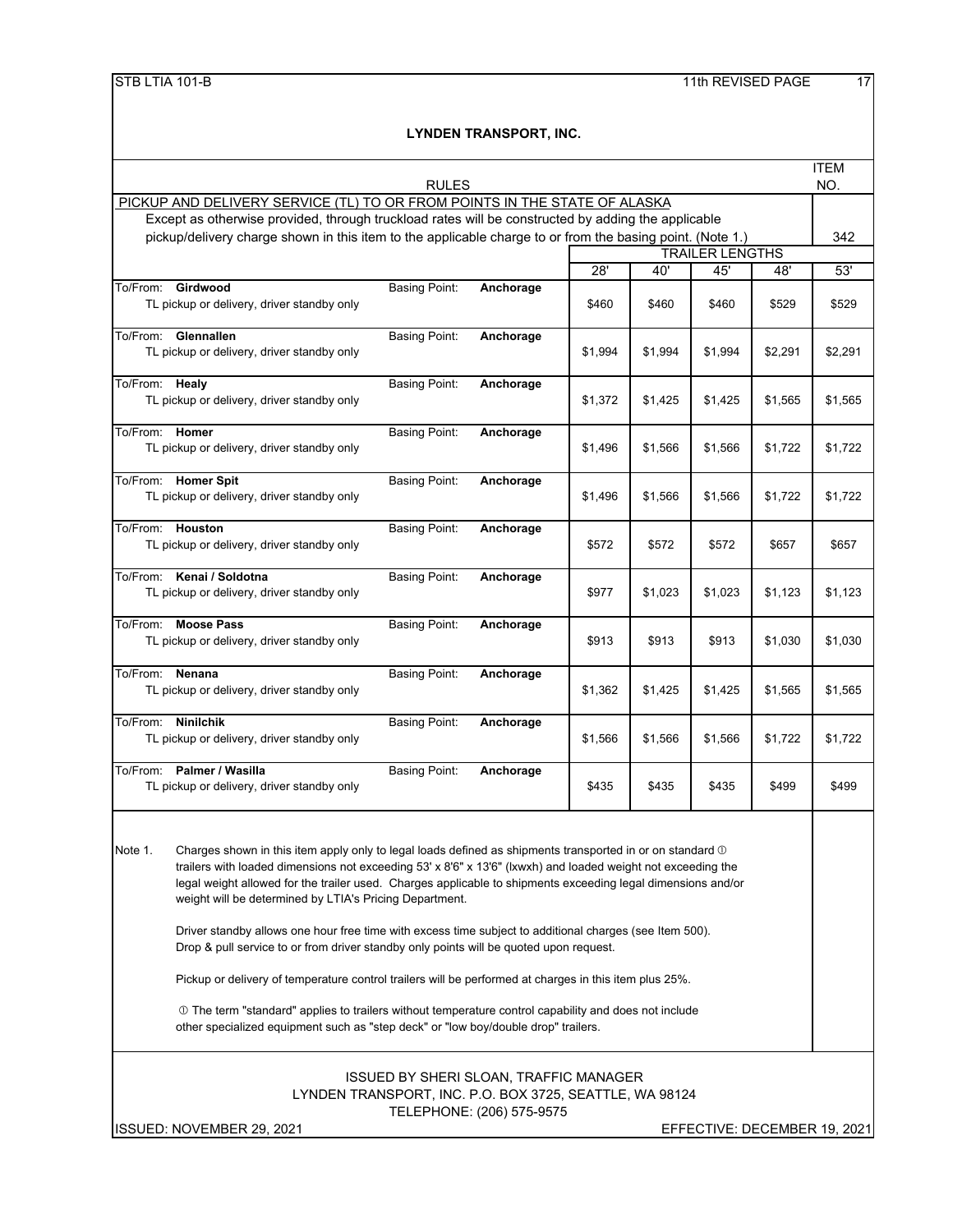|                                                                                                                                                                                                                                                                                                                                                                                                                                                                                                                                                                                                                                                                                                                                                                                                                                                                                                                                          | <b>RULES</b>         |                                                                            |         |         |                        |         | <b>ITEM</b><br>NO.           |
|------------------------------------------------------------------------------------------------------------------------------------------------------------------------------------------------------------------------------------------------------------------------------------------------------------------------------------------------------------------------------------------------------------------------------------------------------------------------------------------------------------------------------------------------------------------------------------------------------------------------------------------------------------------------------------------------------------------------------------------------------------------------------------------------------------------------------------------------------------------------------------------------------------------------------------------|----------------------|----------------------------------------------------------------------------|---------|---------|------------------------|---------|------------------------------|
| PICKUP AND DELIVERY SERVICE (TL) TO OR FROM POINTS IN THE STATE OF ALASKA                                                                                                                                                                                                                                                                                                                                                                                                                                                                                                                                                                                                                                                                                                                                                                                                                                                                |                      |                                                                            |         |         |                        |         |                              |
| Except as otherwise provided, through truckload rates will be constructed by adding the applicable                                                                                                                                                                                                                                                                                                                                                                                                                                                                                                                                                                                                                                                                                                                                                                                                                                       |                      |                                                                            |         |         |                        |         |                              |
| pickup/delivery charge shown in this item to the applicable charge to or from the basing point. (Note 1.)                                                                                                                                                                                                                                                                                                                                                                                                                                                                                                                                                                                                                                                                                                                                                                                                                                |                      |                                                                            |         |         |                        |         | 342                          |
|                                                                                                                                                                                                                                                                                                                                                                                                                                                                                                                                                                                                                                                                                                                                                                                                                                                                                                                                          |                      |                                                                            |         |         | <b>TRAILER LENGTHS</b> |         |                              |
|                                                                                                                                                                                                                                                                                                                                                                                                                                                                                                                                                                                                                                                                                                                                                                                                                                                                                                                                          |                      |                                                                            | 28'     | 40'     | 45'                    | 48'     | 53'                          |
| To/From: Pogo Mine Site<br>TL pickup or delivery, driver standby only                                                                                                                                                                                                                                                                                                                                                                                                                                                                                                                                                                                                                                                                                                                                                                                                                                                                    | <b>Basing Point:</b> | Anchorage                                                                  | \$2,895 | \$3,033 | \$3,033                | \$3,329 | \$3,329                      |
| To/From: Seward<br>TL pickup or delivery, driver standby only                                                                                                                                                                                                                                                                                                                                                                                                                                                                                                                                                                                                                                                                                                                                                                                                                                                                            | <b>Basing Point:</b> | Anchorage                                                                  | \$913   | \$913   | \$913                  | \$1,030 | \$1,030                      |
| To/From: Talkeetna<br>TL pickup or delivery, driver standby only                                                                                                                                                                                                                                                                                                                                                                                                                                                                                                                                                                                                                                                                                                                                                                                                                                                                         | <b>Basing Point:</b> | Anchorage                                                                  | \$1,055 | \$1,055 | \$1,055                | \$1,215 | \$1,215                      |
| To/From: Tok<br>TL pickup or delivery, driver standby only                                                                                                                                                                                                                                                                                                                                                                                                                                                                                                                                                                                                                                                                                                                                                                                                                                                                               | <b>Basing Point:</b> | Anchorage                                                                  | \$2,508 | \$2,508 | \$2,508                | \$2,884 | \$2,884                      |
| To/From: Valdez<br>TL pickup or delivery, driver standby only                                                                                                                                                                                                                                                                                                                                                                                                                                                                                                                                                                                                                                                                                                                                                                                                                                                                            | <b>Basing Point:</b> | Anchorage                                                                  | \$2,321 | \$2,321 | \$2,321                | \$2,670 | \$2,670                      |
| To/From: Whittier<br>TL pickup or delivery, driver standby only                                                                                                                                                                                                                                                                                                                                                                                                                                                                                                                                                                                                                                                                                                                                                                                                                                                                          | <b>Basing Point:</b> | Anchorage                                                                  | \$850   | \$850   | \$850                  | \$979   | \$979                        |
| To/From: Willow<br>TL pickup or delivery, driver standby only                                                                                                                                                                                                                                                                                                                                                                                                                                                                                                                                                                                                                                                                                                                                                                                                                                                                            | <b>Basing Point:</b> | Anchorage                                                                  | \$715   | \$715   | \$715                  | \$823   | \$823                        |
| Charges shown in this item apply only to legal loads defined as shipments transported in or on standard $\mathbb O$<br>Note 1.<br>trailers with loaded dimensions not exceeding 53' x 8'6" x 13'6" (Ixwxh) and loaded weight not exceeding the<br>legal weight allowed for the trailer used. Charges applicable to shipments exceeding legal dimensions and/or<br>weight will be determined by LTIA's Pricing Department.<br>Driver standby allows one hour free time with excess time subject to additional charges (see Item 500).<br>Drop & pull service to or from driver standby only points will be quoted upon request.<br>Pickup or delivery of temperature control trailers will be performed at charges in this item plus 25%.<br>10 The term "standard" applies to trailers without temperature control capability and does not include<br>other specialized equipment such as "step deck" or "low boy/double drop" trailers. |                      |                                                                            |         |         |                        |         |                              |
| LYNDEN TRANSPORT, INC. P.O. BOX 3725, SEATTLE, WA 98124                                                                                                                                                                                                                                                                                                                                                                                                                                                                                                                                                                                                                                                                                                                                                                                                                                                                                  |                      | <b>ISSUED BY SHERI SLOAN, TRAFFIC MANAGER</b><br>TELEPHONE: (206) 575-9575 |         |         |                        |         |                              |
| ISSUED: NOVEMBER 29, 2021                                                                                                                                                                                                                                                                                                                                                                                                                                                                                                                                                                                                                                                                                                                                                                                                                                                                                                                |                      |                                                                            |         |         |                        |         | EFFECTIVE: DECEMBER 19, 2021 |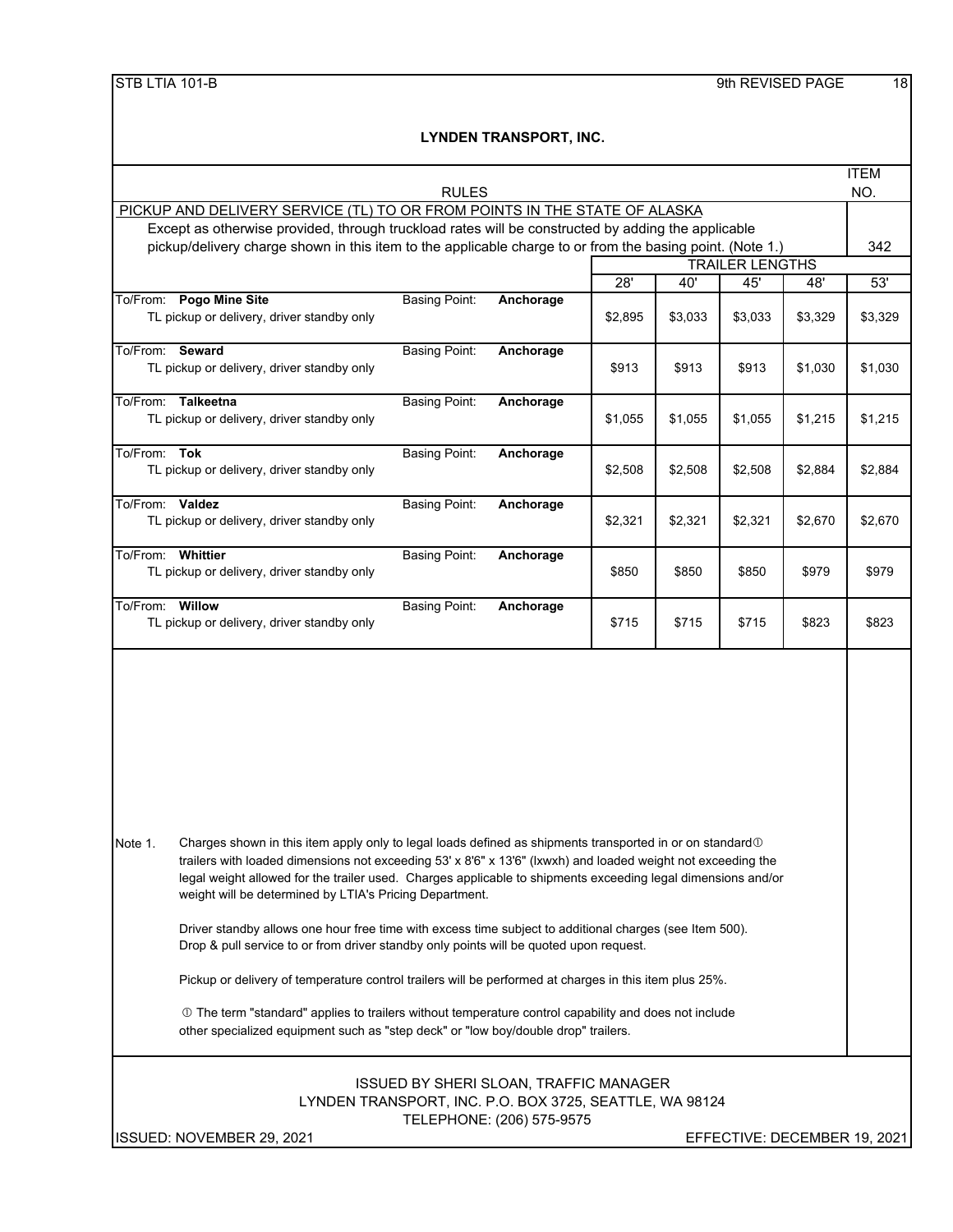| LYNDEN TRANSPORT, INC.                                                                                                                                                                      |                    |
|---------------------------------------------------------------------------------------------------------------------------------------------------------------------------------------------|--------------------|
| <b>RULES</b>                                                                                                                                                                                | <b>ITEM</b><br>NO. |
| CHARGES FOR DELIVERIES TO MILITARY INSTALLATIONS WITHIN THE STATE OF ALASKA                                                                                                                 | 342.1              |
| \$4.29 per cwt on billed weight of shipment subject to minimum charge of \$45.00<br>and maximum charge of \$136.00.                                                                         |                    |
| \$136.00 Flat charge per shipment.                                                                                                                                                          |                    |
| Charges apply only on interstate shipments.                                                                                                                                                 |                    |
| Charges also apply on limited access areas and inside deliveries.<br>Note 2.                                                                                                                |                    |
|                                                                                                                                                                                             |                    |
|                                                                                                                                                                                             |                    |
| ISSUED BY SHERI SLOAN, TRAFFIC MANAGER<br>LYNDEN TRANSPORT, INC. P.O. BOX 3725, SEATTLE, WA 98124<br>TELEPHONE: (206) 575-9575<br>ISSUED: NOVEMBER 29, 2021<br>EFFECTIVE: DECEMBER 19, 2021 |                    |
|                                                                                                                                                                                             |                    |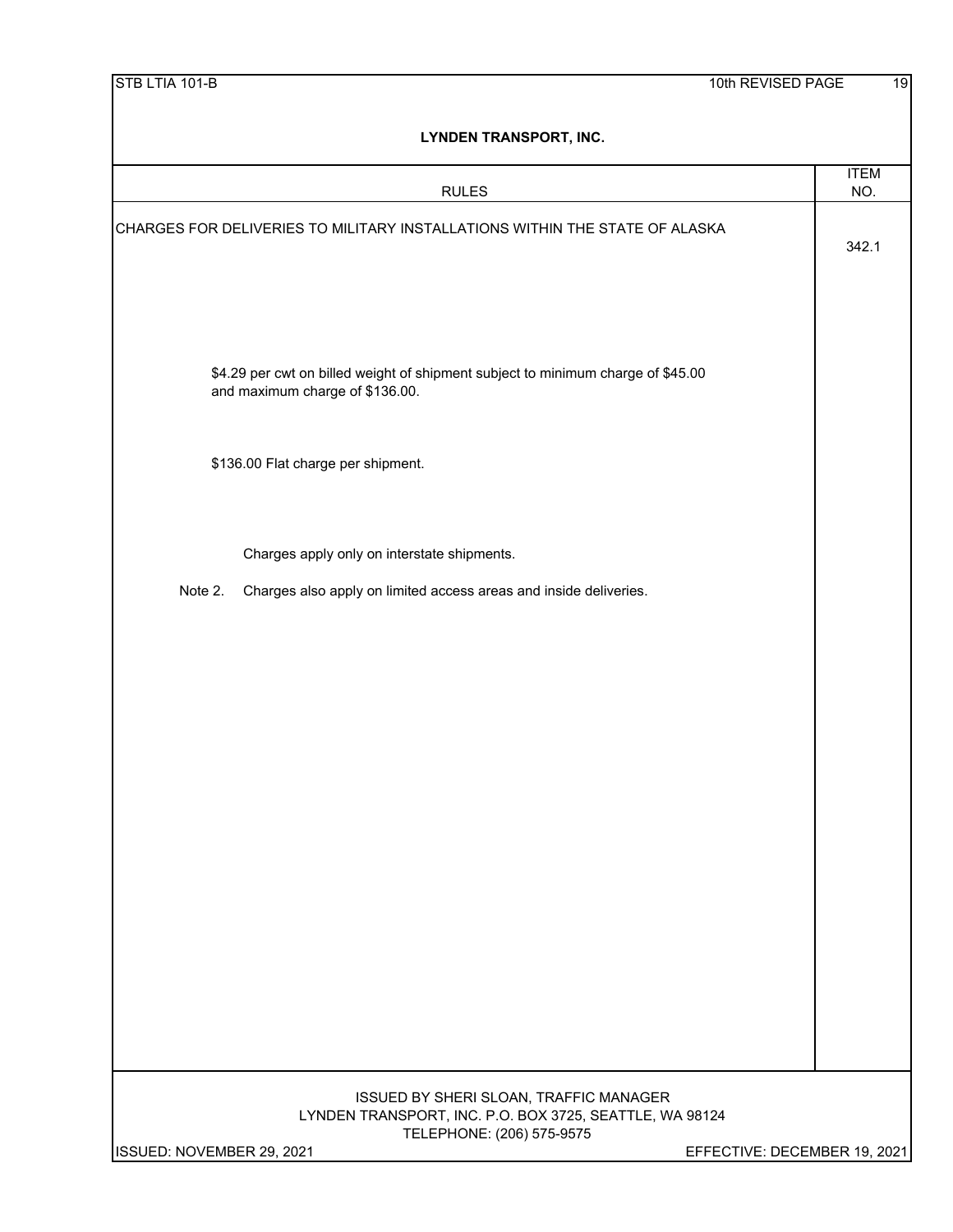| STB LTIA 101-B                                                                                    | 1st REVISED PAGE             | 20 |
|---------------------------------------------------------------------------------------------------|------------------------------|----|
| <b>LYNDEN TRANSPORT, INC.</b>                                                                     |                              |    |
| <b>RULES</b>                                                                                      | <b>ITEM</b><br>NO.           |    |
|                                                                                                   |                              |    |
|                                                                                                   |                              |    |
|                                                                                                   | 343                          |    |
| ***** MATTER CANCELED *****                                                                       |                              |    |
|                                                                                                   |                              |    |
|                                                                                                   |                              |    |
|                                                                                                   |                              |    |
|                                                                                                   |                              |    |
|                                                                                                   |                              |    |
|                                                                                                   |                              |    |
|                                                                                                   |                              |    |
|                                                                                                   |                              |    |
|                                                                                                   |                              |    |
|                                                                                                   |                              |    |
|                                                                                                   |                              |    |
|                                                                                                   |                              |    |
|                                                                                                   |                              |    |
|                                                                                                   |                              |    |
|                                                                                                   |                              |    |
|                                                                                                   |                              |    |
|                                                                                                   |                              |    |
|                                                                                                   |                              |    |
|                                                                                                   |                              |    |
|                                                                                                   |                              |    |
|                                                                                                   |                              |    |
| ISSUED BY SHERI SLOAN, TRAFFIC MANAGER<br>LYNDEN TRANSPORT, INC. P.O. BOX 3725, SEATTLE, WA 98124 |                              |    |
| TELEPHONE: (206) 575-9575<br>ISSUED: NOVEMBER 17, 2014                                            | EFFECTIVE: DECEMBER 16, 2014 |    |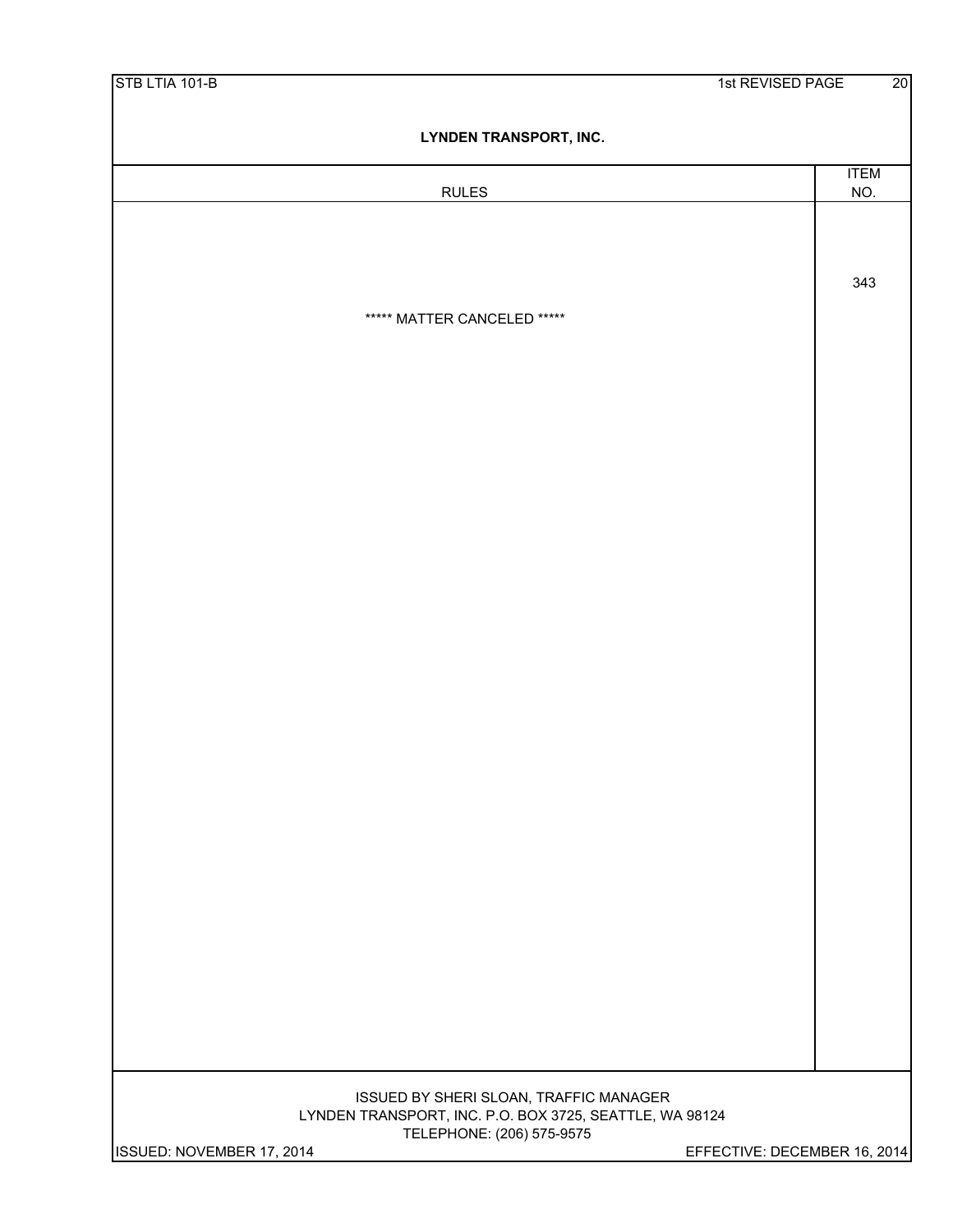| STB LTIA 101-B<br>10th Revised Page                                                                                                                                           | 21          |
|-------------------------------------------------------------------------------------------------------------------------------------------------------------------------------|-------------|
| <b>LYNDEN TRANSPORT, INC.</b>                                                                                                                                                 |             |
|                                                                                                                                                                               | <b>ITEM</b> |
| <b>RULES</b>                                                                                                                                                                  | NO.         |
|                                                                                                                                                                               |             |
| NOTE: LTIA'S CURRENT FUEL SURCHARGES INCLUDING THE FUEL SURCHARGE<br>SPECIFIED IN THIS ITEM CAN BE FOUND AT LTIA'S WEB SITE: www.lyndentransport.com                          |             |
|                                                                                                                                                                               | 345         |
|                                                                                                                                                                               |             |
|                                                                                                                                                                               |             |
|                                                                                                                                                                               |             |
|                                                                                                                                                                               |             |
| Fuel Surcharge:                                                                                                                                                               |             |
|                                                                                                                                                                               |             |
| weekly at:<br>http://www.lynden.com/ltia/tools/fuel-surcharge.html                                                                                                            |             |
|                                                                                                                                                                               |             |
| Application:                                                                                                                                                                  |             |
| First determine the amount of line-haul freight charges that would otherwise apply including                                                                                  |             |
|                                                                                                                                                                               |             |
| Where rates or charges are published in dollars and cents, apply the equivalent in cents.                                                                                     |             |
|                                                                                                                                                                               |             |
| REFERENCE TO ITEMS, NOTES, RULES, ETC.: Where reference is made in this item to<br>items, notes, rules, etc., it is understood that such reference is continuous and includes |             |
| subsequent issues of such items, notes, rules, etc.                                                                                                                           |             |
|                                                                                                                                                                               |             |
|                                                                                                                                                                               |             |
|                                                                                                                                                                               |             |
|                                                                                                                                                                               |             |
| 480, 495, 501, 530, 563, 647, 751, 752, 760, 820, 889, 890, 900, 910, 991                                                                                                     |             |
| <b>AND</b>                                                                                                                                                                    |             |
| accessorial charges specifically named in individual rate items which are noted as                                                                                            |             |
| exceptions to items listed above.                                                                                                                                             |             |
|                                                                                                                                                                               |             |
|                                                                                                                                                                               |             |
|                                                                                                                                                                               |             |
|                                                                                                                                                                               |             |
| ISSUED BY SHERI SLOAN, TRAFFIC MANAGER<br>LYNDEN TRANSPORT, INC. P.O. BOX 3725, SEATTLE, WA 98124                                                                             |             |
| TELEPHONE: (206) 575-9575<br>ISSUED: NOVEMBER 29, 2021<br>EFFECTIVE: DECEMBER 19, 2021                                                                                        |             |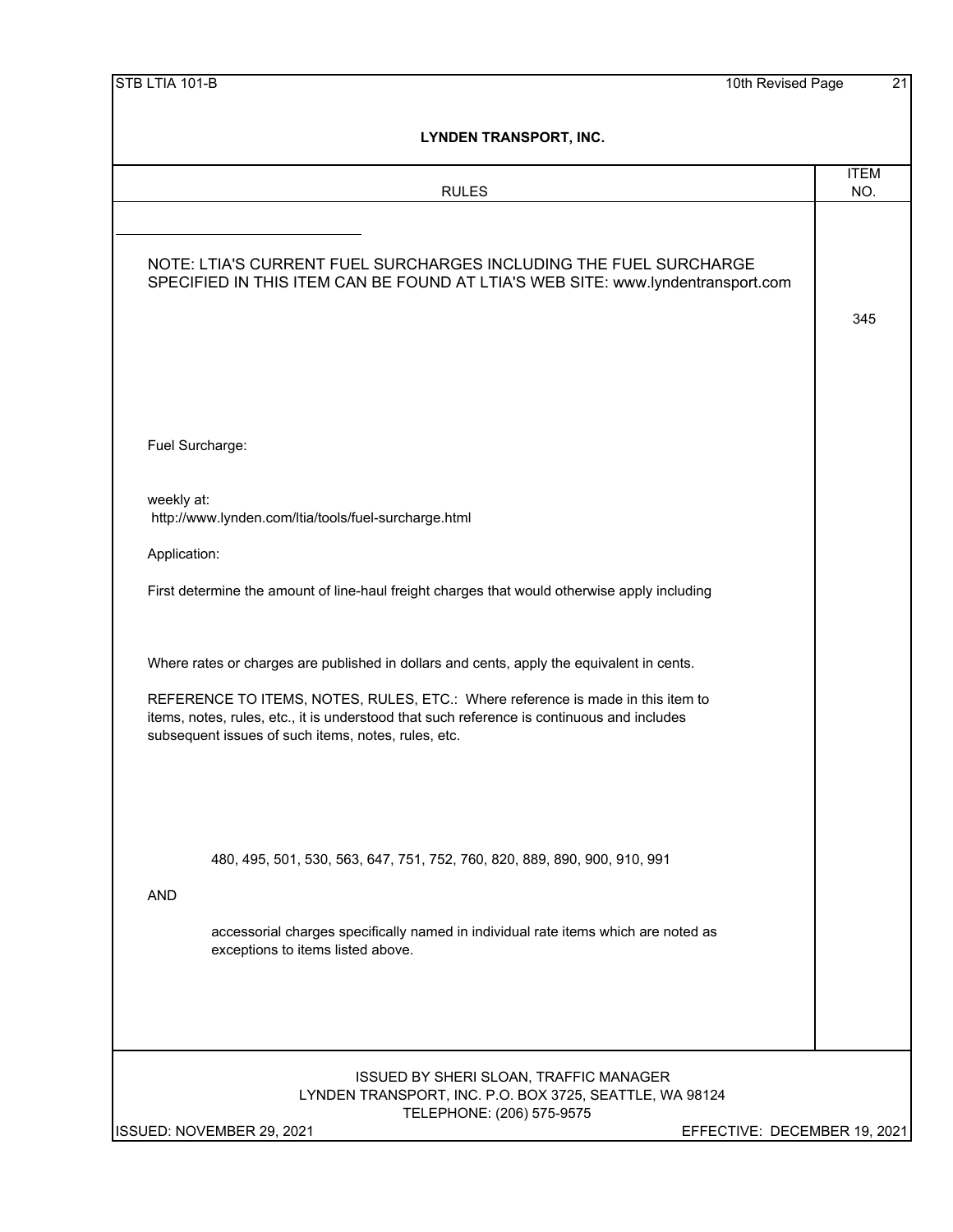| <b>RULES</b>                                                                                                                                                                                                                                                                                                                                                                                                                                                                                                                                                                                                                                                                                                                                                                                                                                                      | <b>ITEM</b><br>NO.          |
|-------------------------------------------------------------------------------------------------------------------------------------------------------------------------------------------------------------------------------------------------------------------------------------------------------------------------------------------------------------------------------------------------------------------------------------------------------------------------------------------------------------------------------------------------------------------------------------------------------------------------------------------------------------------------------------------------------------------------------------------------------------------------------------------------------------------------------------------------------------------|-----------------------------|
|                                                                                                                                                                                                                                                                                                                                                                                                                                                                                                                                                                                                                                                                                                                                                                                                                                                                   |                             |
| DOCUMENTS - ORIGINALS AND DUPLICATE COPIES                                                                                                                                                                                                                                                                                                                                                                                                                                                                                                                                                                                                                                                                                                                                                                                                                        | 359                         |
| Carrier's standard invoices includes electronic copies of shipping documents; original<br>shipping documents will not be supplied. Shippers are required to supply packing lists,<br>properly attached to the freight, for any consignee that requires such documentation. On<br>request, Carrier will supply duplicate copies in shipping documents via first-class mail or<br>electronically at a fee of \$56.00 per occurrence.                                                                                                                                                                                                                                                                                                                                                                                                                                |                             |
| PROHIBITED ARTICLES AND COMMODITIES                                                                                                                                                                                                                                                                                                                                                                                                                                                                                                                                                                                                                                                                                                                                                                                                                               |                             |
| The following articles and commodities will not be accepted or transported by LTIA: (Note 1.)<br>(A)                                                                                                                                                                                                                                                                                                                                                                                                                                                                                                                                                                                                                                                                                                                                                              | 420                         |
| Ammonium nitrate fuel oil mixture - blasting agent<br>Animal remains, viz: animals, birds, fish, or parts thereof including horns or antlers,<br>preserved or not preserved by taxidermy, not frozen.<br>Cryogenic liquids<br>Coins or currency, legal tender or collectable<br>Explosives, Class A or B<br>Fruit, fresh or green, not requiring temperature control<br>Hazardous or medical waste<br>Liquor or other alcoholic beverages destined to the North Slope<br>Livestock<br>Nitro-carbo-Nitrate, as described in NFMC Item 45440<br>Organic peroxides<br>Poisons, Class A<br>Pyrophonic liquids, in bulk or in packages exceeding 100 gallon capacity<br>Shipments tendered on order bills of lading<br>Sodium sulfide<br>Trailers, house and chassis, SU<br>Trailers, vacation, new or used, SU<br>Vehicles, Private, From Central to Southeast Alaska |                             |
| Note 1.<br>Exceptions to the prohibition specified in this item may be made upon approval of<br>a LTIA manager with title of President, Vice President or Director.                                                                                                                                                                                                                                                                                                                                                                                                                                                                                                                                                                                                                                                                                               |                             |
| ISSUED BY SHERI SLOAN, TRAFFIC MANAGER<br>LYNDEN TRANSPORT, INC. P.O. BOX 3725, SEATTLE, WA 98124<br>TELEPHONE: (206) 575-9575<br>ISSUED: NOVEMBEBER 29, 2021                                                                                                                                                                                                                                                                                                                                                                                                                                                                                                                                                                                                                                                                                                     | EFFECTIVE: DECEMBER 19,2021 |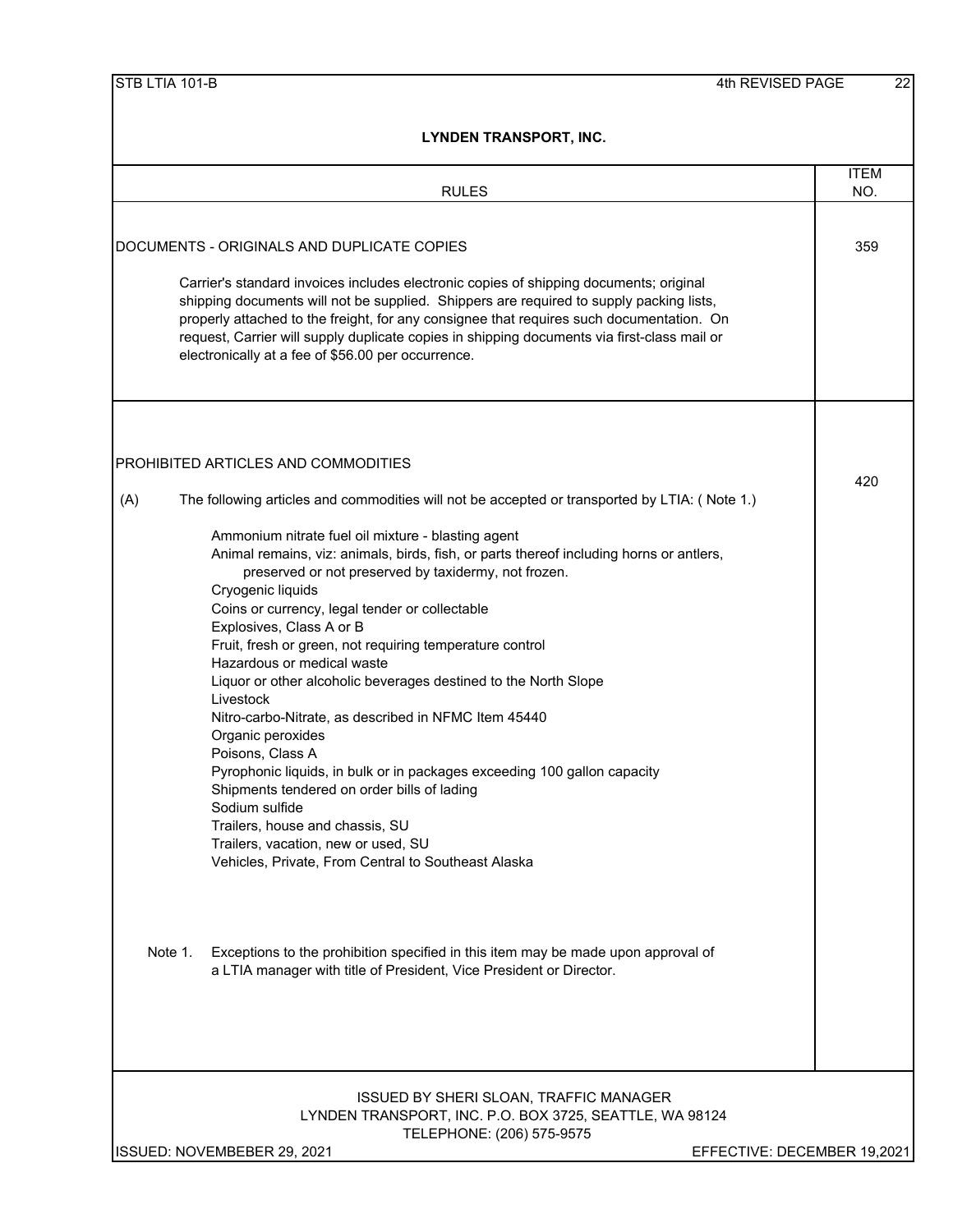| <b>RULES</b>                                                                                                                                                                                                                                                                                                                                                                                                                                                                                                                                                                                                                                                                                                                                                                                                                                                                                                                                                                             | <b>ITEM</b><br>NO.           |
|------------------------------------------------------------------------------------------------------------------------------------------------------------------------------------------------------------------------------------------------------------------------------------------------------------------------------------------------------------------------------------------------------------------------------------------------------------------------------------------------------------------------------------------------------------------------------------------------------------------------------------------------------------------------------------------------------------------------------------------------------------------------------------------------------------------------------------------------------------------------------------------------------------------------------------------------------------------------------------------|------------------------------|
|                                                                                                                                                                                                                                                                                                                                                                                                                                                                                                                                                                                                                                                                                                                                                                                                                                                                                                                                                                                          |                              |
| <b>CUSTOMS AND IN-BOND SHIPMENTS:</b>                                                                                                                                                                                                                                                                                                                                                                                                                                                                                                                                                                                                                                                                                                                                                                                                                                                                                                                                                    | 480                          |
| Shipments, moving under United States Customs Bond, will move on one bill of lading<br>А.<br>and will not be allowed to mix on the same bill of lading with shipments not moving under<br>customs bond. However, if the container to which the in-bond shipment is loaded is<br>consigned to an in-bond warehouse, the in-bond shipment may mix with freight not moving<br>under customs bond.                                                                                                                                                                                                                                                                                                                                                                                                                                                                                                                                                                                           |                              |
| When shipments move under US Customs Bond or delivery by carrier is required to be<br>В.<br>made under US Customs supervision, a charge of \$240.00 per shipment will be assessed.<br>When the US Customs Clearance location is at a point other than the initial US port of arrival<br>or the final destination, line-haul charges on shipments requiring customs clearance will be<br>assessed on the basis of a combination of rates applicable from the point of origin to the<br>point of US Customs clearance to the final destination of the shipment, except no beyond<br>line haul charges will apply when the final destination is located within the commercial<br>zone of the point of US Customs clearance and is subject to the same line-haul rate as<br>the point of US Customs clearance. In addition to all other lawful charges, shipment(s)<br>awaiting US Customs clearance will be assessed storage charges as published in this<br>tariff or as otherwise agreed. |                              |
| It is shippers obligation to furnish carrier with the proper export or Custom's documentation<br>C.<br>as required.                                                                                                                                                                                                                                                                                                                                                                                                                                                                                                                                                                                                                                                                                                                                                                                                                                                                      |                              |
| Shipper and consignee jointly and severally shall indemnify and hold harmless the carrier<br>D.<br>from any losses, damages, expenses, liabilities, fines and penalties incurred as a result<br>of shipper's or consignee's breach of their obligation to submit all required documentation<br>to United States Customs for goods shipped, to obtain proper Customs notification of<br>arrival, to obtain United States Customs authorization or clearance of goods shipped prior<br>to delivery, to advise the carrier in a timely fashion of the bonded status of goods shipped<br>prior to shipment departure, and of any hold requirements related to such bonded goods.                                                                                                                                                                                                                                                                                                             |                              |
| ISSUED BY SHERI SLOAN, TRAFFIC MANAGER<br>LYNDEN TRANSPORT, INC. P.O. BOX 3725, SEATTLE, WA 98124<br>TELEPHONE: (206) 575-9575                                                                                                                                                                                                                                                                                                                                                                                                                                                                                                                                                                                                                                                                                                                                                                                                                                                           |                              |
| ISSUED: NOVEMBER 29, 2021                                                                                                                                                                                                                                                                                                                                                                                                                                                                                                                                                                                                                                                                                                                                                                                                                                                                                                                                                                | EFFECTIVE: DECEMBER 19, 2021 |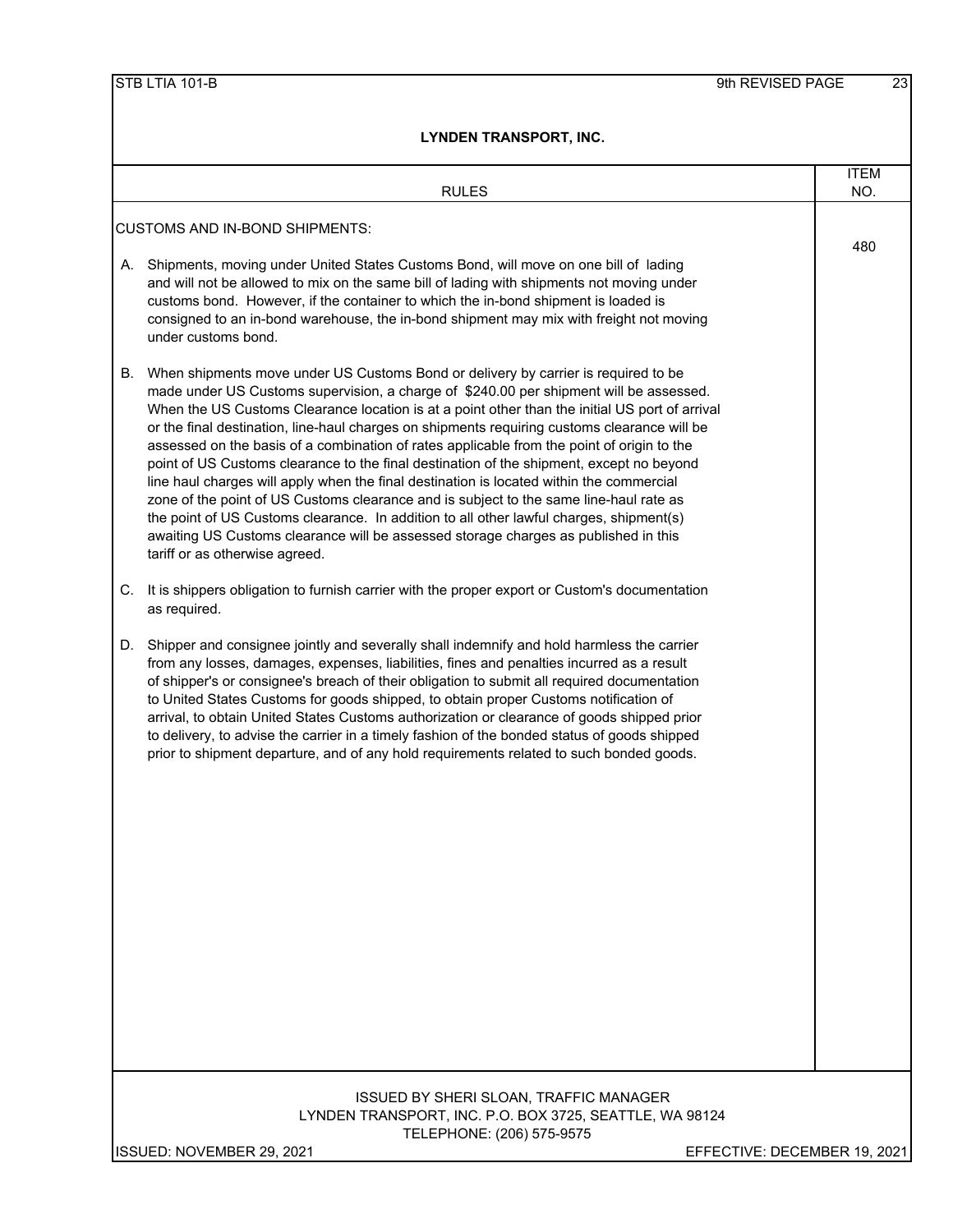|     | <b>RULES</b>                                                                                                                                                                                                                                                                                                                                                                                                                                                                                                                                                                                                                                                                                                                                                                                                                                                                   | <b>ITEM</b><br>NO. |  |  |  |  |
|-----|--------------------------------------------------------------------------------------------------------------------------------------------------------------------------------------------------------------------------------------------------------------------------------------------------------------------------------------------------------------------------------------------------------------------------------------------------------------------------------------------------------------------------------------------------------------------------------------------------------------------------------------------------------------------------------------------------------------------------------------------------------------------------------------------------------------------------------------------------------------------------------|--------------------|--|--|--|--|
|     | <u>DEFINITION OF "HOUSEHOLD GOODS" AND APPLICABLE RULES</u>                                                                                                                                                                                                                                                                                                                                                                                                                                                                                                                                                                                                                                                                                                                                                                                                                    | 485                |  |  |  |  |
|     | Definition Of Household Goods:                                                                                                                                                                                                                                                                                                                                                                                                                                                                                                                                                                                                                                                                                                                                                                                                                                                 |                    |  |  |  |  |
|     | Household goods are defined pursuant to 49 U.S.C. §13101(10) as personal effects, personal<br>property and/or property used or to be used in a dwelling, when a part of the equipment or supply<br>of such dwelling, and similar property, and similar property if the transportation of such effects or<br>property is:                                                                                                                                                                                                                                                                                                                                                                                                                                                                                                                                                       |                    |  |  |  |  |
|     | (A) Arranged and paid for by the householder, except such term does not include property moving<br>from a factory or store, other than property that the householder has purchased with the intent to<br>use in his or her dwelling and is transported at the request of, and the transportation charges are<br>paid to the carrier by, the householder; or                                                                                                                                                                                                                                                                                                                                                                                                                                                                                                                    |                    |  |  |  |  |
| (B) | Arranged and paid for by another party.                                                                                                                                                                                                                                                                                                                                                                                                                                                                                                                                                                                                                                                                                                                                                                                                                                        |                    |  |  |  |  |
|     | The transportation of household goods as described at (A), above, shall not be<br>accepted without Carrier's advance written agreement.                                                                                                                                                                                                                                                                                                                                                                                                                                                                                                                                                                                                                                                                                                                                        |                    |  |  |  |  |
|     | Should Shipper request and Carrier agree in writing to transport household goods as<br>described at (A), above, the following provisions shall apply and supersede all terms and<br>conditions herein to the extent of conflict:                                                                                                                                                                                                                                                                                                                                                                                                                                                                                                                                                                                                                                               |                    |  |  |  |  |
|     | Rules Applicable To Shipments of Household Goods:                                                                                                                                                                                                                                                                                                                                                                                                                                                                                                                                                                                                                                                                                                                                                                                                                              |                    |  |  |  |  |
| 1   | Carrier's liability with respect to the household goods, and whether for loss, damage,<br>delay, shortage, misdelivery, failure to deliver or otherwise, shall be the lesser of the actual<br>charges. cost to repair, replace and/or deliver the goods or ten cents (\$0.10) per pound.<br>However, if the householder-Shipper has declared in writing to Carrier a valuation for the<br>goods which is higher than the foregoing amount, and Carrier has agreed to carry the<br>goods at the higher valuation so declared, then Carrier's liability shall be the lesser of the<br>actual cost to repair, replace and/or deliver the goods or the higher valuation so declared<br>and agreed, with Shipper to pay increased freight for any such declaration of higher<br>valuation under Carrier's rate tariff and/or other schedule of rates (see Item 260 of this tariff). |                    |  |  |  |  |
| 2   | The householder-Shipper must sign Carrier's bill of lading.                                                                                                                                                                                                                                                                                                                                                                                                                                                                                                                                                                                                                                                                                                                                                                                                                    |                    |  |  |  |  |
|     | ISSUED BY SHERI SLOAN, TRAFFIC MANAGER<br>LYNDEN TRANSPORT, INC. P.O. BOX 3725, SEATTLE, WA 98124<br>TELEPHONE: (206) 575-9575                                                                                                                                                                                                                                                                                                                                                                                                                                                                                                                                                                                                                                                                                                                                                 |                    |  |  |  |  |

ISSUED: NOVEMBER 30, 2011 **EXECTIVE: DECEMBER 12, 2011**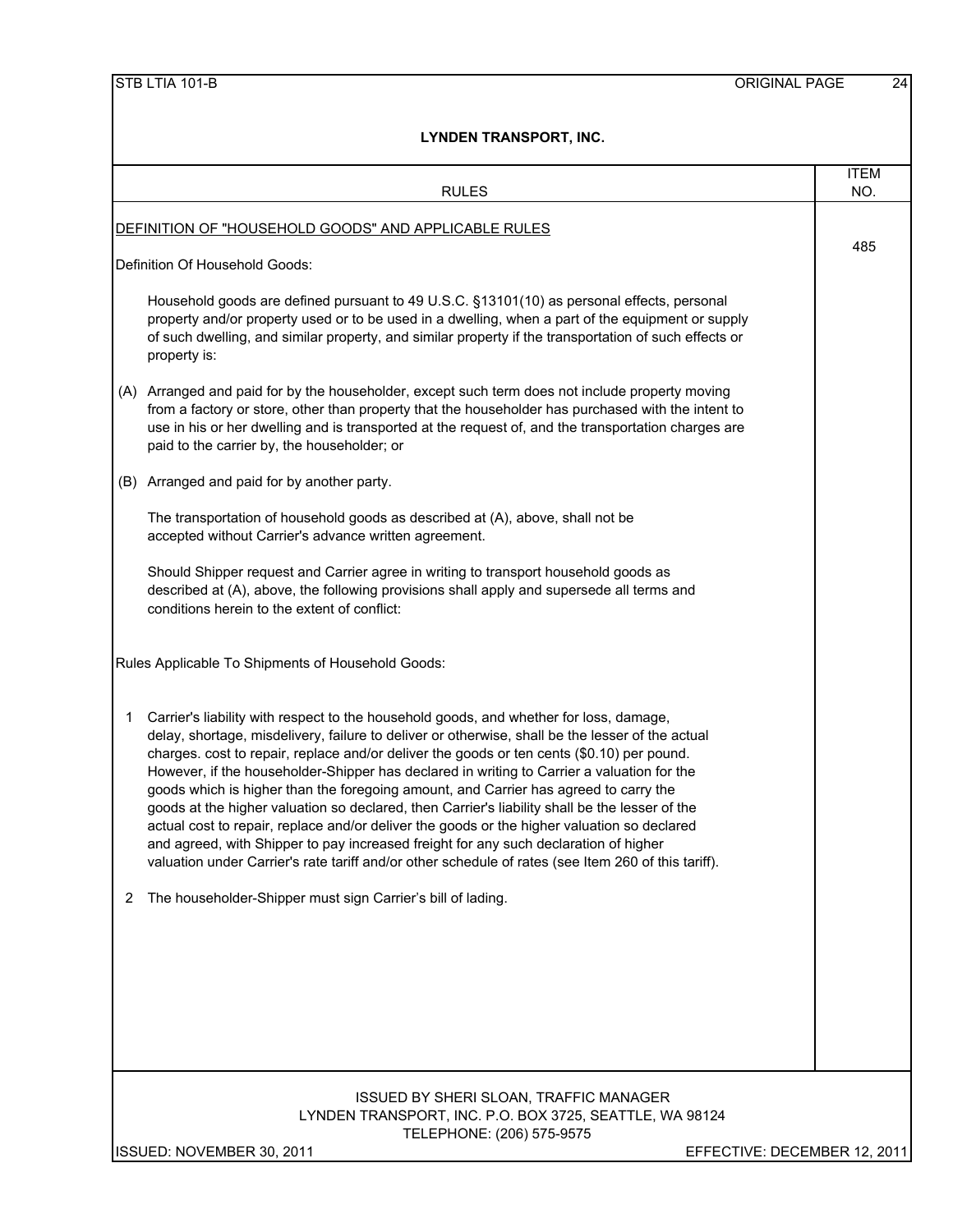|   | <b>RULES</b>                                                                                                                                                                                                                                                                                                                                                                                                                                                                                                                                            | <b>ITEM</b><br>NO. |  |  |  |  |
|---|---------------------------------------------------------------------------------------------------------------------------------------------------------------------------------------------------------------------------------------------------------------------------------------------------------------------------------------------------------------------------------------------------------------------------------------------------------------------------------------------------------------------------------------------------------|--------------------|--|--|--|--|
|   | DEFINITION OF "HOUSEHOLD GOODS" AND APPLICABLE RULES                                                                                                                                                                                                                                                                                                                                                                                                                                                                                                    | 485                |  |  |  |  |
|   | Rules Applicable To Shipments of Household Goods:                                                                                                                                                                                                                                                                                                                                                                                                                                                                                                       |                    |  |  |  |  |
| 3 | The following items shall be excluded from this definition except when mixed with personal<br>prop Autos, Boats, Contractors Outfits, Machinery, Trailers                                                                                                                                                                                                                                                                                                                                                                                               |                    |  |  |  |  |
| 4 | Shipments containing hazardous materials will not be accepted.                                                                                                                                                                                                                                                                                                                                                                                                                                                                                          |                    |  |  |  |  |
| 5 | Valuation for loss or damage of household goods, personal effects or emigrant moveables<br>is based on a released value not exceeding 10 cents per pound. The release, which shall<br>be deemed to relate to each article separately and not to the shipment as a whole and must be<br>entered on the bill of lading at time of shipment. If shipper elects to ship at a released value<br>exceeding 10 cents per pound, specific prior arrangements must be made and agreed to in<br>writing by LTIA and additional charges (see Item 260) will apply. |                    |  |  |  |  |
| 6 | If shipper fails to state a released value on the bill of lading, shipment will not be accepted,<br>but if shipment is inadvertently accepted, it will be considered as being released at the<br>lowest valuation provided and shipment will move and be charged for, on the basis of such<br>limitation of liability.                                                                                                                                                                                                                                  |                    |  |  |  |  |
|   | ISSUED BY SHERI SLOAN, TRAFFIC MANAGER                                                                                                                                                                                                                                                                                                                                                                                                                                                                                                                  |                    |  |  |  |  |
|   | LYNDEN TRANSPORT, INC. P.O. BOX 3725, SEATTLE, WA 98124<br>TELEPHONE: (206) 575-9575                                                                                                                                                                                                                                                                                                                                                                                                                                                                    |                    |  |  |  |  |
|   | ISSUED: NOVEMBER 30, 2011<br>EFFECTIVE: DECEMBER 12, 2011                                                                                                                                                                                                                                                                                                                                                                                                                                                                                               |                    |  |  |  |  |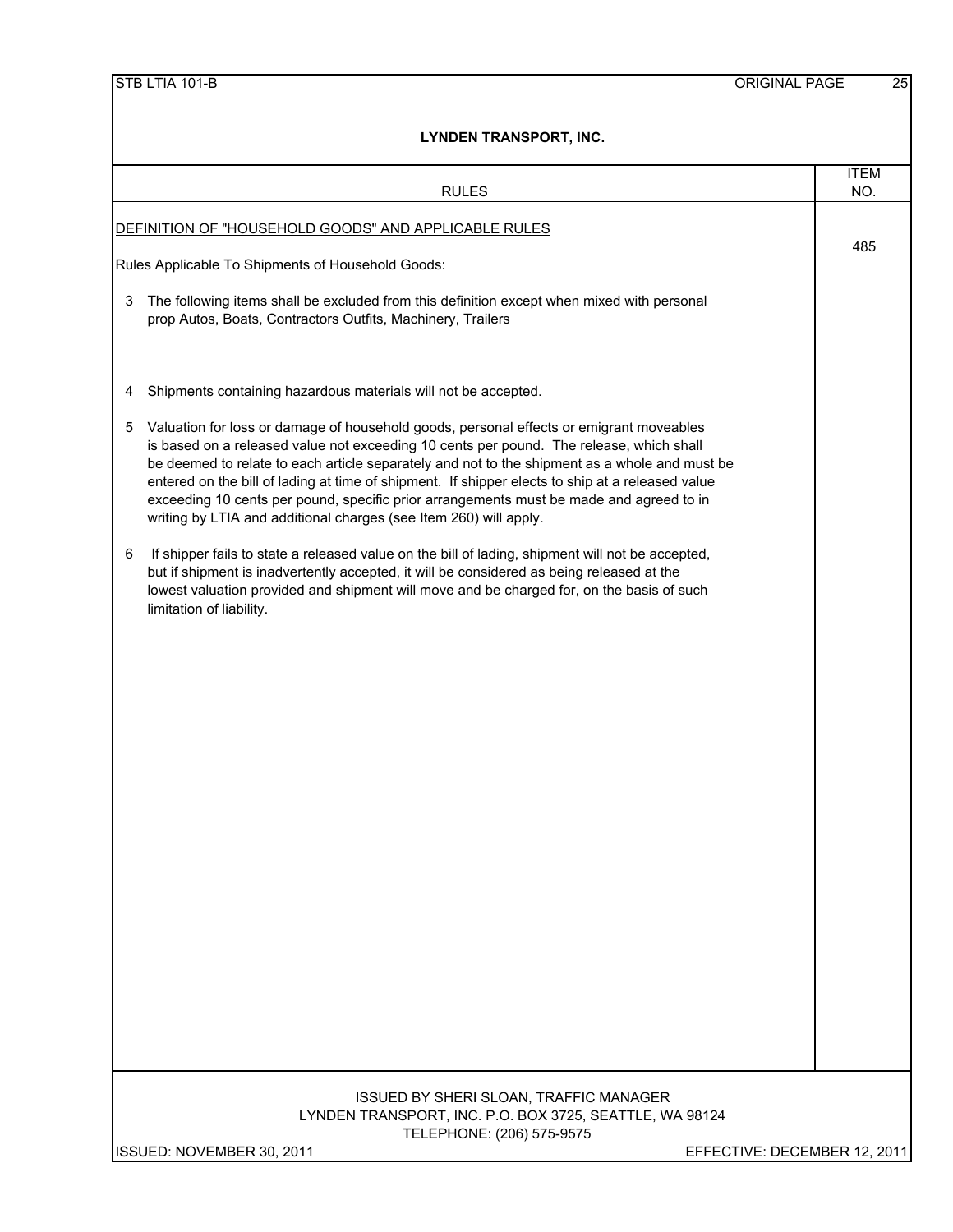|                                                                                                                                                                                                                               |                              | LINUEN IRANJFURI, INU.                                                                                                                                                                              |                              |  |  |  |
|-------------------------------------------------------------------------------------------------------------------------------------------------------------------------------------------------------------------------------|------------------------------|-----------------------------------------------------------------------------------------------------------------------------------------------------------------------------------------------------|------------------------------|--|--|--|
|                                                                                                                                                                                                                               |                              | <b>RULES</b>                                                                                                                                                                                        | <b>ITEM</b><br>NO.           |  |  |  |
|                                                                                                                                                                                                                               |                              |                                                                                                                                                                                                     |                              |  |  |  |
| TRANSFER OF CARGO AT LTIA'S FIFE, WA, TERMINAL:                                                                                                                                                                               |                              |                                                                                                                                                                                                     | 495                          |  |  |  |
|                                                                                                                                                                                                                               |                              |                                                                                                                                                                                                     |                              |  |  |  |
|                                                                                                                                                                                                                               |                              | (A) Except as otherwise provided, shipments having legal dimensions and weights arriving loaded in                                                                                                  |                              |  |  |  |
|                                                                                                                                                                                                                               |                              | or on other than LTIA's standard two axle flatbed or van type trailers or containers will be<br>transloaded to LTIA's equipment at Fife, WA, at the following transfer charges per inbound vehicle: |                              |  |  |  |
|                                                                                                                                                                                                                               |                              |                                                                                                                                                                                                     |                              |  |  |  |
| Equipment                                                                                                                                                                                                                     | Service                      | Transfer                                                                                                                                                                                            |                              |  |  |  |
| Size/Type                                                                                                                                                                                                                     | <b>Type</b>                  | Charge                                                                                                                                                                                              |                              |  |  |  |
| 20' Platform                                                                                                                                                                                                                  | Barge                        | \$272                                                                                                                                                                                               |                              |  |  |  |
| 24' Platform                                                                                                                                                                                                                  | Barge                        | \$370                                                                                                                                                                                               |                              |  |  |  |
| 40' Platform                                                                                                                                                                                                                  | Barge                        | \$528                                                                                                                                                                                               |                              |  |  |  |
| 53' Platform                                                                                                                                                                                                                  | Barge                        | \$620                                                                                                                                                                                               |                              |  |  |  |
| 20' Container                                                                                                                                                                                                                 | Barge                        | \$152                                                                                                                                                                                               |                              |  |  |  |
| 24' Container<br>40' Container                                                                                                                                                                                                | Barge                        | \$179<br>\$272                                                                                                                                                                                      |                              |  |  |  |
| 53' Container                                                                                                                                                                                                                 | Barge<br>Barge               | \$436                                                                                                                                                                                               |                              |  |  |  |
| 27'-28' Flat                                                                                                                                                                                                                  | Ship/Highway                 | \$370                                                                                                                                                                                               |                              |  |  |  |
| 40' Flat                                                                                                                                                                                                                      | Ship/Highway                 | \$528                                                                                                                                                                                               |                              |  |  |  |
| 45' Flat                                                                                                                                                                                                                      | Ship/Highway                 | \$546                                                                                                                                                                                               |                              |  |  |  |
| 48' Flat                                                                                                                                                                                                                      | Ship/Highway                 | \$559                                                                                                                                                                                               |                              |  |  |  |
| 53' Flat                                                                                                                                                                                                                      | Ship/Highway                 | \$620                                                                                                                                                                                               |                              |  |  |  |
| 27'28' Dry                                                                                                                                                                                                                    | Ship/Highway                 | \$227                                                                                                                                                                                               |                              |  |  |  |
| 40' Dry                                                                                                                                                                                                                       | Ship/Highway                 | \$272                                                                                                                                                                                               |                              |  |  |  |
| 45' Dry                                                                                                                                                                                                                       | Ship/Highway                 | \$315                                                                                                                                                                                               |                              |  |  |  |
| 48' Dry                                                                                                                                                                                                                       | Ship/Highway                 | \$365                                                                                                                                                                                               |                              |  |  |  |
| 53' Dry                                                                                                                                                                                                                       | Ship/Highway                 | \$409                                                                                                                                                                                               |                              |  |  |  |
| 28' Reefer                                                                                                                                                                                                                    | Ship/Highway                 | \$272                                                                                                                                                                                               |                              |  |  |  |
| 40' Reefer                                                                                                                                                                                                                    | Ship/Highway                 | \$315                                                                                                                                                                                               |                              |  |  |  |
| 45' Reefer<br>53' Reefer                                                                                                                                                                                                      | Ship/Highway<br>Ship/Highway | \$365<br>\$454                                                                                                                                                                                      |                              |  |  |  |
|                                                                                                                                                                                                                               |                              |                                                                                                                                                                                                     |                              |  |  |  |
|                                                                                                                                                                                                                               |                              | (B) Transfer charges shown in this item allow a maximum of four manhours for equipment and<br>manpoower to perform transfer of one standard TL as descriabed above. If time required to             |                              |  |  |  |
|                                                                                                                                                                                                                               |                              | perform the transfer exceeds four manhours, additonal charges will apply.                                                                                                                           |                              |  |  |  |
|                                                                                                                                                                                                                               |                              | (C) LTIA will transload freight in a manner that will utilize vehicle weight and space capacity                                                                                                     |                              |  |  |  |
|                                                                                                                                                                                                                               |                              | as efficiently as possible. LTIA will not be responsible for the inability to utilize weight                                                                                                        |                              |  |  |  |
| or space capacity beyond reasonable expectations or legal limits.                                                                                                                                                             |                              |                                                                                                                                                                                                     |                              |  |  |  |
|                                                                                                                                                                                                                               |                              | (D) Charges shown are for transfer using standard forklift equipment. If shipments require transfer                                                                                                 |                              |  |  |  |
| by other methods or equipment, additional charges may apply.                                                                                                                                                                  |                              |                                                                                                                                                                                                     |                              |  |  |  |
| (E) Freight exceeding the capacity of the equipment receiving the transferred shipment will be<br>considered as "overflow" and transported as separate shipments subject to LTL or TL rates.<br>applicable to such shipments. |                              |                                                                                                                                                                                                     |                              |  |  |  |
|                                                                                                                                                                                                                               |                              |                                                                                                                                                                                                     |                              |  |  |  |
|                                                                                                                                                                                                                               |                              | <b>ISSUED BY SHERI SLOAN, TRAFFIC MANAGER</b>                                                                                                                                                       |                              |  |  |  |
|                                                                                                                                                                                                                               |                              | LYNDEN TRANSPORT, INC. P.O. BOX 3725, SEATTLE, WA 98124                                                                                                                                             |                              |  |  |  |
| ISSUED: NOVEMBER 29, 2021                                                                                                                                                                                                     |                              | TELEPHONE: (206) 575-9575                                                                                                                                                                           |                              |  |  |  |
|                                                                                                                                                                                                                               |                              |                                                                                                                                                                                                     | EFFECTIVE: DECEMBER 19, 2021 |  |  |  |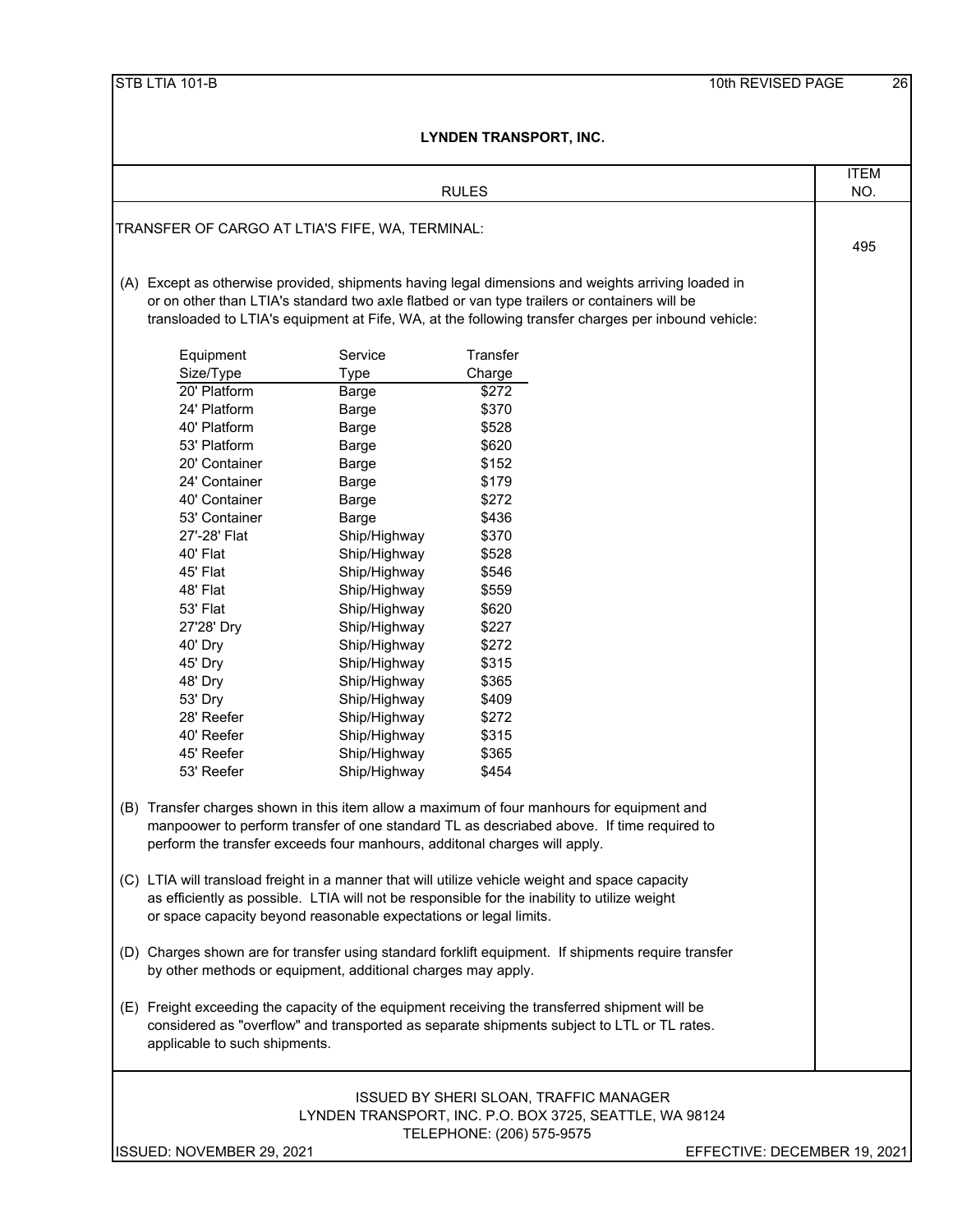|  | STB LTIA 101-B |
|--|----------------|
|  |                |

|                                                                   |                                                                                                                                                                                                                                                                                                                                                                                                                                                                                                                                                                                                                                                                                                                                                                                                                                                                                                                                                                                                                                                                                                                                                                                                                                                                                                                 |                         |                                            |                                                        |       |                                                                                              |                  |                        | <b>ITEM</b> |
|-------------------------------------------------------------------|-----------------------------------------------------------------------------------------------------------------------------------------------------------------------------------------------------------------------------------------------------------------------------------------------------------------------------------------------------------------------------------------------------------------------------------------------------------------------------------------------------------------------------------------------------------------------------------------------------------------------------------------------------------------------------------------------------------------------------------------------------------------------------------------------------------------------------------------------------------------------------------------------------------------------------------------------------------------------------------------------------------------------------------------------------------------------------------------------------------------------------------------------------------------------------------------------------------------------------------------------------------------------------------------------------------------|-------------------------|--------------------------------------------|--------------------------------------------------------|-------|----------------------------------------------------------------------------------------------|------------------|------------------------|-------------|
| <b>RULES</b><br>DETENTION AND DELAY CHARGES - VEHICLES WITH POWER |                                                                                                                                                                                                                                                                                                                                                                                                                                                                                                                                                                                                                                                                                                                                                                                                                                                                                                                                                                                                                                                                                                                                                                                                                                                                                                                 |                         |                                            |                                                        | NO.   |                                                                                              |                  |                        |             |
|                                                                   |                                                                                                                                                                                                                                                                                                                                                                                                                                                                                                                                                                                                                                                                                                                                                                                                                                                                                                                                                                                                                                                                                                                                                                                                                                                                                                                 |                         |                                            |                                                        |       |                                                                                              |                  |                        |             |
| I.                                                                | Delays Loading and Unloading:                                                                                                                                                                                                                                                                                                                                                                                                                                                                                                                                                                                                                                                                                                                                                                                                                                                                                                                                                                                                                                                                                                                                                                                                                                                                                   |                         |                                            |                                                        |       |                                                                                              | 500              |                        |             |
|                                                                   |                                                                                                                                                                                                                                                                                                                                                                                                                                                                                                                                                                                                                                                                                                                                                                                                                                                                                                                                                                                                                                                                                                                                                                                                                                                                                                                 |                         |                                            |                                                        |       | (a) When Carrier's vehicle(s) are delayed by Consignor/Consignee for loading or unloading on |                  |                        |             |
|                                                                   |                                                                                                                                                                                                                                                                                                                                                                                                                                                                                                                                                                                                                                                                                                                                                                                                                                                                                                                                                                                                                                                                                                                                                                                                                                                                                                                 |                         |                                            |                                                        |       | or near the premises of Consignor/Consignee, detention charges shall begin upon              |                  |                        |             |
|                                                                   |                                                                                                                                                                                                                                                                                                                                                                                                                                                                                                                                                                                                                                                                                                                                                                                                                                                                                                                                                                                                                                                                                                                                                                                                                                                                                                                 |                         |                                            |                                                        |       | expiration of the applicable free time allowed, and will end when the vehicle(s) are loaded  |                  |                        |             |
|                                                                   |                                                                                                                                                                                                                                                                                                                                                                                                                                                                                                                                                                                                                                                                                                                                                                                                                                                                                                                                                                                                                                                                                                                                                                                                                                                                                                                 |                         | or unloaded and available for movement.    |                                                        |       |                                                                                              |                  |                        |             |
|                                                                   | (b) Subject to provisions of Paragraph (a) above, and except as otherwise provided, rates in<br>this tariff include the following free time for loading, unloading or waiting to load or unload:                                                                                                                                                                                                                                                                                                                                                                                                                                                                                                                                                                                                                                                                                                                                                                                                                                                                                                                                                                                                                                                                                                                |                         |                                            |                                                        |       |                                                                                              |                  |                        |             |
|                                                                   |                                                                                                                                                                                                                                                                                                                                                                                                                                                                                                                                                                                                                                                                                                                                                                                                                                                                                                                                                                                                                                                                                                                                                                                                                                                                                                                 |                         | <b>Total Weight Loaded or</b>              | <b>Free Time</b>                                       |       | Total Weight Loaded or                                                                       | <b>Free Time</b> |                        |             |
|                                                                   |                                                                                                                                                                                                                                                                                                                                                                                                                                                                                                                                                                                                                                                                                                                                                                                                                                                                                                                                                                                                                                                                                                                                                                                                                                                                                                                 | Unloaded (In Pounds)    |                                            | (Hours)                                                |       | Unloaded (In Pounds)                                                                         | (Hours)          |                        |             |
|                                                                   |                                                                                                                                                                                                                                                                                                                                                                                                                                                                                                                                                                                                                                                                                                                                                                                                                                                                                                                                                                                                                                                                                                                                                                                                                                                                                                                 | Over                    | Not Over                                   | $\circled{0}$                                          | Over  | Not Over                                                                                     | $^{\circ}$       |                        |             |
|                                                                   |                                                                                                                                                                                                                                                                                                                                                                                                                                                                                                                                                                                                                                                                                                                                                                                                                                                                                                                                                                                                                                                                                                                                                                                                                                                                                                                 | 0                       | 2,000                                      | 1/4                                                    | 5,000 | 10,000                                                                                       | 3/4              |                        |             |
|                                                                   |                                                                                                                                                                                                                                                                                                                                                                                                                                                                                                                                                                                                                                                                                                                                                                                                                                                                                                                                                                                                                                                                                                                                                                                                                                                                                                                 | 2,000                   | 5,000                                      | 1/2                                                    |       | 10,000 & Higher                                                                              | 1                |                        |             |
|                                                                   | .(c) Delays beyond the times shown in Paragraph (b) in loading or waiting to load at point of<br>origin or unloading or waiting to unload at destination applicable to each operation<br>separately, when caused by the shipper, consignee or representative of the shipper or<br>consignee, will be charged to the party responsible for the freight charges in accordance<br>with Paragraph III of this item.<br>Delays, Placement:<br>II. .<br>Unless otherwise provided, if driver is required to stand by, TL rated shipments include one<br>(1) hour waiting time at origin to effect placement (See Item 750) and for consignor to<br>complete loading and one (1) hour waiting time at destination to effect placement (See Item<br>750) and for consignee to complete unloading. Delays beyond one hour through no fault<br>of carrier shall be charged to the party responsible for the freight charges in accordance with<br>Paragraph III of this item.<br>III. Charges for Delays in Loading, Unloading or Placement:<br>Computation of free time shall begin upon notification by the driver to the responsible<br>representative of the Consignor/Consignee of the arrival of the vehicle for loading or<br>unloading. Time shall end upon completion of loading or unloading and receipt by the |                         |                                            |                                                        |       |                                                                                              |                  |                        |             |
|                                                                   |                                                                                                                                                                                                                                                                                                                                                                                                                                                                                                                                                                                                                                                                                                                                                                                                                                                                                                                                                                                                                                                                                                                                                                                                                                                                                                                 |                         |                                            | driver of a signed bill of lading or delivery receipt. |       | Charge Per Quarter (1/4) Hour                                                                |                  |                        |             |
|                                                                   |                                                                                                                                                                                                                                                                                                                                                                                                                                                                                                                                                                                                                                                                                                                                                                                                                                                                                                                                                                                                                                                                                                                                                                                                                                                                                                                 |                         | Location:                                  |                                                        |       | Or Fraction Thereof:                                                                         |                  |                        |             |
|                                                                   |                                                                                                                                                                                                                                                                                                                                                                                                                                                                                                                                                                                                                                                                                                                                                                                                                                                                                                                                                                                                                                                                                                                                                                                                                                                                                                                 | Lower 48 States         |                                            |                                                        |       | \$38.00                                                                                      |                  |                        |             |
|                                                                   |                                                                                                                                                                                                                                                                                                                                                                                                                                                                                                                                                                                                                                                                                                                                                                                                                                                                                                                                                                                                                                                                                                                                                                                                                                                                                                                 |                         | Alaska, Fairbanks And Points South Thereof |                                                        |       | \$60.00                                                                                      |                  |                        |             |
| W                                                                 | In disposing of fractions under this item, the following chargeable times in minutes will apply:                                                                                                                                                                                                                                                                                                                                                                                                                                                                                                                                                                                                                                                                                                                                                                                                                                                                                                                                                                                                                                                                                                                                                                                                                |                         |                                            |                                                        |       |                                                                                              |                  |                        |             |
|                                                                   |                                                                                                                                                                                                                                                                                                                                                                                                                                                                                                                                                                                                                                                                                                                                                                                                                                                                                                                                                                                                                                                                                                                                                                                                                                                                                                                 | 1 to 15 Min -- 1/4 Hour |                                            | 16 to 30 Min -- .5 hours                               |       | 31 to 45 Min -- .75 hours                                                                    |                  | 46 to 60 Min -- 1 hour |             |
|                                                                   | ISSUED BY SHERI SLOAN, TRAFFIC MANAGER<br>LYNDEN TRANSPORT, INC. P.O. BOX 3725, SEATTLE, WA 98124<br>TELEPHONE: (206) 575-9575<br>ISSUED: NOVEMBER 29, 2021<br>EFFECTIVE: DECEMBER 19, 2021                                                                                                                                                                                                                                                                                                                                                                                                                                                                                                                                                                                                                                                                                                                                                                                                                                                                                                                                                                                                                                                                                                                     |                         |                                            |                                                        |       |                                                                                              |                  |                        |             |
|                                                                   |                                                                                                                                                                                                                                                                                                                                                                                                                                                                                                                                                                                                                                                                                                                                                                                                                                                                                                                                                                                                                                                                                                                                                                                                                                                                                                                 |                         |                                            |                                                        |       |                                                                                              |                  |                        |             |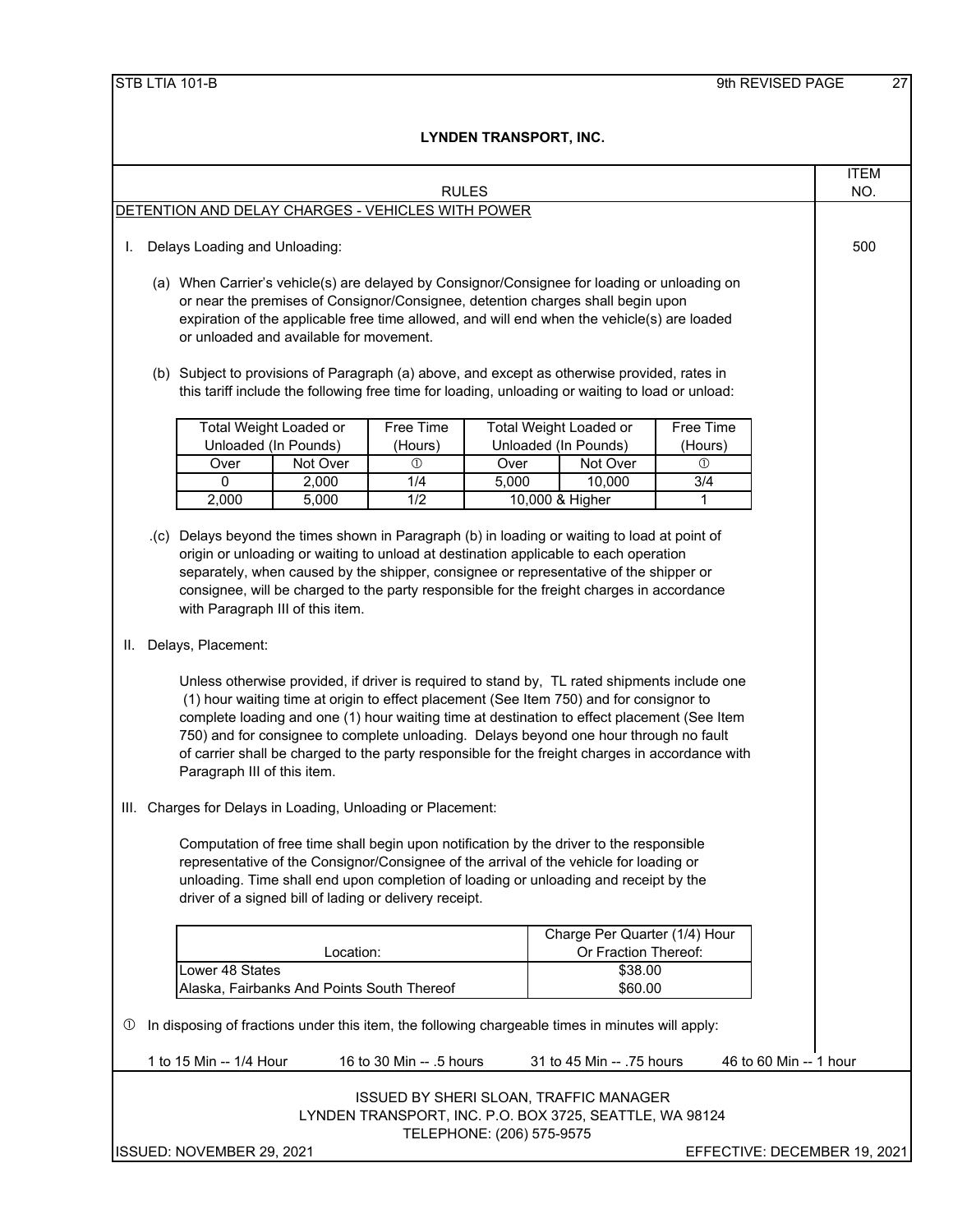|                                                                                                                                                                                                                                                                                                                                                                                                                                                 |                                                                      |                  | <b>RULES</b> |          |  | <b>ITEM</b><br>NO. |  |
|-------------------------------------------------------------------------------------------------------------------------------------------------------------------------------------------------------------------------------------------------------------------------------------------------------------------------------------------------------------------------------------------------------------------------------------------------|----------------------------------------------------------------------|------------------|--------------|----------|--|--------------------|--|
| DETENTION - VEHICLES WITHOUT POWER                                                                                                                                                                                                                                                                                                                                                                                                              |                                                                      |                  |              |          |  |                    |  |
| Vehicles (trailers or containers) furnished by LTIA and held for loading or unloading without power are<br>subject to the following provisions:                                                                                                                                                                                                                                                                                                 |                                                                      |                  |              |          |  | 501                |  |
|                                                                                                                                                                                                                                                                                                                                                                                                                                                 | 1. FREE TIME:                                                        |                  |              |          |  |                    |  |
| A. Vehicles will be allowed free time as shown in section D. of this item (excluding Saturdays,<br>Sundays, and Federal Holidays). Free time shall commence the first 12:00 midnight after<br>tendering of the vehicles to the shipper or consignee for loading or unloading. (The term<br>"tendering" includes spotting vehicle at the designated location or notification to the<br>designated party the vehicle is available for placement.) |                                                                      |                  |              |          |  |                    |  |
| B. Trailers provided split delivery, split pick up or stop-in-transit service will be allowed 24<br>hours free time for each part-lot subject to "tendering" provisions shown in A. above for each<br>part-lot. Each 24 hour period of free time allowed for a part-lot will be counted toward the total<br>free time shown under "FREE DAYS" in the table below.                                                                               |                                                                      |                  |              |          |  |                    |  |
| C. After expiration of free time, detention charges will begin the following day and will continue<br>until the trailer is released via telephone or other notice acceptable to the carrier. Detention<br>charges will apply for Saturdays, Sundays, and Holidays after expiration of free time.<br>D. Free time and per day detention charges after expiration of free time will be as follows:                                                |                                                                      |                  |              |          |  |                    |  |
|                                                                                                                                                                                                                                                                                                                                                                                                                                                 | <b>EQUIPMENT</b>                                                     | <b>EQUIPMENT</b> | <b>FREE</b>  |          |  |                    |  |
|                                                                                                                                                                                                                                                                                                                                                                                                                                                 | <b>TYPE</b><br>Dry and Insulated vans                                | <b>LENGTH</b>    | DAYS         | PER DAY  |  |                    |  |
|                                                                                                                                                                                                                                                                                                                                                                                                                                                 | Refrigerated or heated vans, not<br>running<br>Stepdecks or flatbeds | Up to<br>53'L    | 5            | \$53.00  |  |                    |  |
|                                                                                                                                                                                                                                                                                                                                                                                                                                                 | Refrigerated or<br>heated vans, running                              | Up to<br>53'L    | 2            | \$196.00 |  |                    |  |
|                                                                                                                                                                                                                                                                                                                                                                                                                                                 | Quad axle trailers<br>Low-boys<br>Double drops<br>RGN's              |                  |              |          |  |                    |  |
|                                                                                                                                                                                                                                                                                                                                                                                                                                                 | <b>Stretch Steps</b>                                                 | All              | 5            | \$423.00 |  |                    |  |
|                                                                                                                                                                                                                                                                                                                                                                                                                                                 |                                                                      |                  |              |          |  |                    |  |
| ISSUED BY SHERI SLOAN, TRAFFIC MANAGER<br>LYNDEN TRANSPORT, INC. P.O. BOX 3725, SEATTLE, WA 98124                                                                                                                                                                                                                                                                                                                                               |                                                                      |                  |              |          |  |                    |  |
| TELEPHONE: (206) 575-9575<br>ISSUED: NOVEMBER 29, 2021<br>EFFECTIVE: DECEMBER 19, 2021                                                                                                                                                                                                                                                                                                                                                          |                                                                      |                  |              |          |  |                    |  |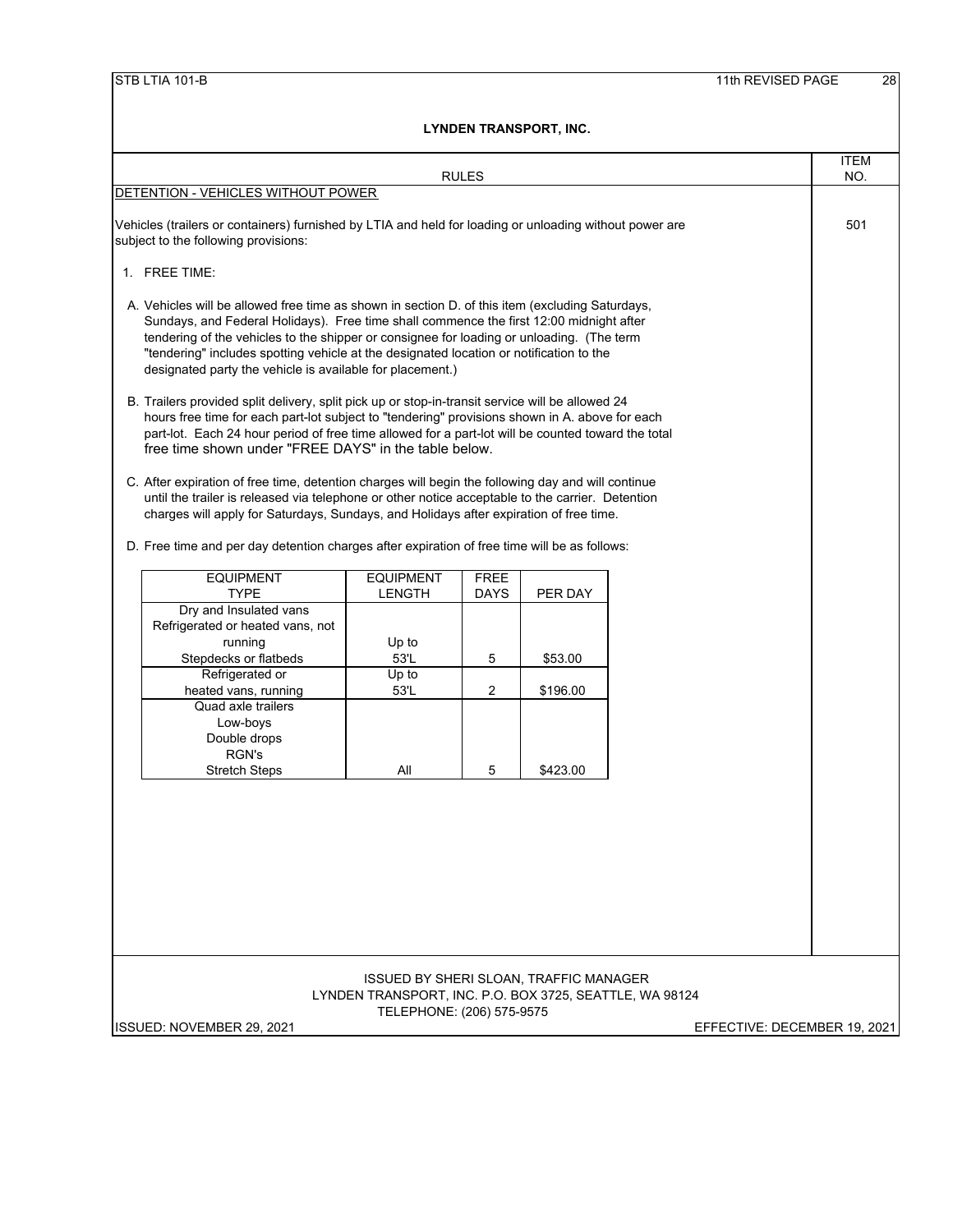| LYNDEN TRANSPORT, INC.                                                                                                                                                                                                                                                                                                                                                                                                                                                                                                       |                              |  |  |  |  |
|------------------------------------------------------------------------------------------------------------------------------------------------------------------------------------------------------------------------------------------------------------------------------------------------------------------------------------------------------------------------------------------------------------------------------------------------------------------------------------------------------------------------------|------------------------------|--|--|--|--|
|                                                                                                                                                                                                                                                                                                                                                                                                                                                                                                                              | <b>ITEM</b>                  |  |  |  |  |
| <b>RULES</b>                                                                                                                                                                                                                                                                                                                                                                                                                                                                                                                 | NO.                          |  |  |  |  |
| 3. RESPONSIBILITY FOR PAYMENT OF CHARGES:                                                                                                                                                                                                                                                                                                                                                                                                                                                                                    | 501                          |  |  |  |  |
| The consignor shall be responsible for detention charges accrued at origin and the<br>consignee shall be responsible for detention charges accrued at destination. Unless<br>otherwise instructed by the payor of the freight charges, LTIA will bill the responsible party for<br>applicable detention charges. In the event such charges cannot be collected, responsibility<br>for payment rests with the beneficial owner of the cargo and detention charges will be<br>collected from the payor of the freight charges. |                              |  |  |  |  |
|                                                                                                                                                                                                                                                                                                                                                                                                                                                                                                                              |                              |  |  |  |  |
|                                                                                                                                                                                                                                                                                                                                                                                                                                                                                                                              |                              |  |  |  |  |
|                                                                                                                                                                                                                                                                                                                                                                                                                                                                                                                              |                              |  |  |  |  |
|                                                                                                                                                                                                                                                                                                                                                                                                                                                                                                                              |                              |  |  |  |  |
|                                                                                                                                                                                                                                                                                                                                                                                                                                                                                                                              |                              |  |  |  |  |
|                                                                                                                                                                                                                                                                                                                                                                                                                                                                                                                              |                              |  |  |  |  |
|                                                                                                                                                                                                                                                                                                                                                                                                                                                                                                                              |                              |  |  |  |  |
|                                                                                                                                                                                                                                                                                                                                                                                                                                                                                                                              |                              |  |  |  |  |
|                                                                                                                                                                                                                                                                                                                                                                                                                                                                                                                              |                              |  |  |  |  |
|                                                                                                                                                                                                                                                                                                                                                                                                                                                                                                                              |                              |  |  |  |  |
| ISSUED BY SHERI SLOAN, TRAFFIC MANAGER<br>LYNDEN TRANSPORT, INC. P.O. BOX 3725, SEATTLE, WA 98124<br>TELEPHONE: (206) 575-9575                                                                                                                                                                                                                                                                                                                                                                                               |                              |  |  |  |  |
| ISSUED: NOVEMBER 30, 2011                                                                                                                                                                                                                                                                                                                                                                                                                                                                                                    | EFFECTIVE: DECEMBER 12, 2011 |  |  |  |  |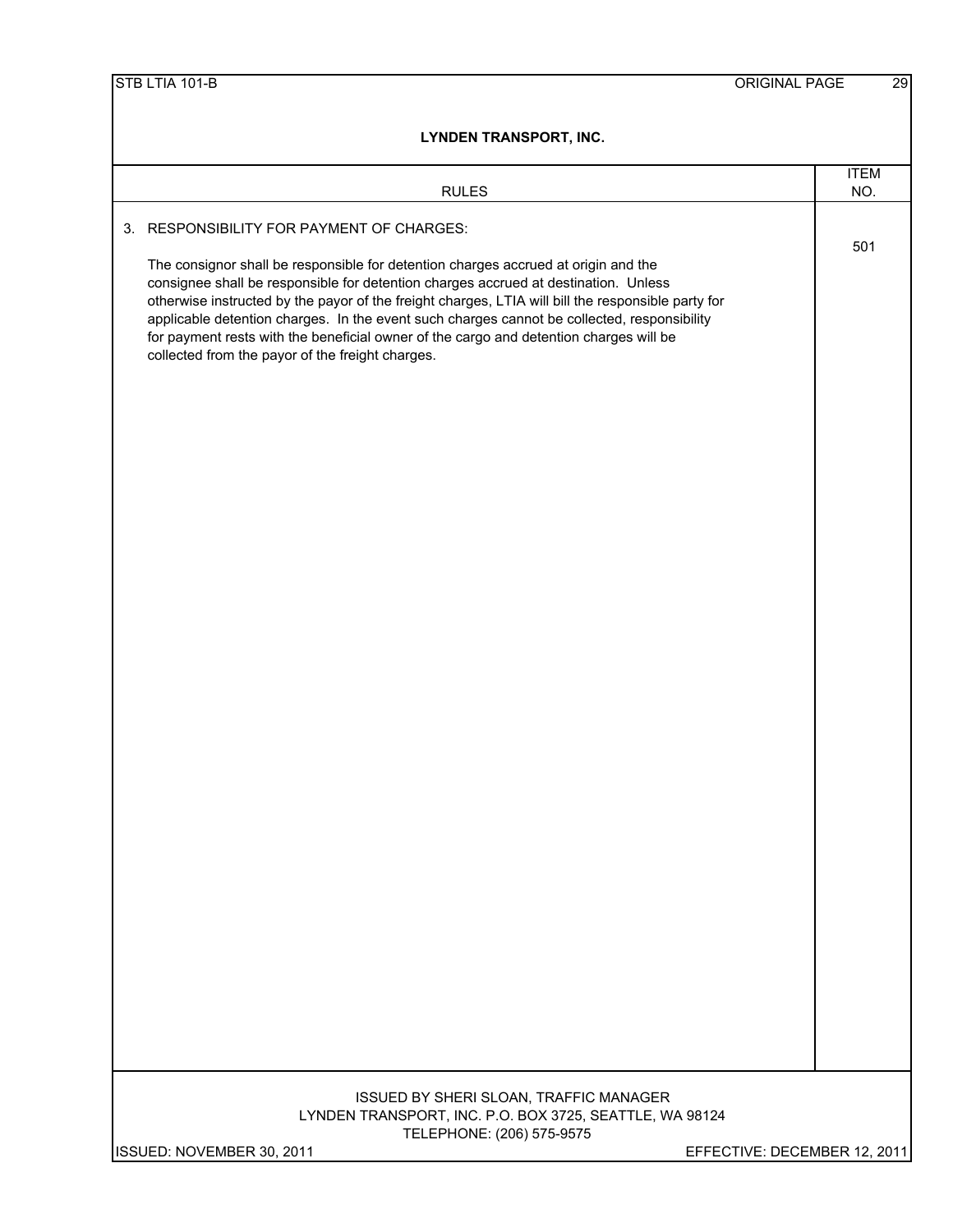| <b>RULES</b>                                                                                                                                                                                                                                                                                                                                                                                   | <b>ITEM</b><br>NO. |
|------------------------------------------------------------------------------------------------------------------------------------------------------------------------------------------------------------------------------------------------------------------------------------------------------------------------------------------------------------------------------------------------|--------------------|
| <b>LIFTGATE SERVICE:</b>                                                                                                                                                                                                                                                                                                                                                                       |                    |
| Where carrier is requested or required to employ hydraulic lifting or lowering devices to<br>accomplish pick-up or delivery of the goods to or from carrier's vehicle, an additional<br>charge of \$4.59 per 100 pounds, subject to a minimum charge of \$32.00 and a maximum<br>charge of \$233.00 will be assessed upon the actual weight of the shipments for which<br>service is rendered. | 530                |
| The charges for this service shall be paid by the party for whom the service is performed,<br>or guaranteed by the shipper. Carrier is not obligated to perform such service when<br>suitable vehicles equipped with such devices and operators are not available. Service<br>will only be rendered at such locations as are safe and accessible to the vehicle.                               |                    |
|                                                                                                                                                                                                                                                                                                                                                                                                |                    |
|                                                                                                                                                                                                                                                                                                                                                                                                |                    |
|                                                                                                                                                                                                                                                                                                                                                                                                |                    |
|                                                                                                                                                                                                                                                                                                                                                                                                |                    |
|                                                                                                                                                                                                                                                                                                                                                                                                |                    |
|                                                                                                                                                                                                                                                                                                                                                                                                |                    |
| ISSUED BY SHERI SLOAN, TRAFFIC MANAGER<br>LYNDEN TRANSPORT, INC. P.O. BOX 3725, SEATTLE, WA 98124                                                                                                                                                                                                                                                                                              |                    |
| TELEPHONE: (206) 575-9575<br>ISSUED: NOVEMBER 29, 2021<br>EFFECTIVE: DECEMBER 19, 2021                                                                                                                                                                                                                                                                                                         |                    |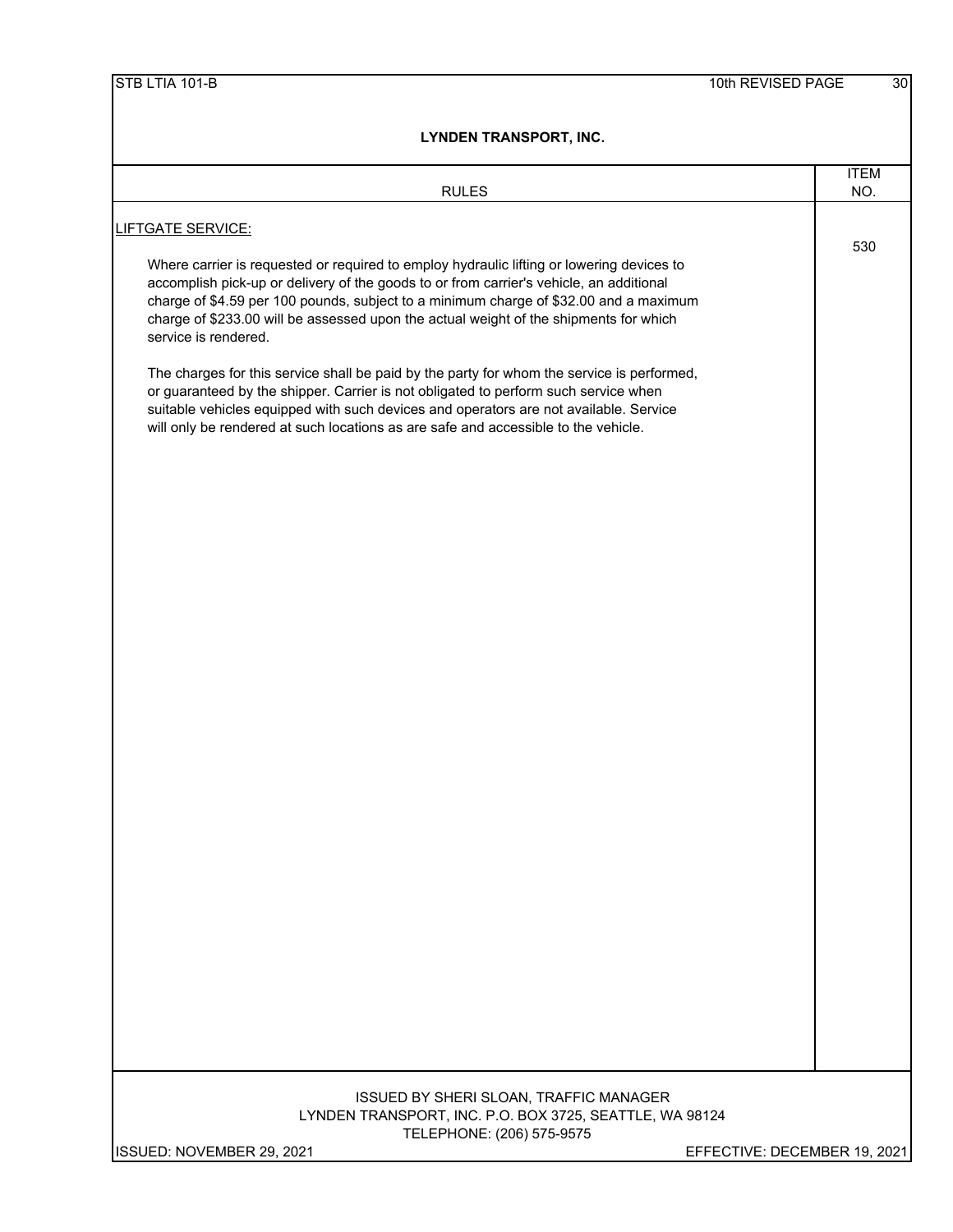| <b>RULES</b>                                                                                                                                                                                                                                                                                                                                                                                                                                                                                                                                                                                                                                                                                                                                                 | <b>ITEM</b><br>NO. |
|--------------------------------------------------------------------------------------------------------------------------------------------------------------------------------------------------------------------------------------------------------------------------------------------------------------------------------------------------------------------------------------------------------------------------------------------------------------------------------------------------------------------------------------------------------------------------------------------------------------------------------------------------------------------------------------------------------------------------------------------------------------|--------------------|
| <b>HAZARDOUS GOODS</b>                                                                                                                                                                                                                                                                                                                                                                                                                                                                                                                                                                                                                                                                                                                                       | 540                |
| This tariff is subject to Federal Hazardous Materials Regulations, Code of Federal Regulations, Title 49,<br>Parts 100 through 180, including as the same are regulated by the U.S. Coast Guard, U.S. Department<br>of Transportation and Environmental Protection Agency.                                                                                                                                                                                                                                                                                                                                                                                                                                                                                   |                    |
| The term "HazMat laws" refers to any international, federal, state, (Canadian) provincial, local, tribal or<br>other treaty, law, statute, regulation, rule or ordinance relative to the transportation of hazardous goods<br>and the term "hazardous goods" refers to any goods which have any hazardous, dangerous, explosive,<br>flammable, poisonous, infectious, noxious, spontaneously combustible, radioactive, corrosive or<br>oxidizing character or effect whatsoever, including without limitation any material or substance listed on<br>the federal Hazardous Material Table (49 C.F.R. §172.101), as amended, or otherwise identified by a<br>HazMat law as being a marine or other pollutant, an explosive, dangerous or hazardous material.  |                    |
| EXPLOSIVES, AND/OR INFECTIOUS SUBSTANCES OF ANY TYPE OR NATURE WHATSOEVER<br>WILL BE ACCEPTED BY LTIA FOR TRANSPORTATION ONLY UPON ADVANCE NOTICE AND<br>BOOKING AND ONLY IF LTIA HAS SPECIFICALLY AGREED IN ADVANCE TO ACCEPT SUCH GOODS.                                                                                                                                                                                                                                                                                                                                                                                                                                                                                                                   |                    |
| Notwithstanding anything to the contrary, LTIA reserves the right to refuse any goods at any time<br>which, in its sole judgment, are dangerous, hazardous, inflammable or otherwise likely to injure any<br>container, equipment, vessel or other property, and/or which LTIA believes in its sole judgment<br>cannot be safely loaded, stowed, secured, unloaded and delivered. No shipment shall contain any mix<br>of goods which are non-compatible, including those identified as such by the Federal Resource<br>Conservation and Recovery Act (RCRA), Toxic Substances Control Act (TSCA), Code of Federal<br>Regulations, Title 49, Parts 100-177, or any other federal, state or local environmental statute,<br>regulation, department or agency. |                    |
| Upon tender of any hazardous goods to LTIA, Shipper must sign the bill of lading and make the<br>following certification (49 C.F.R. §172.204):                                                                                                                                                                                                                                                                                                                                                                                                                                                                                                                                                                                                               |                    |
| THIS IS TO CERTIFY THAT THE ABOVE NAMED GOODS ARE PROPERLY CLASSIFIED,<br>DESCRIBED, PACKAGED, MARKED AND LABELED, AND ARE IN PROPER CONDITION<br>FOR TRANSPORTATION ACCORDING TO THE APPLICABLE REGULATIONS OF THE<br>DEPARTMENT OF TRANSPORTATION.                                                                                                                                                                                                                                                                                                                                                                                                                                                                                                         |                    |
| If the goods are to be transported by manned vessel in a container provided by Shipper, Shipper shall<br>provide the following additional certification to the vessel operator:                                                                                                                                                                                                                                                                                                                                                                                                                                                                                                                                                                              |                    |
| IT IS DECLARED THAT THE PACKING OF THE CONTAINER HAS BEEN CARRIED OUT IN<br>ACCORDANCE WITH THE PROVISIONS OF 49 C.F.R. §176.27(c).                                                                                                                                                                                                                                                                                                                                                                                                                                                                                                                                                                                                                          |                    |
|                                                                                                                                                                                                                                                                                                                                                                                                                                                                                                                                                                                                                                                                                                                                                              |                    |
|                                                                                                                                                                                                                                                                                                                                                                                                                                                                                                                                                                                                                                                                                                                                                              |                    |
| ISSUED BY SHERI SLOAN, TRAFFIC MANAGER<br>LYNDEN TRANSPORT, INC. P.O. BOX 3725, SEATTLE, WA 98124<br>TELEPHONE: (206) 575-9575                                                                                                                                                                                                                                                                                                                                                                                                                                                                                                                                                                                                                               |                    |

ISSUED: NOVEMBER 30, 2011 **EXECTIVE: DECEMBER 12, 2011**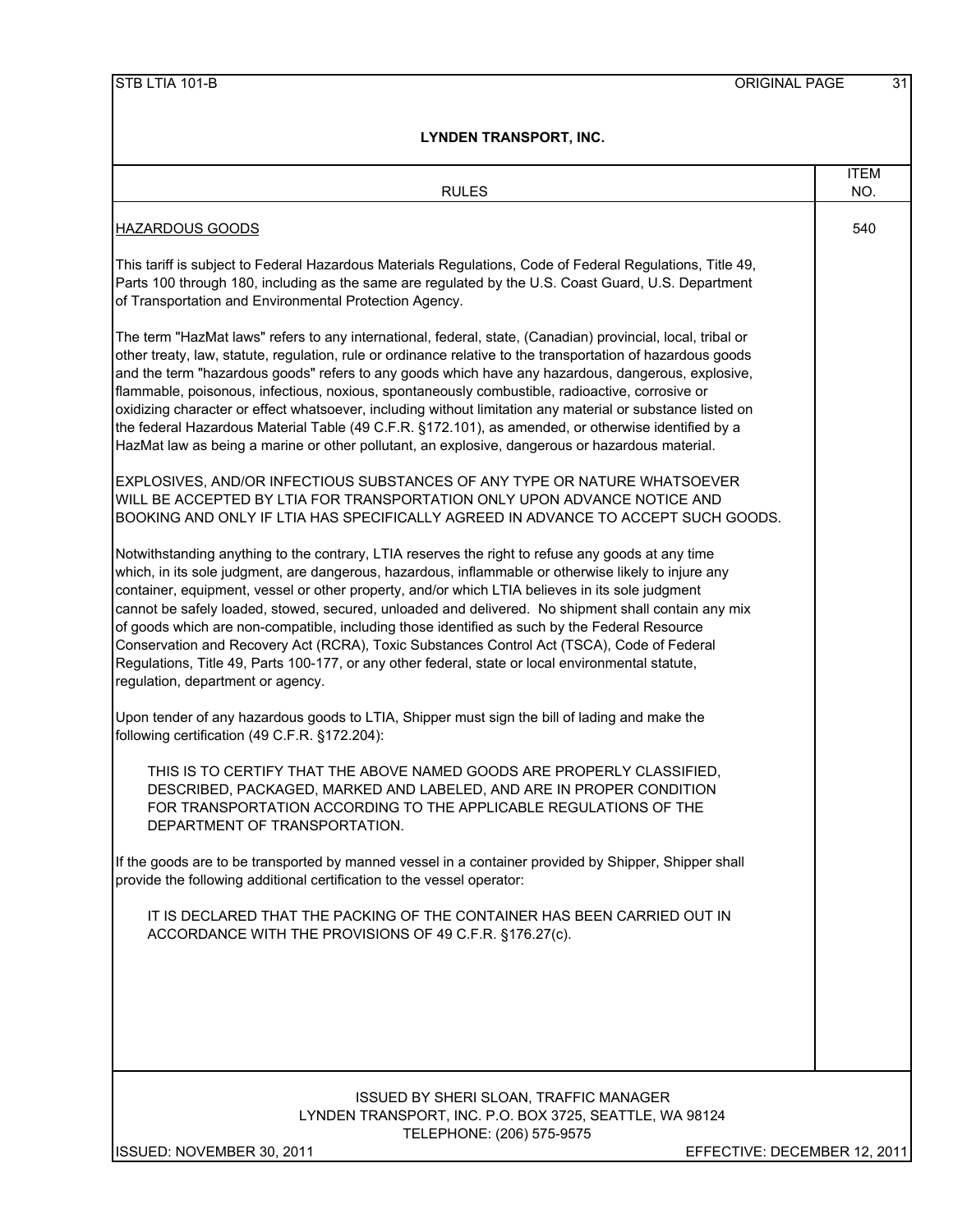| LINUEN IKANSPUKI, INU.                                                                                                                                                                                                                                                                                                                                                                                                                                                                                                                                                                                                                                                                                                                                                                                                                                                                                                                                                                                                                                                                                                                                                                                                                                                                                                                                                                                                                                                                                  |                    |
|---------------------------------------------------------------------------------------------------------------------------------------------------------------------------------------------------------------------------------------------------------------------------------------------------------------------------------------------------------------------------------------------------------------------------------------------------------------------------------------------------------------------------------------------------------------------------------------------------------------------------------------------------------------------------------------------------------------------------------------------------------------------------------------------------------------------------------------------------------------------------------------------------------------------------------------------------------------------------------------------------------------------------------------------------------------------------------------------------------------------------------------------------------------------------------------------------------------------------------------------------------------------------------------------------------------------------------------------------------------------------------------------------------------------------------------------------------------------------------------------------------|--------------------|
| <b>RULES</b>                                                                                                                                                                                                                                                                                                                                                                                                                                                                                                                                                                                                                                                                                                                                                                                                                                                                                                                                                                                                                                                                                                                                                                                                                                                                                                                                                                                                                                                                                            | <b>ITEM</b><br>NO. |
| <b>HAZARDOUS GOODS</b>                                                                                                                                                                                                                                                                                                                                                                                                                                                                                                                                                                                                                                                                                                                                                                                                                                                                                                                                                                                                                                                                                                                                                                                                                                                                                                                                                                                                                                                                                  |                    |
| Shipper shall otherwise be responsible for providing Carrier with complete, comprehensive and<br>approved shipping papers with respect to any hazardous goods tendered for transportation, which<br>papers shall include without limitation all information, descriptions, instructions, disclosures and<br>documentation required by HazMat laws and a full description and identification of the hazardous goods,<br>including their type, quantity, proper shipping name, classification, packing group, chemical group,<br>identification number(s) as well as their hazardous and subsidiary hazardous nature(s).                                                                                                                                                                                                                                                                                                                                                                                                                                                                                                                                                                                                                                                                                                                                                                                                                                                                                  | 540<br>(Continued) |
| Upon request or as required by LTIA, Shipper shall obtain and provide the following to LTIA prior to any<br>performance in relation to hazardous goods: (1) a copy of Shipper's registration under 49 U.S.C. §5108<br>as an offeror of hazardous goods for interstate transportation (or an applicable federal approval/<br>exemption); (2) the full name and street address, telephone and contact name for the owner, consignor<br>and consignee of the hazardous goods; (3) a full description of the hazardous goods, including their<br>identity and quantity; (4) booking confirmation number(s) assigned by Carrier; (5) complete and clear<br>written instructions for the loading, handling, storing, movement, transportation and unloading of the<br>hazardous goods as well as for response, clean-up, mitigation, remediation, alleviation, removal and<br>restoration in the event of a spill or release of the hazardous goods; and (6) the full name and telephone<br>number for a contact person who has comprehensive knowledge with respect to the hazardous goods,<br>including their hazardous nature and emergency incident response requirements. The contact person<br>identified by Shipper must be immediately available at all times during the performance of transportation<br>services by Carrier, and his/her telephone number must be available and monitored at all times, and<br>must not be a beeper number or otherwise involve any answering or call-back service. |                    |
| In addition, Shipper shall be responsible for obtaining and providing any and all transit or movement<br>notices, permits, authorizations and confirmations for the hazardous goods or the transportation<br>services in accordance with and as required by HazMat laws and/or any government, terminal and/or<br>port agency or authority.                                                                                                                                                                                                                                                                                                                                                                                                                                                                                                                                                                                                                                                                                                                                                                                                                                                                                                                                                                                                                                                                                                                                                             |                    |
| If the hazardous goods include any of the types/classes enumerated in 49 C.F.R. §172.800 or otherwise<br>requiring a security plan, the shipping papers provided by Shipper must include a written security plan<br>conforming with 49 C.F.R. §172.802 and other HazMat laws.                                                                                                                                                                                                                                                                                                                                                                                                                                                                                                                                                                                                                                                                                                                                                                                                                                                                                                                                                                                                                                                                                                                                                                                                                           |                    |
| Shipper shall be solely responsible for offering, describing, identifying, naming, classifying,<br>documenting, packing, packaging, marking and labeling all hazardous goods tendered to LTIA in<br>strict compliance with HazMat laws. The foregoing specifically includes, but is not limited to, Shipper's<br>responsibility for the performance of pre-transportation functions to assure safe transportation as well<br>as complete, clear and accurate instructions as to all loading, transloading, storage or unloading,<br>upon which Carrier shall be entitled to rely.                                                                                                                                                                                                                                                                                                                                                                                                                                                                                                                                                                                                                                                                                                                                                                                                                                                                                                                       |                    |
| LTIA shall be liable only for loss/damage occurring to the goods themselves, as set forth elsewhere<br>in this tariff; Shipper shall be liable for, and shall indemnify and hold LTIA harmless from and against,<br>including legal fees and costs, all other loss, damage, expense, fee, cost, liability, suit, fine and/or                                                                                                                                                                                                                                                                                                                                                                                                                                                                                                                                                                                                                                                                                                                                                                                                                                                                                                                                                                                                                                                                                                                                                                            |                    |
| <b>ISSUED BY SHERI SLOAN, TRAFFIC MANAGER</b><br>LYNDEN TRANSPORT, INC. P.O. BOX 3725, SEATTLE, WA 98124<br>TELEPHONE: (206) 575-9575                                                                                                                                                                                                                                                                                                                                                                                                                                                                                                                                                                                                                                                                                                                                                                                                                                                                                                                                                                                                                                                                                                                                                                                                                                                                                                                                                                   |                    |

ISSUED: NOVEMBER 30, 2011 **EFFECTIVE: DECEMBER 12, 2011**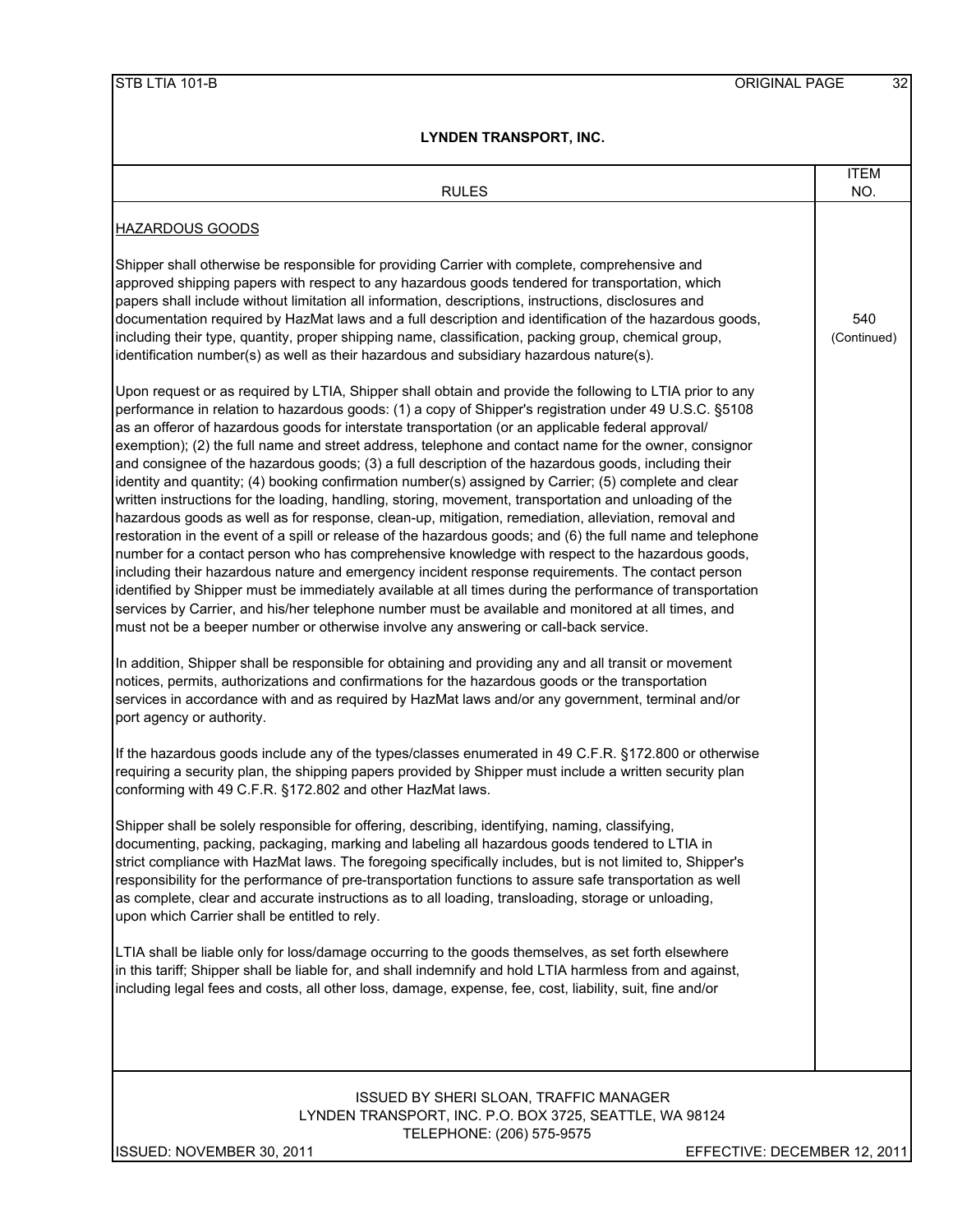|             | <b>RULES</b>                                                                                                                                                                                                                                                                                                                                                                                                                                                                                                                                                                                                                                                                                                                                                                            | <b>ITEM</b><br>NO. |
|-------------|-----------------------------------------------------------------------------------------------------------------------------------------------------------------------------------------------------------------------------------------------------------------------------------------------------------------------------------------------------------------------------------------------------------------------------------------------------------------------------------------------------------------------------------------------------------------------------------------------------------------------------------------------------------------------------------------------------------------------------------------------------------------------------------------|--------------------|
|             |                                                                                                                                                                                                                                                                                                                                                                                                                                                                                                                                                                                                                                                                                                                                                                                         |                    |
|             | <b>HAZARDOUS GOODS</b>                                                                                                                                                                                                                                                                                                                                                                                                                                                                                                                                                                                                                                                                                                                                                                  | 540                |
|             | penalty resulting from or in any way relating to any hazardous goods and/or their transportation, including<br>without limitation any loss, damage, expense, fee, cost, liability, suit, fine and/or penalty resulting from or in<br>any way relating to Shipper's failure to comply with its responsibilities in this tariff and/or HazMat laws. The<br>foregoing specifically includes, but is not limited to, property damage, bodily injury, illness and/or death<br>claims, as well as all pollution/environmental matters such as response, clean-up, mitigation, remediation,<br>alleviation, removal and restoration.                                                                                                                                                           |                    |
|             | A. SHIPMENT REQUIREMENTS:                                                                                                                                                                                                                                                                                                                                                                                                                                                                                                                                                                                                                                                                                                                                                               |                    |
| $\mathbf 1$ | If LTIA accepts Radioactive Materials and/or Infectious Substances without prior knowledge<br>or approval because the commodities have been misdescribed or the rules contained in this<br>item have not been obeyed, the shipper shall be responsible for an amount equal to all costs and<br>damages incurred by LTIA, plus 15 percent (15%), in addition to all other applicable charges<br>contained in this tariff or other tariffs or agreements applicable to such shipments.                                                                                                                                                                                                                                                                                                    |                    |
| 2           | Damages shall be defined as including, but not limited to, the expense and cost of cleanup,<br>removal and restoration of the property, premises, equipment and water vessel owned,<br>leased or for which LTIA is responsible, loss of use of same, including loss or anticipated<br>revenue due to the unavailability of terminals, equipment or vessels resulting from a spill of<br>LTIA, its agents, their officers or employees; the cost of disposal of unclaimed, rejected or<br>damaged cargo which are incurred by the carrier' damage, destruction or contamination of<br>cargo and equipment in LTIA's care, custody or control and personal injuries, penalties,<br>forfeitures or assessments made by state, federal or local agencies as a result of<br>such a shipment. |                    |
|             | B. IMPROPERLY PLACARDED TRAILERS/CONTAINERS:                                                                                                                                                                                                                                                                                                                                                                                                                                                                                                                                                                                                                                                                                                                                            |                    |
| 1           | A charge of \$222.00 per trailer will be assessed to placard carrier's vehicle in conformance<br>with DOT and US Coast Guard regulations when shipment is found to be in non-compliance<br>with those regulations.                                                                                                                                                                                                                                                                                                                                                                                                                                                                                                                                                                      |                    |
|             |                                                                                                                                                                                                                                                                                                                                                                                                                                                                                                                                                                                                                                                                                                                                                                                         |                    |
|             | ISSUED BY SHERI SLOAN, TRAFFIC MANAGER<br>LYNDEN TRANSPORT, INC. P.O. BOX 3725, SEATTLE, WA 98124<br>TELEPHONE: (206) 575-9575                                                                                                                                                                                                                                                                                                                                                                                                                                                                                                                                                                                                                                                          |                    |
|             | ISSUED: NOVEMBER 29, 2021<br>EFFECTIVE: DECEMBER 19, 2021                                                                                                                                                                                                                                                                                                                                                                                                                                                                                                                                                                                                                                                                                                                               |                    |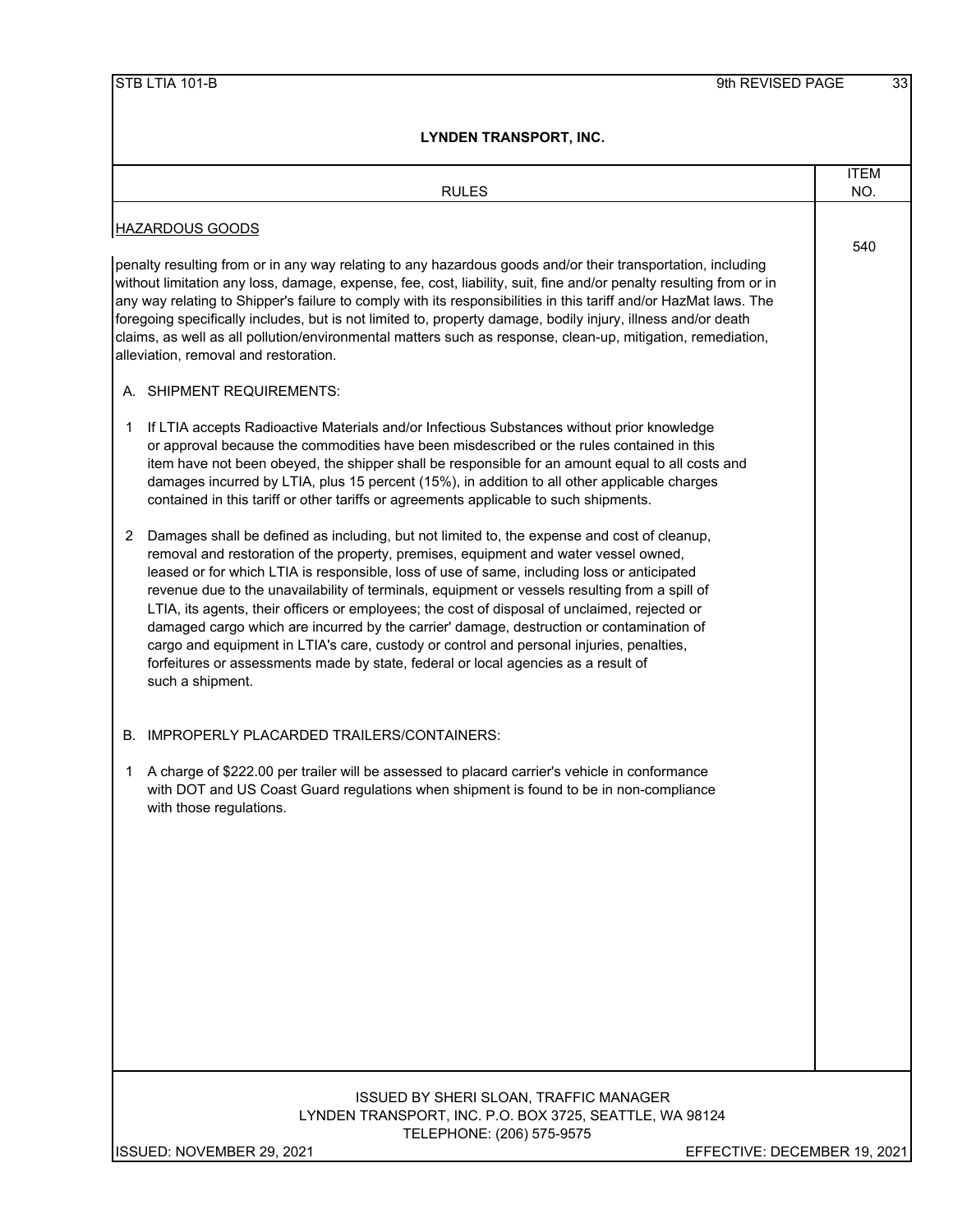| LYNDEN IRANSPORI, INC.                                                                                                                                                                                                                                                                                                                                                                                                        |             |  |  |  |  |
|-------------------------------------------------------------------------------------------------------------------------------------------------------------------------------------------------------------------------------------------------------------------------------------------------------------------------------------------------------------------------------------------------------------------------------|-------------|--|--|--|--|
|                                                                                                                                                                                                                                                                                                                                                                                                                               | <b>ITEM</b> |  |  |  |  |
| <b>RULES</b>                                                                                                                                                                                                                                                                                                                                                                                                                  | NO.         |  |  |  |  |
| <b>HAZARDOUS GOODS</b>                                                                                                                                                                                                                                                                                                                                                                                                        | 540         |  |  |  |  |
| C. HAZARDOUS MATERIALS / DANGEROUS ARTICLES SURCHARGE:                                                                                                                                                                                                                                                                                                                                                                        |             |  |  |  |  |
| A surcharge for cargo moving under rates in this tariff will apply for hazardous materials or<br>dangerous goods required to be listed and described as such on shipping papers prepared<br>in accordance with 49 CFR Part 172, Subpart C (49 CFR, Section 172.200 and following) or<br>on Dangerous Goods Manifests prepared in accordance with Section 9 of the IMDG Code<br>(International Maritime Dangerous Goods Code). |             |  |  |  |  |
| Exceptions:                                                                                                                                                                                                                                                                                                                                                                                                                   |             |  |  |  |  |
| 1. This surcharge will not apply to self-propelled vehicles or machinery when the sole<br>cause for the hazardous designation is batteries and/or fuel in tanks used to power such<br>vehicles or machinery as long as all provisions in this tariff applicable to such shipments<br>have been met.                                                                                                                           |             |  |  |  |  |
| 2. This surcharge will not apply on "limited quantities" of hazardous materials as defined in<br>CFR 49, subchapter C, part 171.8 or to hazardous materials classified and shipped ORM-D<br>as described in CFR 49 subpart D, 173.144.                                                                                                                                                                                        |             |  |  |  |  |
| SURCHARGE:                                                                                                                                                                                                                                                                                                                                                                                                                    |             |  |  |  |  |
| Per Shipment:<br>\$2.72 per cwt subject to minimum charge of \$76.00, maximum charge of \$269.00.                                                                                                                                                                                                                                                                                                                             |             |  |  |  |  |
|                                                                                                                                                                                                                                                                                                                                                                                                                               |             |  |  |  |  |
| ISSUED BY SHERI SLOAN, TRAFFIC MANAGER<br>LYNDEN TRANSPORT, INC. P.O. BOX 3725, SEATTLE, WA 98124<br>TELEPHONE: (206) 575-9575<br>ISSUED: NOVEMBER 29, 2021<br>EFFECTIVE: DECEMBER 19, 2021                                                                                                                                                                                                                                   |             |  |  |  |  |
|                                                                                                                                                                                                                                                                                                                                                                                                                               |             |  |  |  |  |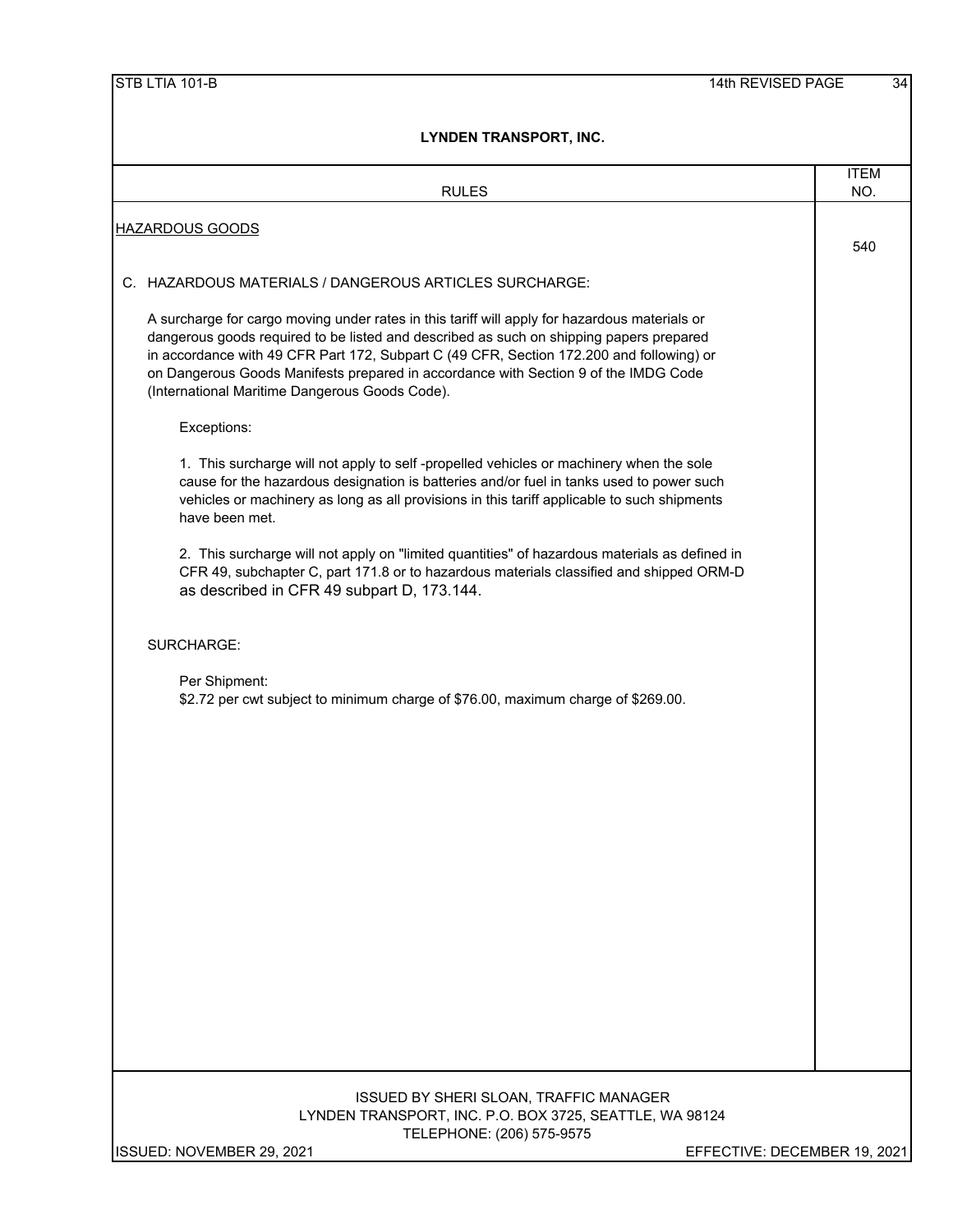| STB LTIA 101-B                                                                                                                                                                                                                                                                                                                 | <b>ORIGINAL PAGE</b>         | $\overline{35}$ |
|--------------------------------------------------------------------------------------------------------------------------------------------------------------------------------------------------------------------------------------------------------------------------------------------------------------------------------|------------------------------|-----------------|
| <b>LYNDEN TRANSPORT, INC.</b>                                                                                                                                                                                                                                                                                                  |                              |                 |
| <b>RULES</b>                                                                                                                                                                                                                                                                                                                   | <b>ITEM</b><br>NO.           |                 |
| HAZARDOUS MATERIALS - DISPOSAL                                                                                                                                                                                                                                                                                                 |                              |                 |
| When shipments of hazardous/dangerous materials/waste are either rejected by Consignee<br>or determined by LTIA or any other party to be damaged, Shipper shall make arrangements for<br>their immediate removal and disposal, at its separate risk and expense including the costs<br>of further transportation and disposal. | 542                          |                 |
|                                                                                                                                                                                                                                                                                                                                |                              |                 |
|                                                                                                                                                                                                                                                                                                                                |                              |                 |
|                                                                                                                                                                                                                                                                                                                                |                              |                 |
|                                                                                                                                                                                                                                                                                                                                |                              |                 |
|                                                                                                                                                                                                                                                                                                                                |                              |                 |
|                                                                                                                                                                                                                                                                                                                                |                              |                 |
|                                                                                                                                                                                                                                                                                                                                |                              |                 |
| ISSUED BY SHERI SLOAN, TRAFFIC MANAGER<br>LYNDEN TRANSPORT, INC. P.O. BOX 3725, SEATTLE, WA 98124<br>TELEPHONE: (206) 575-9575<br>ISSUED: NOVEMBER 30, 2011                                                                                                                                                                    | EFFECTIVE: DECEMBER 12, 2011 |                 |
|                                                                                                                                                                                                                                                                                                                                |                              |                 |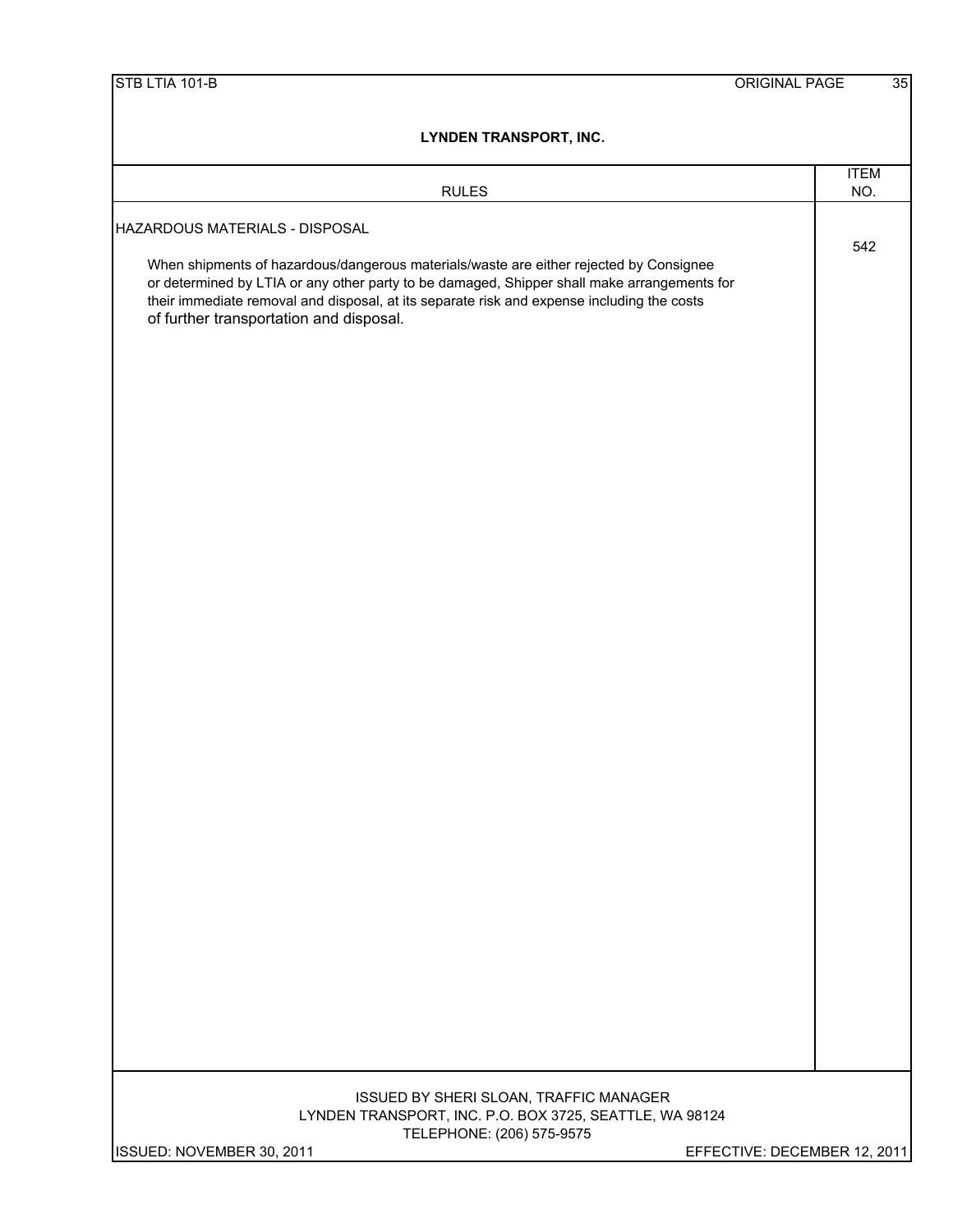|                                                                                     | <b>RULES</b>                                                                                                                                                                                                                                                                                                                                                                                                                                                                                                                                                                                                                                                                                                                                                                                                                                                                                                                                            | <b>ITEM</b><br>NO.           |
|-------------------------------------------------------------------------------------|---------------------------------------------------------------------------------------------------------------------------------------------------------------------------------------------------------------------------------------------------------------------------------------------------------------------------------------------------------------------------------------------------------------------------------------------------------------------------------------------------------------------------------------------------------------------------------------------------------------------------------------------------------------------------------------------------------------------------------------------------------------------------------------------------------------------------------------------------------------------------------------------------------------------------------------------------------|------------------------------|
| FLATBED TRAILERS - LOADING AND SECURING:                                            |                                                                                                                                                                                                                                                                                                                                                                                                                                                                                                                                                                                                                                                                                                                                                                                                                                                                                                                                                         |                              |
|                                                                                     |                                                                                                                                                                                                                                                                                                                                                                                                                                                                                                                                                                                                                                                                                                                                                                                                                                                                                                                                                         |                              |
| A. Securing/Resecuring after initial loading by consignor                           |                                                                                                                                                                                                                                                                                                                                                                                                                                                                                                                                                                                                                                                                                                                                                                                                                                                                                                                                                         | 563                          |
|                                                                                     | Unless otherwise requested by consignor, LTIA will supply trailers with a minimum of eight sets of<br>chains and binders or eight sets of straps and winches. When requested by consignor, trailers<br>shall be supplied with additional chains and binders or straps and winches provided arrangements<br>are made with and approved in advance by LTIA's operations department.                                                                                                                                                                                                                                                                                                                                                                                                                                                                                                                                                                       |                              |
|                                                                                     | Cargo loaded on flatbed trailers shall be properly secured to the trailers by the consignor in compliance<br>with LTIA's and underlying water carrier's specifications and requirements. Flatbed loads will be<br>inspected at the point of tender to LTIA to determine whether cargo has been properly secured to the<br>flatbed trailers. In the event flatbed trailer loads are not or cannot be secured in compliance with<br>underlying water carrier specifications and requirements at point of loading by the consignor and a<br>shipment requires significant additional securing or resecuring be performed prior to acceptance by the<br>underlying water carrier for movement aboard its vessels, LTIA will perform the required securing or<br>resecuring services to include labor, materials and mechanical equipment, at the hourly rates shown<br>in item 890 subject to a minimum securing/resecuring charge of \$348.00 per trailer. |                              |
| B. Non-return of or damage to securing equipment:                                   |                                                                                                                                                                                                                                                                                                                                                                                                                                                                                                                                                                                                                                                                                                                                                                                                                                                                                                                                                         |                              |
| by the shipper or consignee will be charged as follows:                             | Where chains, chain binders, straps, winches, cable, cable fasteners and load stakes are<br>supplied by carrier under the application of this item, ownership of such is not transferred<br>to the shipper or consignee from the carrier. Any such equipment damaged or retained                                                                                                                                                                                                                                                                                                                                                                                                                                                                                                                                                                                                                                                                        |                              |
| <b>EQUIPMENT TYPE</b>                                                               | <b>CHARGES PER UNIT</b>                                                                                                                                                                                                                                                                                                                                                                                                                                                                                                                                                                                                                                                                                                                                                                                                                                                                                                                                 |                              |
| Chain<br>Chain Binders or Straps<br>Winches<br>Load Stakes (Metallic)<br>Pipe Racks | \$100.00 per single chain length<br>\$79.00 per binder or strap<br>\$71.00 per winch<br>\$122.00 per stake<br>\$1701.00 per rack                                                                                                                                                                                                                                                                                                                                                                                                                                                                                                                                                                                                                                                                                                                                                                                                                        |                              |
| C. Protective covering services.                                                    |                                                                                                                                                                                                                                                                                                                                                                                                                                                                                                                                                                                                                                                                                                                                                                                                                                                                                                                                                         |                              |
|                                                                                     | Upon request and when practicable, LTIA will furnish and apply protective covering to flatbed cargo.<br>In some cases the protective covering may consist of standard tarps and in other cases the protective<br>covering may consist of plastic sheeting or "shrink wrap". The actual material used will be subject to<br>consultation and agreement between LTIA and the customer or designated representative thereof.<br>The standard charge for supplying and applying a protective covering will be \$523.00 per trailer. This<br>charge will provide standard materials and up to two manhours of labor for application. Special<br>materials or time exceeding the two manhours provided will be provided at additional charge.                                                                                                                                                                                                                 |                              |
| D. Party Responsible For Payment of Charges:                                        |                                                                                                                                                                                                                                                                                                                                                                                                                                                                                                                                                                                                                                                                                                                                                                                                                                                                                                                                                         |                              |
|                                                                                     | Unless other arrangements are made prior to the services being performed, charges for securing,<br>non-return or damage of securing equipment or application of protective covering will be billed to and<br>payable by the party responsible for payment of the freight charges.                                                                                                                                                                                                                                                                                                                                                                                                                                                                                                                                                                                                                                                                       |                              |
|                                                                                     | ISSUED BY SHERI SLOAN, TRAFFIC MANAGER<br>LYNDEN TRANSPORT, INC. P.O. BOX 3725, SEATTLE, WA 98124<br>TELEPHONE: (206) 575-9575                                                                                                                                                                                                                                                                                                                                                                                                                                                                                                                                                                                                                                                                                                                                                                                                                          |                              |
| ISSUED: NOVEMBER 29, 2021                                                           |                                                                                                                                                                                                                                                                                                                                                                                                                                                                                                                                                                                                                                                                                                                                                                                                                                                                                                                                                         | EFFECTIVE: DECEMBER 19, 2021 |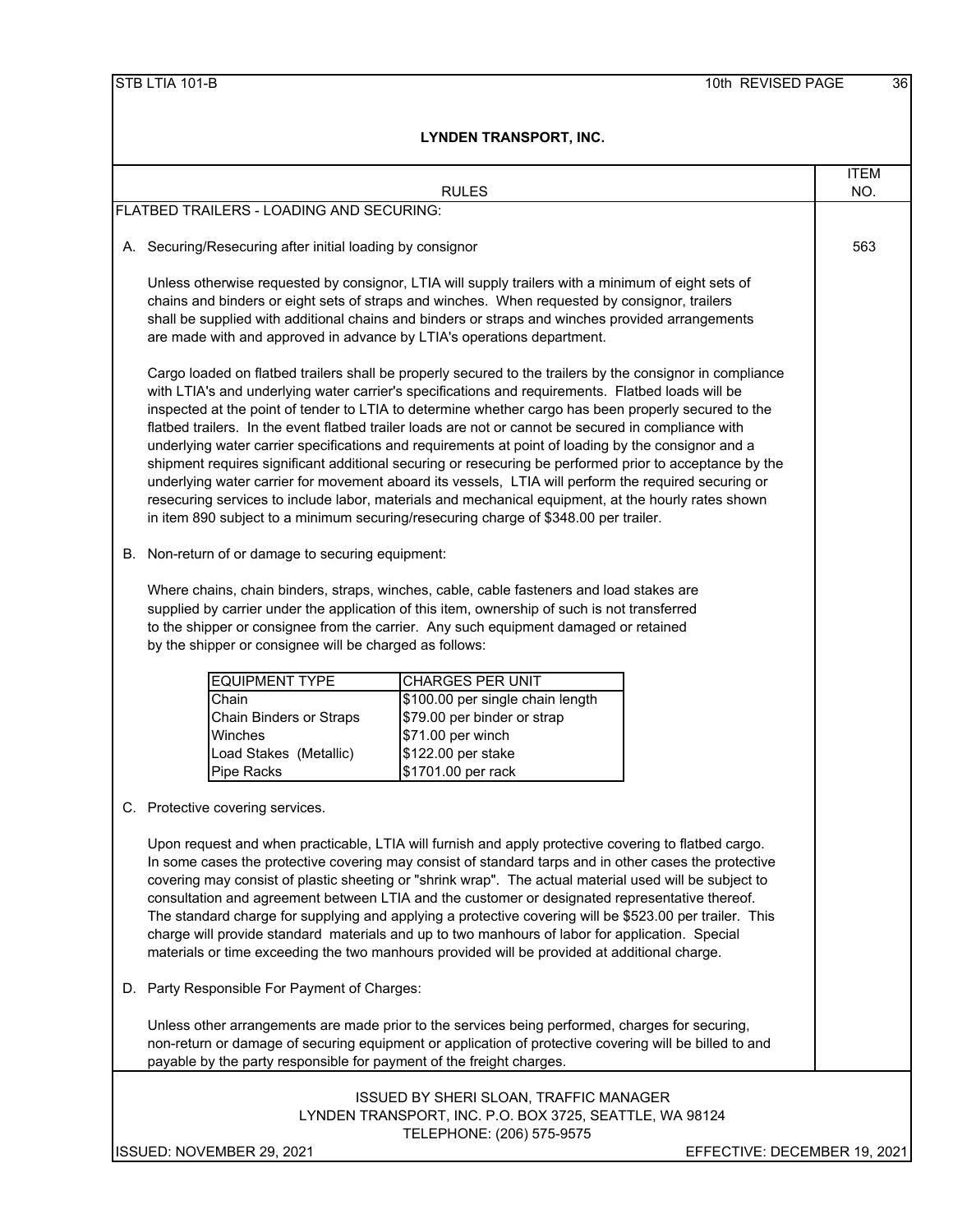|                                                                                                                                                                                                                                                                                                                                                                                                                                                                                                                                                                                                                                                                                                                                  | <b>ITEM</b> |
|----------------------------------------------------------------------------------------------------------------------------------------------------------------------------------------------------------------------------------------------------------------------------------------------------------------------------------------------------------------------------------------------------------------------------------------------------------------------------------------------------------------------------------------------------------------------------------------------------------------------------------------------------------------------------------------------------------------------------------|-------------|
| <b>RULES</b>                                                                                                                                                                                                                                                                                                                                                                                                                                                                                                                                                                                                                                                                                                                     | NO.         |
| <u>OVER DIMENSIONAL AND OVER WEIGHT LIMIT SHIPMENTS</u>                                                                                                                                                                                                                                                                                                                                                                                                                                                                                                                                                                                                                                                                          | 568         |
| The following provisions apply to TL or CL rated shipments when being transported port to port via<br>underlying water carrier ship service with trailers or ladings exceeding 53' 6" overall length, and/or<br>8' 6" overall width and/or 14' overall height measured from ground level or shipments exceeding<br>weight limits specified in this item. Shipments will be handled at LTIA's option and subject to<br>underlying water carrier's rules and acceptance of the shipments. LTIA and water carrier reserve<br>the right to refuse any shipment due to height, length, width, weight, ground clearance, or<br>inadequate/unsafe stowage conditions as deemed unacceptable by the carriers' operations<br>departments. |             |
| Roll-on/roll-off freight (not loaded to freight trailers/containers) in excess of 10' overall<br>1.<br>width, 40' overall length, 14' overall height, and/or 100,000 pounds must be approved by<br>LTIA's and water carrier's operations departments prior to booking.                                                                                                                                                                                                                                                                                                                                                                                                                                                           |             |
| 2 Trailers or ladings, including accompanying bracing, dunnage and securing equipment,<br>which exceed 14' in overall height and/or 10' in overall width and/or 53'6" in overall length,<br>must be approved by LTIA's and water carrier's operations departments prior to booking.                                                                                                                                                                                                                                                                                                                                                                                                                                              |             |
| <b>OVER LENGTH LIMIT SHIPMENTS</b>                                                                                                                                                                                                                                                                                                                                                                                                                                                                                                                                                                                                                                                                                               |             |
| Overlength Surcharges on trailers/ladings exceeding 53' 6":                                                                                                                                                                                                                                                                                                                                                                                                                                                                                                                                                                                                                                                                      |             |
| Northbound<br>\$219.00 per linear foot or fraction thereof exceeding 53' 6"<br>\$103.00 per linear foot or fraction thereof exceeding 53' 6"<br>Southbound                                                                                                                                                                                                                                                                                                                                                                                                                                                                                                                                                                       |             |
| Exception:                                                                                                                                                                                                                                                                                                                                                                                                                                                                                                                                                                                                                                                                                                                       |             |
| 53' refrigerated trailers having nose mounted refrigeration units creating an overall<br>length exceeding 53'6" will not be subject to overlength surcharges.                                                                                                                                                                                                                                                                                                                                                                                                                                                                                                                                                                    |             |
| <b>OVER HEIGHT LIMIT SHIPMENTS</b>                                                                                                                                                                                                                                                                                                                                                                                                                                                                                                                                                                                                                                                                                               |             |
| <b>OVERALL HEIGHT</b><br><b>SURCHARGE</b><br><b>OVER</b><br><b>BUT NOT OVER</b><br>14'<br>15'<br>10%<br>15'<br>16'<br>20%<br>16'<br>30%                                                                                                                                                                                                                                                                                                                                                                                                                                                                                                                                                                                          |             |
| Application:                                                                                                                                                                                                                                                                                                                                                                                                                                                                                                                                                                                                                                                                                                                     |             |
| The over height limit surcharge will apply on the applicable Base Charges.<br>Base Charges shall be defined as the applicable commodity linehaul charges<br>including any applicable overlength, overwidth, or excess weight surcharges.                                                                                                                                                                                                                                                                                                                                                                                                                                                                                         |             |
| <b>ISSUED BY SHERI SLOAN, TRAFFIC MANAGER</b><br>LYNDEN TRANSPORT, INC. P.O. BOX 3725, SEATTLE, WA 98124<br>TELEPHONE: (206) 575-9575<br>ISSUED: NOVEMBER 29, 2021<br>EFFECTIVE: DECEMBER 19, 2021                                                                                                                                                                                                                                                                                                                                                                                                                                                                                                                               |             |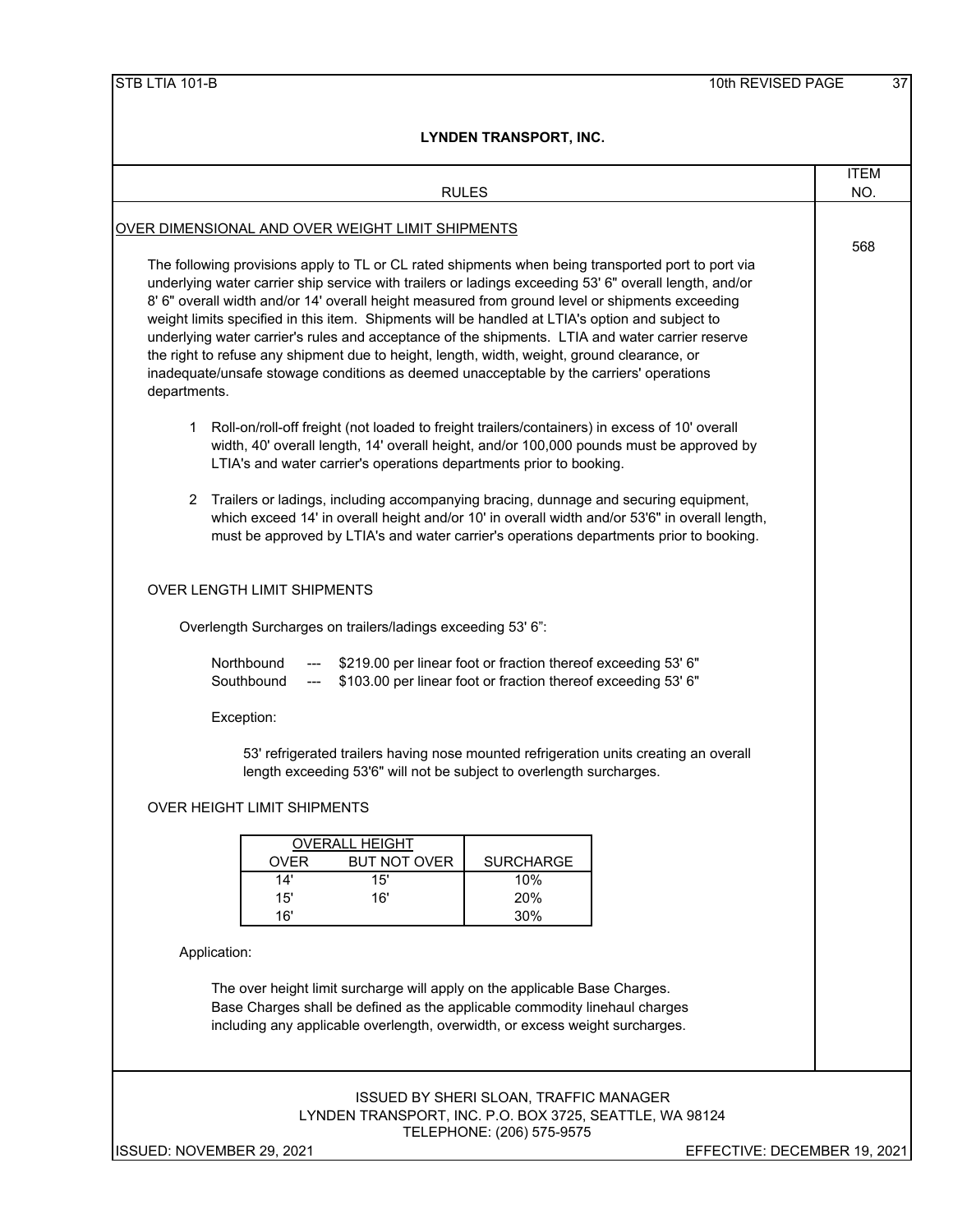|                                                                                                                                                                                                                                 |                                                                                                                                                                                     |               |                 |            | <b>ITEM</b> |
|---------------------------------------------------------------------------------------------------------------------------------------------------------------------------------------------------------------------------------|-------------------------------------------------------------------------------------------------------------------------------------------------------------------------------------|---------------|-----------------|------------|-------------|
|                                                                                                                                                                                                                                 |                                                                                                                                                                                     | <b>RULES</b>  |                 |            | NO.         |
|                                                                                                                                                                                                                                 |                                                                                                                                                                                     |               |                 |            |             |
| OVER DIMENSIONAL AND OVER WEIGHT LIMIT SHIPMENTS                                                                                                                                                                                |                                                                                                                                                                                     |               |                 |            | 568         |
| OVER WIDTH LIMIT SHIPMENTS                                                                                                                                                                                                      |                                                                                                                                                                                     |               |                 |            |             |
|                                                                                                                                                                                                                                 |                                                                                                                                                                                     |               |                 |            |             |
| Except as otherwise provided, rates will apply only on shipments not exceeding eight feet six                                                                                                                                   |                                                                                                                                                                                     |               |                 |            |             |
| inches (8' 6") in overall width. Trailers or ladings, including accompanying bracing, dunnage                                                                                                                                   |                                                                                                                                                                                     |               |                 |            |             |
| and securing equipment which exceed eight feet six inches (8' 6") in width will take one<br>of the following base charges (whichever creates the greatest charge) plus the surcharges listed                                    |                                                                                                                                                                                     |               |                 |            |             |
| below according to the following table.                                                                                                                                                                                         |                                                                                                                                                                                     |               |                 |            |             |
|                                                                                                                                                                                                                                 |                                                                                                                                                                                     |               |                 |            |             |
|                                                                                                                                                                                                                                 | Base Charges shall be defined as the applicable commodity linehaul charges                                                                                                          |               |                 |            |             |
|                                                                                                                                                                                                                                 | including any applicable overlength, overheight, or excess weight surcharges.                                                                                                       |               |                 |            |             |
|                                                                                                                                                                                                                                 |                                                                                                                                                                                     |               |                 | Surcharges |             |
| <b>Width Exceeds</b>                                                                                                                                                                                                            | <b>But Does Not Exceed</b>                                                                                                                                                          |               | Northbound      | Southbound |             |
| 8'6''                                                                                                                                                                                                                           | 9'                                                                                                                                                                                  |               | 12%             | 12%        |             |
|                                                                                                                                                                                                                                 | 10'                                                                                                                                                                                 |               | 24%             | 12%        |             |
| 9'                                                                                                                                                                                                                              |                                                                                                                                                                                     |               | 36%             | 18%        |             |
| 10'                                                                                                                                                                                                                             | 11'                                                                                                                                                                                 |               |                 |            |             |
| 11'                                                                                                                                                                                                                             | 12'                                                                                                                                                                                 |               | 48%             | 24%        |             |
| 12'                                                                                                                                                                                                                             | 13'                                                                                                                                                                                 |               | 60%             | 30%        |             |
| 13'                                                                                                                                                                                                                             | 14'                                                                                                                                                                                 |               | 72%             | 36%        |             |
| 14'<br>15'<br>departments.                                                                                                                                                                                                      | 15'<br>16'<br>Note, overwidth surcharge for shipments exceeding 16' in width will be determined<br>after shipment is approved for movement by LTIA's and water carrier's operations |               | 84%<br>96%      | 42%<br>48% |             |
| <b>OVER WEIGHT LIMIT SHIPMENTS</b><br>Gross shipment weight in excess of maximum weights stated in this item will be charged a per cwt<br>excess weight rate as determined below in addition to the applicable linehaul charge: |                                                                                                                                                                                     |               |                 |            |             |
|                                                                                                                                                                                                                                 |                                                                                                                                                                                     |               |                 |            |             |
| Weight Limits:                                                                                                                                                                                                                  |                                                                                                                                                                                     |               | Maximum         |            |             |
|                                                                                                                                                                                                                                 | <b>Loaded Trailer Length</b><br>Exceeding                                                                                                                                           | Not Exceeding | Weights (lbs)   |            |             |
|                                                                                                                                                                                                                                 | 0'                                                                                                                                                                                  | 30'           | 32,000          |            |             |
|                                                                                                                                                                                                                                 | 30'                                                                                                                                                                                 | 40'           | 38,000          |            |             |
|                                                                                                                                                                                                                                 | 40'<br>45'                                                                                                                                                                          | 45'           | 44,000<br>48000 |            |             |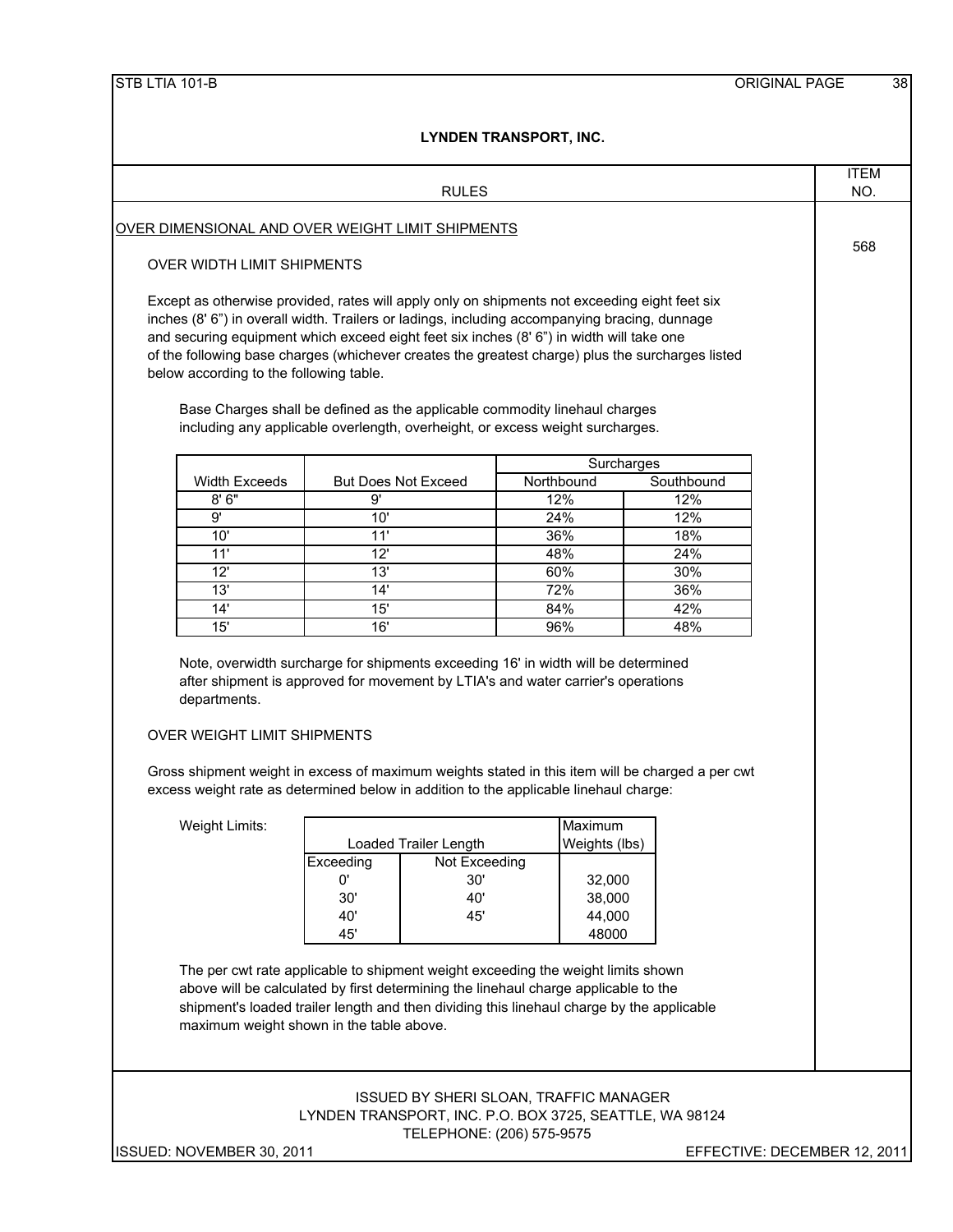|                                                                                                                                 |                                                              | LYNDEN IRANSPORT, INC.                                                                                                                                                                                                                                                               |                                                                                                                                                                                       |                              |                    |  |  |  |  |
|---------------------------------------------------------------------------------------------------------------------------------|--------------------------------------------------------------|--------------------------------------------------------------------------------------------------------------------------------------------------------------------------------------------------------------------------------------------------------------------------------------|---------------------------------------------------------------------------------------------------------------------------------------------------------------------------------------|------------------------------|--------------------|--|--|--|--|
|                                                                                                                                 |                                                              | <b>RULES</b>                                                                                                                                                                                                                                                                         |                                                                                                                                                                                       |                              | <b>ITEM</b><br>NO. |  |  |  |  |
|                                                                                                                                 | OVER DIMENSIONAL AND OVER WEIGHT LIMIT SHIPMENTS             |                                                                                                                                                                                                                                                                                      |                                                                                                                                                                                       |                              |                    |  |  |  |  |
|                                                                                                                                 |                                                              |                                                                                                                                                                                                                                                                                      |                                                                                                                                                                                       |                              |                    |  |  |  |  |
| ADDITIONAL CHARGES APPLICABLE TO LTL SHIPMENTS HAVING ONE DIMENSION<br>EXCEEDING A STANDARD MAXIMUM DIMENSION AS DEFINED HEREIN |                                                              |                                                                                                                                                                                                                                                                                      |                                                                                                                                                                                       |                              |                    |  |  |  |  |
|                                                                                                                                 | The following dimensions define Standard Maximum Dimensions: |                                                                                                                                                                                                                                                                                      |                                                                                                                                                                                       |                              |                    |  |  |  |  |
|                                                                                                                                 | Width - 8'6"<br>Length - 20'0"<br>Height - 8'6"              |                                                                                                                                                                                                                                                                                      |                                                                                                                                                                                       |                              |                    |  |  |  |  |
|                                                                                                                                 |                                                              | If, after loading, a shipment that would otherwise be rated as an LTL shipment exceeds<br>two or more Standard Maximum Dimensions shown above, then the shipment will not be rated<br>at LTL rates plus the following additional charges but will instead be rated as a TL shipment. |                                                                                                                                                                                       |                              |                    |  |  |  |  |
|                                                                                                                                 |                                                              | LTL shipments having a piece with one dimension exceeding a Standard Maximum Dimension<br>to applicable LTL rates for shipments not including a piece with a dimension exceeding a<br>Standard Maximum Dimension plus one or more of the following additional charges:               | shown above transported between LTIA's Fife, WA, terminal and Anchorage, AK, will be subject                                                                                          |                              |                    |  |  |  |  |
|                                                                                                                                 | <b>LENGTH EXCEEDS</b>                                        | <b>BUT NOT EXCEEDING</b>                                                                                                                                                                                                                                                             | <b>ADDITIONAL CHARGES</b>                                                                                                                                                             |                              |                    |  |  |  |  |
|                                                                                                                                 | 0"<br>20'                                                    | 0"<br>30'                                                                                                                                                                                                                                                                            | \$758.00                                                                                                                                                                              |                              |                    |  |  |  |  |
|                                                                                                                                 | 30'<br>0"                                                    | 40'<br>0"                                                                                                                                                                                                                                                                            | \$1,503.00                                                                                                                                                                            |                              |                    |  |  |  |  |
|                                                                                                                                 | 0"<br>40'                                                    | 0"<br>48'                                                                                                                                                                                                                                                                            | \$2,256.00                                                                                                                                                                            |                              |                    |  |  |  |  |
|                                                                                                                                 | 0"<br>48'                                                    | $\overline{0}$<br>53'                                                                                                                                                                                                                                                                | \$3,007.00                                                                                                                                                                            |                              |                    |  |  |  |  |
|                                                                                                                                 | 0"<br>53'                                                    | 0"<br>60'                                                                                                                                                                                                                                                                            | \$3007.00 PLUS \$205.00 PER<br>LINEAL FOOT OR FRACTION<br>THEREOF EXCEEDING 53' 0"                                                                                                    |                              |                    |  |  |  |  |
|                                                                                                                                 |                                                              |                                                                                                                                                                                                                                                                                      |                                                                                                                                                                                       |                              |                    |  |  |  |  |
|                                                                                                                                 | <b>WIDTH EXCEEDS</b>                                         | BUT NOT EXCEEDING                                                                                                                                                                                                                                                                    | <b>ADDITIONAL CHARGES</b>                                                                                                                                                             |                              |                    |  |  |  |  |
|                                                                                                                                 | 8'<br>6"<br>9'<br>0"                                         | 9'<br>0"<br>10'<br>0"                                                                                                                                                                                                                                                                | \$1,119.00                                                                                                                                                                            |                              |                    |  |  |  |  |
|                                                                                                                                 |                                                              |                                                                                                                                                                                                                                                                                      | \$2,256.00                                                                                                                                                                            |                              |                    |  |  |  |  |
|                                                                                                                                 | <b>HEIGHT EXCEEDS</b>                                        | <b>BUT NOT EXCEEDING</b>                                                                                                                                                                                                                                                             | <b>ADDITIONAL CHARGES</b>                                                                                                                                                             |                              |                    |  |  |  |  |
|                                                                                                                                 | 6"<br>8'                                                     | 0"<br>9'                                                                                                                                                                                                                                                                             | \$1,119.00                                                                                                                                                                            |                              |                    |  |  |  |  |
|                                                                                                                                 | 0"<br>9'                                                     | 10'<br>0"                                                                                                                                                                                                                                                                            | \$2,256.00                                                                                                                                                                            |                              |                    |  |  |  |  |
| Note 1.                                                                                                                         |                                                              | LTL shipments not compatible with loading and movement in closed trailers and also<br>not compatible with loading and movement on flatbed trailers will not be accepted.                                                                                                             |                                                                                                                                                                                       |                              |                    |  |  |  |  |
| Note 2.                                                                                                                         | on a case by case basis as a TL shipment.                    | LTL shipments with any one loaded dimensions exceeding 60' 0" long or 10' 0" wide                                                                                                                                                                                                    | or 10' 0" high from deck of flatbed trailer may require specialized equipment or require<br>permits, pilot cars or other specialized handling and will only be quoted and transported |                              |                    |  |  |  |  |
| Note 3.                                                                                                                         |                                                              | Service Center to Anchorage, AK. Shipments originating at or destined to other<br>locations will be subject to additional charges not included in this item.                                                                                                                         | Additional charges shown in this item apply only for transportation from LTIA's Fife, WA,                                                                                             |                              |                    |  |  |  |  |
|                                                                                                                                 |                                                              | ISSUED BY SHERI SLOAN, TRAFFIC MANAGER<br>TELEPHONE: (206) 575-9575                                                                                                                                                                                                                  | LYNDEN TRANSPORT, INC. P.O. BOX 3725, SEATTLE, WA 98124                                                                                                                               |                              |                    |  |  |  |  |
|                                                                                                                                 | ISSUED: NOVEMBER 29, 2021                                    |                                                                                                                                                                                                                                                                                      |                                                                                                                                                                                       | EFFECTIVE: DECEMBER 19, 2021 |                    |  |  |  |  |
|                                                                                                                                 |                                                              |                                                                                                                                                                                                                                                                                      |                                                                                                                                                                                       |                              |                    |  |  |  |  |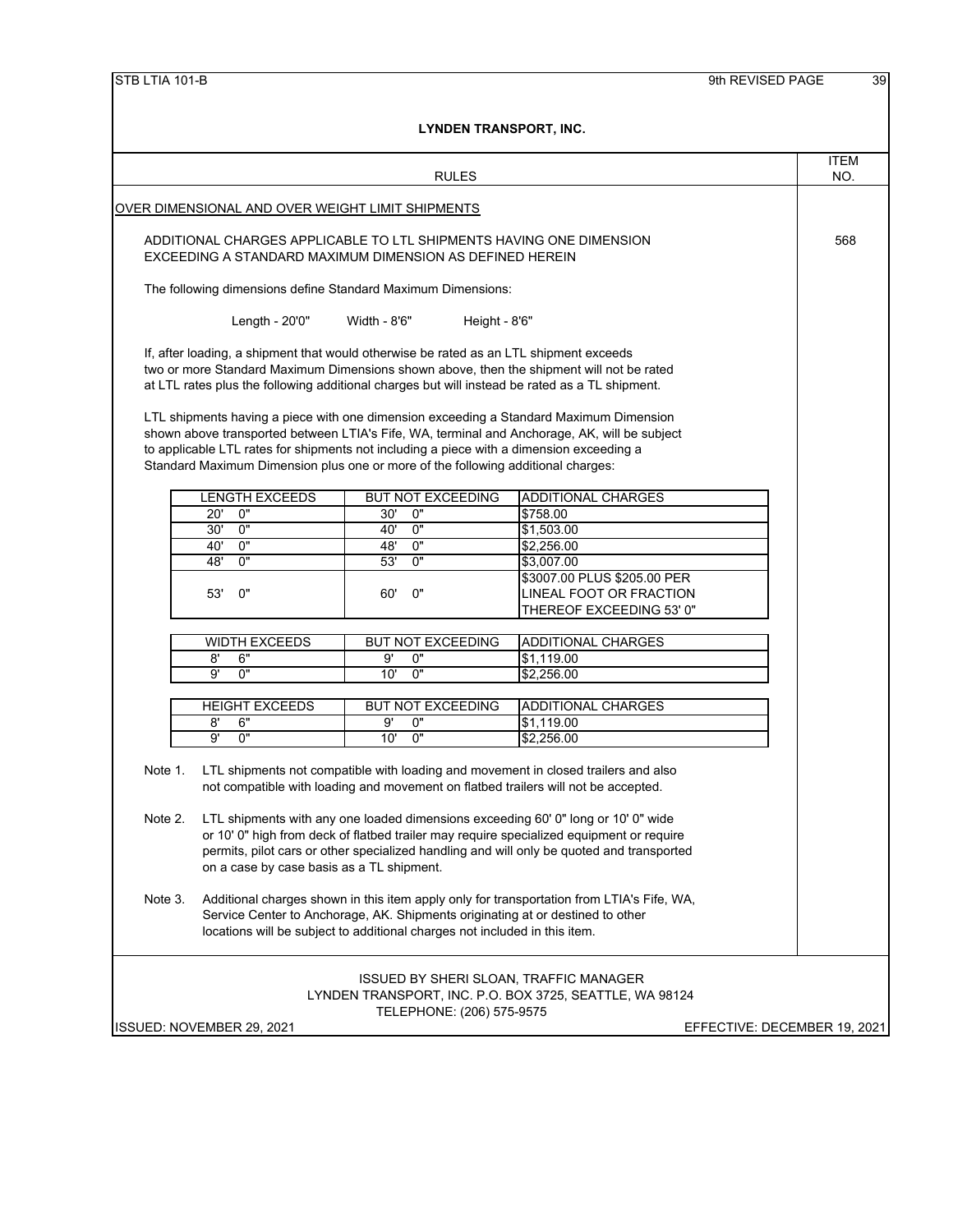| TIVLEN TRANJEVRI, INV.                                                                                                                                                                                                                                                                                                                                                                                                                                               |                    |
|----------------------------------------------------------------------------------------------------------------------------------------------------------------------------------------------------------------------------------------------------------------------------------------------------------------------------------------------------------------------------------------------------------------------------------------------------------------------|--------------------|
| <b>RULES</b>                                                                                                                                                                                                                                                                                                                                                                                                                                                         | <b>ITEM</b><br>NO. |
| CARRIER'S RIGHT TO DECLINE SERVICE DUE TO IMPRACTICABLE OPERATIONS<br>AND FOR OTHER REASONS                                                                                                                                                                                                                                                                                                                                                                          | 570                |
| Nothing in this tariff, or in quotes or contracts issued or signed by LTIA shall be construed<br>as making it binding on LTIA to pickup, deliver or transport freight from or to locations where,<br>in LTIA's sole judgment, it is impracticable to operate trucks on account of condition of roads,<br>highways, or streets or because of extreme weather or to require LTIA to load and transport<br>freight that is likely to damage other freight or equipment. |                    |
| <b>IMPROPERLY DESCRIBED FREIGHT:</b>                                                                                                                                                                                                                                                                                                                                                                                                                                 | 572                |
| Carrier reserves the right to inspect, weigh and measure shipments in order to determine<br>1<br>the actual commodity being shipped, proper classification, correct weight and actual<br>dimensions and density of the shipment. Freight and other charges will be determined<br>by the results of such inspection when factors are found to differ from those provided<br>by the shipper.                                                                           |                    |
| Connecting, interline, joint-line or substituted service carriers may have rules and<br>2<br>inspection programs that result in penalties being assessed for improperly described<br>shipments or erroneously stated shipment weights.                                                                                                                                                                                                                               |                    |
| When a shipper tenders a shipment to LTIA, and LTIA subsequently tenders the same<br>shipment to a connecting interline, joint line or substituted service carrier, and the<br>description(s) or weight(s) used by LTIA are as furnished by the original shipper, any<br>penalties assessed for misdescriptions or weight discrepancies will be the sole<br>responsibility of, and payable by, the party responsible for payment of the freight charges.             |                    |
| If descriptions or weights furnished by the original shipper result in delays in movement<br>or delivery of shipments, LTIA will not be responsible for damages, consequential or<br>otherwise, resulting from such delays.                                                                                                                                                                                                                                          |                    |
|                                                                                                                                                                                                                                                                                                                                                                                                                                                                      |                    |
|                                                                                                                                                                                                                                                                                                                                                                                                                                                                      |                    |
|                                                                                                                                                                                                                                                                                                                                                                                                                                                                      |                    |
| <b>ISSUED BY SHERI SLOAN, TRAFFIC MANAGER</b><br>LYNDEN TRANSPORT, INC. P.O. BOX 3725, SEATTLE, WA 98124<br>TELEPHONE: (206) 575-9575                                                                                                                                                                                                                                                                                                                                |                    |
| ISSUED: NOVEMBER 30, 2011<br>EFFECTIVE: DECEMBER 12, 2011                                                                                                                                                                                                                                                                                                                                                                                                            |                    |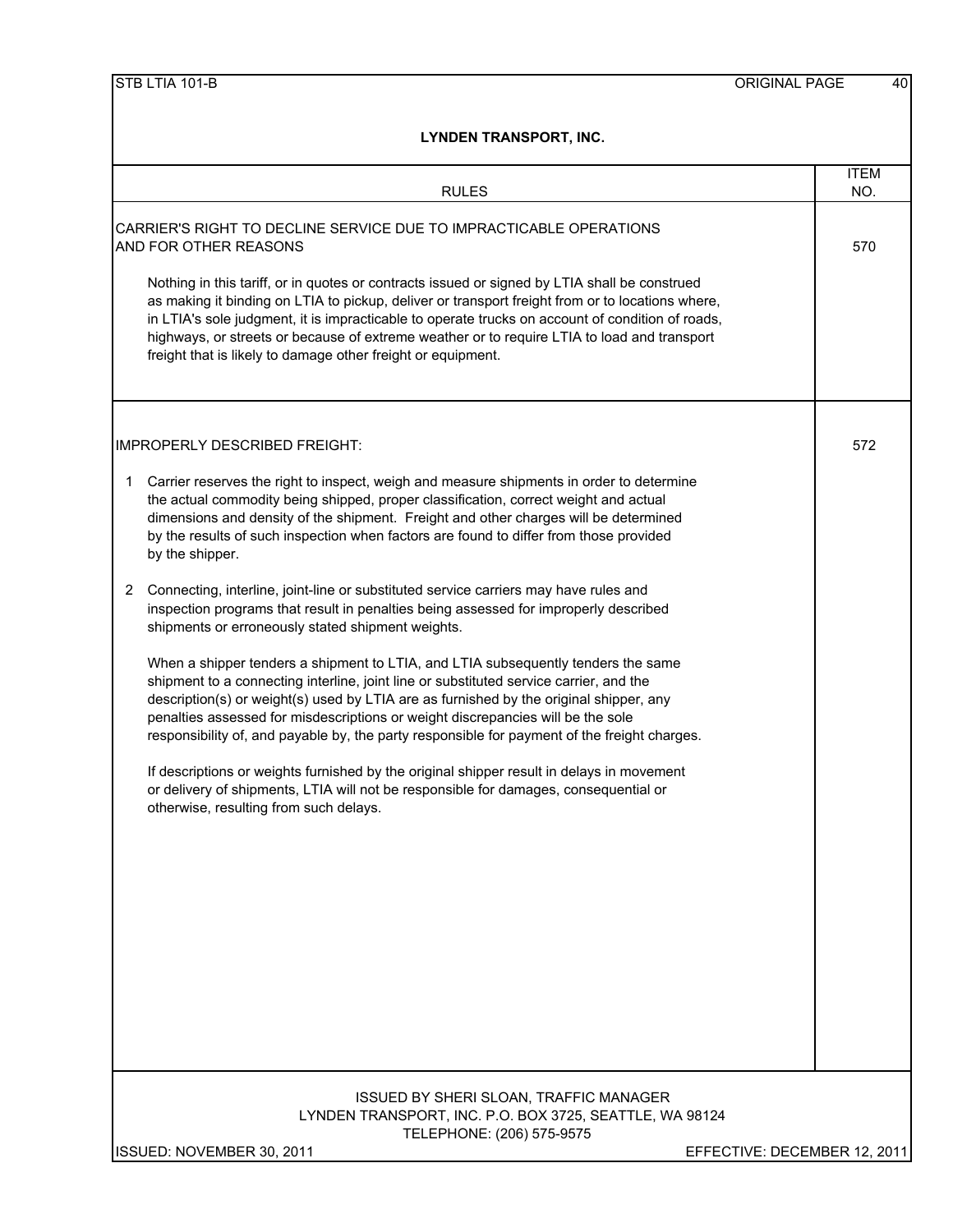| <b>RULES</b>                                                                                                                                                                                                                                                                                                                                                                                                                                                                                                                                                                                                                                                              | <b>ITEM</b><br>NO. |
|---------------------------------------------------------------------------------------------------------------------------------------------------------------------------------------------------------------------------------------------------------------------------------------------------------------------------------------------------------------------------------------------------------------------------------------------------------------------------------------------------------------------------------------------------------------------------------------------------------------------------------------------------------------------------|--------------------|
| LIABILITY - BEYOND FREIGHT:                                                                                                                                                                                                                                                                                                                                                                                                                                                                                                                                                                                                                                               |                    |
| For shipments consigned to points beyond the lines of LTIA which are refused by the beyond carrier<br>due to shipments failing to comply with rules, regulations, terms or conditions of the beyond carrier, a<br>government entity or regulatory agency, the shipper will be notified and such shipments will be held,<br>subject to storage and other lawful charges which may accrue, until disposition acceptable to LTIA<br>for the shipments is received from the shipper, consignee or beneficial owner of the freight. Upon<br>refusal by the beyond carrier, for shipments held under these circumstances, LTIA will assume<br>liability as a warehouseman only. | 576                |
|                                                                                                                                                                                                                                                                                                                                                                                                                                                                                                                                                                                                                                                                           |                    |
|                                                                                                                                                                                                                                                                                                                                                                                                                                                                                                                                                                                                                                                                           |                    |
|                                                                                                                                                                                                                                                                                                                                                                                                                                                                                                                                                                                                                                                                           |                    |
|                                                                                                                                                                                                                                                                                                                                                                                                                                                                                                                                                                                                                                                                           |                    |
|                                                                                                                                                                                                                                                                                                                                                                                                                                                                                                                                                                                                                                                                           |                    |
|                                                                                                                                                                                                                                                                                                                                                                                                                                                                                                                                                                                                                                                                           |                    |
|                                                                                                                                                                                                                                                                                                                                                                                                                                                                                                                                                                                                                                                                           |                    |
|                                                                                                                                                                                                                                                                                                                                                                                                                                                                                                                                                                                                                                                                           |                    |
|                                                                                                                                                                                                                                                                                                                                                                                                                                                                                                                                                                                                                                                                           |                    |
|                                                                                                                                                                                                                                                                                                                                                                                                                                                                                                                                                                                                                                                                           |                    |
|                                                                                                                                                                                                                                                                                                                                                                                                                                                                                                                                                                                                                                                                           |                    |
|                                                                                                                                                                                                                                                                                                                                                                                                                                                                                                                                                                                                                                                                           |                    |
|                                                                                                                                                                                                                                                                                                                                                                                                                                                                                                                                                                                                                                                                           |                    |
|                                                                                                                                                                                                                                                                                                                                                                                                                                                                                                                                                                                                                                                                           |                    |
|                                                                                                                                                                                                                                                                                                                                                                                                                                                                                                                                                                                                                                                                           |                    |
|                                                                                                                                                                                                                                                                                                                                                                                                                                                                                                                                                                                                                                                                           |                    |
|                                                                                                                                                                                                                                                                                                                                                                                                                                                                                                                                                                                                                                                                           |                    |
|                                                                                                                                                                                                                                                                                                                                                                                                                                                                                                                                                                                                                                                                           |                    |
| ISSUED BY SHERI SLOAN, TRAFFIC MANAGER<br>LYNDEN TRANSPORT, INC. P.O. BOX 3725, SEATTLE, WA 98124                                                                                                                                                                                                                                                                                                                                                                                                                                                                                                                                                                         |                    |
| TELEPHONE: (206) 575-9575<br>ISSUED: NOVEMBER 30, 2011<br>EFFECTIVE: DECEMBER 12, 2011                                                                                                                                                                                                                                                                                                                                                                                                                                                                                                                                                                                    |                    |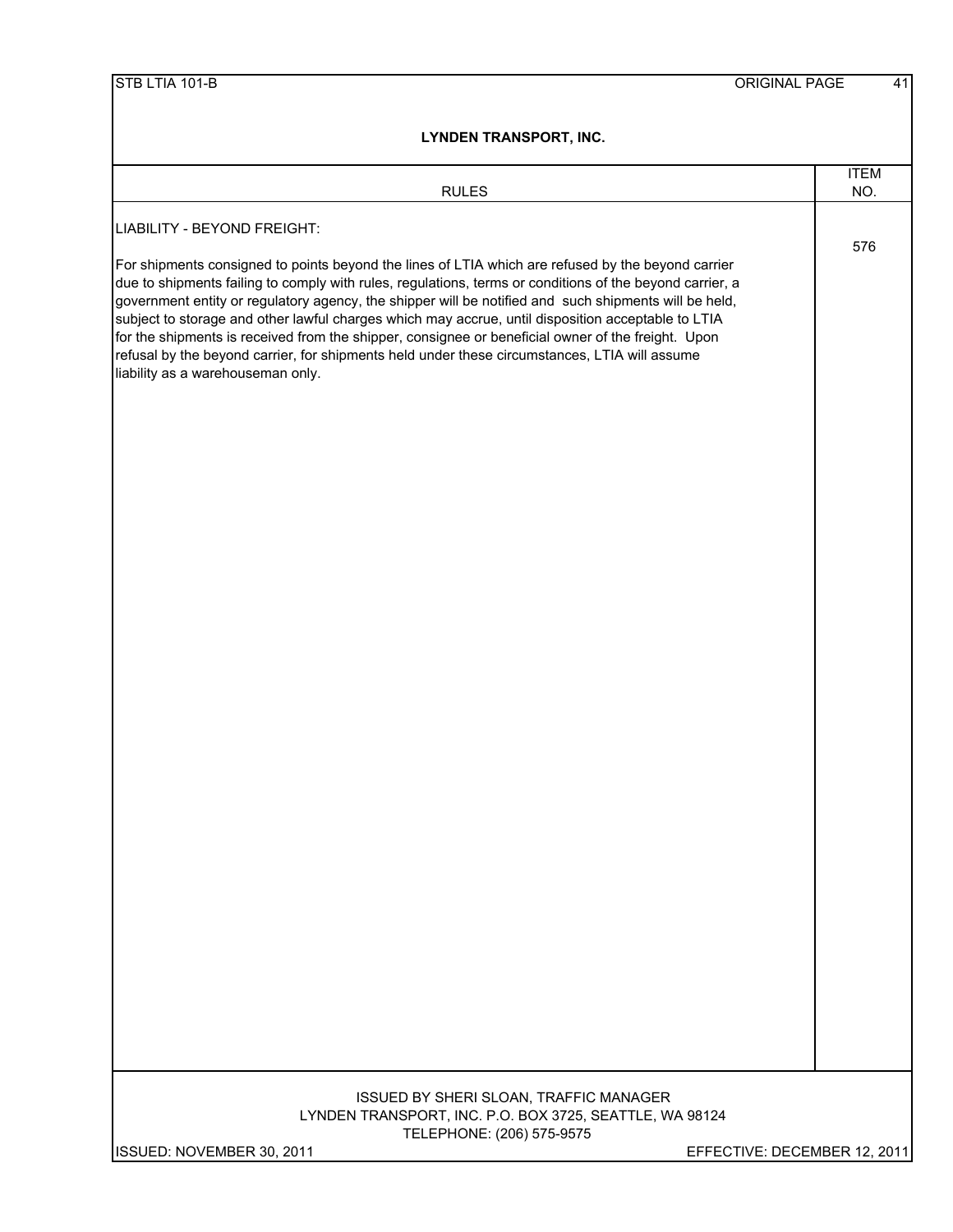| <b>RULES</b>                                                                                                                                                                                                                                                                                                                                                                                                                                                                                                                                                                                                                                                                                                                                                                                  | <b>ITEM</b><br>NO. |
|-----------------------------------------------------------------------------------------------------------------------------------------------------------------------------------------------------------------------------------------------------------------------------------------------------------------------------------------------------------------------------------------------------------------------------------------------------------------------------------------------------------------------------------------------------------------------------------------------------------------------------------------------------------------------------------------------------------------------------------------------------------------------------------------------|--------------------|
| MINIMUM RATES AND CHARGES APPLICABLE TO LARGE LTL SHIPMENTS OR CONSOLIDATIONS                                                                                                                                                                                                                                                                                                                                                                                                                                                                                                                                                                                                                                                                                                                 |                    |
| Single LTL shipments or multiple LTL shipments consolidated for one shipper loaded in any one<br>trailer will be subject to the following minimum rates and charges:                                                                                                                                                                                                                                                                                                                                                                                                                                                                                                                                                                                                                          | 616                |
| If a LTL shipment or consolidation that would otherwise be subject to per hundredweight (cwt)<br>LTL or AQ rates occupies 20 lineal feet of trailer space or more and exceeds 5' 0" in width and<br>exceeds 5' 0" in height from trailer floor such shipment or consolidation will be subject to a<br>minimum linehaul charge calculated by applying the per foot TL rate (see below) applicable to<br>the shipment or consolidation if transported as a full TL rated shipment. If a LTL shipment or<br>consolidation includes a piece or pieces with a dimension exceeding 8' 6" wide or high but not<br>exceeding 10' 0" wide or high, additional conditions and charges shown in Item 568 will apply.<br>In addition, Fuel Surcharges and applicable accessorial charges will also apply. |                    |
| LTL shipments or consolidations exceeding 60' 0" long or 10' 0" wide or 10' 0" high will be<br>subject to TL rates.                                                                                                                                                                                                                                                                                                                                                                                                                                                                                                                                                                                                                                                                           |                    |
| The per foot rate specified above will be calculated by dividing the full TL charges for a 53' TL<br>of the same description by 53 and the resultant per foot rate will be multiplied times the<br>number of lineal feet occupied by the shipment or consolidation being billed.                                                                                                                                                                                                                                                                                                                                                                                                                                                                                                              |                    |
|                                                                                                                                                                                                                                                                                                                                                                                                                                                                                                                                                                                                                                                                                                                                                                                               |                    |
|                                                                                                                                                                                                                                                                                                                                                                                                                                                                                                                                                                                                                                                                                                                                                                                               |                    |
|                                                                                                                                                                                                                                                                                                                                                                                                                                                                                                                                                                                                                                                                                                                                                                                               |                    |
|                                                                                                                                                                                                                                                                                                                                                                                                                                                                                                                                                                                                                                                                                                                                                                                               |                    |
|                                                                                                                                                                                                                                                                                                                                                                                                                                                                                                                                                                                                                                                                                                                                                                                               |                    |
|                                                                                                                                                                                                                                                                                                                                                                                                                                                                                                                                                                                                                                                                                                                                                                                               |                    |
|                                                                                                                                                                                                                                                                                                                                                                                                                                                                                                                                                                                                                                                                                                                                                                                               |                    |
|                                                                                                                                                                                                                                                                                                                                                                                                                                                                                                                                                                                                                                                                                                                                                                                               |                    |
|                                                                                                                                                                                                                                                                                                                                                                                                                                                                                                                                                                                                                                                                                                                                                                                               |                    |
| ISSUED BY SHERI SLOAN, TRAFFIC MANAGER<br>LYNDEN TRANSPORT, INC. P.O. BOX 3725, SEATTLE, WA 98124<br>TELEPHONE: (206) 575-9575                                                                                                                                                                                                                                                                                                                                                                                                                                                                                                                                                                                                                                                                |                    |
| ISSUED: NOVEMBER 30, 2011<br>EFFECTIVE: DECEMBER 12, 2011                                                                                                                                                                                                                                                                                                                                                                                                                                                                                                                                                                                                                                                                                                                                     |                    |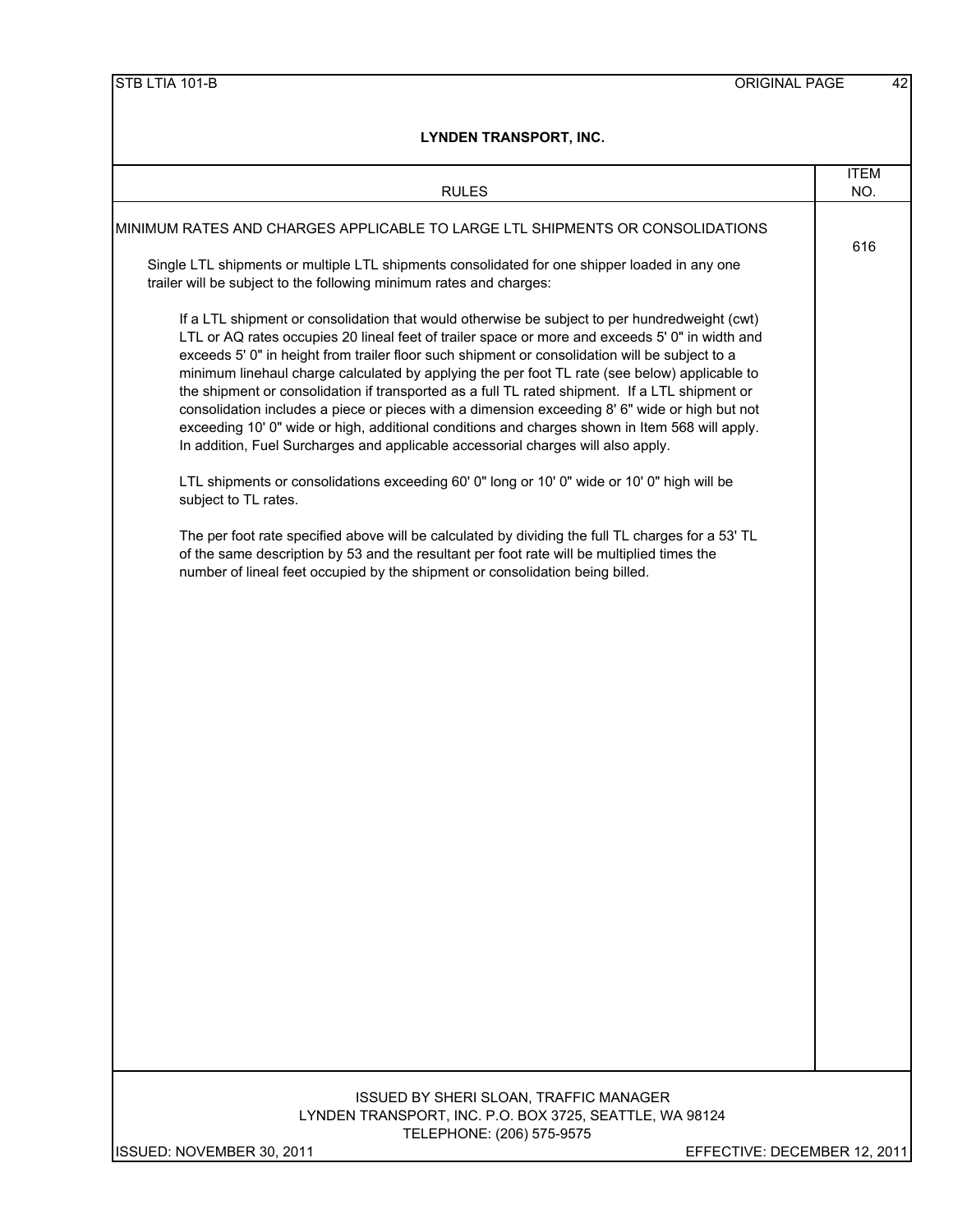|                                                                                                                                                                 |                                                                                                                                                                                                                                                                                   | <b>RULES</b>                                  |                         |                         | <b>ITEM</b><br>NO. |
|-----------------------------------------------------------------------------------------------------------------------------------------------------------------|-----------------------------------------------------------------------------------------------------------------------------------------------------------------------------------------------------------------------------------------------------------------------------------|-----------------------------------------------|-------------------------|-------------------------|--------------------|
| MINIMUM DENSITY REQUIREMENTS                                                                                                                                    |                                                                                                                                                                                                                                                                                   | (See Notes 1 through 4)                       |                         |                         |                    |
| LTL shipments consisting of commodities classified with LTL class ratings in the NMFC will be subject<br>to the minimum densities shown in the following table: |                                                                                                                                                                                                                                                                                   |                                               |                         |                         | 618                |
| <b>NMFC LTL</b>                                                                                                                                                 | <b>MINIMUM DENSITY</b>                                                                                                                                                                                                                                                            | <b>NMFC LTL</b>                               | <b>MINIMUM DENSITY</b>  | (R)                     |                    |
| <b>CLASS RATING</b>                                                                                                                                             | LBS PER $FT3$                                                                                                                                                                                                                                                                     | <b>CLASS RATING</b>                           | LBS PER $FT3$           |                         |                    |
| 50                                                                                                                                                              | 30                                                                                                                                                                                                                                                                                | 110                                           | 6                       |                         |                    |
| 55                                                                                                                                                              | 25                                                                                                                                                                                                                                                                                | 125                                           | 5.5                     |                         |                    |
| 60                                                                                                                                                              | 20                                                                                                                                                                                                                                                                                | 150                                           | 5                       |                         |                    |
| 65                                                                                                                                                              | 15                                                                                                                                                                                                                                                                                | 175                                           | 4.5                     |                         |                    |
| 70                                                                                                                                                              | 12                                                                                                                                                                                                                                                                                | 200                                           | 3.5                     |                         |                    |
| 77.5                                                                                                                                                            | 10                                                                                                                                                                                                                                                                                | 250                                           | 3                       |                         |                    |
| 85                                                                                                                                                              | 9                                                                                                                                                                                                                                                                                 | 300                                           | $\overline{\mathbf{c}}$ |                         |                    |
| 92.5                                                                                                                                                            | 8                                                                                                                                                                                                                                                                                 | 400                                           | 1                       |                         |                    |
| 100                                                                                                                                                             | 7                                                                                                                                                                                                                                                                                 | 500                                           | 0.8                     |                         |                    |
| footage of the shipment.                                                                                                                                        | minimum density corresponding to the class rating from the above table times the cubic<br>NOTE 2: In the event a shipment consists of multiple class ratings, the required minimum density<br>will be computed by using the weighted average class rating of the entire shipment. |                                               |                         |                         |                    |
| NOTE 4: In computing the cubic footage of a shipment, the following rules will apply:                                                                           | NOTE 3: Where the class is dependent on a released value, the density minimum will be<br>determined by the lowest class rating applicable to the shipment.                                                                                                                        |                                               |                         |                         |                    |
|                                                                                                                                                                 | A. The cubic footage of a shipment will be computed by multiplying its length, width and<br>and height measurements.                                                                                                                                                              |                                               |                         |                         |                    |
|                                                                                                                                                                 | B. The length used for computing the cubic footage of a shipment will be the greatest<br>horizontal measurement of the piece or contiguous pieces making up the shipment<br>parallel to the length of the trailer in or on which the shipment is loaded.                          |                                               |                         |                         |                    |
|                                                                                                                                                                 | C. The width used for computing the cubic footage of a shipment will be the greatest                                                                                                                                                                                              |                                               |                         |                         |                    |
|                                                                                                                                                                 | horizontal measurement of the piece or contiguous pieces making up the shipment                                                                                                                                                                                                   |                                               |                         |                         |                    |
|                                                                                                                                                                 | parallel to the width of the trailer in or on which the shipment is loaded. If the actual                                                                                                                                                                                         |                                               |                         |                         |                    |
|                                                                                                                                                                 | width of the shipment is found to exceed five feet, eight feet will be used as the width                                                                                                                                                                                          |                                               |                         |                         |                    |
|                                                                                                                                                                 | for purposes of computing the cubic footage for billing purposes.                                                                                                                                                                                                                 |                                               |                         |                         |                    |
|                                                                                                                                                                 | D. The height used for computing the cubic footage of a shipment will be the greatest                                                                                                                                                                                             |                                               |                         |                         |                    |
|                                                                                                                                                                 | vertical measurement of the piece or contiguous pieces making up the shipment as                                                                                                                                                                                                  |                                               |                         |                         |                    |
|                                                                                                                                                                 | loaded in or on a trailer. If the actual height of the shipment is found to exceed five<br>feet, or if the actual height is less than five feet but because of the shipment's                                                                                                     |                                               |                         |                         |                    |
|                                                                                                                                                                 | configuration or packaging other shipments cannot be loaded on top of the shipment                                                                                                                                                                                                |                                               |                         |                         |                    |
|                                                                                                                                                                 | being measured, eight feet will be used as the height for purposes of computing the                                                                                                                                                                                               |                                               |                         |                         |                    |
|                                                                                                                                                                 | cubic footage for billing purposes.                                                                                                                                                                                                                                               |                                               |                         |                         |                    |
|                                                                                                                                                                 |                                                                                                                                                                                                                                                                                   |                                               |                         |                         |                    |
|                                                                                                                                                                 |                                                                                                                                                                                                                                                                                   | <b>ISSUED BY SHERI SLOAN, TRAFFIC MANAGER</b> |                         |                         |                    |
|                                                                                                                                                                 | LYNDEN TRANSPORT, INC. P.O. BOX 3725, SEATTLE, WA 98124                                                                                                                                                                                                                           |                                               |                         |                         |                    |
|                                                                                                                                                                 |                                                                                                                                                                                                                                                                                   | TELEPHONE: (206) 575-9575                     |                         |                         |                    |
| ISSUED: JUNE 9, 2014                                                                                                                                            |                                                                                                                                                                                                                                                                                   |                                               |                         | EFFECTIVE: JUNE 9, 2014 |                    |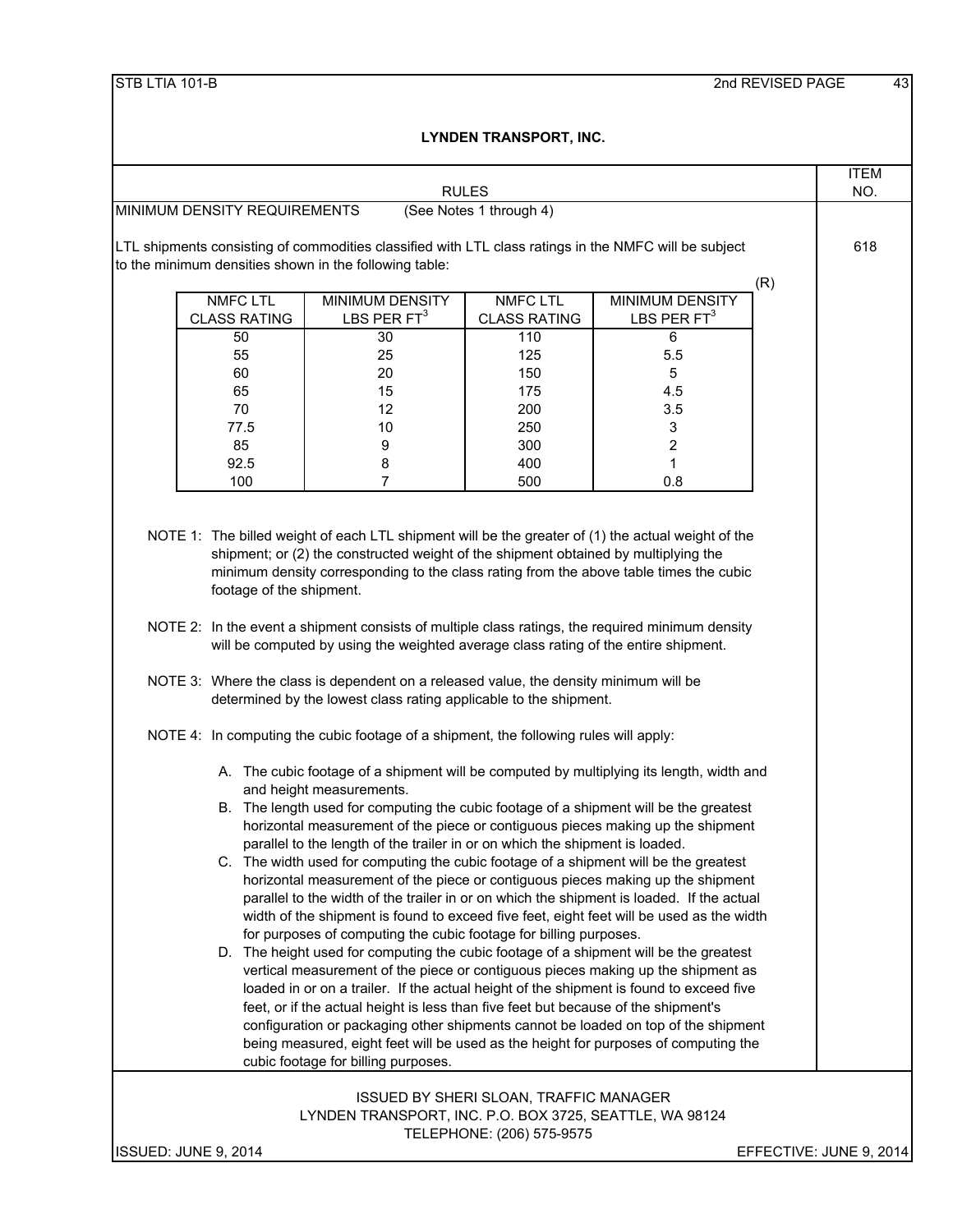| SHIPMENT SIZE CONVERSION TABLE<br>conversion factor will apply.<br>Shipment<br>Size<br>20'<br>20' or 24'<br>27'<br>$\overline{27}$<br>28' | Unless otherwise indicated, TL prices or minimum weights shown in tariffs or on quotes or freight<br>bills apply to shipments loaded on standard equipment or transported as roll on-roll off shipments<br>having dimensions of 40' 0" x 8' 0" x 13' 6" (LxWxH). Shipments with dimensions other than 40' 0"<br>x 8' 0" x 13' 6" (LxWxH) will be subject to the conversion factors shown in the following table.<br>Subject to the exception shown below, for shipment sizes not shown, the next larger shipment size<br>Exception: Flatbed trailers will be allowed to exceed the length dimension shown in the table<br>below by 6" before application of the next larger shipment size conversion factor is required.<br>Description<br>Trailers or roll on-roll off shipments<br>Containers on chassis not exceeding 24' OAL<br>Trailers or roll on-roll off shipments | Conversion<br>Factor<br>.70 | 620 |
|-------------------------------------------------------------------------------------------------------------------------------------------|----------------------------------------------------------------------------------------------------------------------------------------------------------------------------------------------------------------------------------------------------------------------------------------------------------------------------------------------------------------------------------------------------------------------------------------------------------------------------------------------------------------------------------------------------------------------------------------------------------------------------------------------------------------------------------------------------------------------------------------------------------------------------------------------------------------------------------------------------------------------------|-----------------------------|-----|
|                                                                                                                                           |                                                                                                                                                                                                                                                                                                                                                                                                                                                                                                                                                                                                                                                                                                                                                                                                                                                                            |                             |     |
|                                                                                                                                           |                                                                                                                                                                                                                                                                                                                                                                                                                                                                                                                                                                                                                                                                                                                                                                                                                                                                            |                             |     |
|                                                                                                                                           |                                                                                                                                                                                                                                                                                                                                                                                                                                                                                                                                                                                                                                                                                                                                                                                                                                                                            |                             |     |
|                                                                                                                                           |                                                                                                                                                                                                                                                                                                                                                                                                                                                                                                                                                                                                                                                                                                                                                                                                                                                                            |                             |     |
|                                                                                                                                           |                                                                                                                                                                                                                                                                                                                                                                                                                                                                                                                                                                                                                                                                                                                                                                                                                                                                            |                             |     |
|                                                                                                                                           |                                                                                                                                                                                                                                                                                                                                                                                                                                                                                                                                                                                                                                                                                                                                                                                                                                                                            |                             |     |
|                                                                                                                                           |                                                                                                                                                                                                                                                                                                                                                                                                                                                                                                                                                                                                                                                                                                                                                                                                                                                                            |                             |     |
|                                                                                                                                           |                                                                                                                                                                                                                                                                                                                                                                                                                                                                                                                                                                                                                                                                                                                                                                                                                                                                            |                             |     |
|                                                                                                                                           |                                                                                                                                                                                                                                                                                                                                                                                                                                                                                                                                                                                                                                                                                                                                                                                                                                                                            |                             |     |
|                                                                                                                                           |                                                                                                                                                                                                                                                                                                                                                                                                                                                                                                                                                                                                                                                                                                                                                                                                                                                                            |                             |     |
|                                                                                                                                           |                                                                                                                                                                                                                                                                                                                                                                                                                                                                                                                                                                                                                                                                                                                                                                                                                                                                            |                             |     |
|                                                                                                                                           |                                                                                                                                                                                                                                                                                                                                                                                                                                                                                                                                                                                                                                                                                                                                                                                                                                                                            |                             |     |
|                                                                                                                                           |                                                                                                                                                                                                                                                                                                                                                                                                                                                                                                                                                                                                                                                                                                                                                                                                                                                                            |                             |     |
|                                                                                                                                           |                                                                                                                                                                                                                                                                                                                                                                                                                                                                                                                                                                                                                                                                                                                                                                                                                                                                            |                             |     |
|                                                                                                                                           |                                                                                                                                                                                                                                                                                                                                                                                                                                                                                                                                                                                                                                                                                                                                                                                                                                                                            |                             |     |
|                                                                                                                                           |                                                                                                                                                                                                                                                                                                                                                                                                                                                                                                                                                                                                                                                                                                                                                                                                                                                                            |                             |     |
|                                                                                                                                           |                                                                                                                                                                                                                                                                                                                                                                                                                                                                                                                                                                                                                                                                                                                                                                                                                                                                            | .70<br>.72                  |     |
|                                                                                                                                           | Refrigerated trailers                                                                                                                                                                                                                                                                                                                                                                                                                                                                                                                                                                                                                                                                                                                                                                                                                                                      | .72                         |     |
|                                                                                                                                           | Trailers or roll on-roll off shipments                                                                                                                                                                                                                                                                                                                                                                                                                                                                                                                                                                                                                                                                                                                                                                                                                                     | .72                         |     |
| 28'                                                                                                                                       | Refrigerated trailers                                                                                                                                                                                                                                                                                                                                                                                                                                                                                                                                                                                                                                                                                                                                                                                                                                                      | .72                         |     |
| 29'                                                                                                                                       | Trailers or roll on-roll off shipments                                                                                                                                                                                                                                                                                                                                                                                                                                                                                                                                                                                                                                                                                                                                                                                                                                     | .76                         |     |
| 30'                                                                                                                                       | Trailers or roll on-roll off shipments                                                                                                                                                                                                                                                                                                                                                                                                                                                                                                                                                                                                                                                                                                                                                                                                                                     | .76                         |     |
| 30' x 102"                                                                                                                                | Trailers or roll on-roll off shipments                                                                                                                                                                                                                                                                                                                                                                                                                                                                                                                                                                                                                                                                                                                                                                                                                                     | .805                        |     |
| 37'                                                                                                                                       | Trailers or roll on-roll off shipments                                                                                                                                                                                                                                                                                                                                                                                                                                                                                                                                                                                                                                                                                                                                                                                                                                     | .90                         |     |
| 40'                                                                                                                                       | Trailers or roll on-roll off shipments                                                                                                                                                                                                                                                                                                                                                                                                                                                                                                                                                                                                                                                                                                                                                                                                                                     | 1.00                        |     |
| 40'                                                                                                                                       | Refrigerated trailers                                                                                                                                                                                                                                                                                                                                                                                                                                                                                                                                                                                                                                                                                                                                                                                                                                                      | 1.00                        |     |
| 40'                                                                                                                                       | Containers loaded on chassis not exceeding 41' 6" OAL                                                                                                                                                                                                                                                                                                                                                                                                                                                                                                                                                                                                                                                                                                                                                                                                                      | 1.00                        |     |
| 40' x 102"                                                                                                                                | Refrigerated trailers                                                                                                                                                                                                                                                                                                                                                                                                                                                                                                                                                                                                                                                                                                                                                                                                                                                      | 1.055                       |     |
| 40'                                                                                                                                       | Drop frame trailers                                                                                                                                                                                                                                                                                                                                                                                                                                                                                                                                                                                                                                                                                                                                                                                                                                                        | 1.125                       |     |
| 45' x 96"                                                                                                                                 | Trailers or roll on-roll off shipments                                                                                                                                                                                                                                                                                                                                                                                                                                                                                                                                                                                                                                                                                                                                                                                                                                     | 1.125                       |     |
| 45' x 96"                                                                                                                                 | Refrigerated trailers                                                                                                                                                                                                                                                                                                                                                                                                                                                                                                                                                                                                                                                                                                                                                                                                                                                      | 1.175                       |     |
| $45' \times 102"$                                                                                                                         | Trailers or roll on-roll off shipments                                                                                                                                                                                                                                                                                                                                                                                                                                                                                                                                                                                                                                                                                                                                                                                                                                     | 1.175                       |     |
| 45' x 102"<br>48'                                                                                                                         | Refrigerated trailers<br>Trailers or roll on-roll off shipments                                                                                                                                                                                                                                                                                                                                                                                                                                                                                                                                                                                                                                                                                                                                                                                                            | 1.175<br>1.285              |     |
|                                                                                                                                           |                                                                                                                                                                                                                                                                                                                                                                                                                                                                                                                                                                                                                                                                                                                                                                                                                                                                            | 1.425                       |     |
|                                                                                                                                           |                                                                                                                                                                                                                                                                                                                                                                                                                                                                                                                                                                                                                                                                                                                                                                                                                                                                            |                             |     |
| 53'<br>53'                                                                                                                                | Trailers or roll on-roll off shipments<br>Containers on chassis                                                                                                                                                                                                                                                                                                                                                                                                                                                                                                                                                                                                                                                                                                                                                                                                            | 1.425                       |     |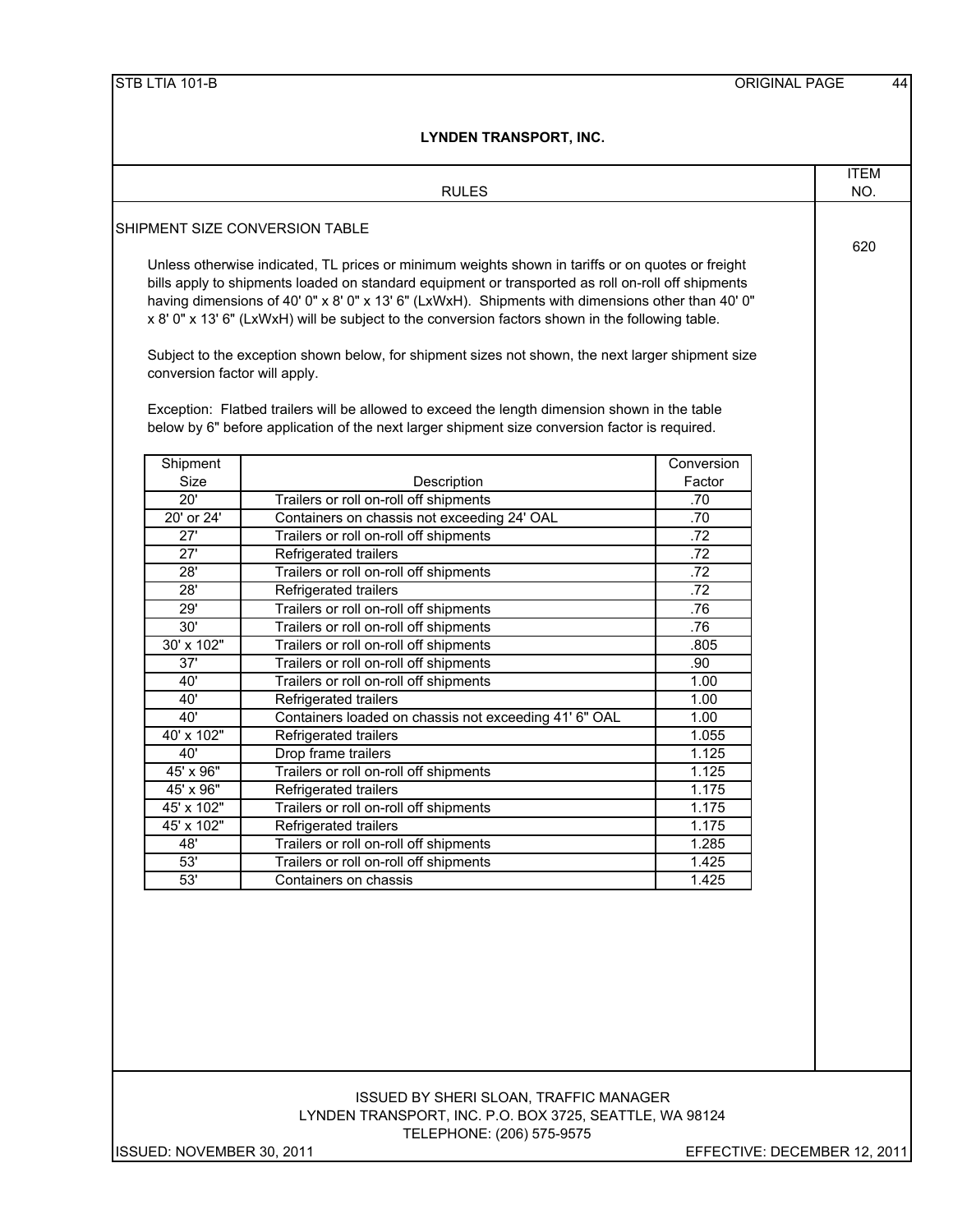|                           | LYNDEN I KANSPORT, ING.                                                                                                                                                                                                                                                |                              |
|---------------------------|------------------------------------------------------------------------------------------------------------------------------------------------------------------------------------------------------------------------------------------------------------------------|------------------------------|
|                           | <b>RULES</b>                                                                                                                                                                                                                                                           | <b>ITEM</b><br>NO.           |
|                           | MIXED SHIPMENTS - COMMODITIES EMBRACED IN THE SAME DESCRIPTIVE ITEM:                                                                                                                                                                                                   |                              |
|                           | Except as otherwise provided in specific items and Notes 1 and 2 below, all articles embraced in the<br>same descriptive or commodity item may be shipped in straight or mixed shipments.                                                                              | 641                          |
| (See Note 2).             | NOTE 1: Except as otherwise provided, shipments requiring temperature control (except<br>protection from freezing, as provided in Item 810) may not be included in mixed shipments<br>with commodities not requiring temperature control in or on the same vehicle(s). |                              |
|                           | NOTE 2: Where commodities requiring temperature control are specifically allowed to be mixed in the<br>same vehicle with commodities not requiring temperature control, the rate applicable to the<br>entire shipment shall be the temperature control service rate.   |                              |
|                           |                                                                                                                                                                                                                                                                        |                              |
|                           |                                                                                                                                                                                                                                                                        |                              |
|                           |                                                                                                                                                                                                                                                                        |                              |
|                           |                                                                                                                                                                                                                                                                        |                              |
|                           |                                                                                                                                                                                                                                                                        |                              |
|                           |                                                                                                                                                                                                                                                                        |                              |
|                           |                                                                                                                                                                                                                                                                        |                              |
|                           |                                                                                                                                                                                                                                                                        |                              |
|                           | ISSUED BY SHERI SLOAN, TRAFFIC MANAGER<br>LYNDEN TRANSPORT, INC. P.O. BOX 3725, SEATTLE, WA 98124<br>TELEPHONE: (206) 575-9575                                                                                                                                         |                              |
| ISSUED: NOVEMBER 30, 2011 |                                                                                                                                                                                                                                                                        | EFFECTIVE: DECEMBER 12, 2011 |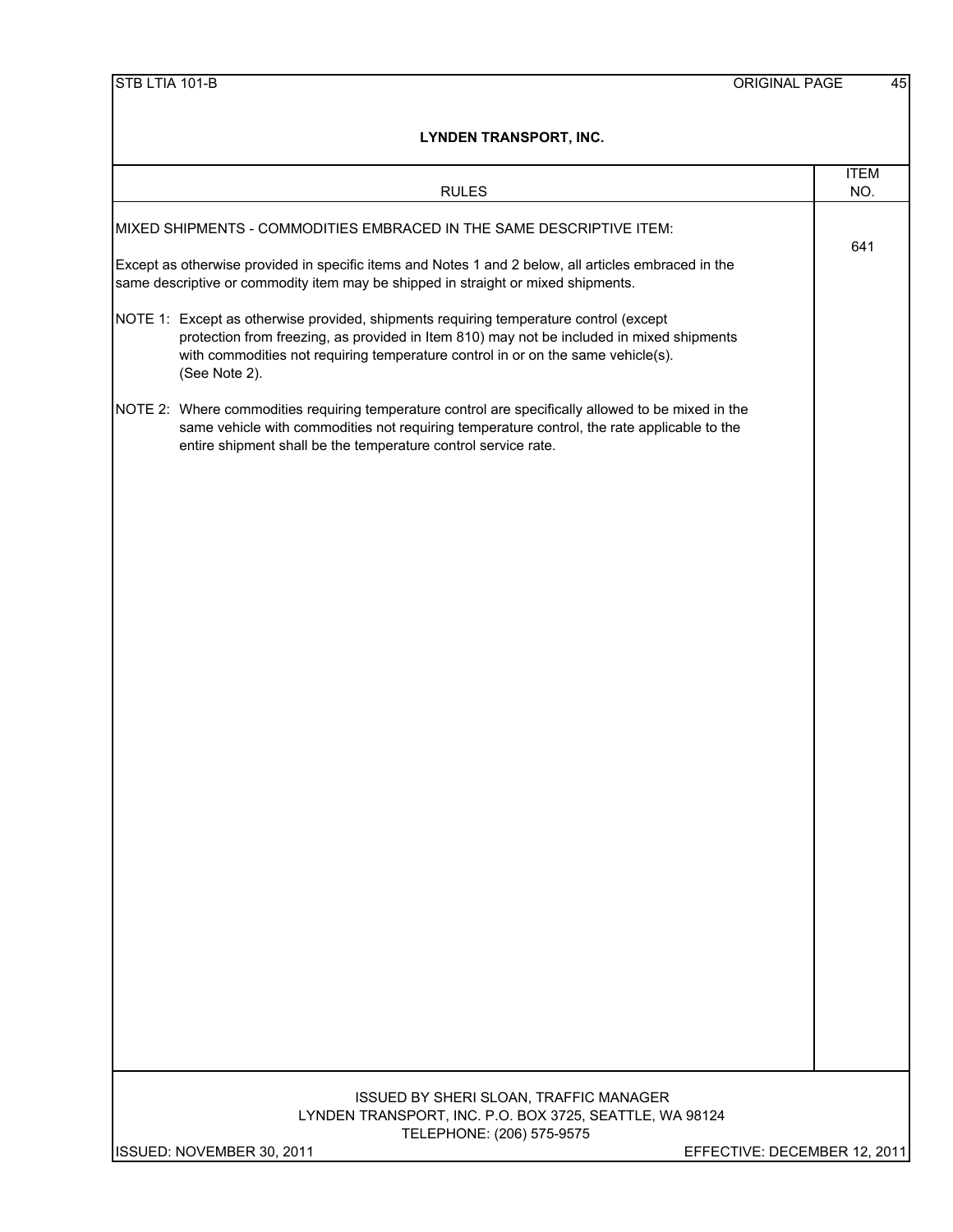| <b>RULES</b>                                                                                                                                                                                                                                                                                                                                                                                           | <b>ITEM</b><br>NO. |
|--------------------------------------------------------------------------------------------------------------------------------------------------------------------------------------------------------------------------------------------------------------------------------------------------------------------------------------------------------------------------------------------------------|--------------------|
|                                                                                                                                                                                                                                                                                                                                                                                                        |                    |
| NOTIFICATION PRIOR TO DELIVERY:                                                                                                                                                                                                                                                                                                                                                                        |                    |
| When a bill of lading, shipping order or other shipping documentation is tendered to LTIA bearing<br>a notation requesting LTIA to notify consignee prior to delivery, the charge for this service shall<br>be \$21.00.                                                                                                                                                                                | 647                |
| When notification prior to delivery is requested, the charge for notification will be billed to the<br>party responsible for all other charges (shipper if a prepaid shipment, consignee if a collect<br>shipment or designated third-party). This notification fee will also be added to any shipment<br>which is consigned to carrier's dock for will-call or destined to a non-commercial location. |                    |
|                                                                                                                                                                                                                                                                                                                                                                                                        |                    |
|                                                                                                                                                                                                                                                                                                                                                                                                        |                    |
|                                                                                                                                                                                                                                                                                                                                                                                                        |                    |
|                                                                                                                                                                                                                                                                                                                                                                                                        |                    |
|                                                                                                                                                                                                                                                                                                                                                                                                        |                    |
|                                                                                                                                                                                                                                                                                                                                                                                                        |                    |
|                                                                                                                                                                                                                                                                                                                                                                                                        |                    |
|                                                                                                                                                                                                                                                                                                                                                                                                        |                    |
|                                                                                                                                                                                                                                                                                                                                                                                                        |                    |
|                                                                                                                                                                                                                                                                                                                                                                                                        |                    |
|                                                                                                                                                                                                                                                                                                                                                                                                        |                    |
|                                                                                                                                                                                                                                                                                                                                                                                                        |                    |
|                                                                                                                                                                                                                                                                                                                                                                                                        |                    |
|                                                                                                                                                                                                                                                                                                                                                                                                        |                    |
|                                                                                                                                                                                                                                                                                                                                                                                                        |                    |
|                                                                                                                                                                                                                                                                                                                                                                                                        |                    |
| ISSUED BY SHERI SLOAN, TRAFFIC MANAGER<br>LYNDEN TRANSPORT, INC. P.O. BOX 3725, SEATTLE, WA 98124<br>TELEPHONE: (206) 575-9575                                                                                                                                                                                                                                                                         |                    |
| ISSUED: NOVEMBER 29, 2021<br>EFFECTIVE: DECEMBER 19, 2021                                                                                                                                                                                                                                                                                                                                              |                    |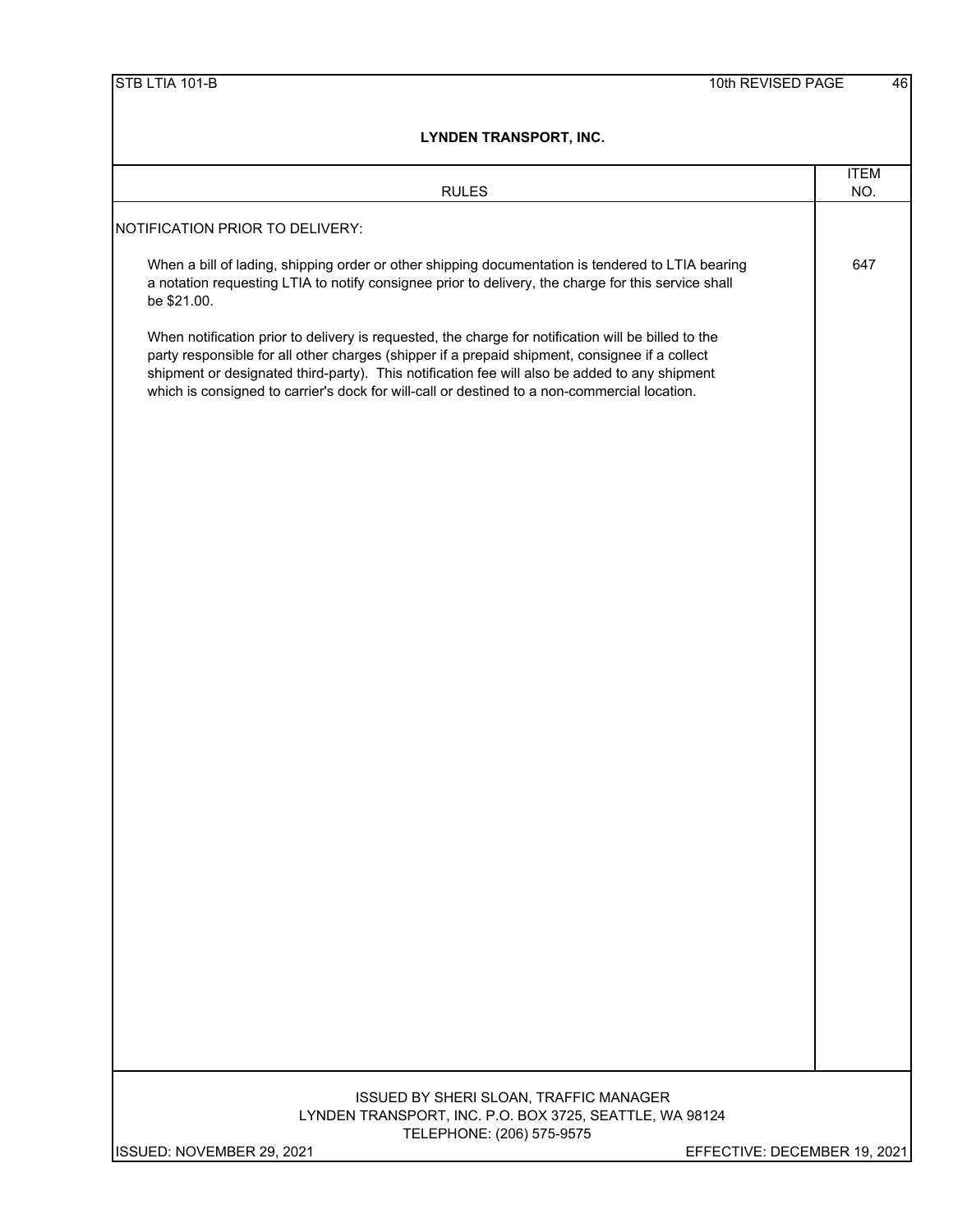| STB LTIA 101-B |  |
|----------------|--|
|----------------|--|

# RULES NO.

ITEM

720

CREDIT TERMS AND PROVISIONS

# TELEPHONE: (206) 575-9575 LYNDEN TRANSPORT, INC. P.O. BOX 3725, SEATTLE, WA 98124 ISSUED BY SHERI SLOAN, TRAFFIC MANAGER

ISSUED: APRIL 2, 2018 EFFECTIVE: APRIL 9, 2018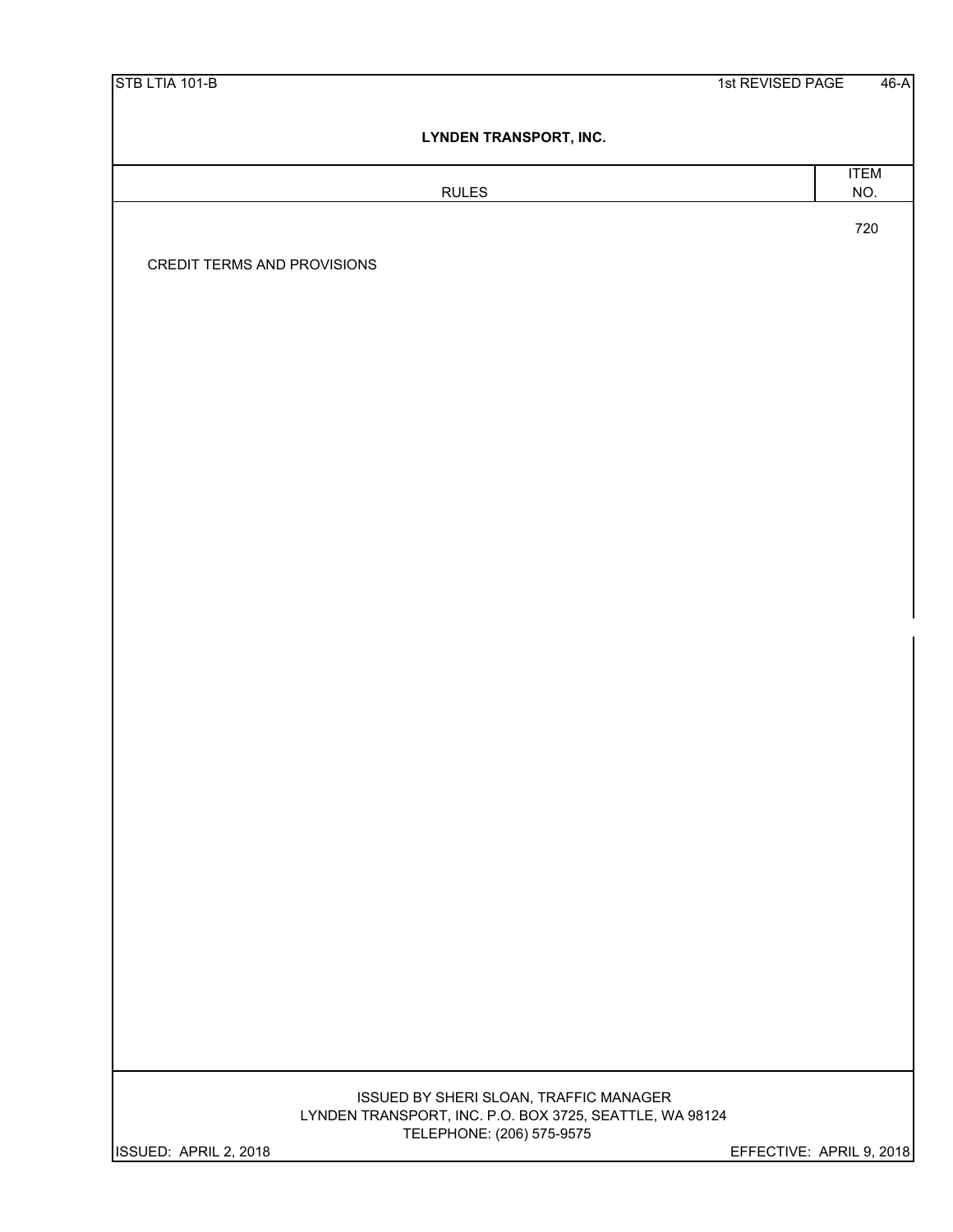|                            |                                       |                                                                                                                                                                                                                          | <b>ITEM</b> |
|----------------------------|---------------------------------------|--------------------------------------------------------------------------------------------------------------------------------------------------------------------------------------------------------------------------|-------------|
|                            |                                       |                                                                                                                                                                                                                          | NO.         |
|                            |                                       | PICKUP AND DELIVERY RATES (LTL) - STATE OF WASHINGTON<br>The LTL class rates shown in this item apply to shipments picked up or delivered by LTIA<br>prior or subsequent to interstate linehaul transportation via LTIA. | 749         |
|                            |                                       |                                                                                                                                                                                                                          |             |
| <b>PICKUP</b><br><b>OR</b> |                                       |                                                                                                                                                                                                                          |             |
| DELIVERY NAMED             |                                       |                                                                                                                                                                                                                          |             |
| ZONE                       | LOCATION:                             | FROM OR TO ZIP CODES:                                                                                                                                                                                                    |             |
| A                          | <b>Auburn</b><br><b>Camp Murray</b>   | 98001 - 98002<br>98430                                                                                                                                                                                                   |             |
|                            | <b>Federal way</b><br><b>Fircrest</b> | 98003, 98023<br>98466                                                                                                                                                                                                    |             |
|                            | Kent                                  | 98031 - 98032                                                                                                                                                                                                            |             |
|                            | Lakewood                              | 98439, 98498 - 98499                                                                                                                                                                                                     |             |
|                            | <b>McChord AFB</b>                    | 98438                                                                                                                                                                                                                    |             |
|                            | <b>Milton</b>                         | 98354                                                                                                                                                                                                                    |             |
|                            | Pacific                               | 98047                                                                                                                                                                                                                    |             |
|                            | <b>Parkland</b>                       | 98444                                                                                                                                                                                                                    |             |
|                            | <b>Puyallup</b>                       | 98371 - 98374                                                                                                                                                                                                            |             |
|                            | Renton                                | 98055 - 98056, 98059                                                                                                                                                                                                     |             |
|                            | <b>Seattle</b>                        | 98106, 98108, 98116, 98118, 98126, 98134, 98136, 98144, 98146, 98148,                                                                                                                                                    |             |
|                            |                                       | 98158, 98166, 98168, 98178, 98188, 98198                                                                                                                                                                                 |             |
|                            | Sumner<br><b>Tacoma</b>               | 98390<br>98402 - 98409, 98421 - 98422, 98424, 98443, 98445 - 98446, 98465                                                                                                                                                |             |
|                            | <b>University Place</b>               | 98467                                                                                                                                                                                                                    |             |
|                            |                                       |                                                                                                                                                                                                                          |             |
| В                          | <b>Seattle</b>                        | 98101 - 98105, 98107, 98109, 98115, 98117, 98119, 98121 - 98122, 98125<br>98133, 98155, 98177, 98199                                                                                                                     |             |
|                            |                                       |                                                                                                                                                                                                                          |             |
|                            | <b>Bellevue</b>                       | 98004 - 98008                                                                                                                                                                                                            |             |
| C                          | <b>Bothell</b>                        | 98011 - 98012, 98021                                                                                                                                                                                                     |             |
|                            | <b>Edmonds</b>                        | 98020, 98026                                                                                                                                                                                                             |             |
|                            | <b>Everett</b>                        | 98204, 98208                                                                                                                                                                                                             |             |
|                            | Kirkland                              | 98033 - 98034                                                                                                                                                                                                            |             |
|                            | Lacey                                 | 98503, 98509                                                                                                                                                                                                             |             |
|                            | Lynnwood<br><b>Mercer Island</b>      | 98306 - 98307<br>98040                                                                                                                                                                                                   |             |
|                            | <b>Mountlake Terrace</b>              | 98043                                                                                                                                                                                                                    |             |
|                            | Olympia                               | 98501 - 98502, 98506 -98508, 98512 - 98513, 98516                                                                                                                                                                        |             |
|                            | Redmond                               | 98502 - 98503                                                                                                                                                                                                            |             |
|                            | <b>Tumwater</b>                       | 98511                                                                                                                                                                                                                    |             |
|                            | Woodinville                           | 98072                                                                                                                                                                                                                    |             |
|                            | Yelm                                  | 98597                                                                                                                                                                                                                    |             |
|                            |                                       |                                                                                                                                                                                                                          |             |
|                            |                                       |                                                                                                                                                                                                                          |             |
|                            |                                       |                                                                                                                                                                                                                          |             |
|                            |                                       |                                                                                                                                                                                                                          |             |
|                            |                                       | <b>ISSUED BY SHERI SLOAN, TRAFFIC MANAGER</b>                                                                                                                                                                            |             |
|                            |                                       | LYNDEN TRANSPORT, INC. P.O. BOX 3725, SEATTLE, WA 98124                                                                                                                                                                  |             |
|                            |                                       | TELEPHONE: (206) 575-9575                                                                                                                                                                                                |             |
|                            | ISSUED: NOVEMBER 30, 2011             | EFFECTIVE: DECEMBER 12, 2011                                                                                                                                                                                             |             |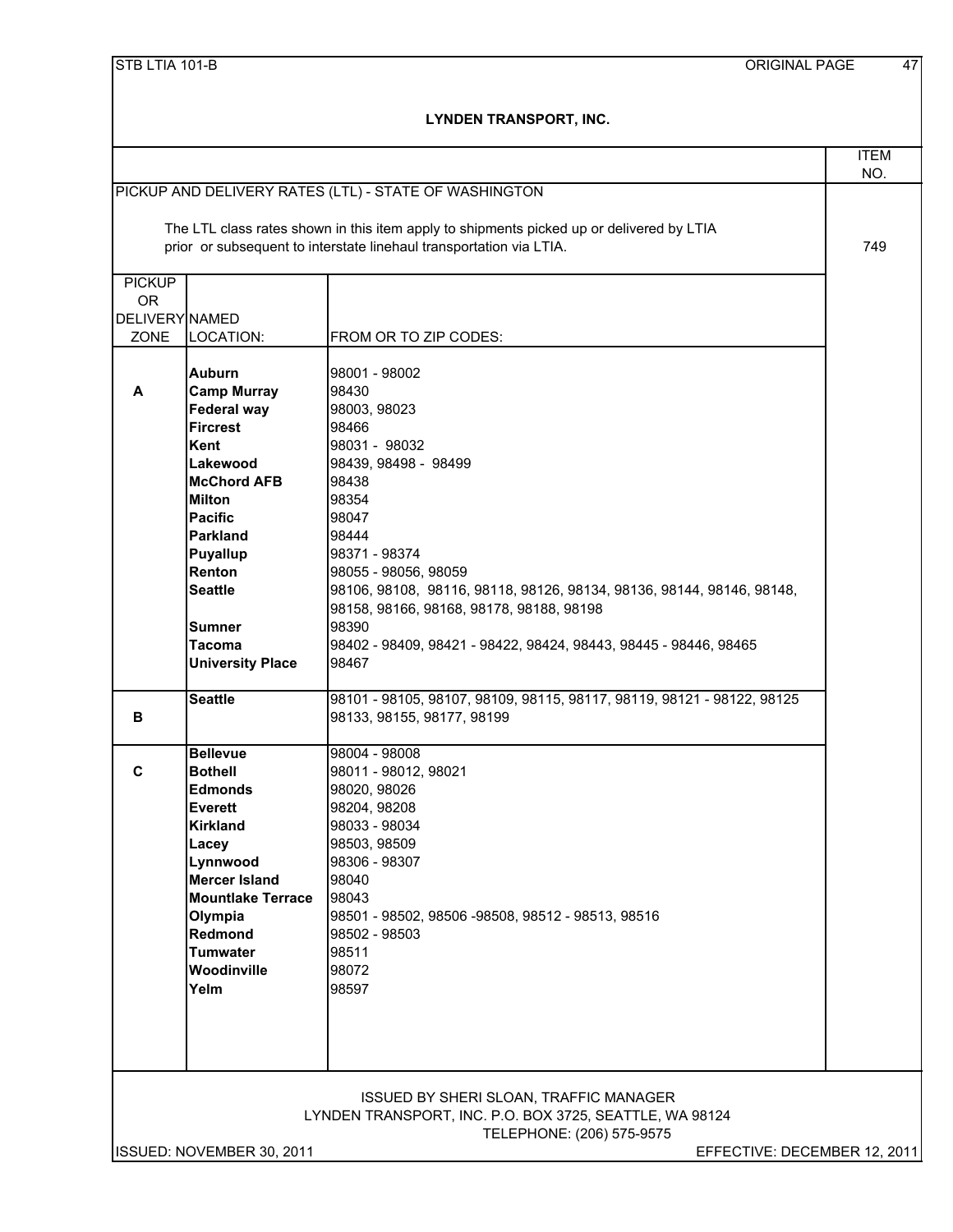| STB LTIA 101-B |
|----------------|
|----------------|

|                |                                     |                                                                                          | <b>ITEM</b>                |
|----------------|-------------------------------------|------------------------------------------------------------------------------------------|----------------------------|
|                |                                     |                                                                                          | NO.                        |
|                |                                     | PICKUP AND DELIVERY RATES (LTL) - STATE OF WASHINGTON                                    |                            |
|                |                                     | The LTL class rates shown in this item apply to shipments picked up or delivered by LTIA |                            |
|                |                                     | prior or subsequent to interstate linehaul transportation via LTIA.                      | 749                        |
|                |                                     |                                                                                          |                            |
| <b>PICKUP</b>  |                                     |                                                                                          |                            |
| <b>OR</b>      |                                     |                                                                                          |                            |
| DELIVERY NAMED |                                     |                                                                                          |                            |
| ZONE           | <b>LOCATION</b>                     | FROM OR TO ZIP CODES:                                                                    |                            |
|                |                                     |                                                                                          |                            |
| D              | <b>Black Diamond</b>                | 98010<br>988321                                                                          |                            |
|                | <b>Buckley</b><br><b>Enumclaw</b>   | 98022                                                                                    |                            |
|                | <b>Gig Harbor</b>                   | 98332, 98335                                                                             |                            |
|                | <b>Issaquah</b>                     | 98027                                                                                    |                            |
|                | Kent                                | 98042                                                                                    |                            |
|                | <b>Maple Valley</b>                 | 98038                                                                                    |                            |
|                | <b>Orting</b>                       | 98360                                                                                    |                            |
|                | Ravensdale                          | 98051                                                                                    |                            |
|                | Renton                              | 98058                                                                                    |                            |
|                | <b>Spanaway</b>                     | 98387                                                                                    |                            |
|                | <b>Steilacoom</b>                   | 98388                                                                                    |                            |
|                | <b>Tacoma</b>                       | 98433                                                                                    |                            |
|                |                                     |                                                                                          |                            |
|                | <b>Carnation</b>                    | 98014                                                                                    |                            |
| Е              | <b>Duvall</b>                       | 98019                                                                                    |                            |
|                | <b>Fall City</b>                    | 98024                                                                                    |                            |
|                | <b>North Bend</b><br><b>Preston</b> | 98045<br>98050                                                                           |                            |
|                | Everett                             | 98201, 98203, 98205                                                                      |                            |
|                | <b>Lake Stevens</b>                 | 98258                                                                                    |                            |
|                | <b>Marysville</b>                   | 98270                                                                                    |                            |
|                | <b>Monroe</b>                       | 98272                                                                                    |                            |
|                | <b>Mukilteo</b>                     | 98275                                                                                    |                            |
|                | <b>Snohomish</b>                    | 98290                                                                                    |                            |
|                |                                     |                                                                                          |                            |
|                |                                     |                                                                                          |                            |
| F              | <b>Arlington</b>                    | 98223                                                                                    |                            |
|                |                                     |                                                                                          |                            |
|                |                                     |                                                                                          |                            |
|                |                                     |                                                                                          |                            |
|                |                                     |                                                                                          |                            |
|                |                                     |                                                                                          |                            |
|                |                                     |                                                                                          |                            |
|                |                                     |                                                                                          |                            |
|                |                                     |                                                                                          |                            |
|                |                                     |                                                                                          |                            |
|                |                                     |                                                                                          |                            |
|                |                                     | ISSUED BY SHERI SLOAN, TRAFFIC MANAGER                                                   |                            |
|                |                                     | LYNDEN TRANSPORT, INC. P.O. BOX 3725, SEATTLE, WA 98124                                  |                            |
|                |                                     | TELEPHONE: (206) 575-9575                                                                |                            |
|                | ISSUED: AUGUST 1, 2017              |                                                                                          | EFFECTIVE: AUGUST 15, 2017 |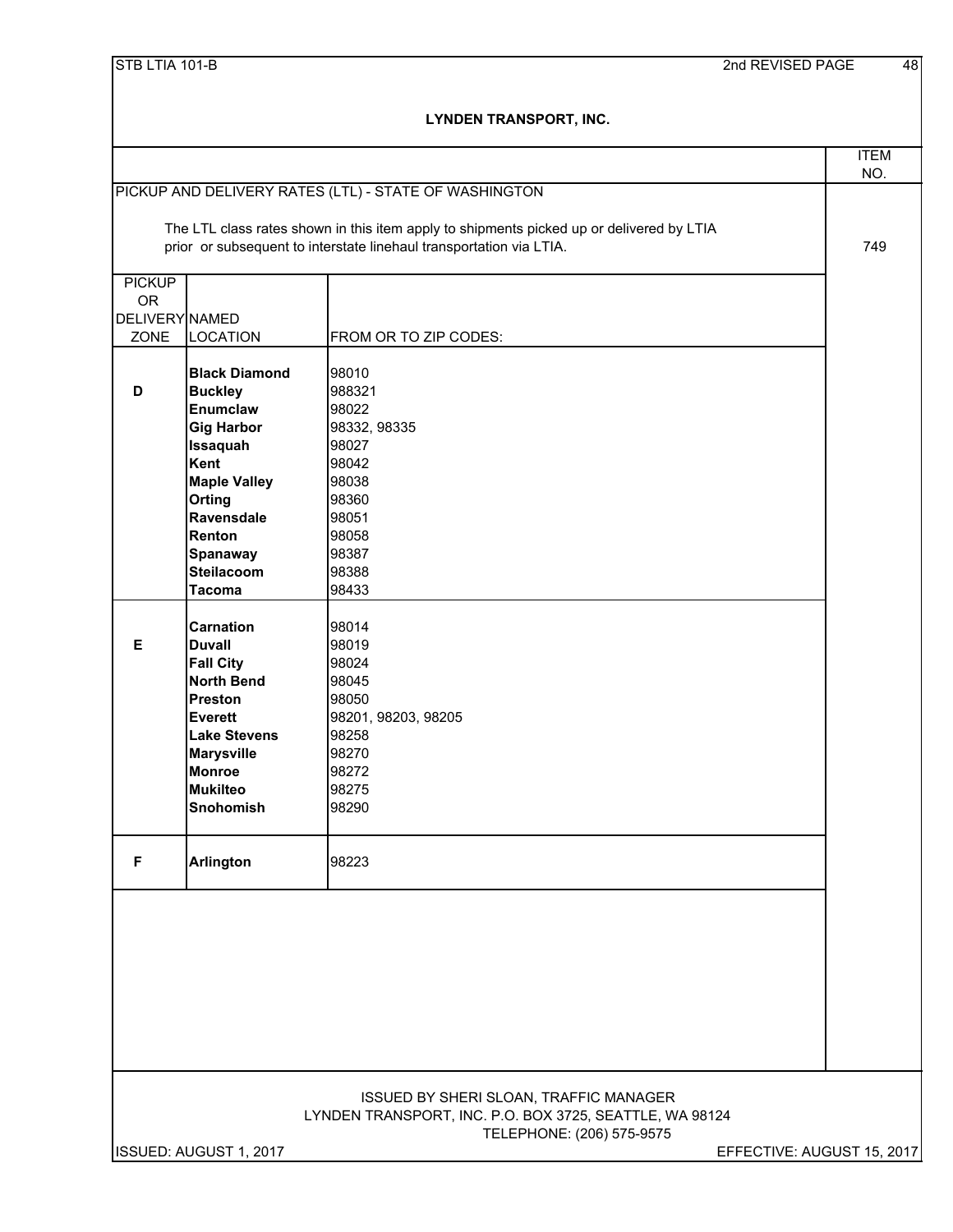|                     |                                 | <b>CLASS RATES AS DETERMINED BY THE NMFC</b> |              |              |              |             |             |            |
|---------------------|---------------------------------|----------------------------------------------|--------------|--------------|--------------|-------------|-------------|------------|
| Between:            | Fife, Washington                |                                              |              |              |              |             |             |            |
| And Points in Zone: | <b>MINIMUM</b><br><b>CHARGE</b> | <b>CLASS</b>                                 | LTL          | 5C           | 1M           | 2M          | 5M          | 10M        |
|                     |                                 | 50                                           | 454          | 376          | 336          | 308         | 281         | 242        |
| A                   | \$75.00                         | $\overline{55}$                              | 500          | 414          | 370          | 339         | 310         | 265        |
|                     |                                 | 60                                           | 543          | 448          | 403          | 372         | 338         | 290        |
|                     |                                 | 65                                           | 589          | 487          | 438          | 402         | 365         | 315        |
|                     |                                 | $\overline{70}$                              | 635          | 524          | 469          | 434         | 394         | 338        |
|                     |                                 | 77.5                                         | 702          | 581          | 520          | 479         | 438         | 375        |
|                     |                                 | 85                                           | 770          | 638          | 572          | 523         | 480         | 410        |
|                     |                                 | 92.5                                         | 839          | 694          | 620          | 572         | 520         | 446        |
|                     |                                 | 100                                          | 905          | 753          | 670          | 616         | 566         | 482        |
|                     |                                 | 110                                          | 996          | 825          | 738          | 679         | 619         | 534        |
|                     |                                 | 125                                          | 1130<br>1360 | 940<br>1127  | 839<br>1007  | 771<br>926  | 705         | 604<br>725 |
|                     |                                 | 150<br>175                                   | 1586         | 1314         | 1175         | 1081        | 845<br>986  | 845        |
|                     |                                 | 200                                          | 1811         | 1502         | 1341         | 1235        | 1127        | 965        |
|                     |                                 | 250                                          | 2264         | 1878         | 1678         | 1541        | 1408        | 1208       |
|                     |                                 | 300                                          | 2718         | 2254         | 2012         | 1851        | 1689        | 1448       |
|                     |                                 | 400                                          | 3623         | 3005         | 2683         | 2468        | 2254        | 1932       |
|                     |                                 | 500                                          | 4528         | 3757         | 3354         | 3087        | 2816        | 2415       |
|                     |                                 | 50                                           | 567          | 469          | 419          | 385         | 353         | 301        |
| B                   | \$81.00                         | 55                                           | 623          | 516          | 462          | 424         | 387         | 332        |
|                     |                                 | 60                                           | 679          | 566          | 503          | 464         | 422         | 362        |
|                     |                                 | 65                                           | 737          | 610          | 544          | 502         | 458         | 393        |
|                     |                                 | 70                                           | 793          | 659          | 588          | 540         | 494         | 422        |
|                     |                                 | $\overline{77.5}$                            | 877          | 728          | 649          | 598         | 547         | 468        |
|                     |                                 | 85                                           | 960          | 799          | 711          | 657         | 599         | 513        |
|                     |                                 | 92.5                                         | 1047         | 869          | 776          | 714         | 650         | 558        |
|                     |                                 | 100                                          | 1130         | 940          | 839          | 771         | 705         | 604        |
|                     |                                 | 110                                          | 1246         | 1034         | 924          | 848         | 775         | 665        |
|                     |                                 | 125<br>150                                   | 1415<br>1698 | 1175<br>1408 | 1047<br>1258 | 964<br>1156 | 881<br>1058 | 756<br>905 |
|                     |                                 | 175                                          | 1981         | 1642         | 1467         | 1349        | 1234        | 1058       |
|                     |                                 | 200                                          | 2264         | 1878         | 1678         | 1541        | 1408        | 1208       |
|                     |                                 | 250                                          | 2830         | 2348         | 2098         | 1929        | 1762        | 1507       |
|                     |                                 | 300                                          | 3394         | 2816         | 2515         | 2314        | 2112        | 1811       |
|                     |                                 | 400                                          | 4528         | 3757         | 3354         | 3087        | 2816        | 2415       |
|                     |                                 | 500                                          | 5660         | 4694         | 4192         | 3857        | 3521        | 3020       |
|                     |                                 | 50                                           | 679          | 566          | 503          | 464         | 422         | 362        |
| $\mathbf c$         | \$83.00                         | 55                                           | 746          | 619          | 554          | 510         | 465         | 401        |
|                     |                                 | 60                                           | 816          | 676          | 604          | 555         | 508         | 435        |
|                     |                                 | 65                                           | 884          | 734          | 655          | 603         | 549         | 470        |
|                     |                                 | 70                                           | 950          | 790          | 705          | 648         | 592         | 508        |
|                     |                                 | 77.5                                         | 1054         | 874          | 779          | 716         | 655         | 564        |
|                     |                                 | 85                                           | 1154         | 958          | 856          | 788         | 720         | 616        |
|                     |                                 | 92.5<br>100                                  | 1257<br>1360 | 1043<br>1127 | 930<br>1007  | 856<br>926  | 783<br>845  | 670<br>725 |
|                     |                                 | 110                                          | 1496         | 1239         | 1108         | 1019        | 928         | 796        |
|                     |                                 | 125                                          | 1698         | 1408         | 1258         | 1156        | 1058        | 905        |
|                     |                                 | 150                                          | 2039         | 1689         | 1507         | 1388        | 1267        | 1086       |
|                     |                                 | 175                                          | 2378         | 1971         | 1762         | 1619        | 1479        | 1267       |
|                     |                                 | 200                                          | 2718         | 2254         | 2012         | 1851        | 1689        | 1448       |
|                     |                                 | 250                                          | 3394         | 2816         | 2515         | 2314        | 2112        | 1811       |
|                     |                                 | 300                                          | 4075         | 3383         | 3020         | 2779        | 2537        | 2173       |
|                     |                                 | 400                                          | 5433         | 4508         | 4024         | 3705        | 3383        | 2898       |
|                     |                                 | 500                                          | 6793         | 5633         | 5032         | 4628        | 4225        | 3623       |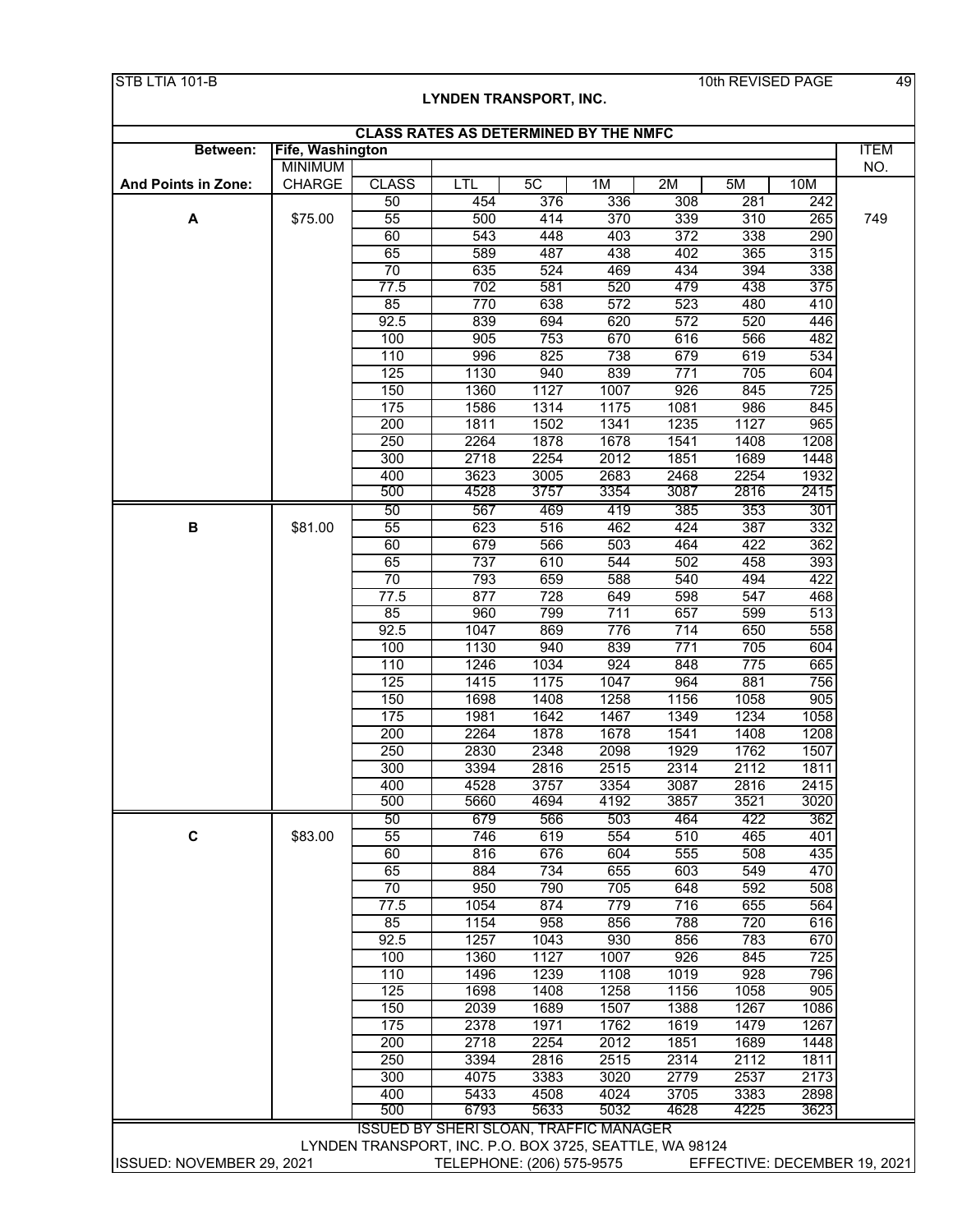|                     |                                    |                   | <b>CLASS RATES AS DETERMINED BY THE NMFC</b> |              |                  |              |              |             |
|---------------------|------------------------------------|-------------------|----------------------------------------------|--------------|------------------|--------------|--------------|-------------|
| Between:            | Fife, Washington<br><b>MINIMUM</b> |                   |                                              |              |                  |              |              |             |
| And Points in Zone: | <b>CHARGE</b>                      | <b>CLASS</b>      | LTL                                          | 5C           | 1M               | 2M           | 5M           | 10M         |
|                     |                                    | 50                | 793                                          | 659          | 588              | 540          | 494          | 422         |
| D                   | \$105.00                           | 55                | 871                                          | 724          | 645              | 596          | 543          | 465         |
|                     |                                    | 60                | 950                                          | 790          | 705              | 648          | 592          | 508         |
|                     |                                    | 65                | 1030                                         | 855          | 763              | 703          | 641          | 549         |
|                     |                                    | $\overline{70}$   | 1110                                         | 921          | 822              | 756          | 689          | 592         |
|                     |                                    | $\overline{77.5}$ | 1227                                         | 1019         | 910              | 838          | 765          | 655         |
|                     |                                    | 85                | 1346                                         | 1118         | 998              | 920          | 839          | 720         |
|                     |                                    | 92.5              | 1466                                         | 1218         | 1086             | 999          | 911          | 783         |
|                     |                                    | 100               | 1586                                         | 1314         | 1175             | 1081         | 986          | 845         |
|                     |                                    | 110<br>125        | 1744<br>1981                                 | 1446<br>1642 | 1290<br>1467     | 1188<br>1349 | 1085<br>1234 | 928<br>1058 |
|                     |                                    | 150               | 2378                                         | 1971         | 1762             | 1619         | 1479         | 1267        |
|                     |                                    | 175               | 2775                                         | 2301         | 2052             | 1890         | 1726         | 1479        |
|                     |                                    | 200               | 3169                                         | 2629         | 2348             | 2162         | 1971         | 1689        |
|                     |                                    | 250               | 3963                                         | 3287         | 2935             | 2702         | 2466         | 2112        |
|                     |                                    | 300               | 4755                                         | 3946         | 3521             | 3241         | 2959         | 2537        |
|                     |                                    | 400               | 6338                                         | 5260         | 4694             | 4318         | 3946         | 3383        |
|                     |                                    | 500               | 7924                                         | 6573         | 5870             | 5400         | 4930         | 4225        |
|                     |                                    | 50                | 905                                          | 753          | 670              | 616          | 566          | 482         |
| E                   | \$108.00                           | 55                | 996                                          | 825          | 738              | 679          | 619          | 534         |
|                     |                                    | 60                | 1086                                         | 903          | 803              | 741          | 676          | 579         |
|                     |                                    | 65                | 1178                                         | 979          | 871              | 801          | 734          | 627         |
|                     |                                    | 70                | 1267                                         | 1054         | 940              | 864          | 790          | 676         |
|                     |                                    | $\overline{77.5}$ | 1404                                         | 1164         | 1040             | 957          | 874          | 747         |
|                     |                                    | 85                | 1539                                         | 1279         | 1142             | 1050         | 958          | 821         |
|                     |                                    | 92.5<br>100       | 1673<br>1811                                 | 1390<br>1502 | 1241<br>1341     | 1143<br>1235 | 1043<br>1127 | 893<br>965  |
|                     |                                    | 110               | 1993                                         | 1655         | 1476             | 1358         | 1239         | 1061        |
|                     |                                    | 125               | 2264                                         | 1878         | 1678             | 1541         | 1408         | 1208        |
|                     |                                    | 150               | 2718                                         | 2254         | 2012             | 1851         | 1689         | 1448        |
|                     |                                    | 175               | 3169                                         | 2629         | 2348             | 2162         | 1971         | 1689        |
|                     |                                    | 200               | 3623                                         | 3005         | 2683             | 2468         | 2254         | 1932        |
|                     |                                    | 250               | 4528                                         | 3757         | 3354             | 3087         | 2816         | 2415        |
|                     |                                    | 300               | 5433                                         | 4508         | 4024             | 3705         | 3383         | 2898        |
|                     |                                    | 400               | 7244                                         | 6011         | 5367             | 4937         | 4508         | 3865        |
|                     |                                    | 500               | 9058                                         | 7512         | 6707             | 6171         | 5633         | 4830        |
|                     |                                    | 50                | 1683                                         | 1537         | 1278             | 977          | 686          | 460         |
|                     |                                    | 55                | 1716                                         | 1565         | 1302             | 996          | 701          | 467         |
| F                   | \$116.00                           | 60                | 1764                                         | 1610         | 1340             | 1024         | 720          | 482         |
|                     |                                    | 65<br>70          | 1896                                         | 1730         | 1442             | 1101         | 774          | 518         |
|                     |                                    | $\overline{77.5}$ | 1994<br>2190                                 | 1821<br>2001 | 1517<br>1664     | 1159<br>1275 | 815<br>894   | 544<br>598  |
|                     |                                    | 85                | 2348                                         | 2145         | 1784             | 1365         | 958          | 641         |
|                     |                                    | 92.5              | 2531                                         | 2311         | 1922             | 1470         | 1034         | 689         |
|                     |                                    | 100               | 2709                                         | 2474         | 2057             | 1575         | 1106         | 744         |
|                     |                                    | 110               | 2980                                         | 2721         | 2262             | 1730         | 1217         | 814         |
|                     |                                    | 125               | 3386                                         | 3091         | 2570             | 1967         | 1383         | 925         |
|                     |                                    | 150               | 4063                                         | 3710         | 3086             | 2360         | 1659         | 1109        |
|                     |                                    | 175               | 4742                                         | 4329         | 3600             | 2755         | 1934         | 1295        |
|                     |                                    | 200               | 5416                                         | 4947         | 4113             | 3147         | 2210         | 1479        |
|                     |                                    | 250               | 6772                                         | 6183         | $\frac{1}{5140}$ | 3934         | 2763         | 1849        |
|                     |                                    | 300               | 8127                                         | 7419         | 6169             | 4723         | 3316         | 2218        |
|                     |                                    | 400               | 10834                                        | 9892         | 8225             | 6296         | 4422         | 2958        |
|                     |                                    | 500               | 13544                                        | 12365        | 10281            | 7870         | 5527         | 3696        |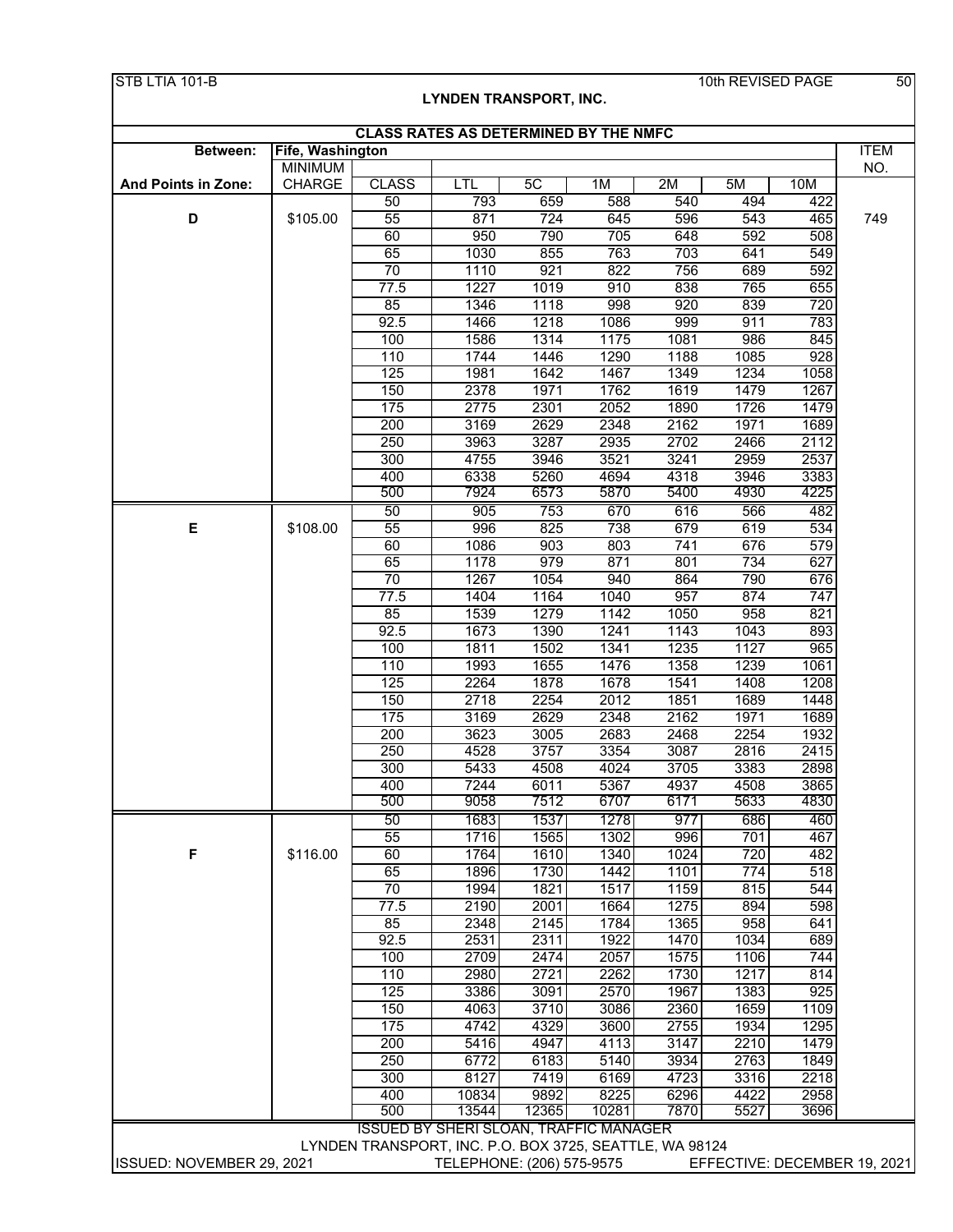| <b>RULES</b>                                                                                                                                                                                                                                                                                                                                                                                                                                                                                                                                                                                                                                                                                                                                                                                                                                                                                                                                                                                                                                                                                                                                                                                                                                                                                                                                                                                                                                                                                                                                                                                                                                                                                                                                                                                                                                                                                                                                                                           | <b>ITEM</b><br>NO. |
|----------------------------------------------------------------------------------------------------------------------------------------------------------------------------------------------------------------------------------------------------------------------------------------------------------------------------------------------------------------------------------------------------------------------------------------------------------------------------------------------------------------------------------------------------------------------------------------------------------------------------------------------------------------------------------------------------------------------------------------------------------------------------------------------------------------------------------------------------------------------------------------------------------------------------------------------------------------------------------------------------------------------------------------------------------------------------------------------------------------------------------------------------------------------------------------------------------------------------------------------------------------------------------------------------------------------------------------------------------------------------------------------------------------------------------------------------------------------------------------------------------------------------------------------------------------------------------------------------------------------------------------------------------------------------------------------------------------------------------------------------------------------------------------------------------------------------------------------------------------------------------------------------------------------------------------------------------------------------------------|--------------------|
|                                                                                                                                                                                                                                                                                                                                                                                                                                                                                                                                                                                                                                                                                                                                                                                                                                                                                                                                                                                                                                                                                                                                                                                                                                                                                                                                                                                                                                                                                                                                                                                                                                                                                                                                                                                                                                                                                                                                                                                        |                    |
| PICKUP AND DELIVERY SERVICE:                                                                                                                                                                                                                                                                                                                                                                                                                                                                                                                                                                                                                                                                                                                                                                                                                                                                                                                                                                                                                                                                                                                                                                                                                                                                                                                                                                                                                                                                                                                                                                                                                                                                                                                                                                                                                                                                                                                                                           | 750                |
| (I) DEFINITIONS OF TERMS:                                                                                                                                                                                                                                                                                                                                                                                                                                                                                                                                                                                                                                                                                                                                                                                                                                                                                                                                                                                                                                                                                                                                                                                                                                                                                                                                                                                                                                                                                                                                                                                                                                                                                                                                                                                                                                                                                                                                                              |                    |
| A. LTL OR AQ SHIPMENTS:                                                                                                                                                                                                                                                                                                                                                                                                                                                                                                                                                                                                                                                                                                                                                                                                                                                                                                                                                                                                                                                                                                                                                                                                                                                                                                                                                                                                                                                                                                                                                                                                                                                                                                                                                                                                                                                                                                                                                                |                    |
| 1. PICKUP AND DELIVERY SERVICE shall be defined as the service provided by the<br>carrier as follows:<br>(a) Pickup or delivery of LTL or AQ shipments from or to a dock, platform or doorway<br>directly accessible to carrier's truck at consignor's or consignee's residence,<br>warehouse, factory, store or place of business and,<br>(b) Handling of such shipments for a distance not exceeding twenty feet from the<br>tailgate of the truck when this service can be performed by one person. Charges<br>shown in Item 890 will apply if:<br>(1) Distance from tailgate exceeds twenty feet.<br>(2) Pickup or delivery is to floors above or below truck accessible floor level.<br>(3) Additional carrier provided manpower is required<br>(4) Pickup or delivery into a residential area.<br>(5) Pickup or delivery is performed other than during regular business hours.<br>2. REDELIVERY is a second delivery performed when consignee does not accept the first<br>delivery of an LTL or AQ shipment or portion thereof.<br>B. TRUCKLOAD OR VOLUME SHIPMENTS<br>1. PLACEMENT SERVICE means the service of spotting carrier's trailer at one location at<br>origin for loading by consignor or spotting carrier's trailer at one location at destination<br>for unloading by consignee. Additionally, placement includes return of loaded trailer from<br>consignor's facility to carrier's terminal and return of empty trailer from consignee's<br>facility to carrier's terminal. The term placement also means the drayage of TOFC or<br>substituted service shipments between rail carrier ramps located at Seattle or<br>Tacoma, WA, and LTIA's Fife, WA, terminal.<br>2. RESPOT means the spotting or placement of a trailer for loading or unloading after the<br>original placement (See Paragraph (I) B. 1. above) has been performed or the<br>movement of trailers within the premises of a consignor's or consignee's facility after<br>original placement. |                    |
| <b>ISSUED BY SHERI SLOAN, TRAFFIC MANAGER</b><br>LYNDEN TRANSPORT, INC. P.O. BOX 3725, SEATTLE, WA 98124<br>TELEPHONE: (206) 575-9575                                                                                                                                                                                                                                                                                                                                                                                                                                                                                                                                                                                                                                                                                                                                                                                                                                                                                                                                                                                                                                                                                                                                                                                                                                                                                                                                                                                                                                                                                                                                                                                                                                                                                                                                                                                                                                                  |                    |
| EFFECTIVE: DECEMBER 16, 2013<br>ISSUED: NOVEMBER 30, 2011                                                                                                                                                                                                                                                                                                                                                                                                                                                                                                                                                                                                                                                                                                                                                                                                                                                                                                                                                                                                                                                                                                                                                                                                                                                                                                                                                                                                                                                                                                                                                                                                                                                                                                                                                                                                                                                                                                                              |                    |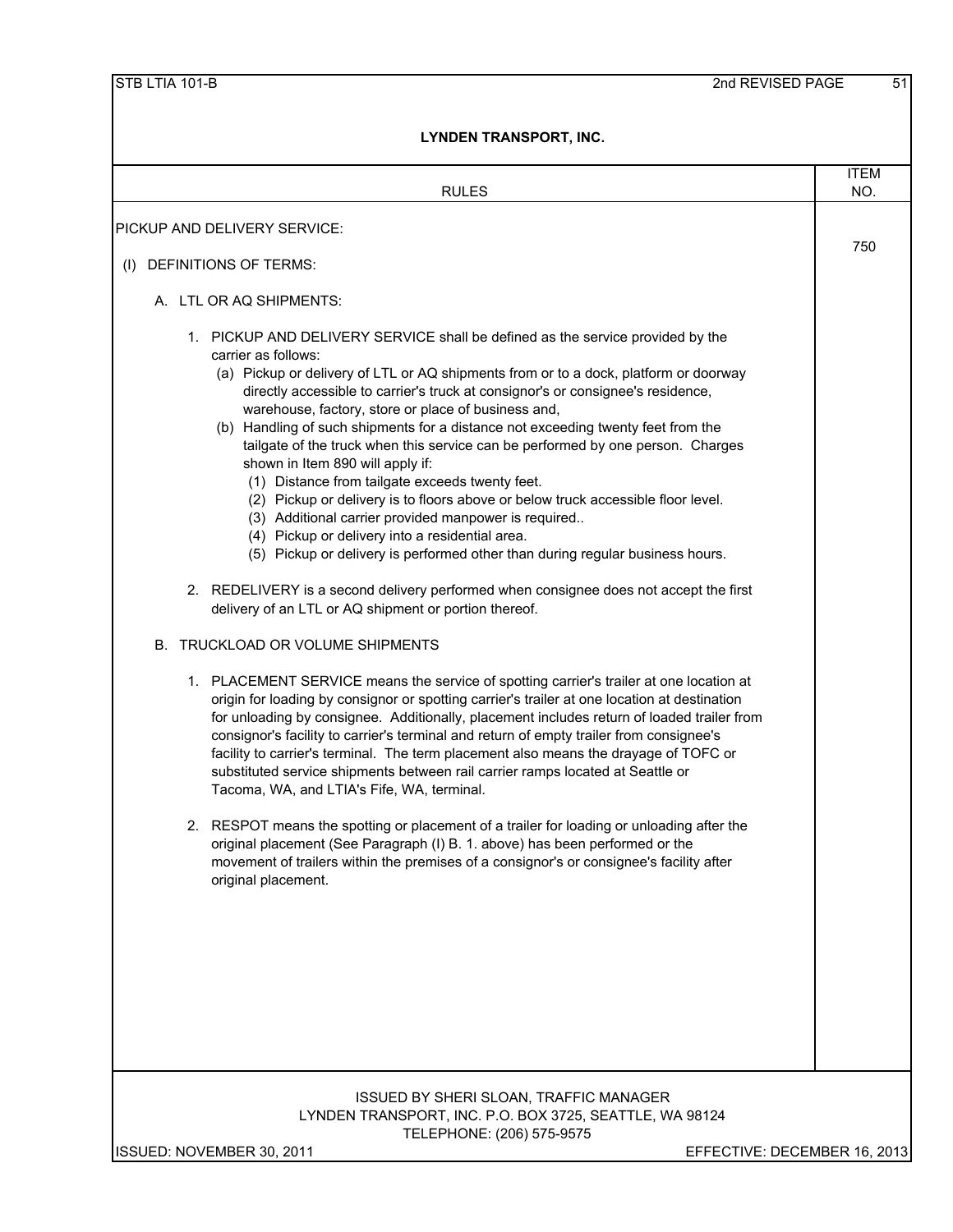| <b>RULES</b>                                                                                                                                                                                                                                                                                                                              | <b>ITEM</b><br>NO.           |
|-------------------------------------------------------------------------------------------------------------------------------------------------------------------------------------------------------------------------------------------------------------------------------------------------------------------------------------------|------------------------------|
| PICKUP AND DELIVERY SERVICE:                                                                                                                                                                                                                                                                                                              |                              |
|                                                                                                                                                                                                                                                                                                                                           | 750                          |
| (II) APPLICATION OF RATES:                                                                                                                                                                                                                                                                                                                |                              |
| A. LTL OR AQ SHIPMENTS:                                                                                                                                                                                                                                                                                                                   |                              |
| 1. PICKUP AND DELIVERY: Except as otherwise provided, rates applicable to LTL or AQ<br>shipments will be provided pickup or delivery service within the city limits of the cities<br>and towns named herein.                                                                                                                              |                              |
| 2. If carrier performs a pickup or delivery after a first attempt has failed due to<br>circumstances beyond carrier's control, a charge of \$12.61 cwt subject to a minimum<br>charge of \$95.00 will apply.                                                                                                                              |                              |
| 3. If carrier performs a pickup or delivery into a residential area, a charge of \$10.89 cwt<br>subject to a minimum charge of \$88.00, maximum charge of \$258.00, will apply.<br>Service includes provision of a Liftgate. Residential deliveries will be made to the threshold only                                                    |                              |
| B. TRUCKLOAD OR VOLUME SHIPMENTS                                                                                                                                                                                                                                                                                                          |                              |
| 1. PLACEMENT: Except as otherwise provided, truckload or volume rates and arbitraries<br>shall include placement service within the city limits of the cities and towns named in<br>this tariff.                                                                                                                                          |                              |
| If the applicable rate or arbitrary provides for driver standby for loading or unloading, the<br>shipment will be subject to free time and detention charges shown in Item 500. If the<br>applicable rate or arbitrary covers drop or pull service, the shipment will be subject to free<br>time and detention charges shown in Item 501. |                              |
| 2. RESPOT: If a respot is performed after initial placement at a consignor's or consignee's<br>facility, charges for each respot will be:                                                                                                                                                                                                 |                              |
| A. If tractor and driver furnished to perform respot originates outside consignor's<br>or consignee's facility, applicable drop or pull charge from Item 340 or Item 342 or<br>the following hourly rates subject to minimum charge for one hour will apply:                                                                              |                              |
| Locations in Alaska, Fairbanks and south thereof:<br>\$235.00 per hour<br>Locations in Alaska north of Fairbanks:<br>\$390.00 per hour<br>\$193.00 per hour<br>Locations in Washington                                                                                                                                                    |                              |
| B. If tractor and driver furnished to perform respot are already located at consignor's<br>or consignee's facility, the rates per hour shown in A. above will apply subject to a<br>minimum charge of 1/2 hour.                                                                                                                           |                              |
| <b>ISSUED BY SHERI SLOAN, TRAFFIC MANAGER</b><br>LYNDEN TRANSPORT, INC. P.O. BOX 3725, SEATTLE, WA 98124                                                                                                                                                                                                                                  |                              |
| TELEPHONE: (206) 575-9575<br>ISSUED: NOVEMBER 29, 2021                                                                                                                                                                                                                                                                                    | EFFECTIVE: DECEMBER 19, 2021 |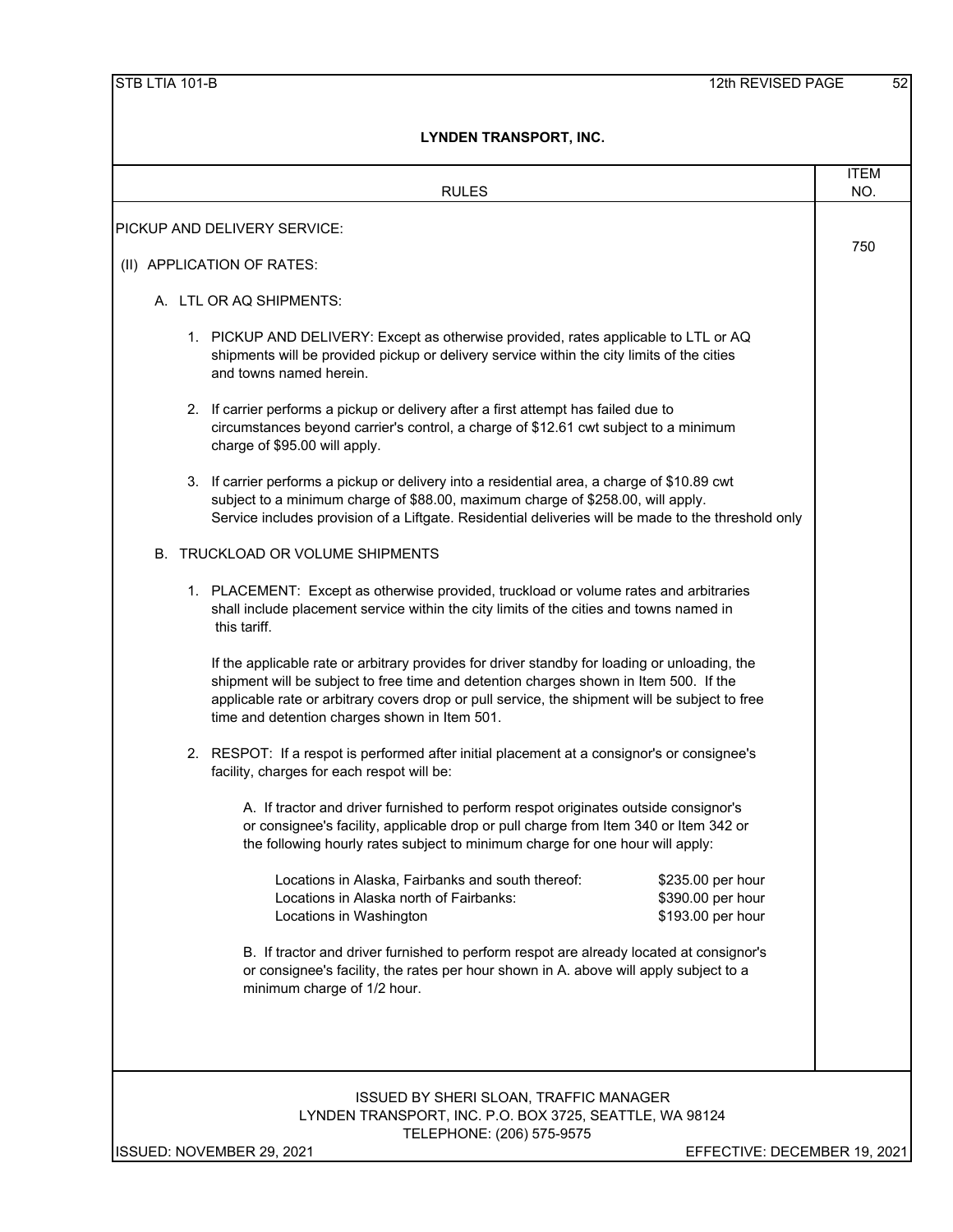| <b>RULES</b>                                                                                                                                                                                                                                                                                                                                                                                                                                                                                                                                                                                     | <b>ITEM</b><br>NO. |
|--------------------------------------------------------------------------------------------------------------------------------------------------------------------------------------------------------------------------------------------------------------------------------------------------------------------------------------------------------------------------------------------------------------------------------------------------------------------------------------------------------------------------------------------------------------------------------------------------|--------------------|
| PICKUP AND DELIVERY SERVICE:                                                                                                                                                                                                                                                                                                                                                                                                                                                                                                                                                                     |                    |
|                                                                                                                                                                                                                                                                                                                                                                                                                                                                                                                                                                                                  | 750                |
| (II) APPLICATION OF RATES:                                                                                                                                                                                                                                                                                                                                                                                                                                                                                                                                                                       |                    |
| <b>Grounding Service</b><br>А.                                                                                                                                                                                                                                                                                                                                                                                                                                                                                                                                                                   |                    |
| Upon request Lynden will provide grounding service to the delivery zones listed<br>below. Grounding service will consist of lifting cargo from the Lynden flatbed<br>and placing it on the ground adjacent to the delivery unit. The maximum weight of<br>any single shipping unit is 5,500 lbs. One hour free time will be provided at the<br>delivery site. If grounding service is requested and Lynden dispatches a truck<br>to the delivery site and is unable to perform the service due to delivery site<br>conditions or other circumstances beyond its control, the charges will apply. |                    |
| The fee for grounding service will be \$381 per shipment, subject to applicable<br>fuel surcharge.                                                                                                                                                                                                                                                                                                                                                                                                                                                                                               |                    |
| Excess time beyond the one hour that is included will be charged according to<br>Paragraph III Item 500.                                                                                                                                                                                                                                                                                                                                                                                                                                                                                         |                    |
| Grounding Service may be provided to the following delivery zones:                                                                                                                                                                                                                                                                                                                                                                                                                                                                                                                               |                    |
| Anchorage C101                                                                                                                                                                                                                                                                                                                                                                                                                                                                                                                                                                                   |                    |
| Eagle River C102                                                                                                                                                                                                                                                                                                                                                                                                                                                                                                                                                                                 |                    |
| Palmer C103                                                                                                                                                                                                                                                                                                                                                                                                                                                                                                                                                                                      |                    |
| Kenai C104                                                                                                                                                                                                                                                                                                                                                                                                                                                                                                                                                                                       |                    |
| Valdez C108                                                                                                                                                                                                                                                                                                                                                                                                                                                                                                                                                                                      |                    |
| Fairbanks C109                                                                                                                                                                                                                                                                                                                                                                                                                                                                                                                                                                                   |                    |
|                                                                                                                                                                                                                                                                                                                                                                                                                                                                                                                                                                                                  |                    |
|                                                                                                                                                                                                                                                                                                                                                                                                                                                                                                                                                                                                  |                    |
|                                                                                                                                                                                                                                                                                                                                                                                                                                                                                                                                                                                                  |                    |
|                                                                                                                                                                                                                                                                                                                                                                                                                                                                                                                                                                                                  |                    |
|                                                                                                                                                                                                                                                                                                                                                                                                                                                                                                                                                                                                  |                    |
|                                                                                                                                                                                                                                                                                                                                                                                                                                                                                                                                                                                                  |                    |
| ISSUED BY SHERI SLOAN, TRAFFIC MANAGER<br>LYNDEN TRANSPORT, INC. P.O. BOX 3725, SEATTLE, WA 98124<br>TELEPHONE: (206) 575-9575                                                                                                                                                                                                                                                                                                                                                                                                                                                                   |                    |
| ISSUED: DECEMBER 4, 2020<br>EFFECTIVE: DECEMBER 14, 2020                                                                                                                                                                                                                                                                                                                                                                                                                                                                                                                                         |                    |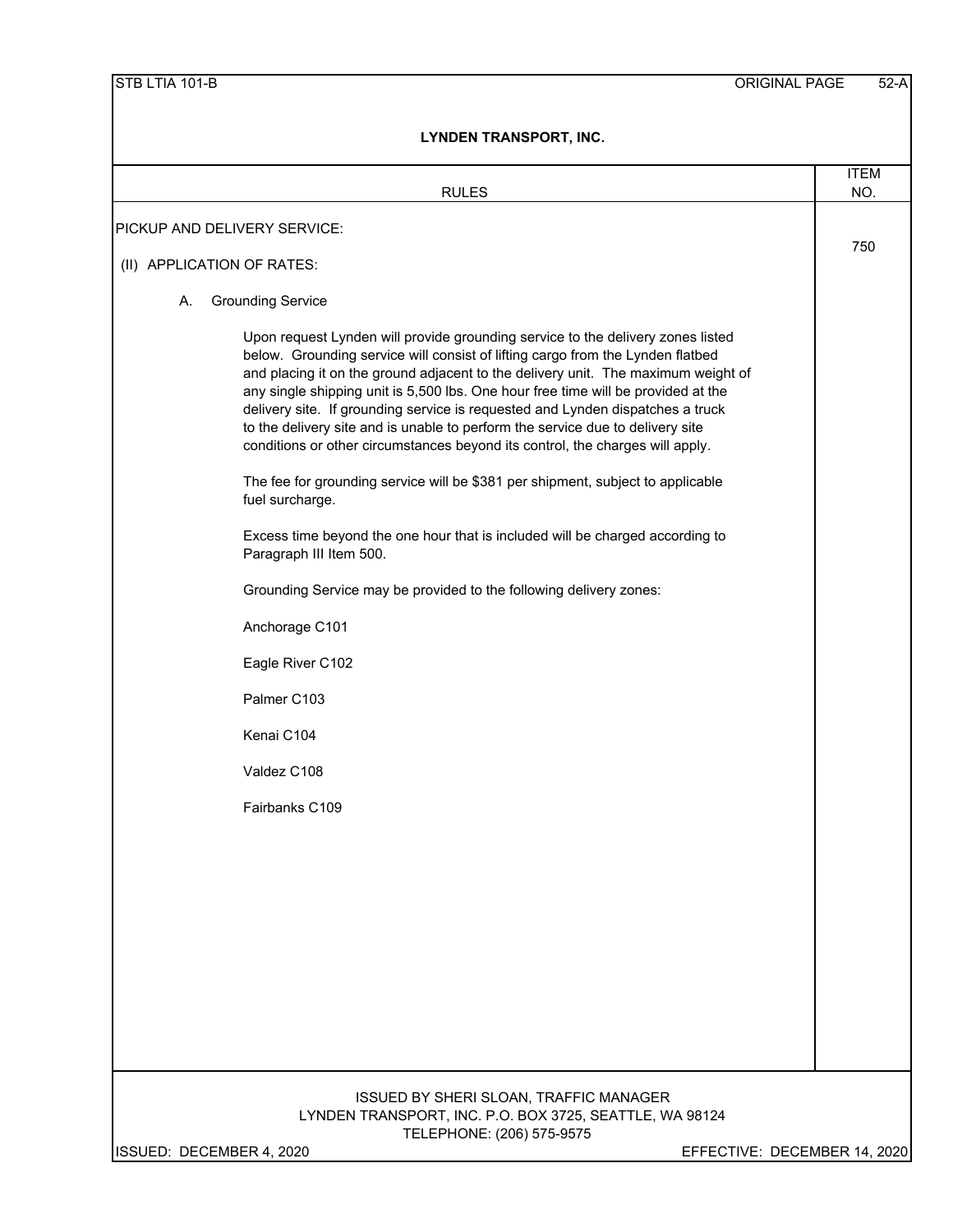|                                   |                                                                                | <b>RULES</b>                                                                                                                                                                                                                                                                                                                                      | <b>ITEM</b><br>NO.           |  |
|-----------------------------------|--------------------------------------------------------------------------------|---------------------------------------------------------------------------------------------------------------------------------------------------------------------------------------------------------------------------------------------------------------------------------------------------------------------------------------------------|------------------------------|--|
| PICKUP SERVICE - SPLIT PICKUP:    |                                                                                | (Not applicable on C.O. D. or Order Notify shipments.)                                                                                                                                                                                                                                                                                            | 751                          |  |
| Definition - Split Pickup Service |                                                                                |                                                                                                                                                                                                                                                                                                                                                   |                              |  |
| following conditions:             |                                                                                | Split Pickup Service is defined as picking up two or more part-lots subject to the                                                                                                                                                                                                                                                                |                              |  |
| 5                                 | by the same truck and trailer.                                                 | 1 Part-lots must originate within the pickup limits of one city or town.<br>2 All part-lots must fit in or on, be compatible for movement in or on and be picked up<br>3 All part-lots must be consigned to the same consignee.<br>4 All part-lots must be loaded by the shippers.<br>All part-lots must be billed to the same bill-to party.     |                              |  |
|                                   | APPLICATION OF RATES AND CHARGES                                               |                                                                                                                                                                                                                                                                                                                                                   |                              |  |
|                                   |                                                                                | If the above conditions are met, the combined part-lots will be rated as a consolidated single<br>shipment at the applicable linehaul and other rates and charges for such shipment plus the<br>following additional split pickup charges shown below.<br>Exception: The largest part-lot making up the consolidated shipment will not be subject |                              |  |
|                                   | to an additional split pickup charge.                                          |                                                                                                                                                                                                                                                                                                                                                   |                              |  |
| <b>SPLIT PICKUP CHARGES</b>       |                                                                                |                                                                                                                                                                                                                                                                                                                                                   |                              |  |
| PART-LOT WEIGHT<br>1 - 2000 lbs   | 2001-5000 lbs<br>5001 - 10,000 lbs<br>10,001 - 20,000 lbs<br>20,001 lbs and up | <b>SPLIT PICKUP CHARGE</b><br>\$113.00<br>\$152.00<br>\$225.00<br>\$301.00<br>\$376.00                                                                                                                                                                                                                                                            |                              |  |
|                                   |                                                                                | ISSUED BY SHERI SLOAN, TRAFFIC MANAGER                                                                                                                                                                                                                                                                                                            |                              |  |
| ISSUED: NOVEMBER 29, 2021         |                                                                                | LYNDEN TRANSPORT, INC. P.O. BOX 3725, SEATTLE, WA 98124<br>TELEPHONE: (206) 575-9575                                                                                                                                                                                                                                                              | EFFECTIVE: DECEMBER 19, 2021 |  |
|                                   |                                                                                |                                                                                                                                                                                                                                                                                                                                                   |                              |  |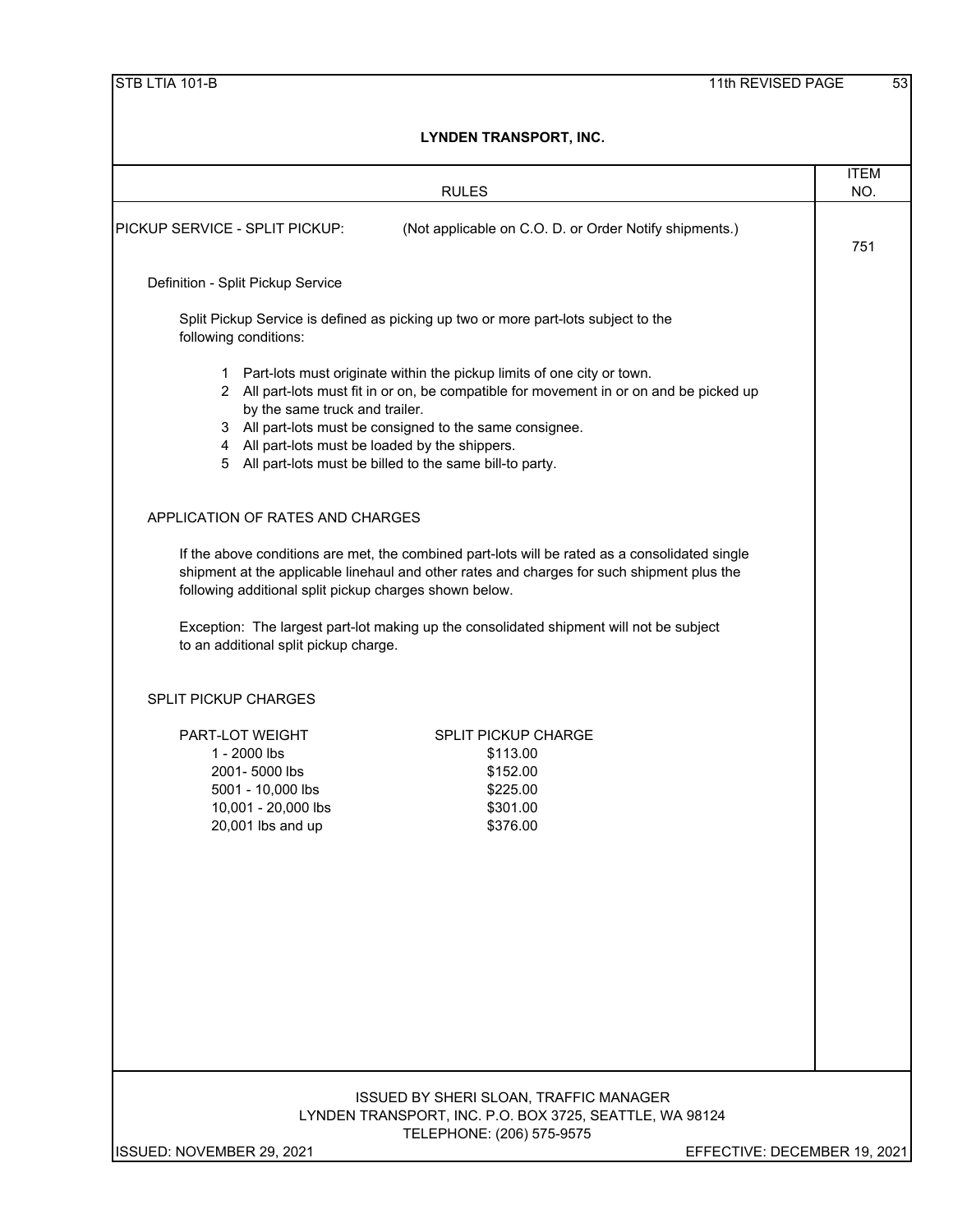| שווה ונטוסיוס ושיות ווד                                                                                                                                                                                                                                                                                                                                                                        |                              |
|------------------------------------------------------------------------------------------------------------------------------------------------------------------------------------------------------------------------------------------------------------------------------------------------------------------------------------------------------------------------------------------------|------------------------------|
| <b>RULES</b>                                                                                                                                                                                                                                                                                                                                                                                   | <b>ITEM</b><br>NO.           |
| DELIVERY SERVICE - SPLIT DELIVERY:<br>(Not applicable on C.O. D. or Order Notify shipments.)                                                                                                                                                                                                                                                                                                   | 752                          |
| Definition - Split Delivery Service                                                                                                                                                                                                                                                                                                                                                            |                              |
| Split Delivery Service is defined as delivering two or more part-lots subject to the<br>following conditions:                                                                                                                                                                                                                                                                                  |                              |
| 1 Part-lots must be delivered within the delivery limits of one city or town.<br>2 All part-lots must fit in or on, be compatible for movement in or on and be delivered<br>by the same truck and trailer.<br>3 All part-lots must be shipped by the same shipper.<br>4 All part-lots must be unloaded by the consignees.<br>5 All part-lots must be billed to the same bill-to party.         |                              |
| APPLICATION OF RATES AND CHARGES                                                                                                                                                                                                                                                                                                                                                               |                              |
| If the above conditions are met, the combined part-lots will be rated as a consolidated single<br>shipment at the applicable linehaul and other rates and charges for such shipment plus the<br>following additional split delivery charges shown below.<br>Exception: The largest part-lot making up the consolidated shipment will not be subject<br>to an additional split delivery charge. |                              |
| SPLIT DELIVERY CHARGES                                                                                                                                                                                                                                                                                                                                                                         |                              |
| PART-LOT WEIGHT<br><b>SPLIT DELIVERY CHARGE</b><br>1 - 2000 lbs<br>\$113.00<br>2001-5000 lbs<br>\$152.00<br>5001 - 10,000 lbs<br>\$225.00<br>10,001 - 20,000 lbs<br>\$301.00<br>20,001 lbs and up<br>\$376.00                                                                                                                                                                                  |                              |
| ISSUED BY SHERI SLOAN, TRAFFIC MANAGER<br>LYNDEN TRANSPORT, INC. P.O. BOX 3725, SEATTLE, WA 98124<br>TELEPHONE: (206) 575-9575                                                                                                                                                                                                                                                                 |                              |
| ISSUED: NOVEMBER 29, 2021                                                                                                                                                                                                                                                                                                                                                                      | EFFECTIVE: DECEMBER 19, 2021 |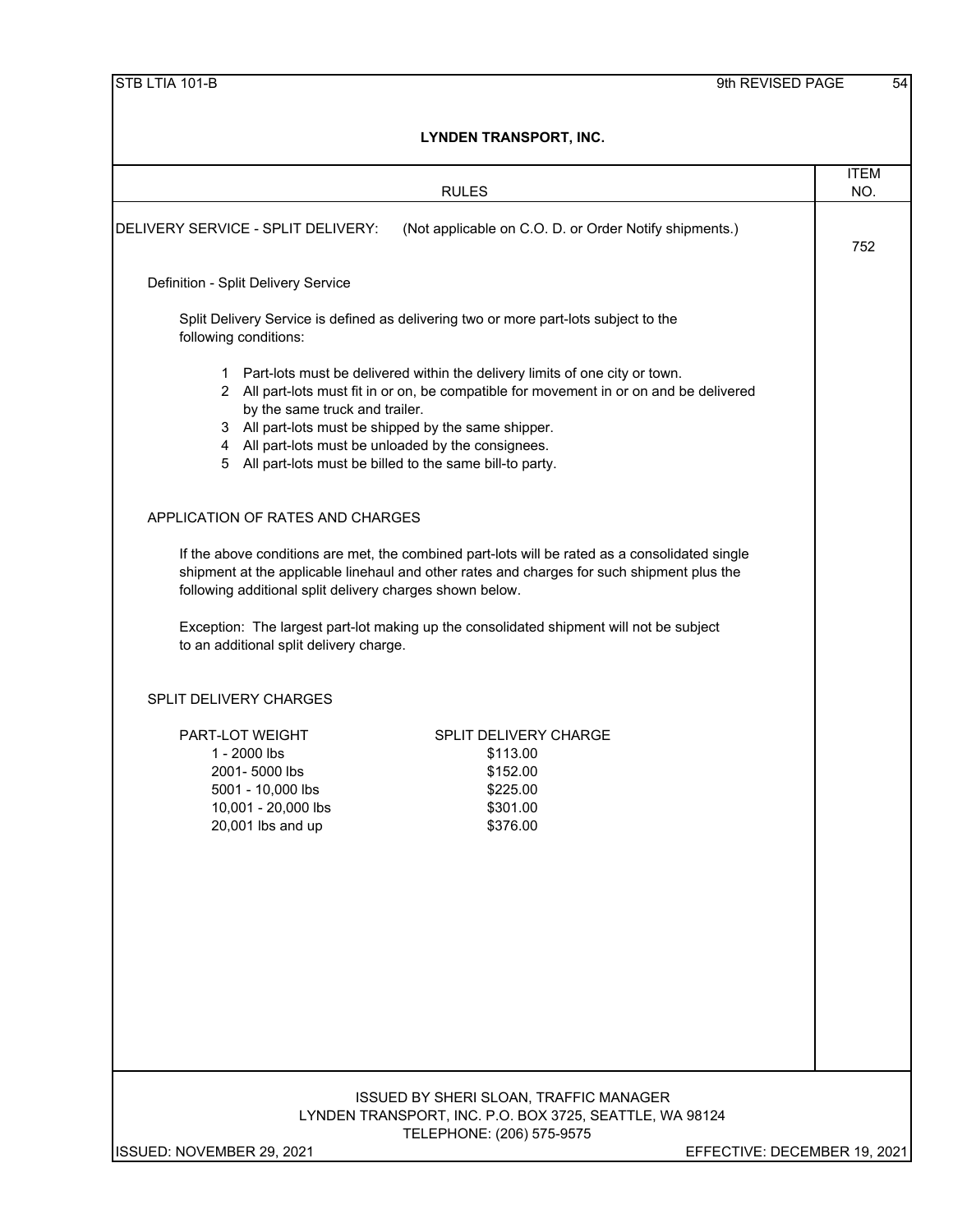|                                                                                                                                                                                      | LYNDEN I KANSPORT, INC.                       |                                                         |                              |  |  |  |
|--------------------------------------------------------------------------------------------------------------------------------------------------------------------------------------|-----------------------------------------------|---------------------------------------------------------|------------------------------|--|--|--|
|                                                                                                                                                                                      | <b>RULES</b>                                  |                                                         | <b>ITEM</b><br>NO.           |  |  |  |
| <b>PORT CHARGE</b>                                                                                                                                                                   |                                               |                                                         |                              |  |  |  |
| When LTIA utilizes ocean service provided by Totem Ocean Trailer Express, Inc. to move<br>shipments to or from Alaska, such shipments will be subject to the following Port Charges: |                                               |                                                         |                              |  |  |  |
| TRAILER / CONTAINER / LADING, NOS                                                                                                                                                    | <b>NORTHBOUND</b>                             | SOUTHBOUND                                              |                              |  |  |  |
| TL shipments not more specifically<br>provided for in this item:                                                                                                                     |                                               |                                                         |                              |  |  |  |
| Less than 40' in length<br>40' but less than 48' in length<br>48' and greater in length                                                                                              | \$419.00<br>\$520.00<br>\$621.00              | \$260.00<br>\$260.00<br>\$260.00                        |                              |  |  |  |
| Shipments of vehicles as described in<br>Totem Ocean Trailer Express Tariff<br>STB 600 Series driven or towed aboard<br>the Totem Ocean Trailer Express vessels                      | \$194.00 per vehicle                          | \$145.00 per vehicle                                    |                              |  |  |  |
| TL shipments of Household Goods                                                                                                                                                      |                                               |                                                         |                              |  |  |  |
| Less than 40' in length<br>40' but less than 48' in length<br>48' and greater in length                                                                                              | \$235.00<br>\$264.00<br>\$299.00              | \$118.00<br>\$132.00<br>\$149.00                        |                              |  |  |  |
| <b>TERMINAL CHARGE</b><br>When LTIA utilizes ocean service provided by Totem Ocean Trailer Express, Inc. to move                                                                     |                                               |                                                         |                              |  |  |  |
| shipments to or from Alaska, such shipments will be subject to the following Terminal Charges:                                                                                       |                                               |                                                         |                              |  |  |  |
| TRAILER / CONTAINER / LADING, NOS                                                                                                                                                    | <b>NORTHBOUND</b>                             | SOUTHBOUND                                              |                              |  |  |  |
| Loads not requiring temperature control<br>Loads requiring temperature control<br>Vehicles or roll-on machinery                                                                      | \$125.00<br>\$150.00<br>\$25.00               | \$35.00<br>\$55.00<br>\$15.00                           |                              |  |  |  |
|                                                                                                                                                                                      | <b>ISSUED BY SHERI SLOAN, TRAFFIC MANAGER</b> | LYNDEN TRANSPORT, INC. P.O. BOX 3725, SEATTLE, WA 98124 |                              |  |  |  |
|                                                                                                                                                                                      | TELEPHONE: (206) 575-9575                     |                                                         |                              |  |  |  |
| ISSUED: NOVEMBER 29, 2021                                                                                                                                                            |                                               |                                                         | EFFECTIVE: DECEMBER 19, 2021 |  |  |  |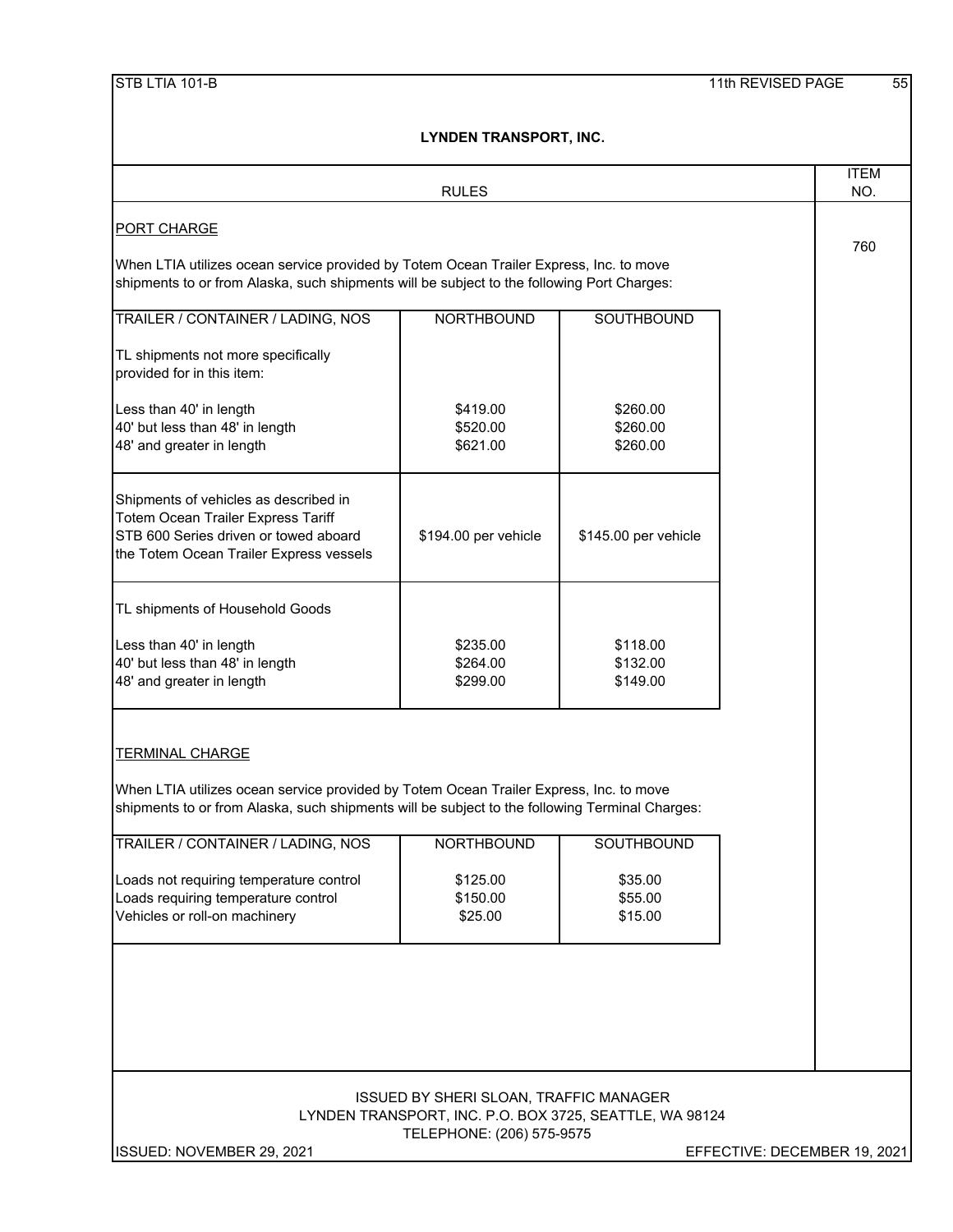|                                      | <b>RULES</b>                                                                                                                                                                                                                                                                                                                                                                                                                                                                                                              | <b>ITEM</b><br>NO. |
|--------------------------------------|---------------------------------------------------------------------------------------------------------------------------------------------------------------------------------------------------------------------------------------------------------------------------------------------------------------------------------------------------------------------------------------------------------------------------------------------------------------------------------------------------------------------------|--------------------|
|                                      |                                                                                                                                                                                                                                                                                                                                                                                                                                                                                                                           |                    |
| <b>FREIGHT BILL REVISION CHARGE</b>  |                                                                                                                                                                                                                                                                                                                                                                                                                                                                                                                           | 775                |
|                                      | Original LTIA freight bills completed correctly in accordance with instructions and documentation<br>furnished to LTIA will be revised for the reasons and under the circumsetances listed below subject to a<br>freight bill revision charge of \$35.00 for each occurrence. This charge will be added to the revised bill<br>and payable by the ultimate payor of he freight or other charges billed thereon. Documentation may be<br>required as determined and specified by LTIA before requested revisions are made. |                    |
| Reasons for freight bill revisions:  |                                                                                                                                                                                                                                                                                                                                                                                                                                                                                                                           |                    |
|                                      | 1 Change in collection status. ("Prepaid to Collect" or "Collect to Prepaid")<br>2 Change in bill-to party.<br>3 Change in commodity description, piece count and/or weight<br>4 Revision to modify, add or delete information shown in body of freight bill.                                                                                                                                                                                                                                                             |                    |
| SHIPMENTS OF EXTRAORDINARY VALUE:    |                                                                                                                                                                                                                                                                                                                                                                                                                                                                                                                           | 780                |
| surcharges shown in this item.       | Shipments of extraordinary value as defined in this item will be subject to valuation limits and                                                                                                                                                                                                                                                                                                                                                                                                                          |                    |
|                                      | For purposes of application of this item, extraordinary value is defined as an individual shipment<br>transported in or on one vehicle having an actual or declared value exceeding \$20.00 per pound per<br>individual piece or \$200,000.00 total value, whichever is less.                                                                                                                                                                                                                                             |                    |
| charges will be assessed as follows: | If LTIA accepts a shipment of extraordinary value, a surcharge on the otherwise applicable freight                                                                                                                                                                                                                                                                                                                                                                                                                        |                    |
|                                      | (A) LTL SHIPMENTS: The surcharge factor will be the decimal fraction obtained by dividing the<br>dollars per pound value of the shipment by \$100.00.                                                                                                                                                                                                                                                                                                                                                                     |                    |
|                                      | (B) TL SHIPMENTS: The surcharge factor will be 2 1/2 percent for each \$100,000.00 or<br>fraction thereof value over \$200,000.00.                                                                                                                                                                                                                                                                                                                                                                                        |                    |
|                                      | If LTIA accepts a shipment of extraordinary value because shipper did not notify carrier of, or misstated<br>value of, the shipment, LTIA's maximum liability for loss or damage to such shipment will be limited to<br>\$20.00 per pound per individual piece or \$200,000.00 total value, whichever is less.                                                                                                                                                                                                            |                    |
| applicable fuel surcharge.           | Surcharges calculated under provisions of this item will be calculated and applied on freight charges<br>determined prior to application of fuel surcharges. First, the applicable freight charges will be<br>determined. Second, the surcharge per (A) or (B) above will be calculated and added to the freight<br>charges. The total amount of the combined freight charges and surcharge will then be subject to the                                                                                                   |                    |
|                                      | ISSUED BY SHERI SLOAN, TRAFFIC MANAGER<br>LYNDEN TRANSPORT, INC. P.O. BOX 3725, SEATTLE, WA 98124<br>TELEPHONE: (206) 575-9575                                                                                                                                                                                                                                                                                                                                                                                            |                    |

ISSUED: DECEMBER 15, 2021 **EFFECTIVE: DECEMBER 19,2021**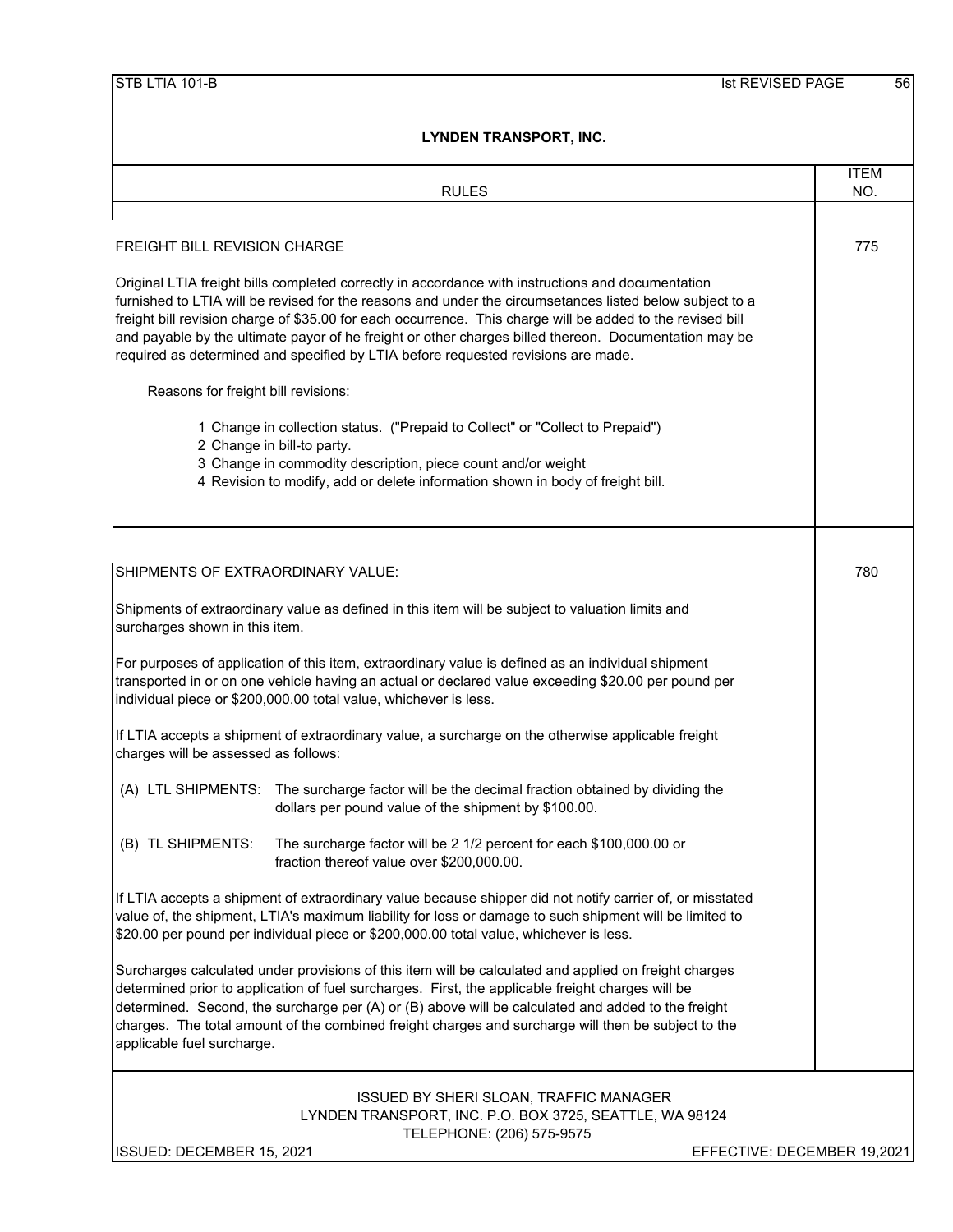| <b>RULES</b>                                                                                                                                                                                                                                                                                                                                                                                                                                                                                                                              | <b>ITEM</b><br>NO. |
|-------------------------------------------------------------------------------------------------------------------------------------------------------------------------------------------------------------------------------------------------------------------------------------------------------------------------------------------------------------------------------------------------------------------------------------------------------------------------------------------------------------------------------------------|--------------------|
| Used Items - Limitation of Liability and Other Provisions                                                                                                                                                                                                                                                                                                                                                                                                                                                                                 |                    |
| Application: All Services                                                                                                                                                                                                                                                                                                                                                                                                                                                                                                                 | 790                |
| For shipments consisting in whole or in part of the following described items, LTIA reserves the right to<br>reject and refuse to transport shipments at its sole discretion. If a shipment consisting in whole or in<br>part of the following described items is accepted, either intentionally or inadvertently, such shipment will<br>be transported under a released valuation not to exceed \$.10 (ten cents) per pound per piece unless<br>a specific exception is agreed to in writing by LTIA to accept a higher liability limit, |                    |
| The above provisions apply to the following items with our without proper packaging:                                                                                                                                                                                                                                                                                                                                                                                                                                                      |                    |
| Used Tools or parts thereof<br>Used Tool Boxes, with or without tools<br>Used Machinery or parts thereof<br>Used Motor Vehicles or parts thereof including automobiles, trucks, motorcycles, ATV's,<br>snow machines<br>Used Boats and other types of water craft or parts thereof<br>Used Household Goods or Personal Effects<br><b>Used Furniture</b><br>Used Office Equipment or Furnishings                                                                                                                                           |                    |
| ISSUED BY SHERI SLOAN, TRAFFIC MANAGER                                                                                                                                                                                                                                                                                                                                                                                                                                                                                                    |                    |
| LYNDEN TRANSPORT, INC. P.O. BOX 3725, SEATTLE, WA 98124<br>TELEPHONE: (206) 575-9575<br>ISSUED: NOVEMBER 11, 2011<br>EFFECTIVE: DECEMBER 12, 2011                                                                                                                                                                                                                                                                                                                                                                                         |                    |
|                                                                                                                                                                                                                                                                                                                                                                                                                                                                                                                                           |                    |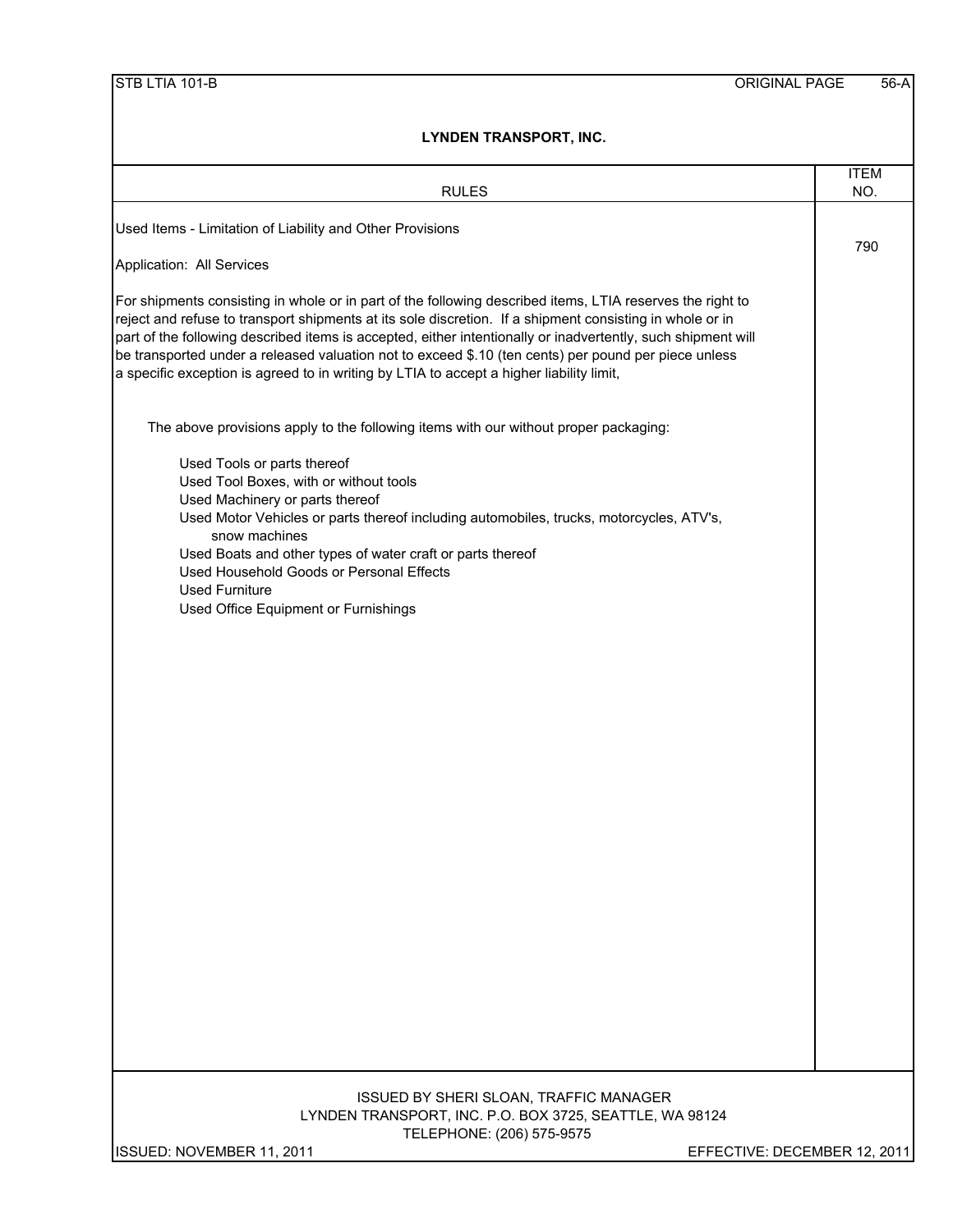|                                                                                                                                                                                                                                                                          |                                                                                                                                                                                                  |                                                                                                                                                                                                                                                                                                                                                                                                                                                                                                                                                                                                                                                                                        | <b>RULES</b>                           |                      |  | <b>ITEM</b><br>NO. |
|--------------------------------------------------------------------------------------------------------------------------------------------------------------------------------------------------------------------------------------------------------------------------|--------------------------------------------------------------------------------------------------------------------------------------------------------------------------------------------------|----------------------------------------------------------------------------------------------------------------------------------------------------------------------------------------------------------------------------------------------------------------------------------------------------------------------------------------------------------------------------------------------------------------------------------------------------------------------------------------------------------------------------------------------------------------------------------------------------------------------------------------------------------------------------------------|----------------------------------------|----------------------|--|--------------------|
|                                                                                                                                                                                                                                                                          |                                                                                                                                                                                                  | PROTECTIVE SERVICES:                                                                                                                                                                                                                                                                                                                                                                                                                                                                                                                                                                                                                                                                   |                                        |                      |  |                    |
| L.                                                                                                                                                                                                                                                                       |                                                                                                                                                                                                  | PROTECTION FROM FREEZING (KFF Service)                                                                                                                                                                                                                                                                                                                                                                                                                                                                                                                                                                                                                                                 |                                        |                      |  | 810                |
|                                                                                                                                                                                                                                                                          |                                                                                                                                                                                                  | (A) GENERAL PROVISIONS (LTL and TL shipments):                                                                                                                                                                                                                                                                                                                                                                                                                                                                                                                                                                                                                                         |                                        |                      |  |                    |
|                                                                                                                                                                                                                                                                          | (1) Except as otherwise specifically provided, rates do not include protection from freezing. KFF Service<br>must be requested at time of tender or booking and bill of lading must be so noted. |                                                                                                                                                                                                                                                                                                                                                                                                                                                                                                                                                                                                                                                                                        |                                        |                      |  |                    |
|                                                                                                                                                                                                                                                                          |                                                                                                                                                                                                  | (2) KFF service does not guarantee a specific temperature will be maintained, only protection from<br>freezing. LTIA will not be liable for cargo loss or damage due to freezing unless original bill of<br>lading has been clearly annotated protection from freezing is required.<br>KFF Service does not guarantee a specific temperature will be maintained, only that conveyance<br>will be maintained at a temperature above 34F. Shipments requiring specific tempertures above<br>34F will be rated and moved as Temperature Control Serivce and rated at the applicable full<br>truckload rate, unless special arrangements are made prior to tender of the shipment to LTIA. |                                        |                      |  |                    |
|                                                                                                                                                                                                                                                                          |                                                                                                                                                                                                  | (3) LTIA will be responsible for protecting KFF shipments from freezing only while in transit. Upon arrival<br>at LTIA's destination terminal, LTIA will either make delivery or notify consignee the shipment is<br>available for delivery. LTIA's responsibility for KFF Service will cease at the time the shipment is<br>delivered in an unfrozen condition or at the end of the first 24 hours after consignee has been<br>notified the shipment is available for delivery.                                                                                                                                                                                                       |                                        |                      |  |                    |
| (4) If shipper performs loading and requests KFF Service, shipment must be loaded so that sufficient<br>air space is provided to allow proper air circulation to prevent freezing. LTIA will not be responsible<br>for freeze damage due to improper loading by shipper. |                                                                                                                                                                                                  |                                                                                                                                                                                                                                                                                                                                                                                                                                                                                                                                                                                                                                                                                        |                                        |                      |  |                    |
|                                                                                                                                                                                                                                                                          |                                                                                                                                                                                                  | (B) CHARGES FOR PROTECTION FROM FREEZING (KFF) SERVICE                                                                                                                                                                                                                                                                                                                                                                                                                                                                                                                                                                                                                                 |                                        |                      |  |                    |
|                                                                                                                                                                                                                                                                          |                                                                                                                                                                                                  | (1) LTL or AQ Shipments transported via ship based ocean service between Fife, WA, and Alaska:                                                                                                                                                                                                                                                                                                                                                                                                                                                                                                                                                                                         |                                        |                      |  |                    |
|                                                                                                                                                                                                                                                                          |                                                                                                                                                                                                  | The protection from freezing (KFF) charge will be \$4.29/cwt subject to a minimum charge of<br>\$45.00 and maximum of \$417.00. KFF/Protective Service must be specifically<br>requested on the bill of lading.<br>(A)                                                                                                                                                                                                                                                                                                                                                                                                                                                                 |                                        |                      |  |                    |
|                                                                                                                                                                                                                                                                          | (2)                                                                                                                                                                                              | TL Shipments transported via ship based ocean service between Fife, WA, and Alaska:                                                                                                                                                                                                                                                                                                                                                                                                                                                                                                                                                                                                    |                                        |                      |  |                    |
|                                                                                                                                                                                                                                                                          |                                                                                                                                                                                                  |                                                                                                                                                                                                                                                                                                                                                                                                                                                                                                                                                                                                                                                                                        | Not Exceeding                          | Exceeding            |  |                    |
|                                                                                                                                                                                                                                                                          |                                                                                                                                                                                                  | BETWEEN FIFE, WA AND:                                                                                                                                                                                                                                                                                                                                                                                                                                                                                                                                                                                                                                                                  | 40'                                    | 40'                  |  |                    |
|                                                                                                                                                                                                                                                                          |                                                                                                                                                                                                  | Anchorage<br>Palmer/Wasilla                                                                                                                                                                                                                                                                                                                                                                                                                                                                                                                                                                                                                                                            | \$389.00<br>\$420.00                   | \$420.00<br>\$501.00 |  |                    |
|                                                                                                                                                                                                                                                                          |                                                                                                                                                                                                  | Kenai/Soldotna                                                                                                                                                                                                                                                                                                                                                                                                                                                                                                                                                                                                                                                                         | \$494.00                               | \$577.00             |  |                    |
|                                                                                                                                                                                                                                                                          |                                                                                                                                                                                                  | Fairbanks                                                                                                                                                                                                                                                                                                                                                                                                                                                                                                                                                                                                                                                                              | \$577.00                               | \$655.00             |  |                    |
|                                                                                                                                                                                                                                                                          |                                                                                                                                                                                                  | Prudhoe Bay                                                                                                                                                                                                                                                                                                                                                                                                                                                                                                                                                                                                                                                                            | \$820.00                               | \$984.00             |  |                    |
|                                                                                                                                                                                                                                                                          |                                                                                                                                                                                                  | II. WATERTIGHT STOWAGE                                                                                                                                                                                                                                                                                                                                                                                                                                                                                                                                                                                                                                                                 |                                        |                      |  |                    |
|                                                                                                                                                                                                                                                                          |                                                                                                                                                                                                  | Rates and charges do not provide Watertight Stowage. Such service must be requested at time of booking<br>and bill of lading so noted. Watertight Stowage is subject to LTIA's Operations Department prior approval<br>and scheduling and to space availability. Maximum dimensions - 48' x 8'6" x 13'6" (Ixwxh)<br>(Applicable only for ship based ocean service between Fife, WA, Service Center and Anchorage, AK)<br>Charge per trailer - 3rd and 4th Deck Stowage:                                                                                                                                                                                                                |                                        | \$434.00             |  |                    |
|                                                                                                                                                                                                                                                                          |                                                                                                                                                                                                  | LYNDEN TRANSPORT, INC. P.O. BOX 3725, SEATTLE, WA 98124                                                                                                                                                                                                                                                                                                                                                                                                                                                                                                                                                                                                                                | ISSUED BY SHERI SLOAN, TRAFFIC MANAGER |                      |  |                    |
|                                                                                                                                                                                                                                                                          |                                                                                                                                                                                                  |                                                                                                                                                                                                                                                                                                                                                                                                                                                                                                                                                                                                                                                                                        | TELEPHONE: (206) 575-9575              |                      |  |                    |

ISSUED: NOVEMBER 29, 2021 EFFECTIVE: DECEMBER 19, 2021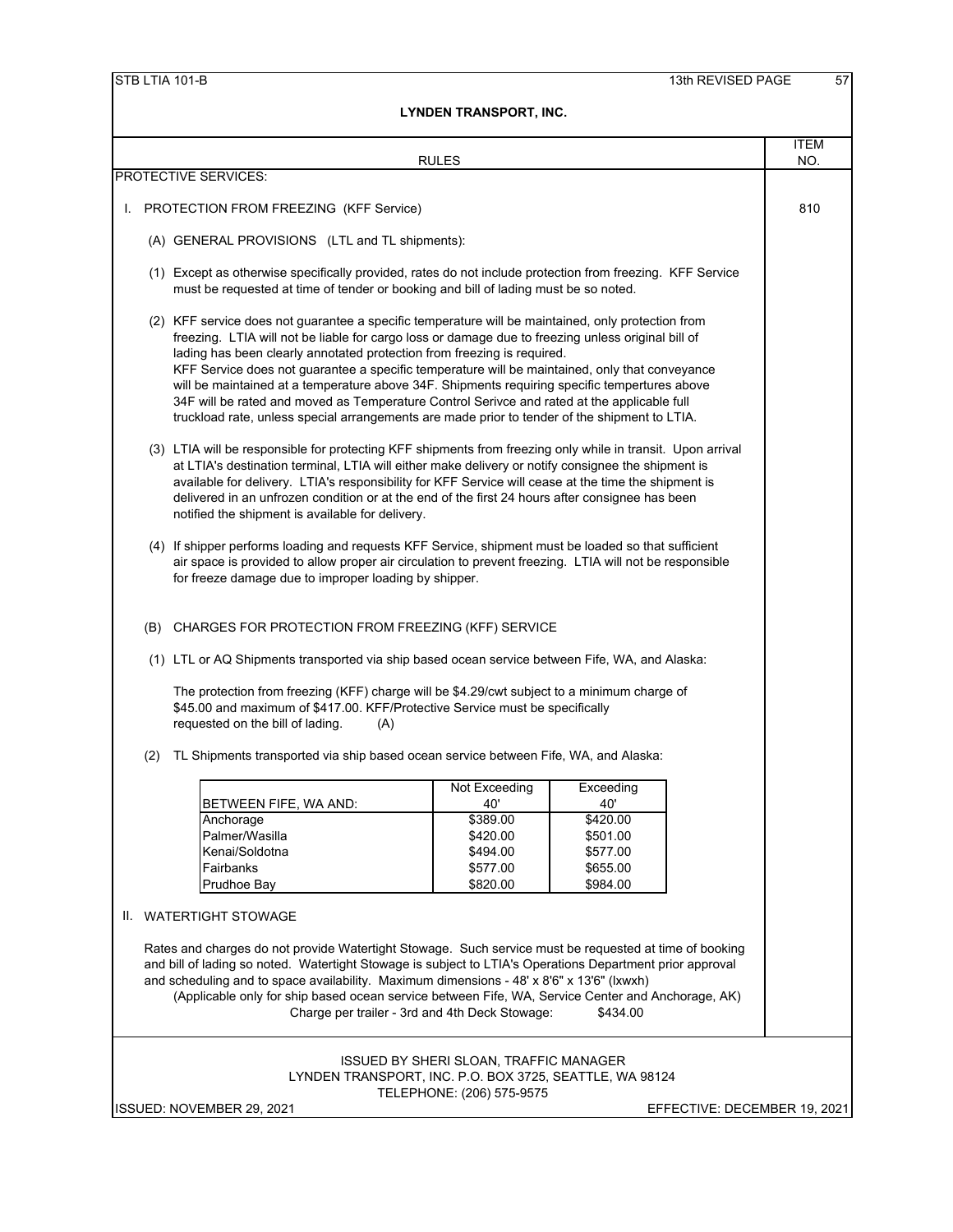| <b>RULES</b>                                                                                                                                                                                                                                                                                   | <b>ITEM</b><br>NO.           |
|------------------------------------------------------------------------------------------------------------------------------------------------------------------------------------------------------------------------------------------------------------------------------------------------|------------------------------|
| <b>DIVERSION OR RECONSIGNMENT</b>                                                                                                                                                                                                                                                              |                              |
| Except as otherwise provided, a request to carrier for the diversion or reconsignment of a shipment<br>to effect a change in the name or address of the consignor or consignee or to change the<br>destination or place of delivery will be accepted subject to the following conditions:      | 820                          |
| (1) CONDITIONS:                                                                                                                                                                                                                                                                                |                              |
| A. Request for diversion or reconsignment must be made or confirmed in writing and the<br>carrier must be satisfied the party making the request has the authority to do so.<br>Conditional or verbal only requests for diversion or reconsignment will not be accepted.                       |                              |
| B. A shipment which has been tendered for delivery as originally consigned may not be<br>diverted or reconsigned and would only be accepted as a new shipment. A shipment<br>may not be diverted or reconsigned in violation of an embargo.                                                    |                              |
| C. Only entire shipments (not portions of shipments) may be reconsigned or diverted.<br>Exception: portions of a shipment may be diverted or reconsigned if the portion diverted<br>or reconsigned consists of one or more full loads having no other freight loaded to the<br>same equipment. |                              |
| D. The carrier will make reasonable efforts to execute valid diversion or reconsignment orders<br>but will not be responsible if despite such efforts, diversion or reconsignment is not<br>accomplished.                                                                                      |                              |
| E. The privilege of diversion or reconsignment will not apply to shipments moving in bond.                                                                                                                                                                                                     |                              |
| F. The shipper or consignee requesting the reconsignment or diversion shall be fully liable<br>for all charges accruing from LTIA's compliance with the request.                                                                                                                               |                              |
| (2) CHARGES:                                                                                                                                                                                                                                                                                   |                              |
| Diversion or reconsignment performed prior to departure of a shipment from carrier's origin<br>А.<br>terminal:                                                                                                                                                                                 |                              |
| A diversion or rconsignment charge as shown below will apply if this service is performed<br>prior to a designated shipment's departure from the carrier's origin terminal:                                                                                                                    |                              |
| Per diversion or reconsignment<br>\$75.00                                                                                                                                                                                                                                                      |                              |
| In addition to the above charge, additional charges for other services will apply including:                                                                                                                                                                                                   |                              |
| Labor and equipment charges to locate the designated shipment and<br>1<br>perform necessary terminal or transportation services.                                                                                                                                                               |                              |
| 2<br>Applicable storage charges if shipment is held at carrier's terminal.                                                                                                                                                                                                                     |                              |
| ISSUED BY SHERI SLOAN, TRAFFIC MANAGER<br>LYNDEN TRANSPORT, INC. P.O. BOX 3725, SEATTLE, WA 98124<br>TELEPHONE: (206) 575-9575<br>ISSUED: NOVEMBER 29, 2021                                                                                                                                    | EFFECTIVE: DECEMBER 19, 2021 |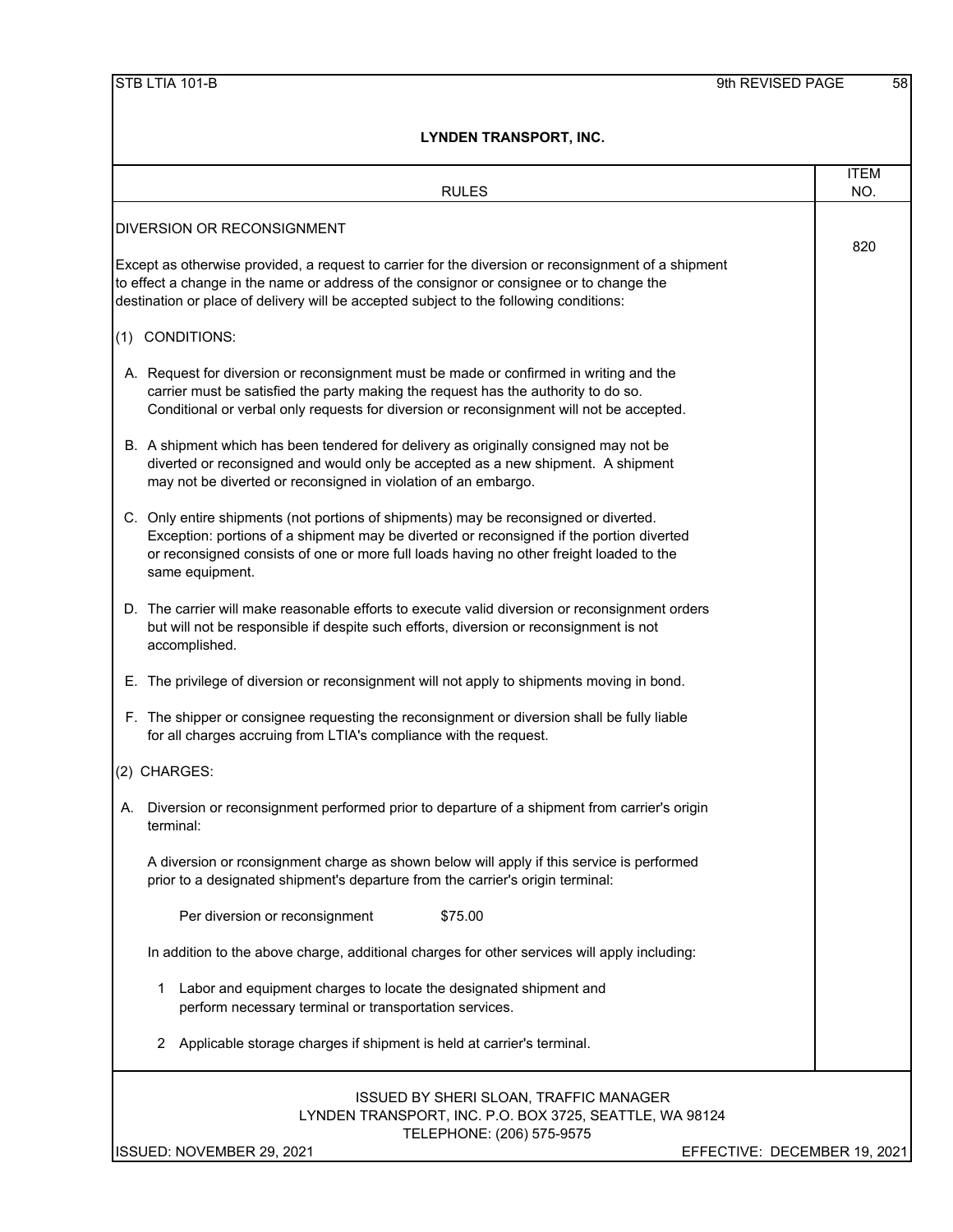| <b>RULES</b>                                                                                                                                                                                                                                                                                                                                                                                                                                                                                  | <b>ITEM</b><br>NO. |
|-----------------------------------------------------------------------------------------------------------------------------------------------------------------------------------------------------------------------------------------------------------------------------------------------------------------------------------------------------------------------------------------------------------------------------------------------------------------------------------------------|--------------------|
| DIVERSION OR RECONSIGNMENT                                                                                                                                                                                                                                                                                                                                                                                                                                                                    |                    |
| (2) CHARGES (continued)                                                                                                                                                                                                                                                                                                                                                                                                                                                                       | 820                |
| B. Diversion or reconsignment performed after departure of the shipment from carrier's origin<br>terminal:                                                                                                                                                                                                                                                                                                                                                                                    |                    |
| (1) In addition to all other applicable charges, a charge of \$248.00 per shipment if loaded to<br>one trailer, or \$248.00 per trailer if loaded to more than one trailer, will be made<br>for diversion or reconsignment after shipment has departed from carrier's origin terminal.                                                                                                                                                                                                        |                    |
| The linehaul rate from point of origin to actual final destination will apply if diversion is<br>(2)<br>made prior to shipment reaching original destination. If shipment has reached original<br>destination but not yet been delivered, shipment will be subject to the combination of<br>rates applicable to original destination plus rates applicable from original destination to<br>actual final destination.                                                                          |                    |
| (3) The diversion or reconsignment charges shown in B.(1) above will not apply when such<br>diversion or reconsignment is made prior to initial delivery and involves only a change of<br>delivery address provided the new delivery address is located in the same city or town as<br>the original delivery address or involves only a change in the name of the consignee<br>located at the original delivery address. An administrative charge of \$75.00 per trailer will<br>be assessed. |                    |
|                                                                                                                                                                                                                                                                                                                                                                                                                                                                                               |                    |
| ISSUED BY SHERI SLOAN, TRAFFIC MANAGER<br>LYNDEN TRANSPORT, INC. P.O. BOX 3725, SEATTLE, WA 98124<br>TELEPHONE: (206) 575-9575<br>ISSUED: NOVEMBER 29, 2021<br>EFFECTIVE: DECEMBER 19, 2021                                                                                                                                                                                                                                                                                                   |                    |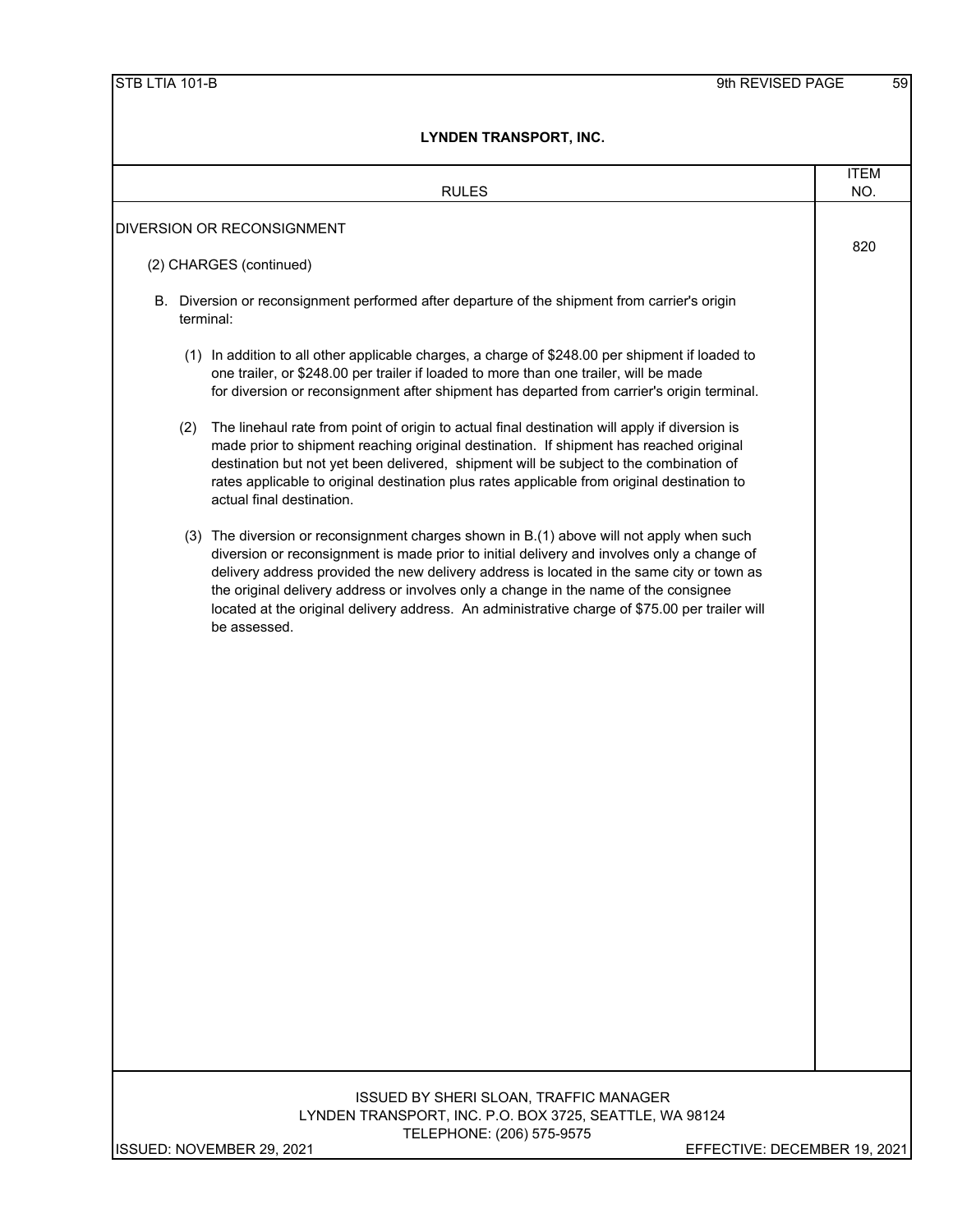| <b>RULES</b>                                                                                                                                                                                                                                                                                                                                                                                                                                                                                                                                                                                                                                                                                                                                                                                                                                                                  | <b>ITEM</b><br>NO.           |
|-------------------------------------------------------------------------------------------------------------------------------------------------------------------------------------------------------------------------------------------------------------------------------------------------------------------------------------------------------------------------------------------------------------------------------------------------------------------------------------------------------------------------------------------------------------------------------------------------------------------------------------------------------------------------------------------------------------------------------------------------------------------------------------------------------------------------------------------------------------------------------|------------------------------|
| TEMPERATURE CONTROL SERVICE                                                                                                                                                                                                                                                                                                                                                                                                                                                                                                                                                                                                                                                                                                                                                                                                                                                   |                              |
|                                                                                                                                                                                                                                                                                                                                                                                                                                                                                                                                                                                                                                                                                                                                                                                                                                                                               | 830                          |
| Shipper must identify to Carrier in writing prior to shipment any perishable, temperature<br>1<br>controlled, keep from freezing, chilled or frozen goods, and Carrier must specifically agree to<br>transport the same. In such an event, Shipper shall identify in writing to Carrier the nature of<br>the goods and the specialty conditions, temperature, humidity, etc. under which they are to be<br>transported and shall also be responsible for tendering the goods to Carrier with a uniform<br>core temperature below that at which the goods are to be transported. Carrier shall not be<br>responsible for freezing down or reducing the core temperature of goods but, rather, only for<br>maintaining an ambient temperature in the relevant conveyance within ten (10) degrees<br>Fahrenheit of the temperature at which such goods were tendered to Carrier. |                              |
| Carrier will provide equipment capable of maintaining the internal air temperature of the trailer<br>2.<br>or container at the requested temperature $(\pm 10^{\circ})$ . Carrier has no control over a shipment's<br>pulp temperature at time of pickup from the shipper or receipt from interline carrier. Therefore,<br>Carrier will have no liability for loss or damage due to improper product temperature if<br>the temperature record produced by the equipment verifies the air temperature maintained<br>during transit was within the specifications shown in this item.                                                                                                                                                                                                                                                                                           |                              |
| Carrier assumes no liability for monitoring temperature control units or for malfunction and<br>3<br>resultant loss or damage of product in temperature controlled trailers or containers when the<br>equipment is not in the control or possession of Carrier, including, but not limited to:<br>(1) Prior to Carrier picking up trailer or container from an origin carrier, the shipper or<br>shipper's agent.                                                                                                                                                                                                                                                                                                                                                                                                                                                             |                              |
| (2) After carrier has tendered trailers or container to the consignee, consignee's agent or an<br>interline carrier and consignee, consignee's agent or interline carrier has accepted the<br>trailer or container in apparent working order and good condition.                                                                                                                                                                                                                                                                                                                                                                                                                                                                                                                                                                                                              |                              |
| It is the shipper's responsibility to load freight in such a manner that proper air flow is<br>4<br>maintained during shipment. Carrier will not be liable for any loss or damage to cargo due<br>to restricted air flow caused by improper loading.                                                                                                                                                                                                                                                                                                                                                                                                                                                                                                                                                                                                                          |                              |
| Carrier is not responsible for temperature fluctuations that do not exceed 4 hours duration.<br>5                                                                                                                                                                                                                                                                                                                                                                                                                                                                                                                                                                                                                                                                                                                                                                             |                              |
| Carrier is not liable for product loss or deterioration due to the inherent nature or vice of the<br>6<br>cargo, defects in the product, or transit times in excess of the product's normal shelf life.                                                                                                                                                                                                                                                                                                                                                                                                                                                                                                                                                                                                                                                                       |                              |
|                                                                                                                                                                                                                                                                                                                                                                                                                                                                                                                                                                                                                                                                                                                                                                                                                                                                               |                              |
| ISSUED BY SHERI SLOAN, TRAFFIC MANAGER                                                                                                                                                                                                                                                                                                                                                                                                                                                                                                                                                                                                                                                                                                                                                                                                                                        |                              |
| LYNDEN TRANSPORT, INC. P.O. BOX 3725, SEATTLE, WA 98124<br>TELEPHONE: (206) 575-9575                                                                                                                                                                                                                                                                                                                                                                                                                                                                                                                                                                                                                                                                                                                                                                                          |                              |
| ISSUED: NOVEMBER 30, 2011                                                                                                                                                                                                                                                                                                                                                                                                                                                                                                                                                                                                                                                                                                                                                                                                                                                     | EFFECTIVE: DECEMBER 12, 2011 |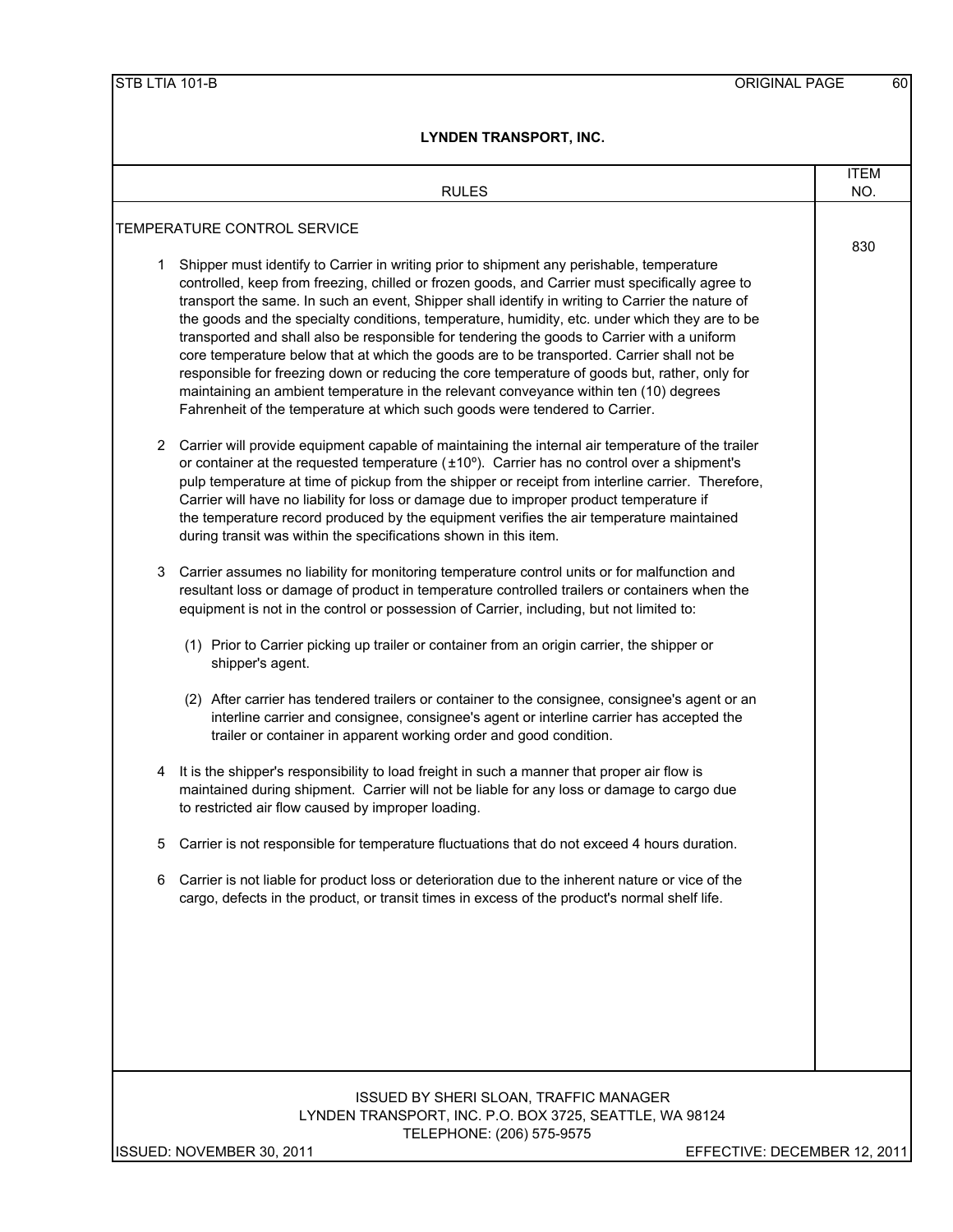|   | <b>RULES</b>                                                                                                                                                                                                                                                                                                                                                                                                                                                                                                                                                                                                                                                                                                                  | <b>ITEM</b><br>NO. |
|---|-------------------------------------------------------------------------------------------------------------------------------------------------------------------------------------------------------------------------------------------------------------------------------------------------------------------------------------------------------------------------------------------------------------------------------------------------------------------------------------------------------------------------------------------------------------------------------------------------------------------------------------------------------------------------------------------------------------------------------|--------------------|
|   | <b>CUSTOMER FURNISHED EQUIPMENT</b>                                                                                                                                                                                                                                                                                                                                                                                                                                                                                                                                                                                                                                                                                           |                    |
|   | Shipments transported in or on freight trailers, containers or chassis furnished by a customer are<br>subject to the following provisions.                                                                                                                                                                                                                                                                                                                                                                                                                                                                                                                                                                                    | 884                |
| 1 | Each piece of equipment furnished by a customer is subject to completion of an interchange<br>inspection by LTIA. LTIA shall have the right to decline to interchange equipment determined<br>not to be properly equipped or maintained, not displaying current Federal Motor Carrier Safety<br>Administration inspection plates or not compatible with the services to be provided or LTIA's<br>equipment and systems.                                                                                                                                                                                                                                                                                                       |                    |
| 2 | By offering equipment for interchange with LTIA, customer warrants it owns, has leased or<br>otherwise has the right to use the furnished equipment for transportation services provided by<br>LTIA. Customer agrees to protect, indemnify and hold harmless LTIA from and against all<br>loss or damage of any kind arising out of any breach of this warranty. If defective customer<br>furnished equipment is inadvertently accepted by LTIA, such acceptance does not constitute<br>waiver of tariff provisions. If while in LTIA's possession any penalties are levied under<br>authority of law due to failure or fault of equipment such penalties shall be for the account<br>and the responsibility of the customer. |                    |
| 3 | LTIA has the right to use customer furnished equipment for movement of freight. If such<br>equipment is used, upon request LTIA will negotiate a reasonable rental allowance with the<br>furnishing customer when customer is paying freight charges for the shipment transported on<br>the customer furnished equipment. If customer requests LTIA use the furnished equipment in<br>lieu of transporting it empty at tariff charges, LTIA will quote and charge customer a below tariff<br>price as LTIA deems appropriate for the equipment furnished.                                                                                                                                                                     |                    |
| 4 | If repairs or other services are provided by LTIA for customer furnished equipment, the cost of<br>such repairs or services will be charged to and payable by the customer.                                                                                                                                                                                                                                                                                                                                                                                                                                                                                                                                                   |                    |
| 5 | Customer furnished equipment must be marked at front, rear and sides with identification<br>marks of not less than three inches in height. If proper identification marks are not provided,<br>LTIA will mark accordingly subject to a charge of \$89.00 per trailer.                                                                                                                                                                                                                                                                                                                                                                                                                                                         |                    |
| 6 | Customer furnished equipment not licensed for use within the state(s) where transportation is<br>provided by LTIA will be assessed the cost of obtaining permits as required by the state(s)<br>involved. The cost of such permits will be billed to customer plus a service charge of \$75.00<br>for each permit obtained by LTIA.                                                                                                                                                                                                                                                                                                                                                                                           |                    |
| 7 | Customer furnished equipment transported northbound from LTIA's Fife, WA, or Seattle, WA,<br>terminals to Alaska via ocean based services will be entitled to return southbound to the<br>same terminals via the same route at no additional charge. For southbound return at no<br>charge, return movement must begin within 30 days of arrival at Alaska northbound<br>destination.                                                                                                                                                                                                                                                                                                                                         |                    |
|   |                                                                                                                                                                                                                                                                                                                                                                                                                                                                                                                                                                                                                                                                                                                               |                    |
|   | ISSUED BY SHERI SLOAN, TRAFFIC MANAGER<br>LYNDEN TRANSPORT, INC. P.O. BOX 3725, SEATTLE, WA 98124<br>TELEPHONE: (206) 575-9575                                                                                                                                                                                                                                                                                                                                                                                                                                                                                                                                                                                                |                    |

ISSUED: NOVEMBER 29, 2021 EFFECTIVE: DECEMBER 19, 2021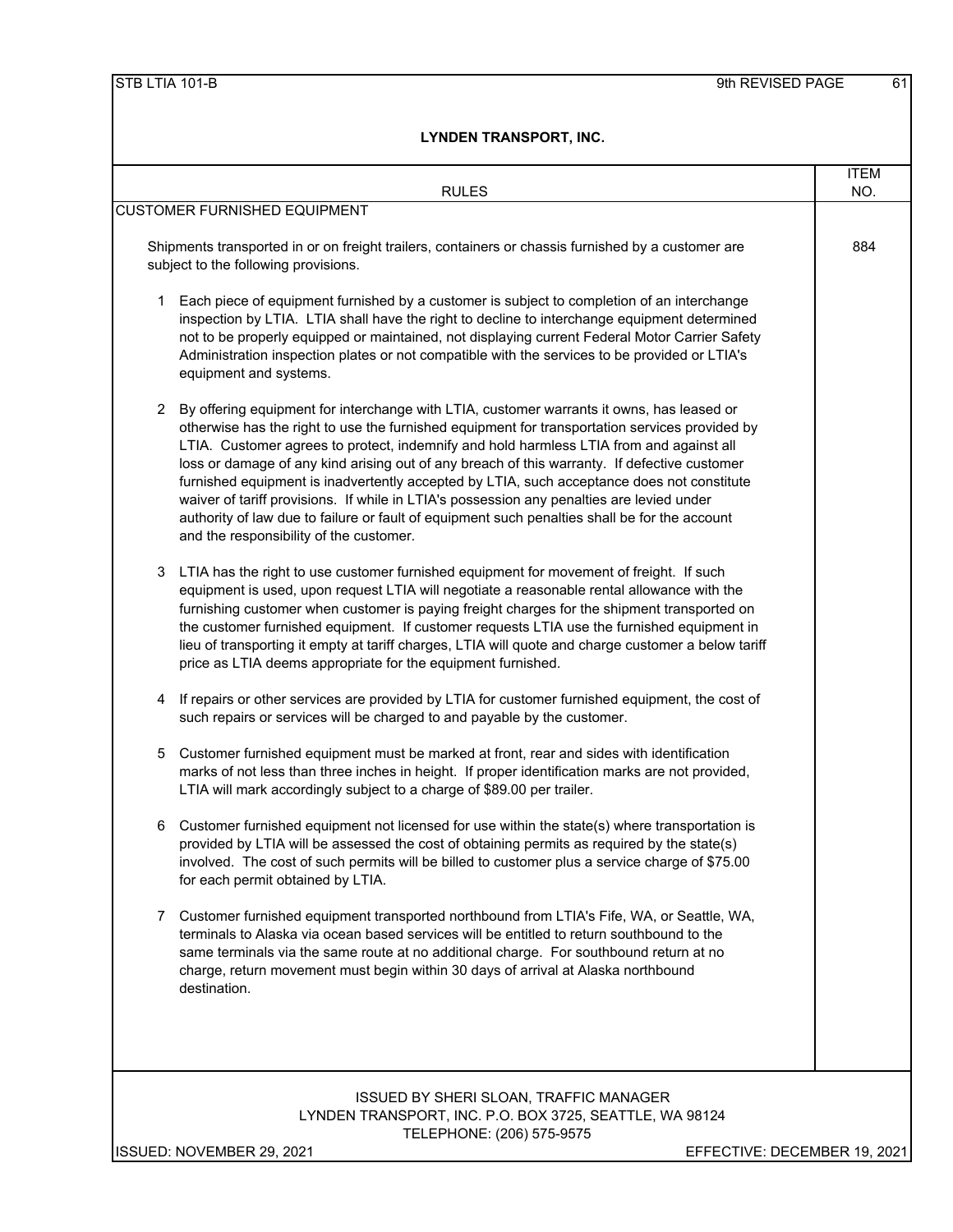|                                                                                       | <b>RULES</b>                                                                                  | <b>ITEM</b><br>NO. |
|---------------------------------------------------------------------------------------|-----------------------------------------------------------------------------------------------|--------------------|
|                                                                                       |                                                                                               |                    |
| <b>CUSTOMER FURNISHED EQUIPMENT</b>                                                   |                                                                                               |                    |
|                                                                                       |                                                                                               | 884                |
| III. Trailer Rental Allowance:                                                        |                                                                                               |                    |
|                                                                                       |                                                                                               |                    |
| of shipper furnished trailers:                                                        | A. Except as otherwise provided, carrier will allow the following amounts for the movement    |                    |
|                                                                                       |                                                                                               |                    |
|                                                                                       | <b>RENTAL ALLOWANCE</b>                                                                       |                    |
| <b>TYPE OF TRAILER</b>                                                                | PER TRAILER PER VOYAGE                                                                        |                    |
| <b>Flatbed Trailers</b>                                                               | \$82.00                                                                                       |                    |
| Lowbed Trailers                                                                       | \$120.00                                                                                      |                    |
| Non-refrigerated Trailers less than 45'                                               | \$135.00                                                                                      |                    |
| Non-refrigerated Trailers 45' or longer                                               | \$150.00                                                                                      |                    |
| Insulated trailers (during KFF season)                                                | \$158.00                                                                                      |                    |
| Refrigerated Trailers less than 40'                                                   | \$369.00                                                                                      |                    |
| Refrigerated Trailers 40' or longer                                                   | \$421.00                                                                                      |                    |
| <b>Tank Trailers</b>                                                                  | \$132.00                                                                                      |                    |
|                                                                                       |                                                                                               |                    |
| To qualify for trailer allowance:<br>В.                                               | 1. Shipper furnished trailer must be 23' or longer or must be a maritime container 20' or     |                    |
| longer mounted on a shipper furnished chassis.                                        |                                                                                               |                    |
|                                                                                       | 2. Shipper shall submit an invoice referencing the freight bill number to LTIA for the        |                    |
|                                                                                       |                                                                                               |                    |
|                                                                                       | amount of the rental allowance within 90 days from arrival of water carrier's vessel at       |                    |
| port of unloading.                                                                    |                                                                                               |                    |
|                                                                                       |                                                                                               |                    |
| IV. Placards, Permits and Licenses:                                                   |                                                                                               |                    |
|                                                                                       |                                                                                               |                    |
|                                                                                       | A. Shipper furnished trailers must be marked at both front and rear with identification marks |                    |
|                                                                                       | of not less than three inches in height. If proper identification marks are not on shipper    |                    |
| furnished trailers, carrier will mark accordingly at a charge of \$87.00 per trailer. |                                                                                               |                    |
|                                                                                       |                                                                                               |                    |
| В.                                                                                    | Shipper furnished and other non LTIA trailers not licensed for use within the state of Alaska |                    |
|                                                                                       | will be assessed the cost of obtaining permits as required by the state of Alaska or other    |                    |
| governmental agency, subject to a minimum charge of \$56.00 per trailer.              |                                                                                               |                    |
|                                                                                       |                                                                                               |                    |
|                                                                                       |                                                                                               |                    |
|                                                                                       |                                                                                               |                    |
|                                                                                       |                                                                                               |                    |
|                                                                                       |                                                                                               |                    |
|                                                                                       |                                                                                               |                    |
|                                                                                       |                                                                                               |                    |
|                                                                                       |                                                                                               |                    |
|                                                                                       |                                                                                               |                    |
|                                                                                       |                                                                                               |                    |
|                                                                                       |                                                                                               |                    |
|                                                                                       | ISSUED BY SHERI SLOAN, TRAFFIC MANAGER                                                        |                    |
|                                                                                       | LYNDEN TRANSPORT, INC. P.O. BOX 3725, SEATTLE, WA 98124                                       |                    |
| ISSUED: NOVEMBER 29, 2021                                                             | TELEPHONE: (206) 575-9575<br>EFFECTIVE: DECEMBER 19,2021                                      |                    |
|                                                                                       |                                                                                               |                    |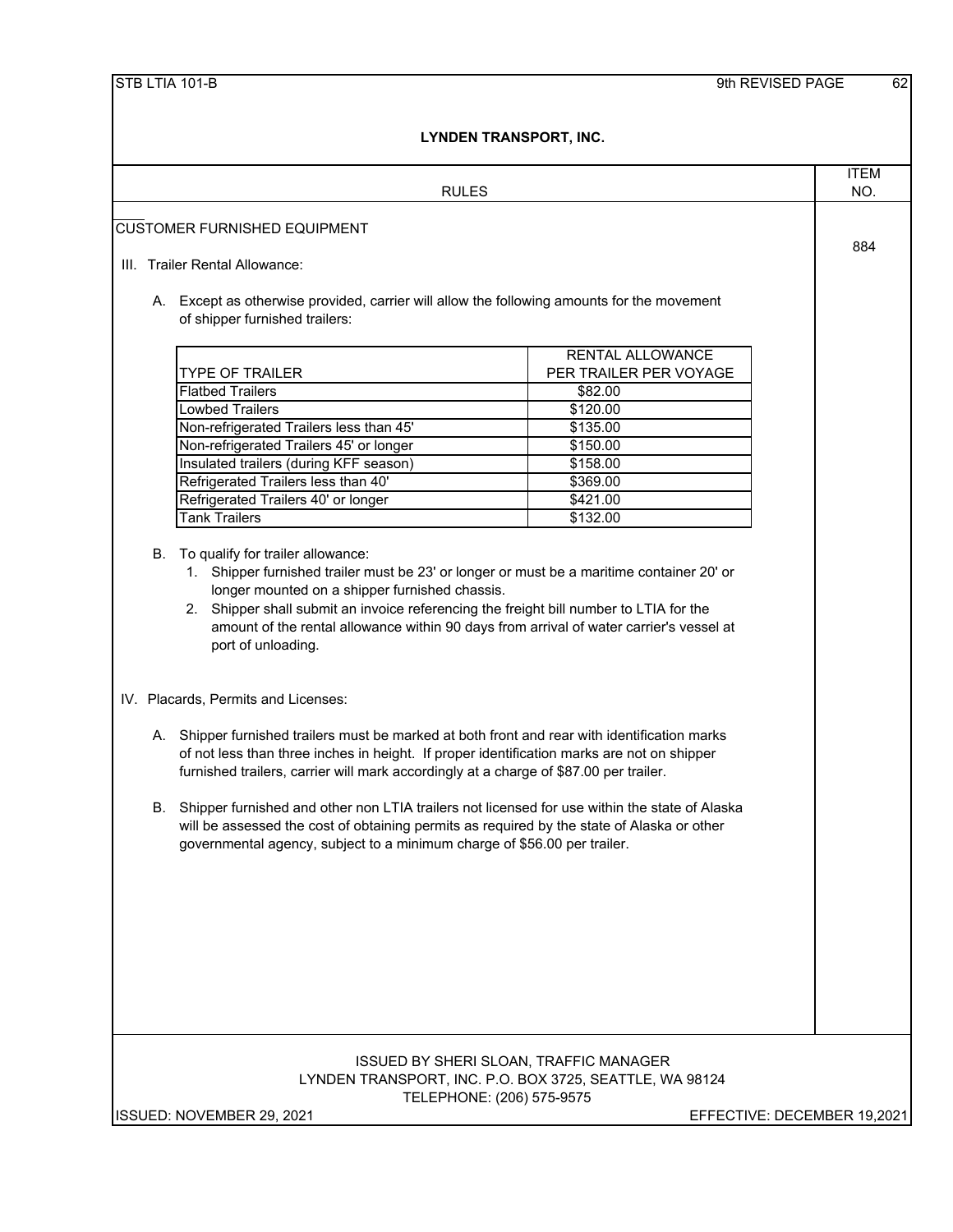| <b>RULES</b>                                                                                                                                                                                                                                                                                                                                                                                                                                                                                                                                                                                                                                                                                                                                                                                                                                                | <b>ITEM</b><br>NO. |
|-------------------------------------------------------------------------------------------------------------------------------------------------------------------------------------------------------------------------------------------------------------------------------------------------------------------------------------------------------------------------------------------------------------------------------------------------------------------------------------------------------------------------------------------------------------------------------------------------------------------------------------------------------------------------------------------------------------------------------------------------------------------------------------------------------------------------------------------------------------|--------------------|
| SHIPPER FURNISHED EQUIPMENT:                                                                                                                                                                                                                                                                                                                                                                                                                                                                                                                                                                                                                                                                                                                                                                                                                                |                    |
| V. Condition of Trailers:                                                                                                                                                                                                                                                                                                                                                                                                                                                                                                                                                                                                                                                                                                                                                                                                                                   | 884                |
| A. Shipper furnished trailers shall be equipped with all of the necessary equipment including<br>brakes, lights, reflectors, mud flaps, tires of proper size and type, placards and other<br>equipment as required by applicable federal, state and local jurisdictions including city,<br>county, borough or municipal laws. Such trailers and equipment shall be in proper working<br>condition at the time the trailers are tendered to LTIA.                                                                                                                                                                                                                                                                                                                                                                                                            |                    |
| B. LTIA shall have the right to refuse acceptance of trailers that are not properly equipped or are<br>not in proper working condition. Where shipper furnished vehicle is inadvertently accepted<br>by LTIA, such acceptance does not constitute waiver of tariff provisions. All penalties levied<br>under authority of law while trailer/freight is in the possession of LTIA due to failure of<br>trailer's equipment or lack of legally required equipment shall be for the account of the shipper.                                                                                                                                                                                                                                                                                                                                                    |                    |
| C. Insulated or refrigerated trailers that are furnished by the shipper to transport cargo requiring<br>protection from freezing (per Item 810) or refrigerated/temperature control service (per Item<br>644) shall be in proper operating condition when tendered to LTIA. Trailers requiring fuel to<br>operate heating, refrigerating or temperature control mechanisms shall be tendered to LTIA<br>with fuel tanks filled to capacity when such trailers are being utilized to transport cargo<br>requiring protection from freezing or refrigerated/temperature control service.                                                                                                                                                                                                                                                                      |                    |
| D. If insulated or refrigerated trailers should malfunction while in carrier's possession, carrier<br>shall make reasonable efforts to repair the equipment. The actual cost of fuel and repair parts<br>furnished by LTIA shall be billed to the shipper furnishing the trailer. Labor required for<br>fueling or repairing shipper furnished trailers shall be billed at hourly rates in Item 890. LTIA<br>shall perform fueling and repairs on a routing basis while trailers are in LTIA's possession<br>unless the shipper directs, in writing, prior to shipment that no fueling or repairs are to be<br>performed. LTIA shall not be liable for loss or damage to shipper furnished trailers or their<br>contents should the trailer malfunction or fail to operate properly (for any reason, including<br>lack of fuel) while in LTIA's possession. |                    |
|                                                                                                                                                                                                                                                                                                                                                                                                                                                                                                                                                                                                                                                                                                                                                                                                                                                             |                    |
| <b>ISSUED BY SHERI SLOAN, TRAFFIC MANAGER</b><br>LYNDEN TRANSPORT, INC. P.O. BOX 3725, SEATTLE, WA 98124<br>TELEPHONE: (206) 575-9575                                                                                                                                                                                                                                                                                                                                                                                                                                                                                                                                                                                                                                                                                                                       |                    |
| ISSUED: NOVEMBER 30, 2011<br>EFFECTIVE: DECEMBER 12, 2011                                                                                                                                                                                                                                                                                                                                                                                                                                                                                                                                                                                                                                                                                                                                                                                                   |                    |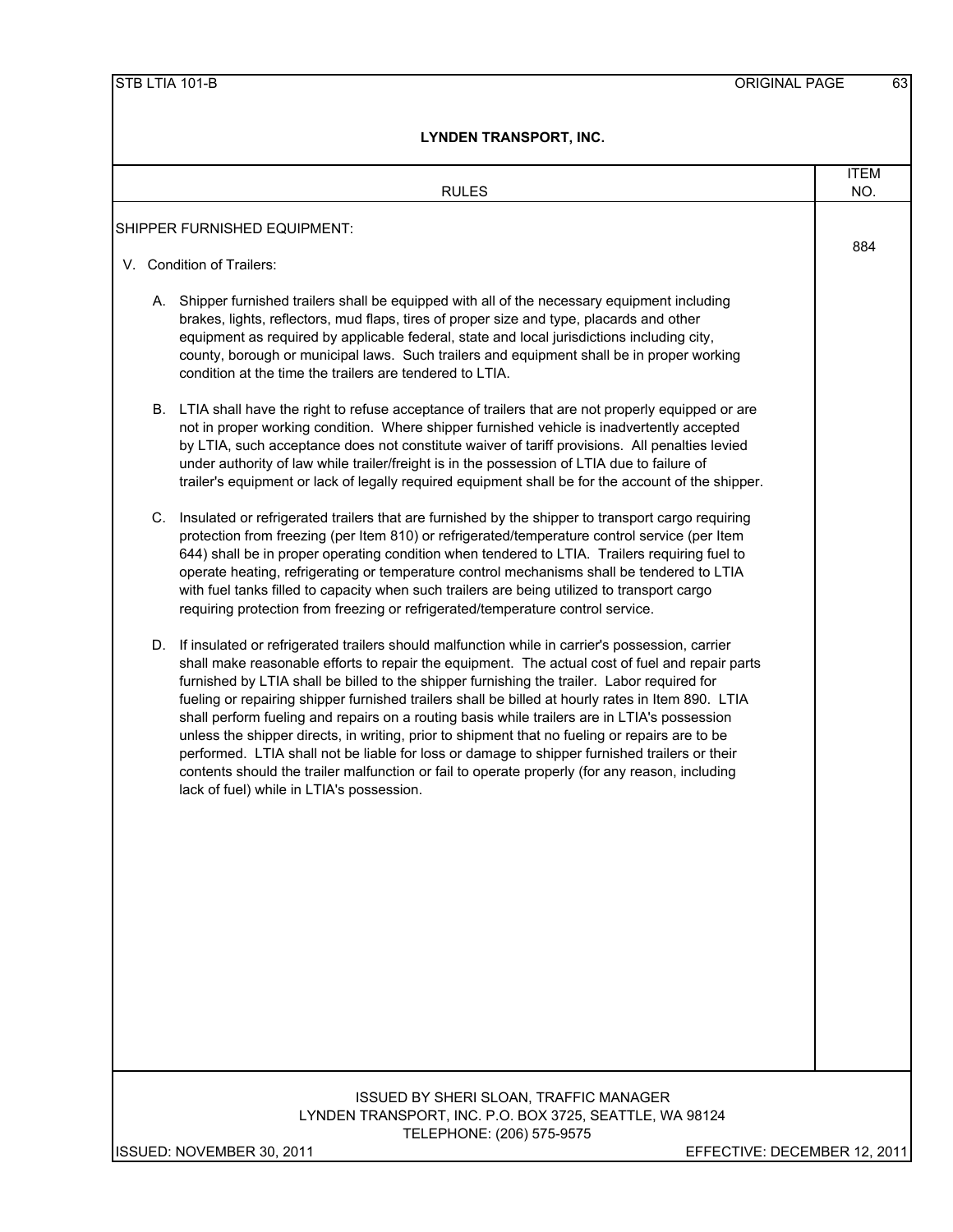|         | LINUEN IRANJFURI, INU.                                                                                                                                                                                                                                                                                                                                                         |                    |
|---------|--------------------------------------------------------------------------------------------------------------------------------------------------------------------------------------------------------------------------------------------------------------------------------------------------------------------------------------------------------------------------------|--------------------|
|         | <b>RULES</b>                                                                                                                                                                                                                                                                                                                                                                   | <b>ITEM</b><br>NO. |
|         | SPECIAL SERVICES - EXPEDITED "HOT STOW" SERVICE                                                                                                                                                                                                                                                                                                                                | 889                |
|         | For shipments transported via steamship based ocean routes, expedited unloading "hot stow" service<br>may be available for northbound shipments only subject to the following provisions.                                                                                                                                                                                      |                    |
|         | Definition: Hot Stow Service                                                                                                                                                                                                                                                                                                                                                   |                    |
|         | Northbound cargo showing "Hot Stow Service Requested" on the bill of lading and provided<br>such service under provisions of this item will be available for pickup from ocean carrier's<br>Anchorage, AK, terminal within two hours of ocean carrier's Anchorage gate opening. Ocean<br>carrier's gate opening time will be determined and specified solely by ocean carrier. |                    |
|         | <b>Charges for Hot Stow Service</b>                                                                                                                                                                                                                                                                                                                                            |                    |
|         | Charge per Hot Stow booking:<br>\$229.00                                                                                                                                                                                                                                                                                                                                       |                    |
| NOTE 1: | Hot Stow Service for individual bookings must be requested at least eight hours prior<br>to the ocean carrier's Tacoma, WA, terminal gate cut-off time.                                                                                                                                                                                                                        |                    |
| NOTE 2: | Bookings requiring Tacoma, WA, area drayage provided by LTIA must be made<br>available for pick-up at least five hours prior to the ocean carrier's gate cut-off time.                                                                                                                                                                                                         |                    |
| NOTE 3: | Bookings utilizing shipper-provided drayage must enter ocean carrier's Tacoma, WA,<br>terminal gate no later than three hours prior to gate cut-off time.                                                                                                                                                                                                                      |                    |
| NOTE 4: | Hot Stow Service will be provided subject to availability of vessel space.                                                                                                                                                                                                                                                                                                     |                    |
| NOTE 5: | Hot Stow Service will not be available for over-dimensional flatbed cargo or shipments<br>that include hazardous materials.                                                                                                                                                                                                                                                    |                    |
|         |                                                                                                                                                                                                                                                                                                                                                                                |                    |
|         |                                                                                                                                                                                                                                                                                                                                                                                |                    |
|         |                                                                                                                                                                                                                                                                                                                                                                                |                    |
|         |                                                                                                                                                                                                                                                                                                                                                                                |                    |
|         |                                                                                                                                                                                                                                                                                                                                                                                |                    |
|         |                                                                                                                                                                                                                                                                                                                                                                                |                    |
|         |                                                                                                                                                                                                                                                                                                                                                                                |                    |
|         | ISSUED BY SHERI SLOAN, TRAFFIC MANAGER<br>LYNDEN TRANSPORT, INC. P.O. BOX 3725, SEATTLE, WA 98124<br>TELEPHONE: (206) 575-9575                                                                                                                                                                                                                                                 |                    |
|         | ISSUED: NOVEMBER 29, 2021<br>EFFECTIVE: DECEMBER 19, 2021                                                                                                                                                                                                                                                                                                                      |                    |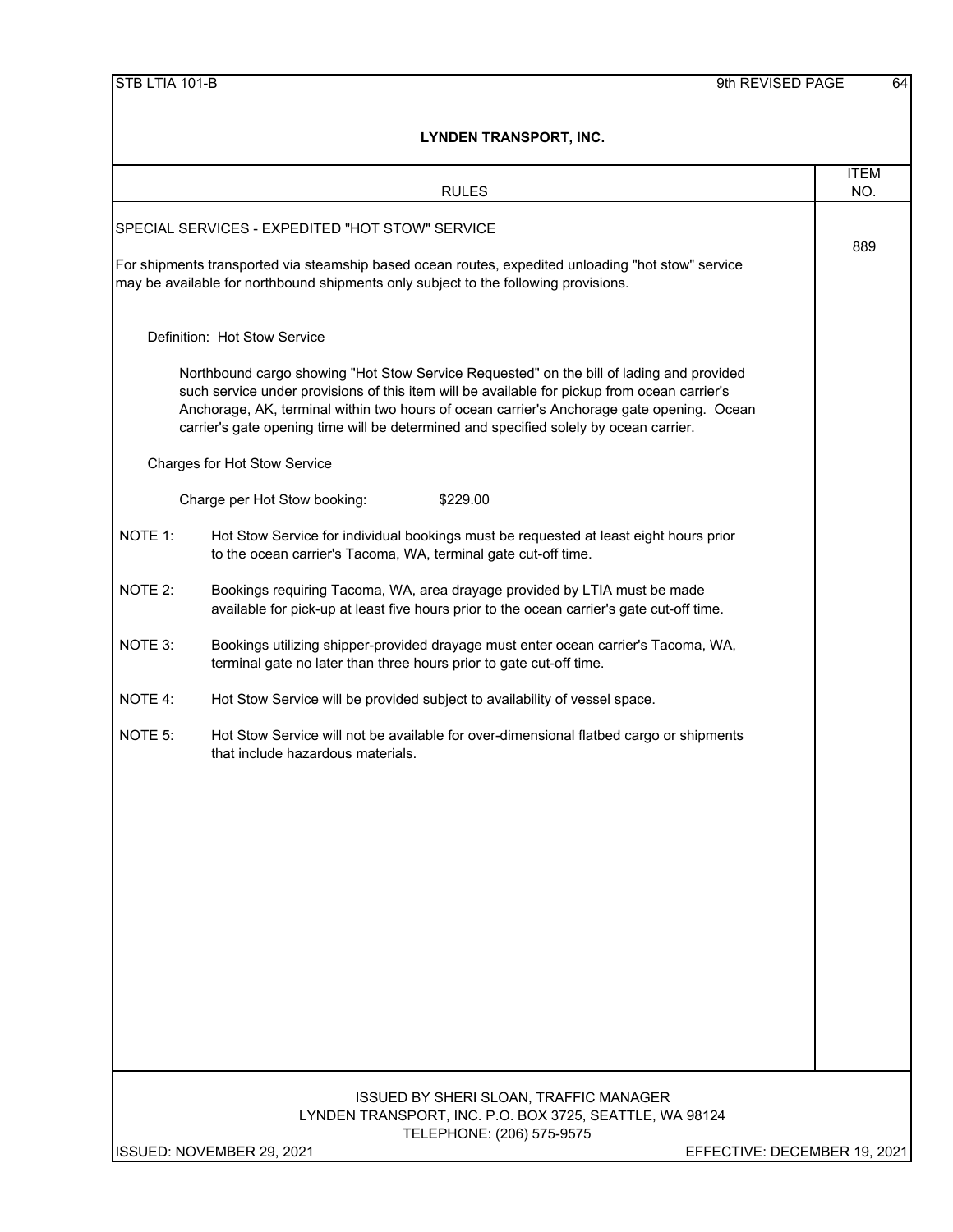| SPECIAL SERVICES - DRIVER LOADING/ UNLOADING; HOURLY RATES FOR LABOR<br>Driver Loading/Unloading (Exception to NMFC Item 568)                                                                                                                                                         | <b>RULES</b>         |                                                                                          |                          |                          | NO. |
|---------------------------------------------------------------------------------------------------------------------------------------------------------------------------------------------------------------------------------------------------------------------------------------|----------------------|------------------------------------------------------------------------------------------|--------------------------|--------------------------|-----|
|                                                                                                                                                                                                                                                                                       |                      |                                                                                          |                          |                          |     |
|                                                                                                                                                                                                                                                                                       |                      |                                                                                          |                          |                          | 890 |
|                                                                                                                                                                                                                                                                                       |                      |                                                                                          |                          |                          |     |
|                                                                                                                                                                                                                                                                                       |                      | Unless otherwise specified, LTIA's drivers will load and unload LTL rated shipments when |                          |                          |     |
| individual pieces making up the shipment can be reasonably and safely handled by hand,                                                                                                                                                                                                |                      |                                                                                          |                          |                          |     |
| by hand truck or by pallet jack and shipper or consignee has a truck accessible dock or<br>platform or arranges and pays for lift gate service. The driver picking up or delivering the<br>shipment has the authority and discretion to determine if a shipment can be reasonably and |                      |                                                                                          |                          |                          |     |
|                                                                                                                                                                                                                                                                                       |                      |                                                                                          |                          |                          |     |
| safely loaded or unloaded by the individual driver.                                                                                                                                                                                                                                   |                      |                                                                                          |                          |                          |     |
| If driver determines LTL freight cannot be reasonably and safely handled by an individual                                                                                                                                                                                             |                      |                                                                                          |                          |                          |     |
| driver, then the driver will assist shipper or consignee in the loading or unloading of the                                                                                                                                                                                           |                      |                                                                                          |                          |                          |     |
| freight to the extent reasonably possible. In all cases, the free time allowed for loading or                                                                                                                                                                                         |                      |                                                                                          |                          |                          |     |
| unloading and charges for excess time shown in this tariff or as otherwise agreed to will                                                                                                                                                                                             |                      |                                                                                          |                          |                          |     |
| apply.                                                                                                                                                                                                                                                                                |                      |                                                                                          |                          |                          |     |
| Unless otherwise specified, if LTIA driver loads or unloads LTL freight, such freight will be                                                                                                                                                                                         |                      |                                                                                          |                          |                          |     |
| handled into or out of the vehicle only within a distance of 20 feet from the door of the picking                                                                                                                                                                                     |                      |                                                                                          |                          |                          |     |
|                                                                                                                                                                                                                                                                                       |                      |                                                                                          |                          |                          |     |
| up or delivering vehicle. If LTL freight is required to be moved by LTIA beyond 20 feet from the<br>vehicle door, additional charges will apply.                                                                                                                                      |                      |                                                                                          |                          |                          |     |
|                                                                                                                                                                                                                                                                                       |                      |                                                                                          |                          |                          |     |
|                                                                                                                                                                                                                                                                                       |                      |                                                                                          |                          |                          |     |
| Unless otherwise specified, LTIA's drivers will not load or unload TL rated shipments and                                                                                                                                                                                             |                      |                                                                                          |                          |                          |     |
| the shipper or consignee will perform or otherwise arrange for loading or unloading freight                                                                                                                                                                                           |                      |                                                                                          |                          |                          |     |
| to or from trucks, trailers or containers.                                                                                                                                                                                                                                            |                      |                                                                                          |                          |                          |     |
|                                                                                                                                                                                                                                                                                       |                      |                                                                                          |                          |                          |     |
| Hourly Rates for Labor                                                                                                                                                                                                                                                                |                      |                                                                                          |                          |                          |     |
|                                                                                                                                                                                                                                                                                       |                      |                                                                                          |                          |                          |     |
| Upon request and subject to availability, LTIA will provide labor for loading, unloading or other                                                                                                                                                                                     |                      |                                                                                          |                          |                          |     |
| services requested by a customer. The hourly rates for labor are shown in the following table<br>and, unless otherwise agreed to, will apply from the time the laborer(s) leave the LTIA facility                                                                                     |                      |                                                                                          |                          |                          |     |
| providing the service until the time of return to the LTIA facility.                                                                                                                                                                                                                  |                      |                                                                                          |                          |                          |     |
|                                                                                                                                                                                                                                                                                       |                      |                                                                                          |                          |                          |     |
| <b>Time Service Performed</b>                                                                                                                                                                                                                                                         |                      |                                                                                          |                          | Minimum Charge           |     |
|                                                                                                                                                                                                                                                                                       | State of WA          | Rate Per Man Hour<br>State of AK                                                         | State of WA              | Per Man<br>State of AK   |     |
| Monday - Friday                                                                                                                                                                                                                                                                       |                      |                                                                                          |                          |                          |     |
| 8:00 AM - 5:00 PM                                                                                                                                                                                                                                                                     | \$105.00             | \$135.00                                                                                 | \$105.00                 | \$135.00                 |     |
| 5:00 PM - 8:00 AM                                                                                                                                                                                                                                                                     | \$180.00             | \$234.00                                                                                 | \$180.00                 | \$234.00                 |     |
| Saturdays<br>Sundays - Holidays                                                                                                                                                                                                                                                       | \$203.00<br>\$424.00 | \$256.00<br>\$369.00                                                                     | \$1,358.00<br>\$1,418.00 | \$2,051.00<br>\$2,949.00 |     |

TELEPHONE: (206) 575-9575

ISSUED: NOVEMBER 29, 2021 **EFFECTIVE: DECEMBER 19, 2021**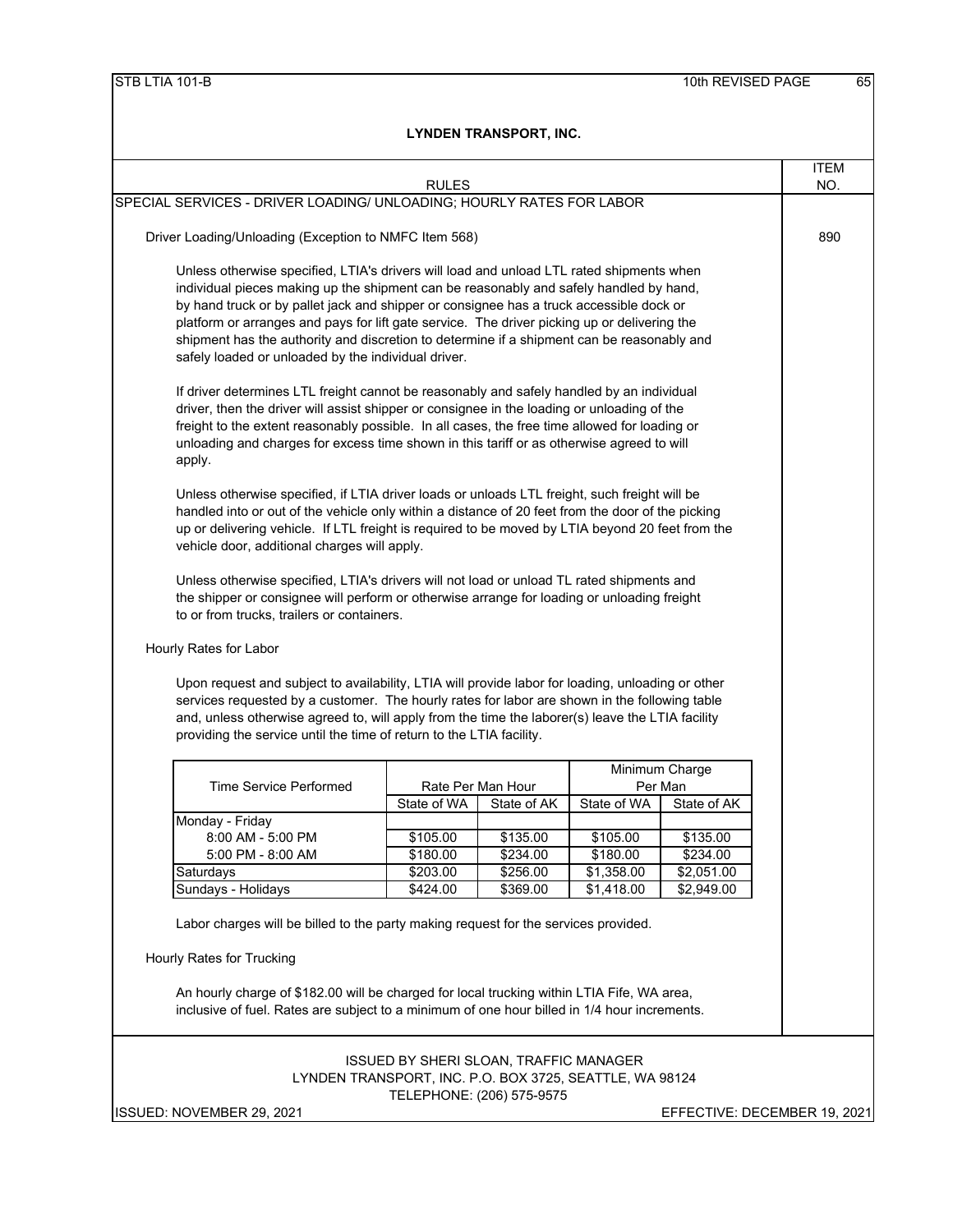| LINUEN IRANSPURI, INU.                                                                                                                                                                                                                                                                                                                                                                                                                                                                                                                                                                                                                       |                    |
|----------------------------------------------------------------------------------------------------------------------------------------------------------------------------------------------------------------------------------------------------------------------------------------------------------------------------------------------------------------------------------------------------------------------------------------------------------------------------------------------------------------------------------------------------------------------------------------------------------------------------------------------|--------------------|
| <b>RULES</b>                                                                                                                                                                                                                                                                                                                                                                                                                                                                                                                                                                                                                                 | <b>ITEM</b><br>NO. |
| CONDITION OF TRAILERS WHEN RETURNED TO CARRIER                                                                                                                                                                                                                                                                                                                                                                                                                                                                                                                                                                                               |                    |
| Empty equipment provided by LTIA must be returned to LTIA empty, clean and in the same condition and<br>configuration as originally tendered for use. If LTIA is required to clean or repair equipment due to dirt,<br>debris or damage attributable to the shipment being transported, the cost of cleaning or repair plus 15%<br>will be charged to the party responsible for paying the associated freight charges. If chargeable party<br>determines it is not responsible for the repair or cleaning charges and makes arrangements for another<br>party to pay such charges, LTIA will instead bill and collect from such other party. | 893                |
|                                                                                                                                                                                                                                                                                                                                                                                                                                                                                                                                                                                                                                              |                    |
|                                                                                                                                                                                                                                                                                                                                                                                                                                                                                                                                                                                                                                              |                    |
|                                                                                                                                                                                                                                                                                                                                                                                                                                                                                                                                                                                                                                              |                    |
|                                                                                                                                                                                                                                                                                                                                                                                                                                                                                                                                                                                                                                              |                    |
|                                                                                                                                                                                                                                                                                                                                                                                                                                                                                                                                                                                                                                              |                    |
|                                                                                                                                                                                                                                                                                                                                                                                                                                                                                                                                                                                                                                              |                    |
|                                                                                                                                                                                                                                                                                                                                                                                                                                                                                                                                                                                                                                              |                    |
|                                                                                                                                                                                                                                                                                                                                                                                                                                                                                                                                                                                                                                              |                    |
|                                                                                                                                                                                                                                                                                                                                                                                                                                                                                                                                                                                                                                              |                    |
|                                                                                                                                                                                                                                                                                                                                                                                                                                                                                                                                                                                                                                              |                    |
|                                                                                                                                                                                                                                                                                                                                                                                                                                                                                                                                                                                                                                              |                    |
|                                                                                                                                                                                                                                                                                                                                                                                                                                                                                                                                                                                                                                              |                    |
|                                                                                                                                                                                                                                                                                                                                                                                                                                                                                                                                                                                                                                              |                    |
|                                                                                                                                                                                                                                                                                                                                                                                                                                                                                                                                                                                                                                              |                    |
|                                                                                                                                                                                                                                                                                                                                                                                                                                                                                                                                                                                                                                              |                    |
| ISSUED BY SHERI SLOAN, TRAFFIC MANAGER                                                                                                                                                                                                                                                                                                                                                                                                                                                                                                                                                                                                       |                    |
| LYNDEN TRANSPORT, INC. P.O. BOX 3725, SEATTLE, WA 98124<br>TELEPHONE: (206) 575-9575                                                                                                                                                                                                                                                                                                                                                                                                                                                                                                                                                         |                    |
| ISSUED: NOVEMBER 30, 2011<br>EFFECTIVE: DECEMBER 12, 2011                                                                                                                                                                                                                                                                                                                                                                                                                                                                                                                                                                                    |                    |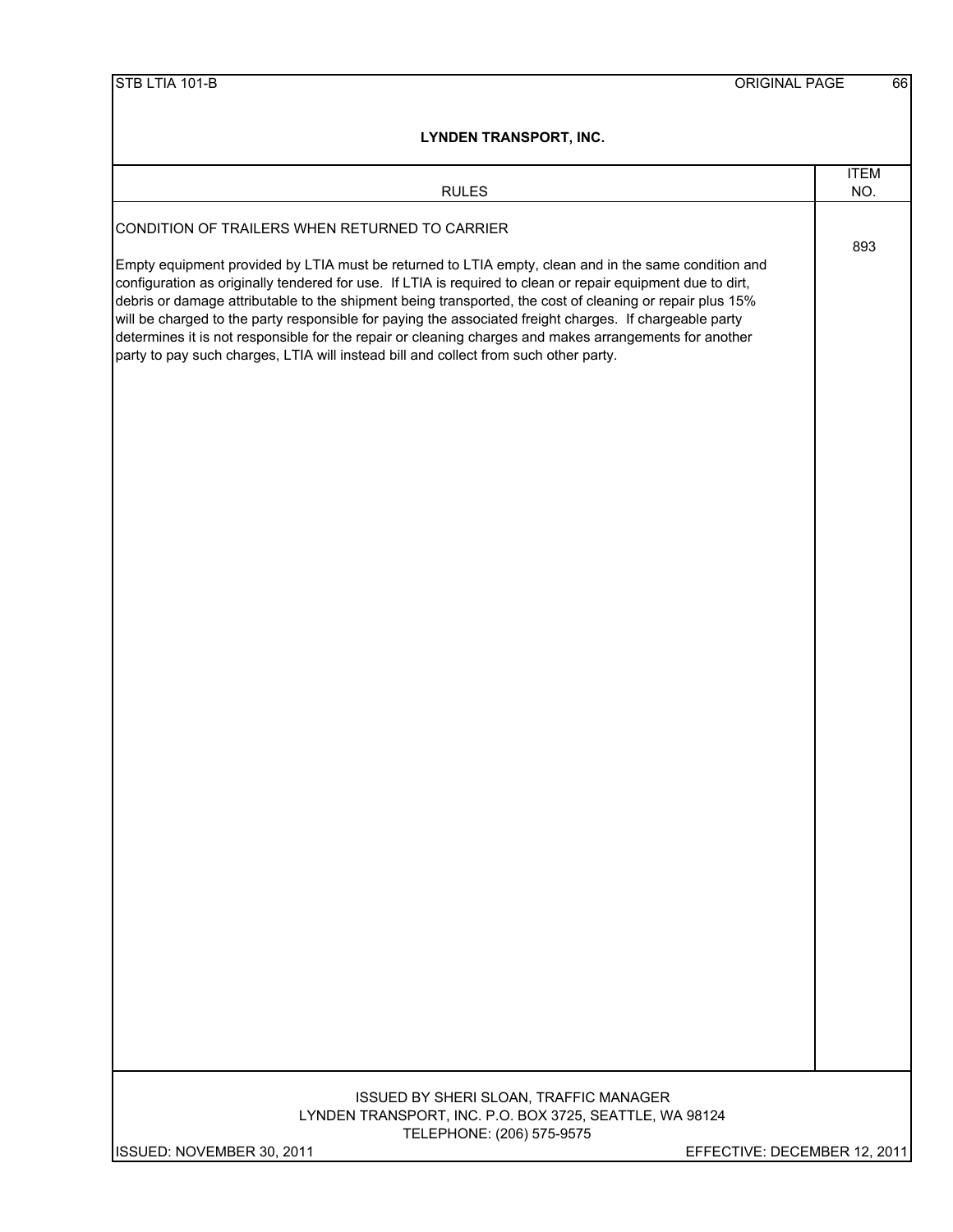| <b>RULES</b>                                                                                                                                                                                                                                                                                                                                                              | <b>ITEM</b><br>NO. |
|---------------------------------------------------------------------------------------------------------------------------------------------------------------------------------------------------------------------------------------------------------------------------------------------------------------------------------------------------------------------------|--------------------|
| STOPPING IN TRANSIT FOR PARTIAL LOADING OR FOR PARTIAL UNLOADING:                                                                                                                                                                                                                                                                                                         |                    |
| In addition to placement at origin for pickup or placement for delivery at final destination, under the<br>following conditions, one stop-off for pickup and/or one stop-off for delivery will be allowed at an<br>intermediate point for the purpose of loading or unloading component parts of a single shipment<br>being transported in or on a trailer or container.  | 900                |
| CONDITIONS APPLICABLE TO STOP-OFF SERVICE:<br>(1)                                                                                                                                                                                                                                                                                                                         |                    |
| (a) The stop-off point must be intermediate via the route of movement between origin point and<br>final destination and transported via a regular route over which LTIA's operations are normally<br>conducted.                                                                                                                                                           |                    |
| (b) Stop-off service will only be provided for TL rated shipments.                                                                                                                                                                                                                                                                                                        |                    |
| (c) Stop-off service will only be provided when shipment is in transit via highway service.<br>Stop-off service will not be allowed while shipment is in transit via rail or water services.                                                                                                                                                                              |                    |
| (d) Stop-off service may not be available on routes or portions of routes where LTIA contracts<br>with another carrier to provide linehaul service.                                                                                                                                                                                                                       |                    |
| (e) One hour free time at each stop-off location will be allowed for loading or unloading. After<br>expiration of free time detention charges will apply. If stop in transit causes delays due to<br>compliance with driver hours of service regulations, LTIA will advise customer and additional<br>charges will be applicable to cover the resultant additional costs. |                    |
| (2) LINEHAUL CHARGES:                                                                                                                                                                                                                                                                                                                                                     |                    |
| On shipments stopped for partial loading or unloading, charges will be determined on the<br>(f)<br>basis of actual weight of the entire shipment at the volume or truckload rate applicable from<br>point of origin or stop-off point to final destination or from point of origin to stop-off point,<br>whichever produces the higher charge.                            |                    |
| (3) STOP-OFF CHARGE:                                                                                                                                                                                                                                                                                                                                                      |                    |
| Charge per stop-off:<br>\$424.00                                                                                                                                                                                                                                                                                                                                          |                    |
|                                                                                                                                                                                                                                                                                                                                                                           |                    |
|                                                                                                                                                                                                                                                                                                                                                                           |                    |
|                                                                                                                                                                                                                                                                                                                                                                           |                    |
| ISSUED BY SHERI SLOAN, TRAFFIC MANAGER<br>LYNDEN TRANSPORT, INC. P.O. BOX 3725, SEATTLE, WA 98124<br>TELEPHONE: (206) 575-9575                                                                                                                                                                                                                                            |                    |
| ISSUED: NOVEMBER 29, 2021<br>EFFECTIVE: DECEMBER 19, 2021                                                                                                                                                                                                                                                                                                                 |                    |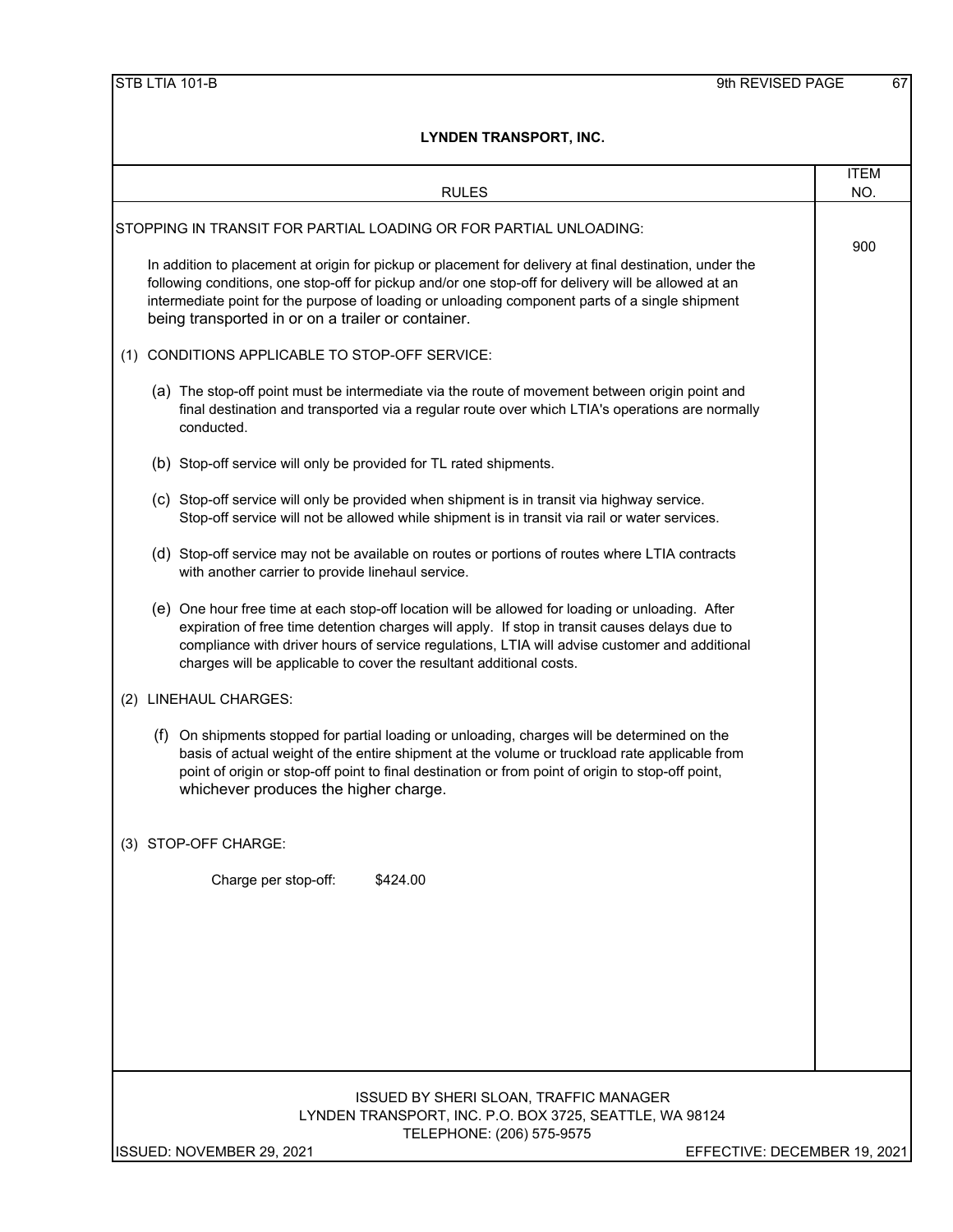|                                                                                                                                                                                                                                                                                                                                                                | <b>RULES</b>                                  |                           |                                                                                       |                              | <b>ITEM</b><br>NO. |
|----------------------------------------------------------------------------------------------------------------------------------------------------------------------------------------------------------------------------------------------------------------------------------------------------------------------------------------------------------------|-----------------------------------------------|---------------------------|---------------------------------------------------------------------------------------|------------------------------|--------------------|
| CARGO STORAGE AT LTIA ORIGIN AND DESTINATION FACILITIES:                                                                                                                                                                                                                                                                                                       |                                               |                           |                                                                                       |                              |                    |
| A. LTL, TL and vehicle shipments will be allowed 48 hours free time for storage at LTIA facilities<br>commencing with 12:01 AM of the day following receipt of a shipment at a LTIA origin terminal or of<br>the day following notification (Note 1.) of availability for delivery to the consignee.                                                           |                                               |                           |                                                                                       |                              |                    |
| Exception - KFF or Temperature Controlled Cargo: Shipments provided Protection From Freezing<br>(KFF) or Temperature Controlled service will be subject to storage charges beginning at 12:01 AM<br>following the first day of receipt at origin or following the day of notification (Note 1.) of availability for<br>delivery to the consignee.              |                                               |                           |                                                                                       |                              |                    |
| Exception - Shipments received at origin routed via water carrier based service: Free time at origin<br>for shipments routed via water carrier based service will not be limited to 48 hours and will be<br>allowed free time until the day following the next available water carrier sailing on which the<br>shipment would normally be scheduled to depart. |                                               |                           |                                                                                       |                              |                    |
| B. Whether loaded in or on equipment or otherwise, cargo remaining at a LTIA facility, including a LTIA<br>agent's terminal, after the expiration of free time shall be subject to storage charges at the rates<br>shown in the following table:                                                                                                               |                                               |                           |                                                                                       |                              |                    |
|                                                                                                                                                                                                                                                                                                                                                                |                                               |                           | STORAGE CHARGES PER UNIT, SHIPMENT OR PART-LOT<br>PER 24 HOUR DAY OR FRACTION THEREOF |                              |                    |
|                                                                                                                                                                                                                                                                                                                                                                | First Two                                     | Next Four                 |                                                                                       |                              |                    |
| <b>DESCRIPTION:</b>                                                                                                                                                                                                                                                                                                                                            | Chargeable<br>Days:                           | Chargeable<br>Days:       | Thereafter:                                                                           | Minimum<br>Charge:           |                    |
| Bulk tank trailers, refrigerated trailers<br>Specialized equipment, e.g. double-<br>drop, stretch or stepdeck trailers                                                                                                                                                                                                                                         | \$243.00                                      | \$319.00                  | \$319.00                                                                              | \$243.00                     |                    |
| Standard flatbed and dry trailers                                                                                                                                                                                                                                                                                                                              | \$119.00                                      | \$145.00                  | \$145.00                                                                              | \$119.00                     |                    |
| LTL shipments under 5000 lbs not                                                                                                                                                                                                                                                                                                                               |                                               |                           |                                                                                       |                              |                    |
| requiring KFF or temperature control                                                                                                                                                                                                                                                                                                                           | \$41.00                                       | \$41.00                   | \$41.00                                                                               | \$41.00                      |                    |
| LTL shipments under 5000 lbs                                                                                                                                                                                                                                                                                                                                   |                                               |                           |                                                                                       |                              |                    |
| requiring KFF or temperature control<br>Passenger vehicles/pickup trucks                                                                                                                                                                                                                                                                                       | \$119.00<br>\$65.00                           | \$145.00<br>\$65.00       | \$201.00<br>\$65.00                                                                   | \$119.00<br>\$65.00          |                    |
| Motor homes/campers/trucks/boats                                                                                                                                                                                                                                                                                                                               |                                               |                           |                                                                                       |                              |                    |
| on trailers/buses                                                                                                                                                                                                                                                                                                                                              | \$119.00                                      | \$119.00                  | \$119.00                                                                              | \$119.00                     |                    |
| Rubber tired machinery/machines/                                                                                                                                                                                                                                                                                                                               |                                               |                           |                                                                                       |                              |                    |
| tracked vehicles                                                                                                                                                                                                                                                                                                                                               | \$119.00                                      | \$119.00                  | \$119.00                                                                              | \$119.00                     |                    |
| Cargo, NOS, storage at LTIA                                                                                                                                                                                                                                                                                                                                    |                                               |                           |                                                                                       |                              |                    |
| <b>Terminal Facility</b>                                                                                                                                                                                                                                                                                                                                       |                                               |                           | \$.86 per cwt per day, min charge \$38.00 per day                                     |                              |                    |
| Shipper owned trailers                                                                                                                                                                                                                                                                                                                                         |                                               |                           |                                                                                       |                              |                    |
| (except as shown below)                                                                                                                                                                                                                                                                                                                                        | \$81.00                                       | \$81.00                   | \$81.00                                                                               | \$81.00                      |                    |
| Shipper owned refrigerated trailers<br>(when loaded with freight requiring                                                                                                                                                                                                                                                                                     |                                               |                           |                                                                                       |                              |                    |
| temperature control)                                                                                                                                                                                                                                                                                                                                           | \$119.00                                      | \$161.00                  | \$161.00                                                                              | \$119.00                     |                    |
|                                                                                                                                                                                                                                                                                                                                                                |                                               |                           |                                                                                       |                              |                    |
|                                                                                                                                                                                                                                                                                                                                                                | <b>ISSUED BY SHERI SLOAN, TRAFFIC MANAGER</b> | TELEPHONE: (206) 575-9575 | LYNDEN TRANSPORT, INC. P.O. BOX 3725, SEATTLE, WA 98124                               |                              |                    |
| ISSUED: NOVEMBER 29, 2021                                                                                                                                                                                                                                                                                                                                      |                                               |                           |                                                                                       | EFFECTIVE: DECEMBER 19, 2021 |                    |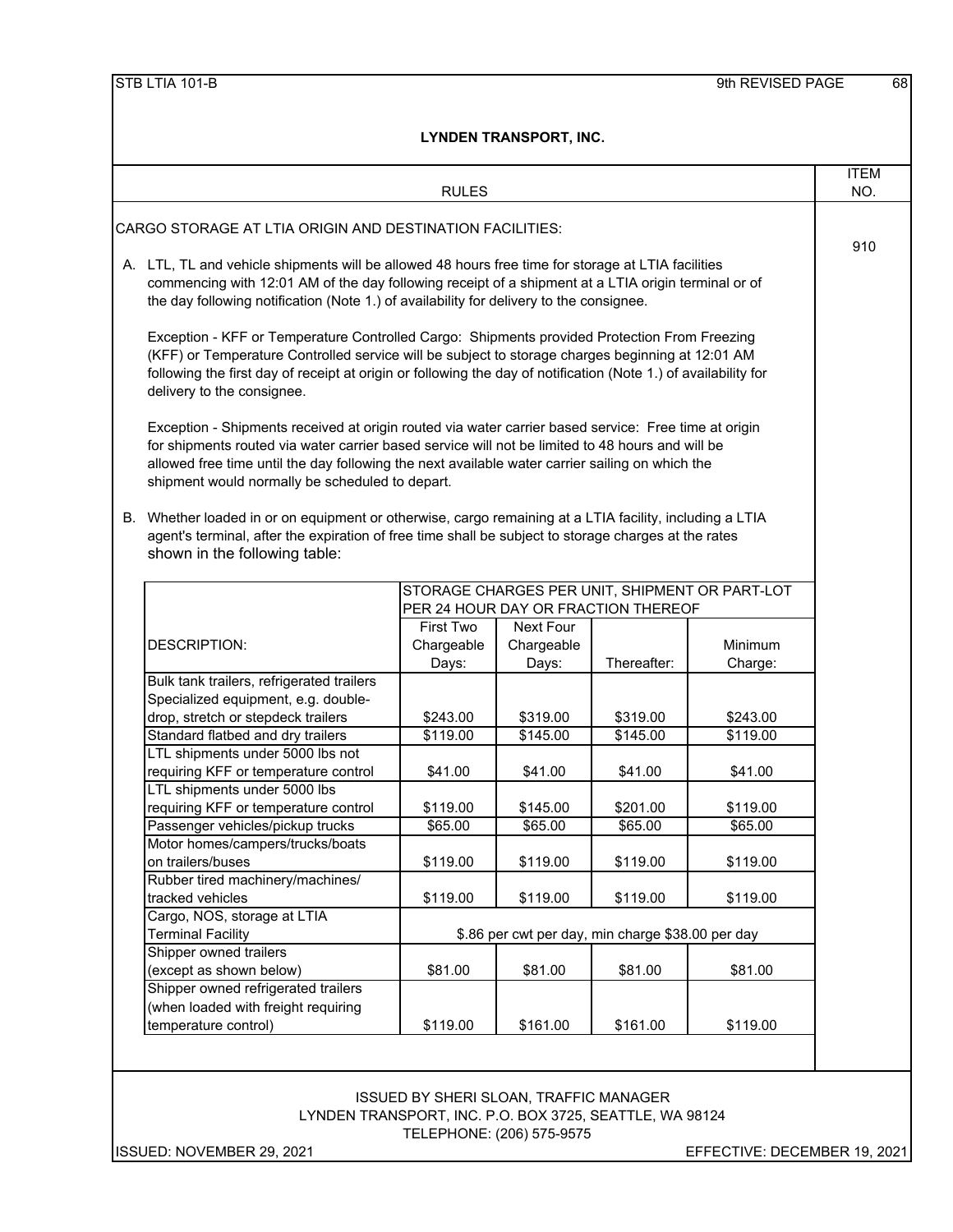| <b>RULES</b>                                                                                                                                                                                                                                                                                                                                                                                                                                                                                                                                                                                                                                                                                                                                                                                      | <b>ITEM</b><br>NO. |
|---------------------------------------------------------------------------------------------------------------------------------------------------------------------------------------------------------------------------------------------------------------------------------------------------------------------------------------------------------------------------------------------------------------------------------------------------------------------------------------------------------------------------------------------------------------------------------------------------------------------------------------------------------------------------------------------------------------------------------------------------------------------------------------------------|--------------------|
|                                                                                                                                                                                                                                                                                                                                                                                                                                                                                                                                                                                                                                                                                                                                                                                                   |                    |
| CARGO STORAGE AT LTIA ORIGIN AND DESTINATION FACILITIES:                                                                                                                                                                                                                                                                                                                                                                                                                                                                                                                                                                                                                                                                                                                                          |                    |
| C. After expiration of free time, carrier may, at its option, place the cargo in public storage, in which<br>event all charges, including transportation and handling charges incidental to the placing of goods<br>into or out of public storage, shall be for the account of the cargo, including the cost of public<br>storage. LTIA's storage charges outlined in Paragraph (B) above, will terminate the first midnight<br>following placement of the goods into public storage. LTIA retains all lien rights on the cargo<br>while the cargo is stored in a public warehouse under the conditions set forth in this item.                                                                                                                                                                   | 910                |
| D. When cargo is held at origin or notification of availability for delivery has been given at destination<br>and shipments are held for one or more of the following reasons:<br>(1) Nonpayment of freight or other charges.<br>(2) Reasonable suspicion of inability to make payment of freight or other charges.<br>(3) Non-receipt of proper shipping documents.<br>(4) Request of shipper, consignee or other party.<br>storage charges as specified in this item will accrue after the expiration of free time and until<br>freight or other charges have been paid, credit has been established, proper shipping documents<br>have been provided, cargo has been released for movement and departed origin terminal or cargo<br>has been released for delivery and delivery has been made. |                    |
| E. Upon expiration of free time and storage charges have commenced; storage charges will terminate<br>only after one of the following conditions has been met:<br>(1) The unit, shipment or part-lot has departed the origin terminal.<br>(2) The unit, shipment or part-lot has been delivered to the consignee by carrier or its agent.<br>(3) The unit, shipment or part-lot has been placed into public storage.                                                                                                                                                                                                                                                                                                                                                                              |                    |
| F. Saturdays, Sundays and holidays will be excluded in the computation of free time. After expiration of<br>free time, Saturdays, Sundays and holidays will be included in the computation of storage charges.                                                                                                                                                                                                                                                                                                                                                                                                                                                                                                                                                                                    |                    |
| G. Unless other prior arrangements are made by the shipper, consignee or a third party, storage<br>charges will be billed to and payable by the party responsible for payment of the freight charges.                                                                                                                                                                                                                                                                                                                                                                                                                                                                                                                                                                                             |                    |
| H. After prior notice, LTIA reserves the right to sell stored cargo at salvage to pay for unpaid freight,<br>storage or accessorial charges.                                                                                                                                                                                                                                                                                                                                                                                                                                                                                                                                                                                                                                                      |                    |
| Nothing in this item shall require carrier to deliver or make available for delivery any cargo at<br>times other than normal business hours on regular business days.                                                                                                                                                                                                                                                                                                                                                                                                                                                                                                                                                                                                                             |                    |
| NOTE 1: Notification of availability as defined herein shall mean LTIA giving notice to consignee or<br>other designated party, verbally or in writing, that cargo is or will be available for delivery<br>as consigned on a specific date. LTIA's records regularly and routinely kept in its freight<br>management and control systems will be determinative of the date and time of notification.                                                                                                                                                                                                                                                                                                                                                                                              |                    |
| NOTE 2: When cargo is placed in public storage, carrier's liability for loss or damage shall terminate.                                                                                                                                                                                                                                                                                                                                                                                                                                                                                                                                                                                                                                                                                           |                    |
| NOTE 3: LTIA will not be responsible for the condition of perishable cargo after expiration of free time.                                                                                                                                                                                                                                                                                                                                                                                                                                                                                                                                                                                                                                                                                         |                    |
| ISSUED BY SHERI SLOAN, TRAFFIC MANAGER<br>LYNDEN TRANSPORT, INC. P.O. BOX 3725, SEATTLE, WA 98124                                                                                                                                                                                                                                                                                                                                                                                                                                                                                                                                                                                                                                                                                                 |                    |

TELEPHONE: (206) 575-9575

ISSUED: NOVEMBER 30, 2011 **EFFECTIVE: DECEMBER 12, 2011**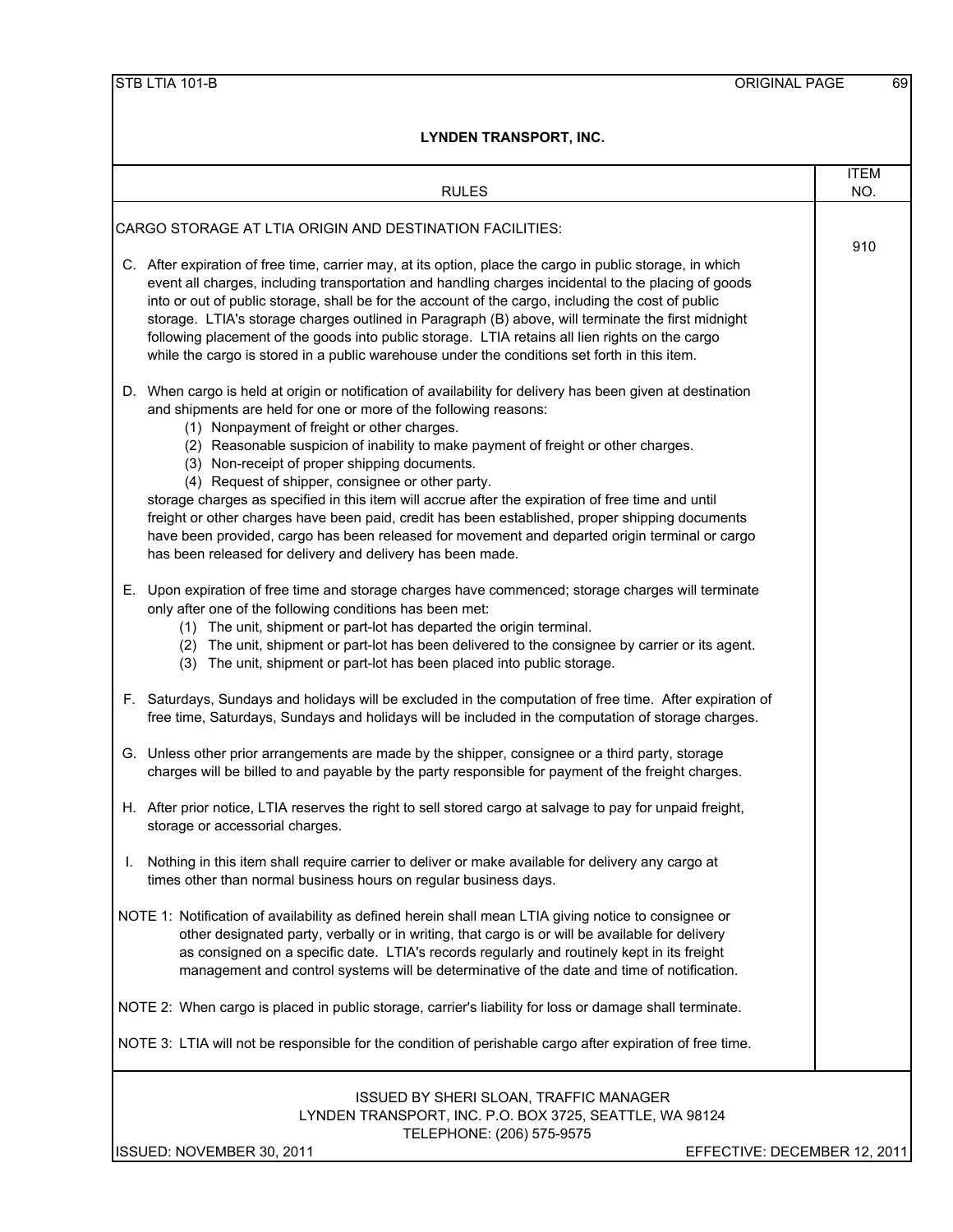|    | <b>RULES</b>                                                                                                                                                                                                                                                                                                                                                                                                                                                                                                                                                                                                                                                                                                                                                                                                                                                    | <b>ITEM</b><br>NO. |
|----|-----------------------------------------------------------------------------------------------------------------------------------------------------------------------------------------------------------------------------------------------------------------------------------------------------------------------------------------------------------------------------------------------------------------------------------------------------------------------------------------------------------------------------------------------------------------------------------------------------------------------------------------------------------------------------------------------------------------------------------------------------------------------------------------------------------------------------------------------------------------|--------------------|
|    |                                                                                                                                                                                                                                                                                                                                                                                                                                                                                                                                                                                                                                                                                                                                                                                                                                                                 |                    |
|    | DELIVERY OF FREIGHT WITHOUT JOINT CHECK:                                                                                                                                                                                                                                                                                                                                                                                                                                                                                                                                                                                                                                                                                                                                                                                                                        | 955                |
| I. | DEFINITION AND PURPOSE:                                                                                                                                                                                                                                                                                                                                                                                                                                                                                                                                                                                                                                                                                                                                                                                                                                         |                    |
|    | A. Delivery without joint check is the delivery of freight by LTIA to a consignee without LTIA and the<br>consignee jointly examining the freight for purposes of determining apparent condition of the<br>freight and number of pieces delivered.                                                                                                                                                                                                                                                                                                                                                                                                                                                                                                                                                                                                              |                    |
| Ш. | DELIVERY PROCEDURES:                                                                                                                                                                                                                                                                                                                                                                                                                                                                                                                                                                                                                                                                                                                                                                                                                                            |                    |
|    | A. At the time a trailer is spotted for consignee unloading, LTIA will present to the consignee the<br>individual freight bill delivery receipts and a manifest listing the individual freight bills for the<br>shipments contained in the trailer.                                                                                                                                                                                                                                                                                                                                                                                                                                                                                                                                                                                                             |                    |
|    | B. When the consignee receives the trailer, its representative will be required to sign a copy of the<br>trailer manifest confirming receipt of the trailer. The signed trailer manifest will be kept by the<br>delivering driver.                                                                                                                                                                                                                                                                                                                                                                                                                                                                                                                                                                                                                              |                    |
|    | III. PROCEDURE FOR DOCUMENTING DAMAGE AND COUNT EXCEPTIONS                                                                                                                                                                                                                                                                                                                                                                                                                                                                                                                                                                                                                                                                                                                                                                                                      |                    |
|    | A. Exceptions noted during unloading by the consignee must be marked on the corresponding<br>delivery receipt and initialed by the consignee's representative. When counting verifies the<br>freight is complete and the freight is found to be in good order, this fact is to be noted on the<br>delivery receipt and initialed by the checker. Failure to mark an exception will be considered a<br>clear receipt for the shipment. Any freight found in the trailer not covered by a delivery receipt or<br>not marked for and intended to be delivered to the consignee performing the unloading must<br>be reported to LTIA immediately and returned on a free astray bill unless disposition otherwise<br>is obtained from LTIA. (After returning astray freight to LTIA, the consignee should retain a LTIA<br>signed receipt for the returned freight.) |                    |
|    | B. When tallying freight out of the trailer, the quantities listed on the Lynden Transport's delivery<br>receipts are to be considered the shipped quantities. If the shipment involves shipper loaded<br>pallets and the pallet count is the quantity shown on the delivery receipt, the consignee agrees<br>to count and sign for pallets only and not individual pieces. If, after unloading shipper loaded<br>pallets, damage or shortage is discovered, consignee agrees to make no notations on the<br>delivery receipt and agrees to file any claims against the party who loaded the pallet.                                                                                                                                                                                                                                                            |                    |
|    | C. It is the consignee's responsibility to minimize claims due to damage. The consignee agrees<br>to take measures to salvage, sell at a reasonable discount, etc., before filing a claim for a<br>definite amount or, in those cases where Lynden Transport accepts returned damaged goods,<br>said goods are to be returned on a free astray bill with reference made on the bill identifying the<br>original freight bill number. It is understood, Lynden Transport agreeing to accept damaged<br>goods for salvage is not an admission of liability.                                                                                                                                                                                                                                                                                                       |                    |
|    | <b>ISSUED BY SHERI SLOAN, TRAFFIC MANAGER</b><br>LYNDEN TRANSPORT, INC. P.O. BOX 3725, SEATTLE, WA 98124<br>TELEPHONE: (206) 575-9575                                                                                                                                                                                                                                                                                                                                                                                                                                                                                                                                                                                                                                                                                                                           |                    |

ISSUED: NOVEMBER 30, 2011 **EXECTIVE: DECEMBER 12, 2011**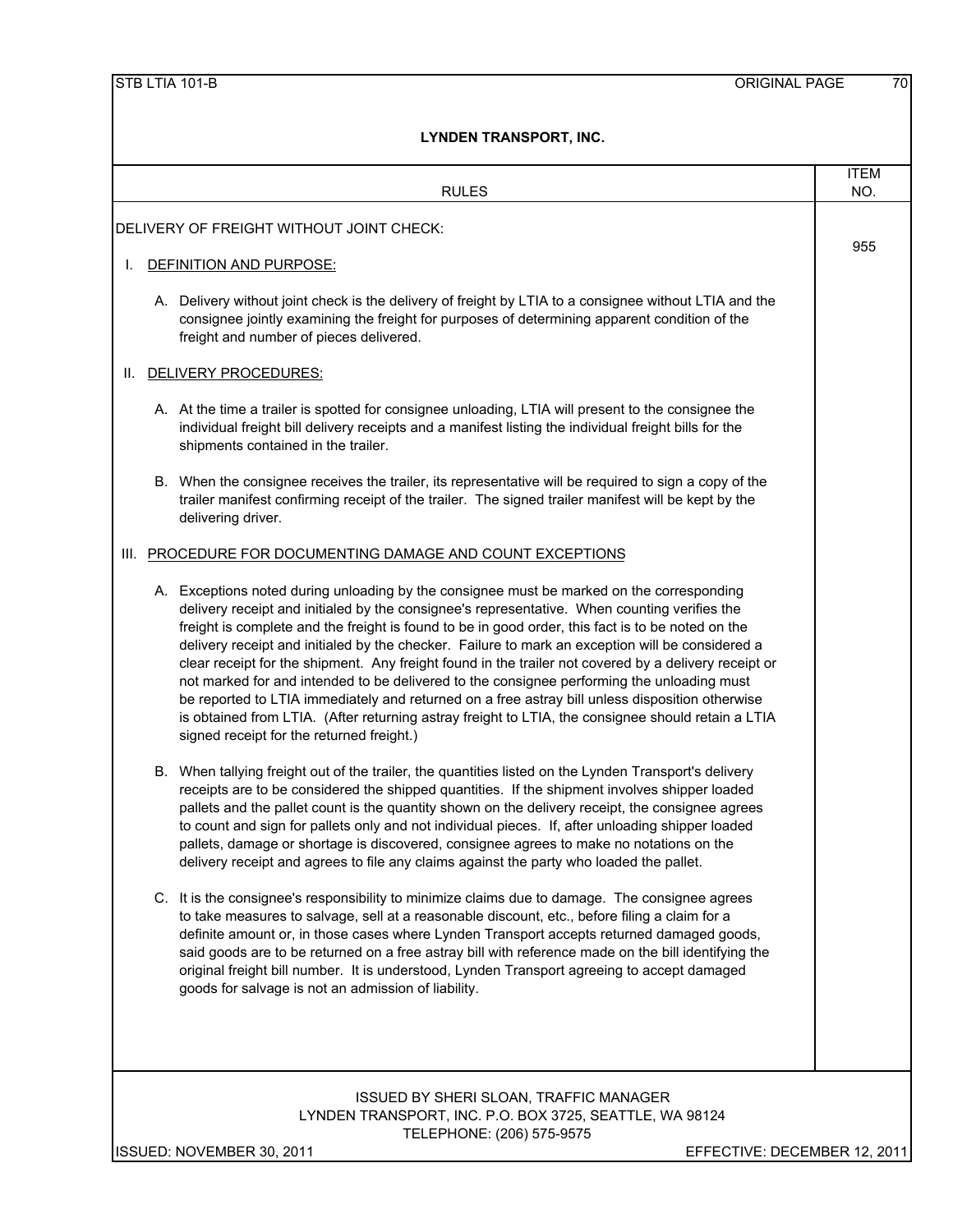| <b>RULES</b>                                                                                                                                                                                                                                                                                                                                                                                                                                            | <b>ITEM</b><br>NO.       |
|---------------------------------------------------------------------------------------------------------------------------------------------------------------------------------------------------------------------------------------------------------------------------------------------------------------------------------------------------------------------------------------------------------------------------------------------------------|--------------------------|
| DELIVERY OF FREIGHT WITHOUT JOINT CHECK:                                                                                                                                                                                                                                                                                                                                                                                                                |                          |
| D. Unless other arrangements acceptable to LTIA are made, consignee agrees to return the<br>signed delivery receipts to LTIA within 48 hours of the trailer containing the freight being<br>spotted for consignee unloading (excluding Sundays and legal holidays).                                                                                                                                                                                     | 955                      |
| There are two acceptable methods for returning the signed originals of the delivery receipts:                                                                                                                                                                                                                                                                                                                                                           |                          |
| 1. Hand delivery to the LTIA service center handling delivery of the freight.                                                                                                                                                                                                                                                                                                                                                                           |                          |
| 2. Giving the signed delivery receipts to the driver picking up the empty trailer from the<br>delivery location.                                                                                                                                                                                                                                                                                                                                        |                          |
| E. Failure to return the original delivery receipts as agreed will be taken and understood as<br>being clear receipt of all shipments listed on the delivery receipts.                                                                                                                                                                                                                                                                                  |                          |
| DELIVERY OF FREIGHT DURING GOVERNMENT MANDATED SOCIAL DISTANCING                                                                                                                                                                                                                                                                                                                                                                                        | 956                      |
| A. DEFINITION AND PURPOSE<br>This rule is enacted to protect LTIA and it's customers from fradulent claims when<br>neither the consignee not the carrier signs a delivery receipt. This rule follows<br>Government and/or Center for Disease Control and Prevention (CDC) guidelines<br>regarding "Social Distancing" and is designed to protect our employees and others<br>from potentional exposure to disease.                                      |                          |
| <b>B. DELIVERY PROCEDURES</b><br>In lieu of signed delivery receipts LTIA drivers will be logging the date and time of the<br>delivery and the name of the individual receiving the shipment. The driver will notate<br>exceptions as requested by the consignee at the time of delivery. This logged informa-<br>tion will serve as proof of delivery as if signed by the consignee during times when<br>"Social Distancing" polices are not in force. |                          |
| <b>ISSUED BY SHERI SLOAN, TRAFFIC MANAGER</b><br>LYNDEN TRANSPORT, INC. P.O. BOX 3725, SEATTLE, WA 98124<br>TELEPHONE: (206) 575-9575                                                                                                                                                                                                                                                                                                                   |                          |
| ISSUED: NOVEMBER 30, 2011                                                                                                                                                                                                                                                                                                                                                                                                                               | EFFECTIVE: APRIL 1, 2020 |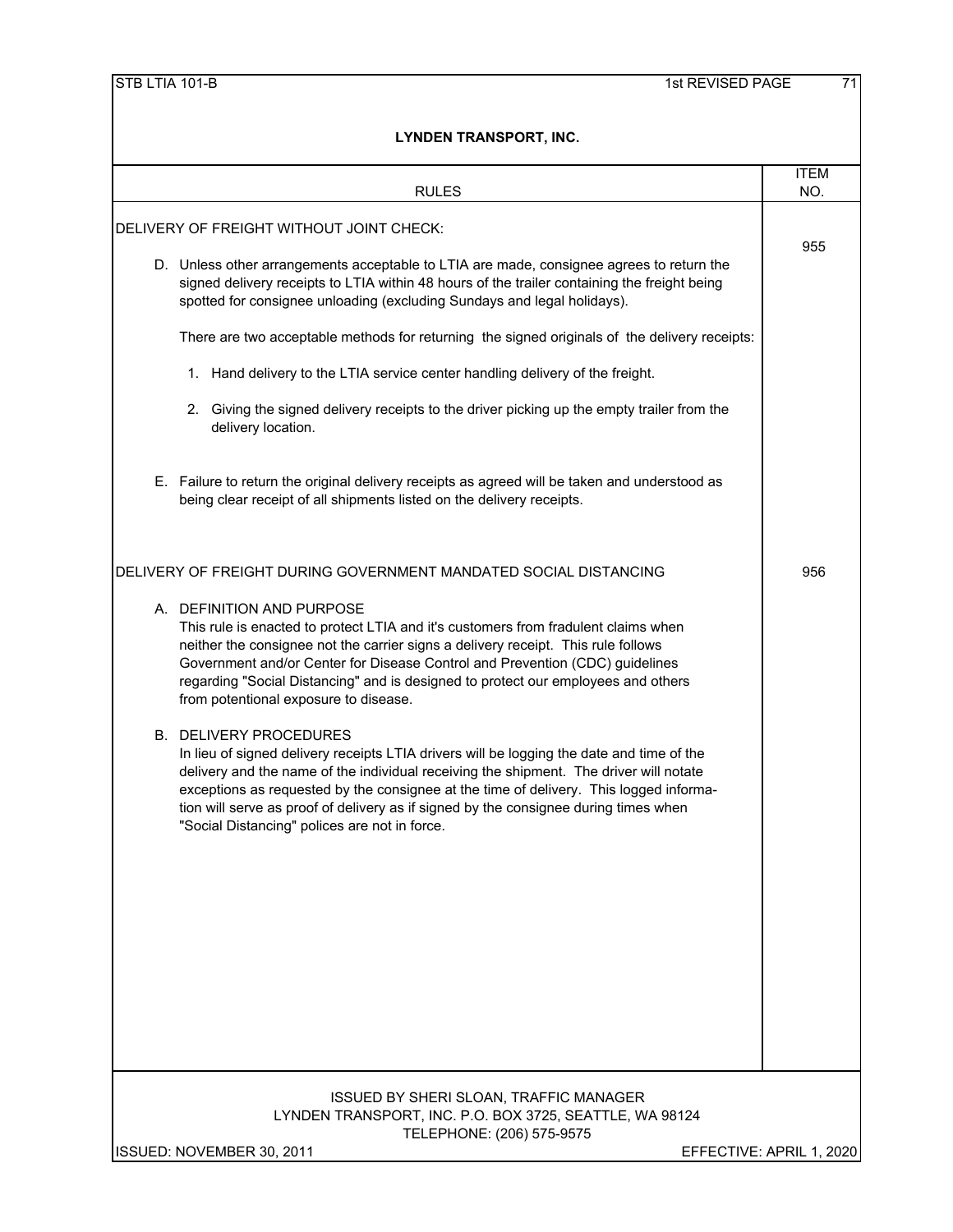|  | STB LTIA 101-B |
|--|----------------|
|  |                |

| <b>IVUEIV INAIVOFUNI, IIVU.</b>                                                                                                                                                                                                                                                                                                                                                                                                                                                                                       |                    |
|-----------------------------------------------------------------------------------------------------------------------------------------------------------------------------------------------------------------------------------------------------------------------------------------------------------------------------------------------------------------------------------------------------------------------------------------------------------------------------------------------------------------------|--------------------|
| <b>RULES</b>                                                                                                                                                                                                                                                                                                                                                                                                                                                                                                          | <b>ITEM</b><br>NO. |
| TRANSPORTATION SUBJECT TO COAST GUARD RULES<br>Transportation of freight by vessel is at all times subject to the rules and regulations prescribed by the<br>United States Coast Guard, the Homeland Security Administration or any other government agencies<br>having jurisdiction over waterborne transportation within the United States.                                                                                                                                                                         | 975                |
| TRANSPORTATION OF MODULAR BUILDINGS AND HOUSE TRAILERS:                                                                                                                                                                                                                                                                                                                                                                                                                                                               |                    |
| A. Modular buildings, houses or house trailers must meet all state prescribed building and<br>mobile home rules and regulations for the states within which LTIA will be providing transportation<br>services If required, state prescribed approval tags must be attached prior to movement.                                                                                                                                                                                                                         | 977                |
| B. Carrier will not be liable for mechanical, frame or structural deficiencies found to exist in modular<br>buildings, houses or house trailers nor liable for damage to frame or structure caused by overload<br>of contents loaded inside the trailer or modular building.                                                                                                                                                                                                                                          |                    |
| C. Upon request by shipper, LTIA will inspect interior at time of receipt at LTIA's terminal, but only to<br>insure proper stowage and lashing of personal effects and other miscellaneous items contained<br>therein. Subject to additional charge for time and materials, LTIA will perform additional securing<br>of contents as deemed necessary to safeguard movement to destination. In performing such<br>services, LTIA will not be liable for damage to the interiors or personal effects contained therein. |                    |
| D. LTIA reserves the right to purchase damaged units at prices not to exceed the market value<br>at time of acceptance in lieu of repairing said item. The value will be determined by current market<br>price at port of loading.                                                                                                                                                                                                                                                                                    |                    |
| E. Personal effects contained therein are not covered by the released value shown in E. above but will<br>be subject to a released valuation of \$.10 per pound.                                                                                                                                                                                                                                                                                                                                                      |                    |
| <b>ISSUED BY SHERI SLOAN, TRAFFIC MANAGER</b><br>LYNDEN TRANSPORT, INC. P.O. BOX 3725, SEATTLE, WA 98124<br>TELEPHONE: (206) 575-9575                                                                                                                                                                                                                                                                                                                                                                                 |                    |
| ISSUED: NOVEMBER 30, 2011<br>EFFECTIVE: DECEMBER 12, 2011                                                                                                                                                                                                                                                                                                                                                                                                                                                             |                    |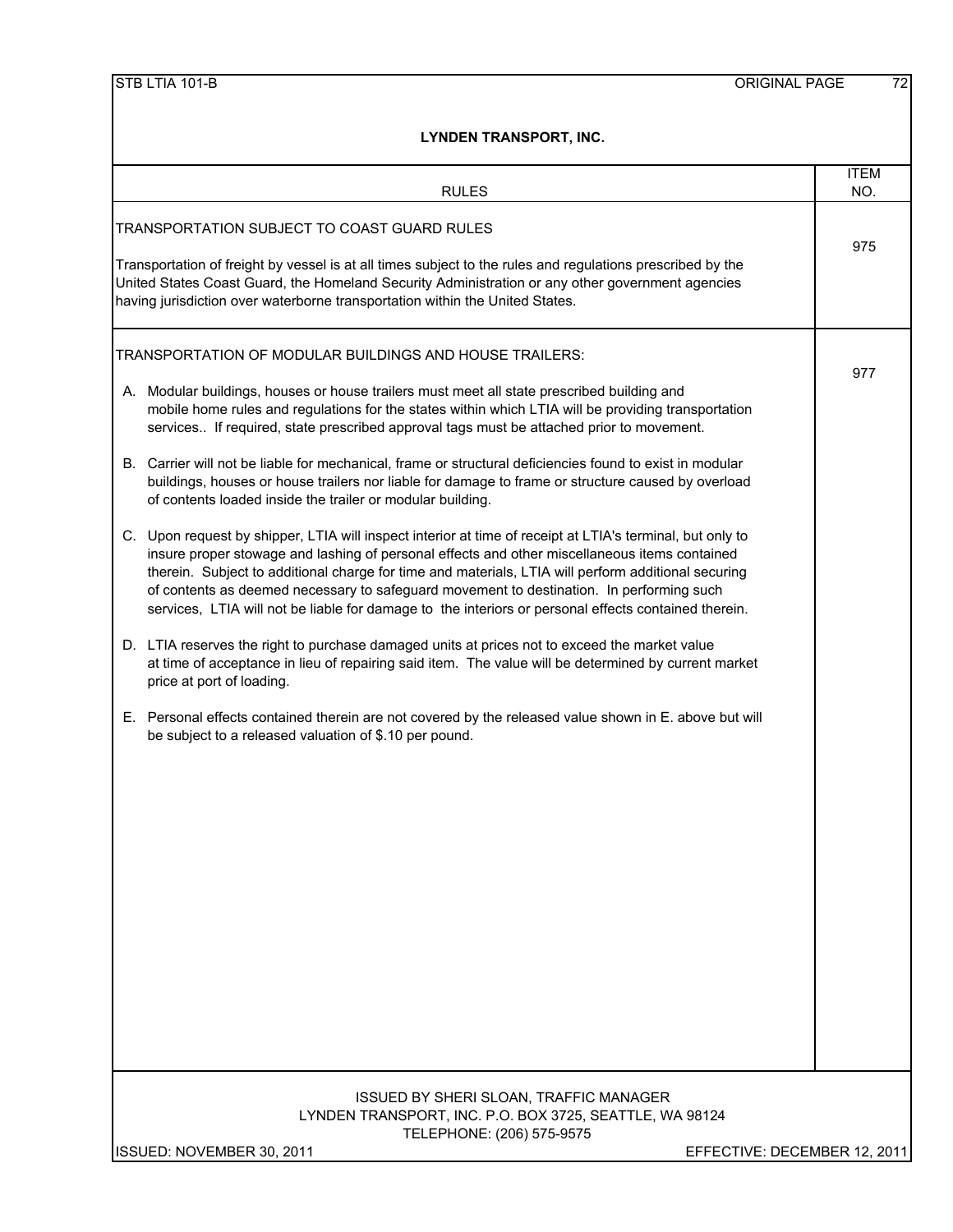| <b>RULES</b>                                                                                                                                                                                                                                                                                                                                                                                                                                                                                                                                                                                                            | <b>ITEM</b><br>NO. |
|-------------------------------------------------------------------------------------------------------------------------------------------------------------------------------------------------------------------------------------------------------------------------------------------------------------------------------------------------------------------------------------------------------------------------------------------------------------------------------------------------------------------------------------------------------------------------------------------------------------------------|--------------------|
| SERVICE AND RATES TO UNNAMED ORIGIN OR DESTINATION POINTS                                                                                                                                                                                                                                                                                                                                                                                                                                                                                                                                                               |                    |
| Origins and destinations not specifically named or defined (Unnamed Points) in tariffs or contracts<br>covering services provided by LTIA will be served and rates applied subject to the following terms<br>and conditions:                                                                                                                                                                                                                                                                                                                                                                                            | 980                |
| Unnamed points must be accessible via highways or roads utilizing LTIA's standard and<br>1<br>customary truck and trailer equipment.                                                                                                                                                                                                                                                                                                                                                                                                                                                                                    |                    |
| 2 Service from or to unnamed points is subject to prior review by and approval of LTIA's<br>Operations Department and managers.                                                                                                                                                                                                                                                                                                                                                                                                                                                                                         |                    |
| Established tariff or contract rates and rules, including rates from or to named origins or<br>3<br>destinations beyond unnamed intermediate points, do not automatically or routinely apply<br>to unnamed intermediate points. Rates applicable from or to unnamed intermediate points<br>will be determined case by case and will take into account operational factors including<br>driver hours of service rules, services required at the unnamed point, route options,<br>compatibility with existing operations and other factors that affect LTIA's costs and capability<br>of providing the required services. |                    |
|                                                                                                                                                                                                                                                                                                                                                                                                                                                                                                                                                                                                                         |                    |
|                                                                                                                                                                                                                                                                                                                                                                                                                                                                                                                                                                                                                         |                    |
|                                                                                                                                                                                                                                                                                                                                                                                                                                                                                                                                                                                                                         |                    |
|                                                                                                                                                                                                                                                                                                                                                                                                                                                                                                                                                                                                                         |                    |
|                                                                                                                                                                                                                                                                                                                                                                                                                                                                                                                                                                                                                         |                    |
|                                                                                                                                                                                                                                                                                                                                                                                                                                                                                                                                                                                                                         |                    |
|                                                                                                                                                                                                                                                                                                                                                                                                                                                                                                                                                                                                                         |                    |
|                                                                                                                                                                                                                                                                                                                                                                                                                                                                                                                                                                                                                         |                    |
|                                                                                                                                                                                                                                                                                                                                                                                                                                                                                                                                                                                                                         |                    |
|                                                                                                                                                                                                                                                                                                                                                                                                                                                                                                                                                                                                                         |                    |
|                                                                                                                                                                                                                                                                                                                                                                                                                                                                                                                                                                                                                         |                    |
| ISSUED BY SHERI SLOAN, TRAFFIC MANAGER<br>LYNDEN TRANSPORT, INC. P.O. BOX 3725, SEATTLE, WA 98124<br>TELEPHONE: (206) 575-9575                                                                                                                                                                                                                                                                                                                                                                                                                                                                                          |                    |
| ISSUED: NOVEMBER 30, 2011<br>EFFECTIVE: DECEMBER 12, 2011                                                                                                                                                                                                                                                                                                                                                                                                                                                                                                                                                               |                    |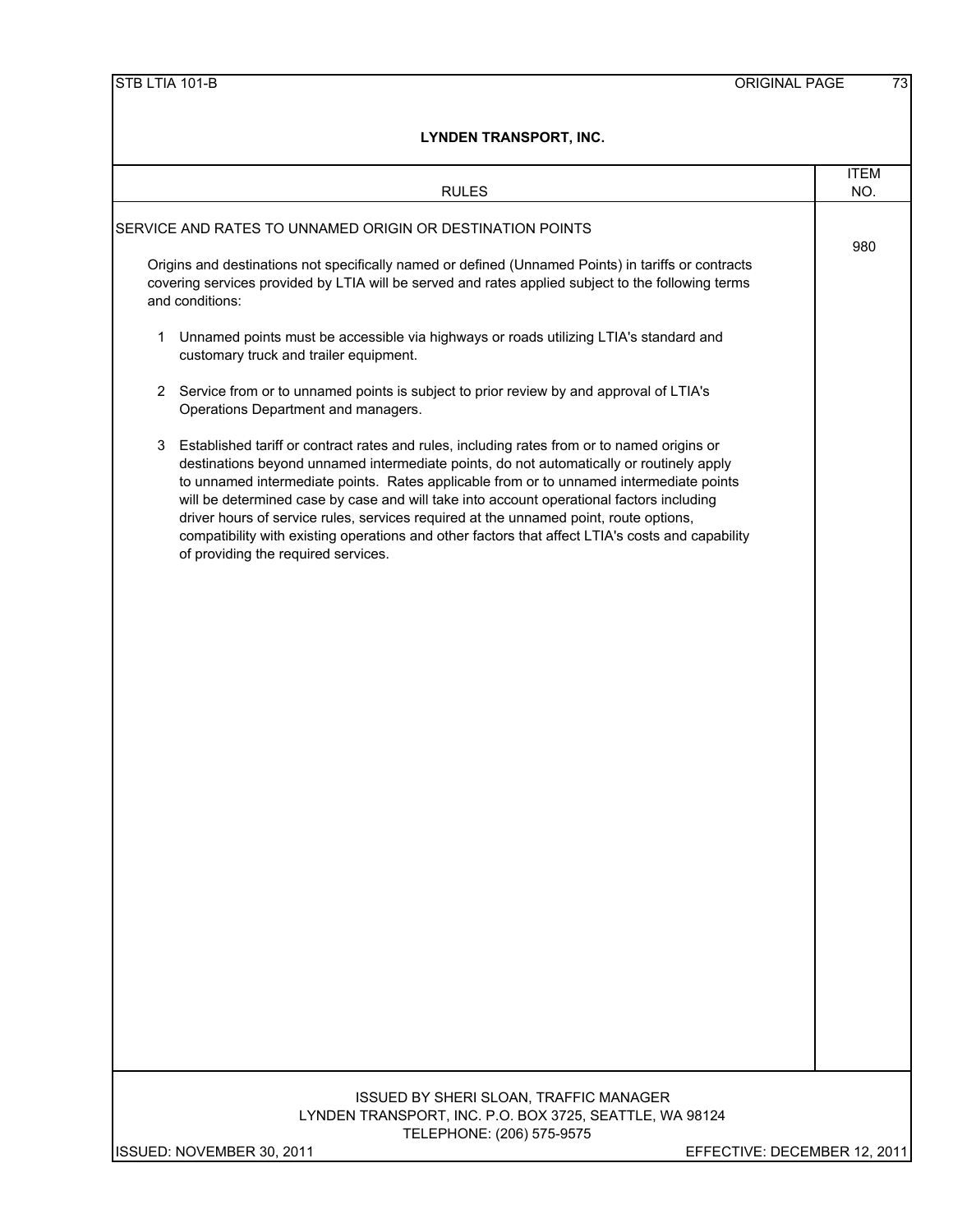|                                | <b>RULES</b>                                                                                                                                                                                                                                                                                                                                                                                       | <b>ITEM</b><br>NO.           |
|--------------------------------|----------------------------------------------------------------------------------------------------------------------------------------------------------------------------------------------------------------------------------------------------------------------------------------------------------------------------------------------------------------------------------------------------|------------------------------|
| EQUIPMENT ORDERED BUT NOT USED |                                                                                                                                                                                                                                                                                                                                                                                                    |                              |
|                                | When equipment is ordered, placement has been provided and the equipment is subsequently<br>not used, the following charges and other provisions will apply:                                                                                                                                                                                                                                       | 985                          |
|                                | 1 Upon notice by the shipper or other party, LTIA will arrange for pickup of the unused<br>equipment from the placement location.                                                                                                                                                                                                                                                                  |                              |
|                                | 2 LTIA will assess charges for the initial placement and subsequent retrieval of unused<br>equipment as indicated in the following table. The applicable charges will be billed to<br>and payable by the party placing the initial order for the equipment.                                                                                                                                        |                              |
| Drayage                        | When appropriate drayage and arbitrary charges for placement<br>are published in a tariff or contract, the charges billed will be for<br>the number of trips performed at the rate per dray plus arbitrary<br>charges if any, applicable from and to the point where the<br>equipment originated.<br>If drayage for placement is not published, then charges will be<br>assessed at cost plus 20%. |                              |
| Equipment                      | Charges for the time the equipment was assigned to the ordered<br>service will be assessed as shown in applicable tariffs or<br>contracts or at cost, including any lease cost, plus 20%.                                                                                                                                                                                                          |                              |
| <b>Other Costs</b>             | Applicable costs other than drayage or equipment costs<br>including detention, storage, driver delay, labor, trailer cleaning<br>or trailer repair, will be assessed as shown in applicable<br>tariffs, contracts or at actual cost plus 20%.                                                                                                                                                      |                              |
|                                |                                                                                                                                                                                                                                                                                                                                                                                                    |                              |
|                                | <b>ISSUED BY SHERI SLOAN, TRAFFIC MANAGER</b><br>LYNDEN TRANSPORT, INC. P.O. BOX 3725, SEATTLE, WA 98124<br>TELEPHONE: (206) 575-9575                                                                                                                                                                                                                                                              |                              |
| ISSUED: NOVEMBER 30, 2011      |                                                                                                                                                                                                                                                                                                                                                                                                    | EFFECTIVE: DECEMBER 12, 2011 |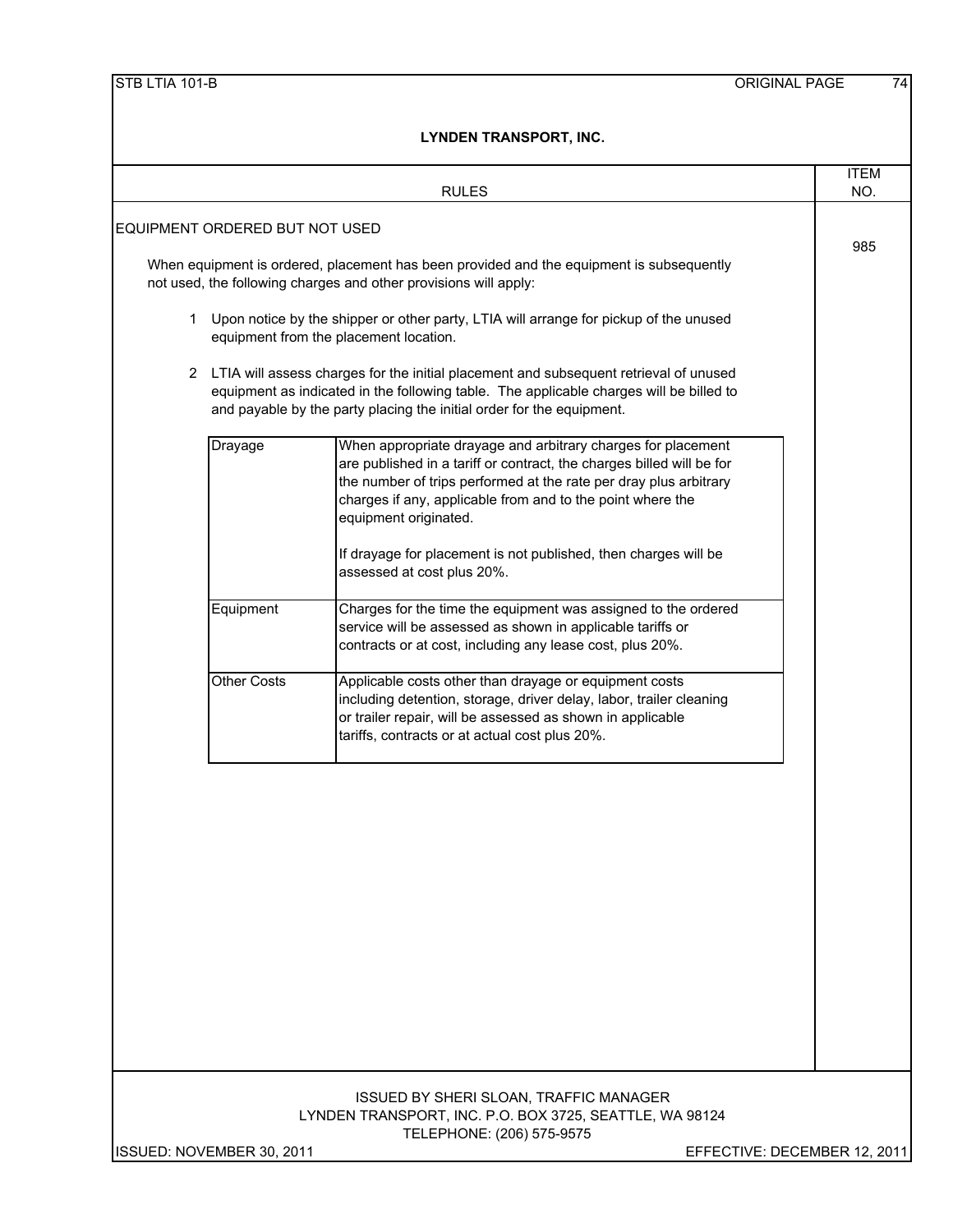|   |                                                                                                                                                                                                                                                                                                                                                                                                                                                                                                                       | <b>ITEM</b> |
|---|-----------------------------------------------------------------------------------------------------------------------------------------------------------------------------------------------------------------------------------------------------------------------------------------------------------------------------------------------------------------------------------------------------------------------------------------------------------------------------------------------------------------------|-------------|
|   | <b>RULES</b>                                                                                                                                                                                                                                                                                                                                                                                                                                                                                                          | NO.         |
|   | TRANSPORTATION OF ENGINE POWERED VEHICLES AND MACHINES<br>Unless other arrangements are made and provisions agreed to prior to tender of shipment,<br>shipments of engine powered vehicles and machines required to be in operating condition for<br>purposes of loading or transport will be transported by LTIA subject to the following rules, terms<br>and conditions.                                                                                                                                            | 987         |
|   |                                                                                                                                                                                                                                                                                                                                                                                                                                                                                                                       |             |
| 1 | Rules, terms and conditions applicable to all engine powered vehicles and machines:                                                                                                                                                                                                                                                                                                                                                                                                                                   |             |
|   | A. Except as otherwise provided, rates apply only from a LTIA terminal to a LTIA terminal with no<br>pick up or delivery service provided.                                                                                                                                                                                                                                                                                                                                                                            |             |
|   | B. All vehicles and machines are subject to inspection and must be found to be in good, safe<br>operating condition and properly licensed or permitted for movement as required by the<br>intended route. If LTIA performs repairs, provides necessary equipment or obtains permits,<br>LTIA will bill for such services at cost plus 20%. The following charges will apply and be billed<br>for the services shown:                                                                                                  |             |
|   | Drain fuel from tank(s):<br>\$75.00 per occurrence<br>Provide minor services to start non-operating engines:<br>\$120.00 per occurrence                                                                                                                                                                                                                                                                                                                                                                               |             |
|   | C. Vehicles or machines received for shipment must have radiators and batteries adequately<br>protected from freezing and bill of lading must be endorsed to show degree of protection.                                                                                                                                                                                                                                                                                                                               |             |
|   | D. Vehicles or machines to be driven on vessels must have a maximum of one-quarter (1/4) tank<br>and a minimum of one eighth (1/8) tank of combustible fuel.                                                                                                                                                                                                                                                                                                                                                          |             |
|   | E. Vehicles or machines required to be operated by LTIA or transported via highway by being<br>driven by LTIA furnished drivers must be properly equipped and in good operating condition for<br>the intended route. Unless otherwise agreed prior to movement, all fuel, oil, maintenance and<br>repairs furnished by LTIA will be billed at cost plus 20% to the party paying the freight charges.                                                                                                                  |             |
|   | F. Vehicles or machines received for movement in or on trailers without the necessity of being<br>operated for loading or unloading must have battery cables disconnected and fuel tanks<br>completely drained, with bill of lading to be so noted.                                                                                                                                                                                                                                                                   |             |
|   | G. Vehicles or machines must be empty of cargo. No commercial goods, household goods or<br>personal effects are to be stowed or loaded therein or thereon                                                                                                                                                                                                                                                                                                                                                             |             |
|   | H. If vehicles or machines as tendered have non-standard factory or after-market accessories or<br>equipment attached or installed or exceed 53' in length or exceed 8'6" in width or exceed 13'6"<br>in height or have gross weight exceeding 40,000 pounds, LTIA must be advised of such<br>accessories, equipment, dimensions or weight prior to tender to LTIA and acceptance of such<br>vehicles or machines will be subject to review, inspection and approval of LTIA's operations<br>and pricing departments. |             |
|   |                                                                                                                                                                                                                                                                                                                                                                                                                                                                                                                       |             |
|   | ISSUED BY SHERI SLOAN, TRAFFIC MANAGER<br>LYNDEN TRANSPORT, INC. P.O. BOX 3725, SEATTLE, WA 98124<br>TELEPHONE: (206) 575-9575                                                                                                                                                                                                                                                                                                                                                                                        |             |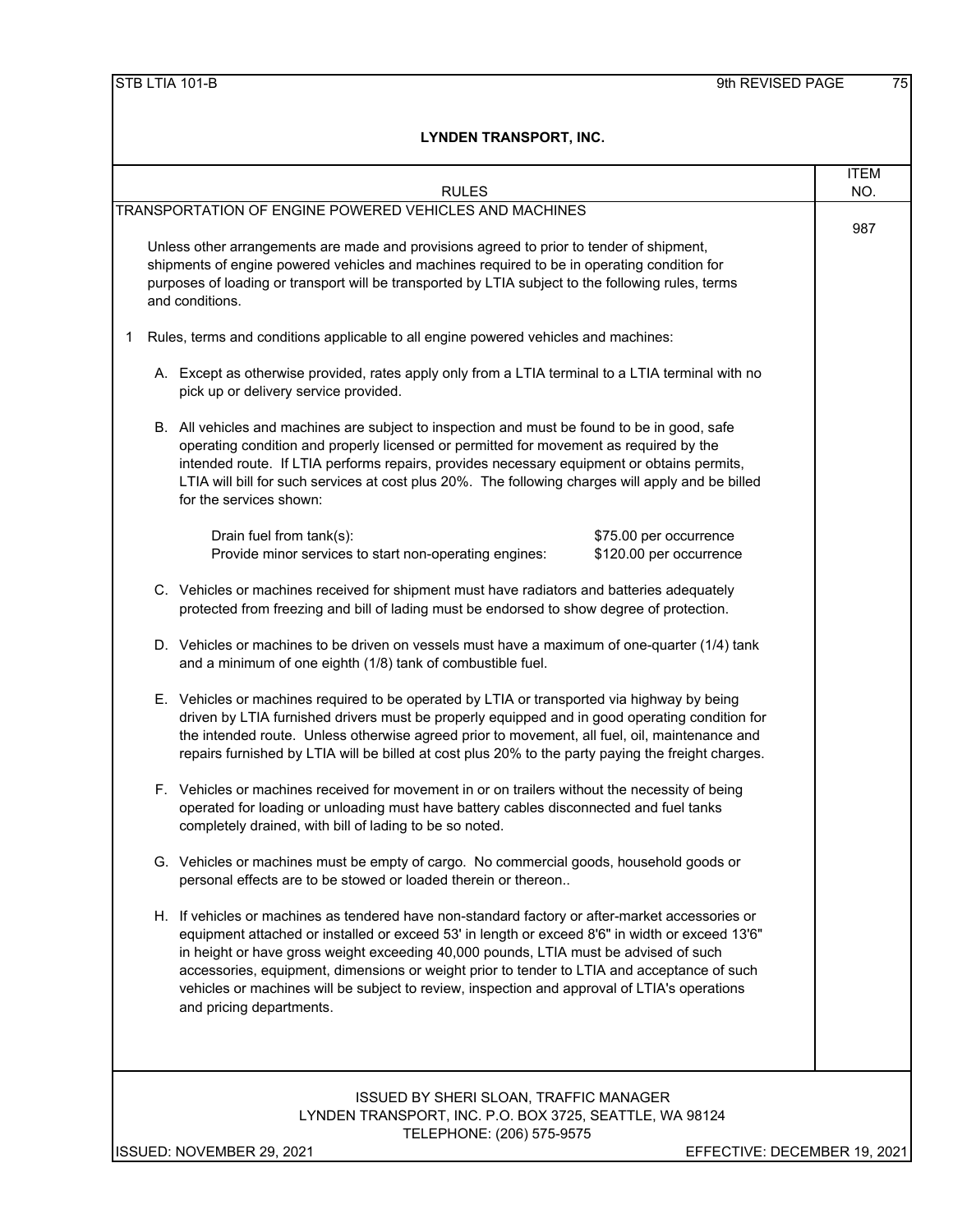| <b>RULES</b>                                                                                                                                                                                                                                 | <b>ITEM</b><br>NO.           |
|----------------------------------------------------------------------------------------------------------------------------------------------------------------------------------------------------------------------------------------------|------------------------------|
| TRANSPORTATION OF ENGINE POWERED VEHICLES AND MACHINES                                                                                                                                                                                       |                              |
| Additional rules, terms and conditions applicable to non-commercial, privately owned vehicles.<br>$\overline{2}$                                                                                                                             | 987                          |
| A. Prior to tender to LTIA, shipper must furnish proof of valid vehicle registration and, if lien is<br>held against vehicle, provide authorization by lien holder for movement of the vehicle by LTIA.                                      |                              |
| B. Estimated freight charges must be prepaid prior to movement by LTIA. If additional charges<br>are incurred while vehicle is in route, payment of such charges will be required before vehicle<br>is released to consignee at destination. |                              |
|                                                                                                                                                                                                                                              |                              |
|                                                                                                                                                                                                                                              |                              |
|                                                                                                                                                                                                                                              |                              |
|                                                                                                                                                                                                                                              |                              |
|                                                                                                                                                                                                                                              |                              |
|                                                                                                                                                                                                                                              |                              |
|                                                                                                                                                                                                                                              |                              |
|                                                                                                                                                                                                                                              |                              |
|                                                                                                                                                                                                                                              |                              |
|                                                                                                                                                                                                                                              |                              |
|                                                                                                                                                                                                                                              |                              |
|                                                                                                                                                                                                                                              |                              |
|                                                                                                                                                                                                                                              |                              |
| ISSUED BY SHERI SLOAN, TRAFFIC MANAGER<br>LYNDEN TRANSPORT, INC. P.O. BOX 3725, SEATTLE, WA 98124<br>TELEPHONE: (206) 575-9575                                                                                                               |                              |
| ISSUED: NOVEMBER 30, 2011                                                                                                                                                                                                                    | EFFECTIVE: DECEMBER 12, 2011 |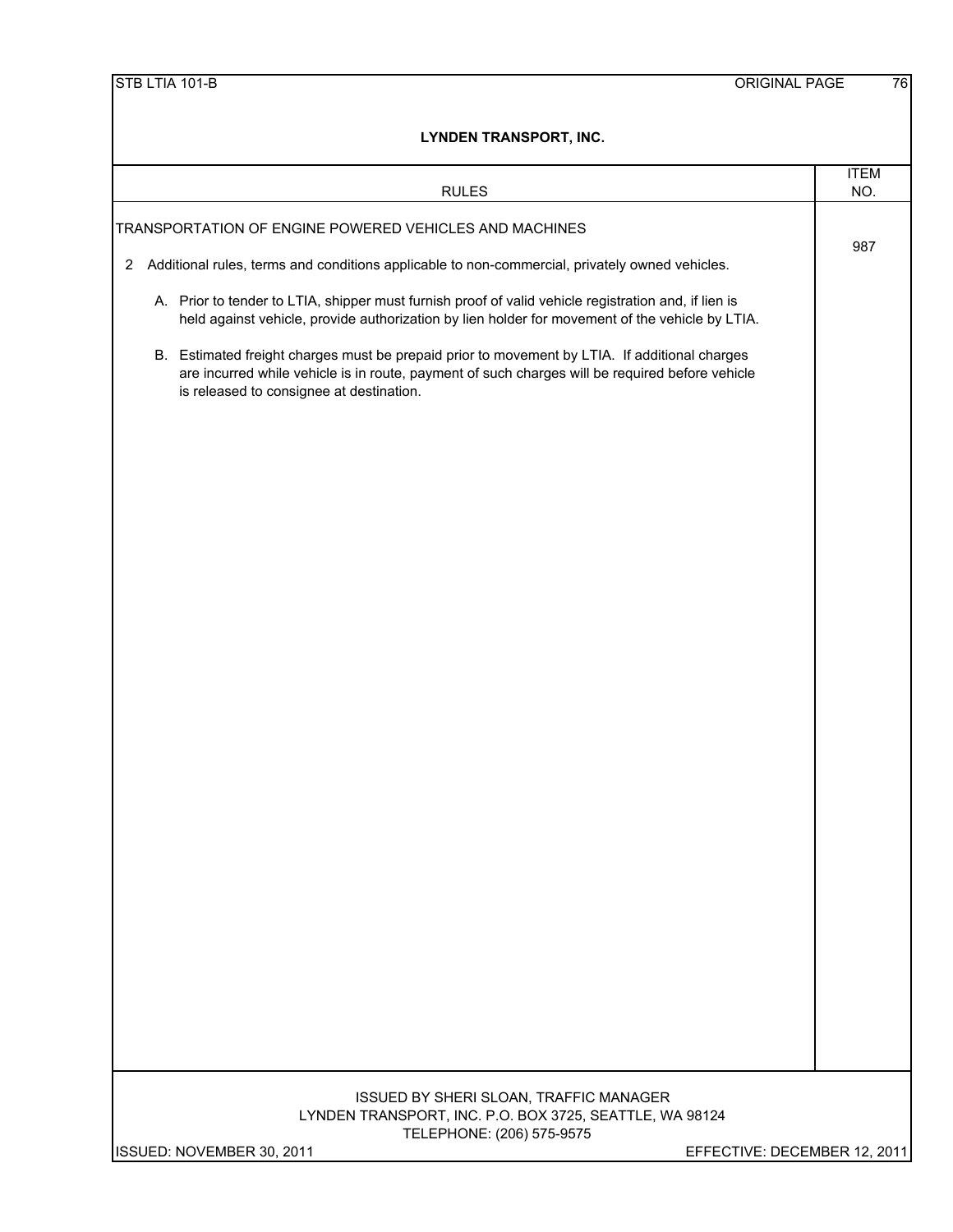| LYNDEN I KANSPORT, INC.                                                                                                                                                                                                                                                                                                                                                                                                                                                                                                                         |                    |
|-------------------------------------------------------------------------------------------------------------------------------------------------------------------------------------------------------------------------------------------------------------------------------------------------------------------------------------------------------------------------------------------------------------------------------------------------------------------------------------------------------------------------------------------------|--------------------|
| <b>RULES</b>                                                                                                                                                                                                                                                                                                                                                                                                                                                                                                                                    | <b>ITEM</b><br>NO. |
| WEIGHT VERIFICATION - LESS THAN TRUCKLOAD (LTL) SHIPMENTS:                                                                                                                                                                                                                                                                                                                                                                                                                                                                                      |                    |
| At its discretion, LTIA may choose to reweigh shipments tendered for transportation. Reweighs shall be<br>conducted with scales owned by LTIA, including certified platform scales and/or certified forklift scales.<br>The accuracy of LTIA's scales shall be regularly tested and verified at least every six months and<br>re-calibrated by an independent scale company if found to be out of tolerance.                                                                                                                                    |                    |
| If LTIA finds the actual weight exceeds the weight shown on the shippers bill of lading, LTIA will correct<br>the weight and assess freight charges on the basis of the new weight determined at the time of reweigh.<br>If a shipment made up of two or more commodities is reweighed and the actual weight is found to differ<br>by 5% or more from the weight provided by the shipper, the adjustment to the shipment weight will be<br>made by pro-rating the amount of the weight difference by the proportional weight of each commodity. |                    |
| The following charges will apply for reweighed shipments:                                                                                                                                                                                                                                                                                                                                                                                                                                                                                       |                    |
| Declared weight is accurate or over-stated<br>No Charge<br>Declared weight within 5% of scale weight<br>No Charge<br>Declared weight is less than 95% of scale weight<br>\$40.00                                                                                                                                                                                                                                                                                                                                                                |                    |
| Bill of lading shows no weight<br>\$40.00<br>Carrier is requested or required to weigh shipment<br>\$40.00                                                                                                                                                                                                                                                                                                                                                                                                                                      |                    |
|                                                                                                                                                                                                                                                                                                                                                                                                                                                                                                                                                 |                    |
|                                                                                                                                                                                                                                                                                                                                                                                                                                                                                                                                                 |                    |
| <b>ISSUED BY SHERI SLOAN, TRAFFIC MANAGER</b><br>LYNDEN TRANSPORT, INC. P.O. BOX 3725, SEATTLE, WA 98124<br>TELEPHONE: (206) 575-9575                                                                                                                                                                                                                                                                                                                                                                                                           |                    |
| EFFECTIVE: DECEMBER 19, 2021<br>ISSUED: NOVEMBER 29, 2021                                                                                                                                                                                                                                                                                                                                                                                                                                                                                       |                    |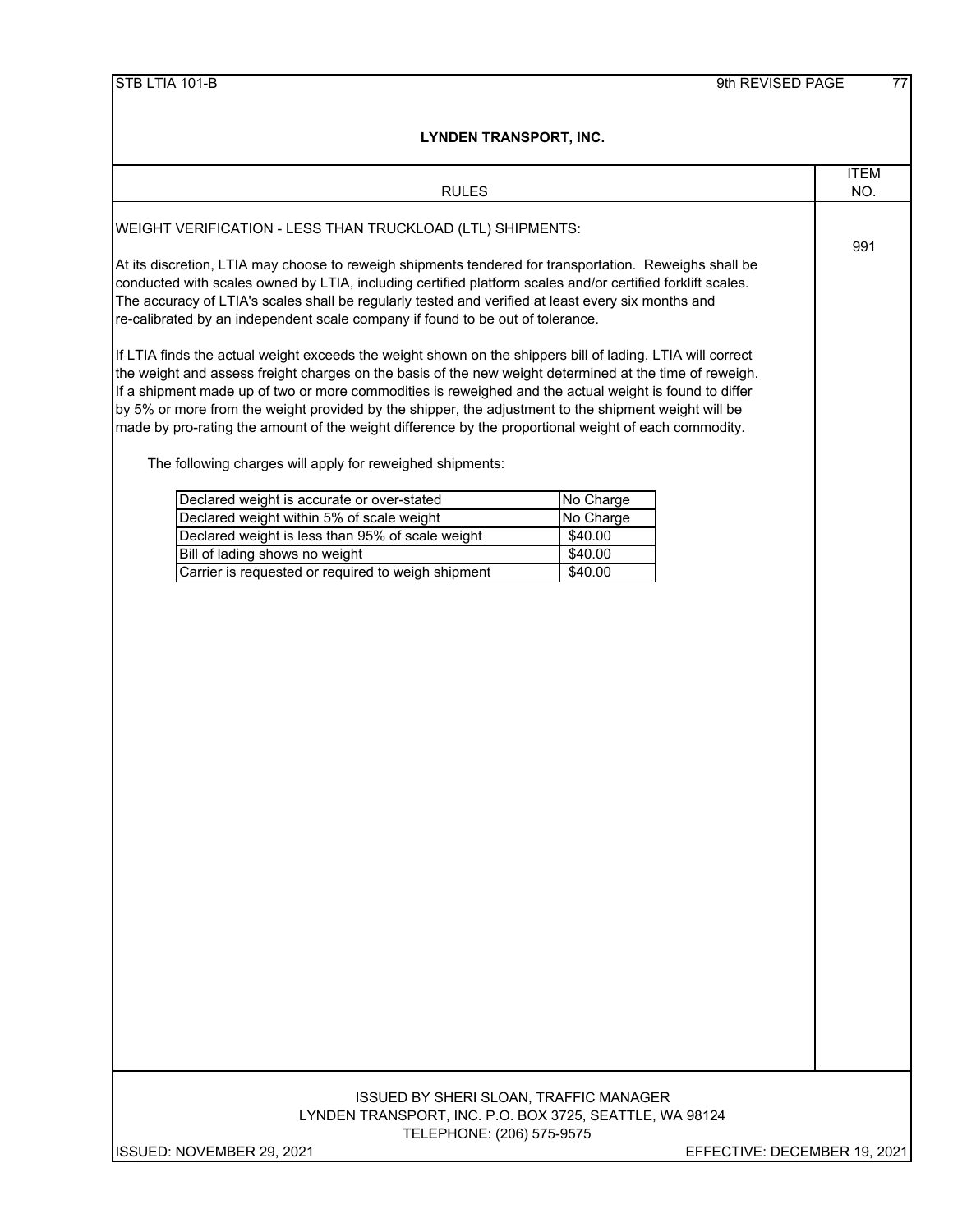|                                                                                                                                             |                    | <b>RULES</b>                                                                                                                                                                                                                                                                                                                                                                                                                                                                                                                | <b>ITEM</b><br>NO. |
|---------------------------------------------------------------------------------------------------------------------------------------------|--------------------|-----------------------------------------------------------------------------------------------------------------------------------------------------------------------------------------------------------------------------------------------------------------------------------------------------------------------------------------------------------------------------------------------------------------------------------------------------------------------------------------------------------------------------|--------------------|
|                                                                                                                                             |                    | PACKAGING MATERIALS AND DUNNAGE MATERIALS                                                                                                                                                                                                                                                                                                                                                                                                                                                                                   |                    |
|                                                                                                                                             |                    |                                                                                                                                                                                                                                                                                                                                                                                                                                                                                                                             | 995                |
|                                                                                                                                             |                    | The following provisions apply to packaging materials and dunnage materials listed in this item<br>during and subsequent to transportation of such materials by LTIA as part of a revenue shipment.                                                                                                                                                                                                                                                                                                                         |                    |
|                                                                                                                                             |                    | (A) Unless otherwise agreed to by LTIA, the weight of packaging materials and dunnage materials<br>listed in this item will be included in the billed weight of shipments containing such materials.                                                                                                                                                                                                                                                                                                                        |                    |
|                                                                                                                                             |                    | (B) Subject to the following exception, packaging materials and dunnage materials included with a<br>shipment which, after delivery of the shipment are surplus and returned to the shipment's<br>origin or shipped to another location, will be handled and charged as a new and separate<br>shipment at applicable charges and must be tendered on a new bill of lading.                                                                                                                                                  |                    |
|                                                                                                                                             |                    | Exception: Packaging materials and dunnage materials listed in this item transported via LTIA<br>northbound to Alaska destinations via water carrier based routes and rated as truckload (TL) or<br>container load (CL) shipments will be returned southbound at no charge to LTIA's Seattle or<br>Tacoma, WA, terminals via the reverse route subject to return movement being initiated within no<br>more than 30 days of delivery of the corresponding northbound shipment and subject to the<br>following conditions: . |                    |
|                                                                                                                                             | 1.                 | Returned packaging materials and dunnage materials must be tendered on a bill of<br>lading referencing the northbound LTIA freight bill number.                                                                                                                                                                                                                                                                                                                                                                             |                    |
|                                                                                                                                             |                    | 2 Shipments transported under this exception will be subject to all other provisions<br>published in this tariff or in applicable contracts.                                                                                                                                                                                                                                                                                                                                                                                |                    |
|                                                                                                                                             | 3                  | Packaging materials and dunnage materials not tendered for no-charge southbound<br>return movement at the same time as and within the free time allowed for delivery of a<br>northbound shipment will be subject to the same pickup, arbitrary or detention charges<br>applicable to charged southbound shipments.                                                                                                                                                                                                          |                    |
|                                                                                                                                             |                    | Packaging Materials and Dunnage Materials List:                                                                                                                                                                                                                                                                                                                                                                                                                                                                             |                    |
|                                                                                                                                             |                    | Bags, horticultural, growing                                                                                                                                                                                                                                                                                                                                                                                                                                                                                                |                    |
| <b>Baskets</b><br>Bins, necessary for transportation of groceries, foodstuffs and/or department<br>store merchandise<br>Blankets, furniture |                    |                                                                                                                                                                                                                                                                                                                                                                                                                                                                                                                             |                    |
|                                                                                                                                             | <b>Bread trays</b> | Boxes, fiberboard, paper or pulp board, used, collapsed<br>Cans, aluminum, empty, used                                                                                                                                                                                                                                                                                                                                                                                                                                      |                    |
|                                                                                                                                             |                    | Cardboard, in bales                                                                                                                                                                                                                                                                                                                                                                                                                                                                                                         |                    |
|                                                                                                                                             |                    | Containers, bulk flour<br>Containers, bulk ink                                                                                                                                                                                                                                                                                                                                                                                                                                                                              |                    |
|                                                                                                                                             |                    |                                                                                                                                                                                                                                                                                                                                                                                                                                                                                                                             |                    |
|                                                                                                                                             |                    | <b>ISSUED BY SHERI SLOAN, TRAFFIC MANAGER</b><br>LYNDEN TRANSPORT, INC. P.O. BOX 3725, SEATTLE, WA 98124                                                                                                                                                                                                                                                                                                                                                                                                                    |                    |
|                                                                                                                                             |                    | TELEPHONE: (206) 575-9575                                                                                                                                                                                                                                                                                                                                                                                                                                                                                                   |                    |
|                                                                                                                                             |                    | ISSUED: NOVEMBER 30, 2011<br>EFFECTIVE: DECEMBER 12, 2011                                                                                                                                                                                                                                                                                                                                                                                                                                                                   |                    |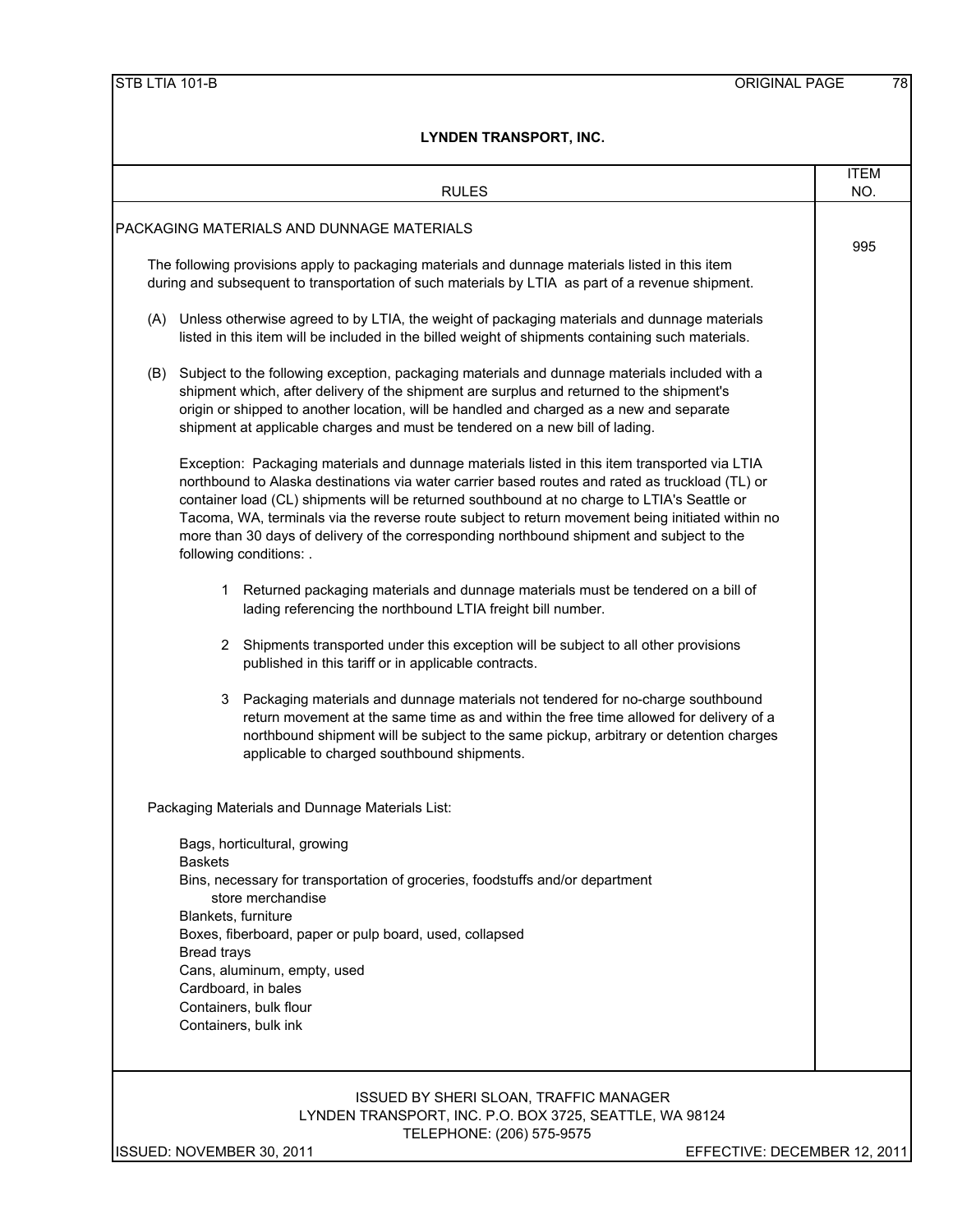| LYNDEN TRANSPORT, INC.                                                                                                                                                                                                                                                                                                                                                                                                                                                                                                                                                                                                                                                                                                                                                                                                                                                                                                                                                                                                           |             |  |
|----------------------------------------------------------------------------------------------------------------------------------------------------------------------------------------------------------------------------------------------------------------------------------------------------------------------------------------------------------------------------------------------------------------------------------------------------------------------------------------------------------------------------------------------------------------------------------------------------------------------------------------------------------------------------------------------------------------------------------------------------------------------------------------------------------------------------------------------------------------------------------------------------------------------------------------------------------------------------------------------------------------------------------|-------------|--|
|                                                                                                                                                                                                                                                                                                                                                                                                                                                                                                                                                                                                                                                                                                                                                                                                                                                                                                                                                                                                                                  | <b>ITEM</b> |  |
| <b>RULES</b>                                                                                                                                                                                                                                                                                                                                                                                                                                                                                                                                                                                                                                                                                                                                                                                                                                                                                                                                                                                                                     | NO.         |  |
| PACKAGING MATERIALS AND DUNNAGE MATERIALS                                                                                                                                                                                                                                                                                                                                                                                                                                                                                                                                                                                                                                                                                                                                                                                                                                                                                                                                                                                        | 995         |  |
| Packaging Materials and Dunnage Materials List (continued):                                                                                                                                                                                                                                                                                                                                                                                                                                                                                                                                                                                                                                                                                                                                                                                                                                                                                                                                                                      |             |  |
| Containers, bulk liquid (porta-feeds), used for transporting chemicals in bulk, or<br>paint in bulk, capacity not to exceed 500 gallons each<br>Cradles, boat, wood<br>Cribbing<br>Cribs<br>Cylinders<br>Dunnage, rubber, inflatable<br>Dunnage, wooden<br>Hampers, garment<br>Hangers, garment<br>Kegs, not exceeding 55 gallons<br>Lift vans, household goods, empty wooden<br>Load locks<br>Material, not a pert of the pallet, platform, skid or shipping container, used to protect<br>top of lading or to secure the load to the pallet, platform or shipping container<br>Milk baskets, milk crates<br>Pads, packing, shipping, cotton or jute, old used, per NMFC Item 148700<br>(Furniture Pads)<br><b>Pallets</b><br>Pallets, platforms or skids, with or without standing or sides or ends, with or without<br>top and includes plastic or rubber liners used in conjunction therewith<br>Platforms, partitions or dividers<br>Racks or racks, shoes<br>Reels<br><b>Skids</b><br>Spools<br>Tarpaulins<br><b>Totes</b> |             |  |
| ISSUED BY SHERI SLOAN, TRAFFIC MANAGER<br>LYNDEN TRANSPORT, INC. P.O. BOX 3725, SEATTLE, WA 98124<br>TELEPHONE: (206) 575-9575                                                                                                                                                                                                                                                                                                                                                                                                                                                                                                                                                                                                                                                                                                                                                                                                                                                                                                   |             |  |
| ISSUED: NOVEMBER 30, 2011<br>EFFECTIVE: DECEMBER 12, 2011                                                                                                                                                                                                                                                                                                                                                                                                                                                                                                                                                                                                                                                                                                                                                                                                                                                                                                                                                                        |             |  |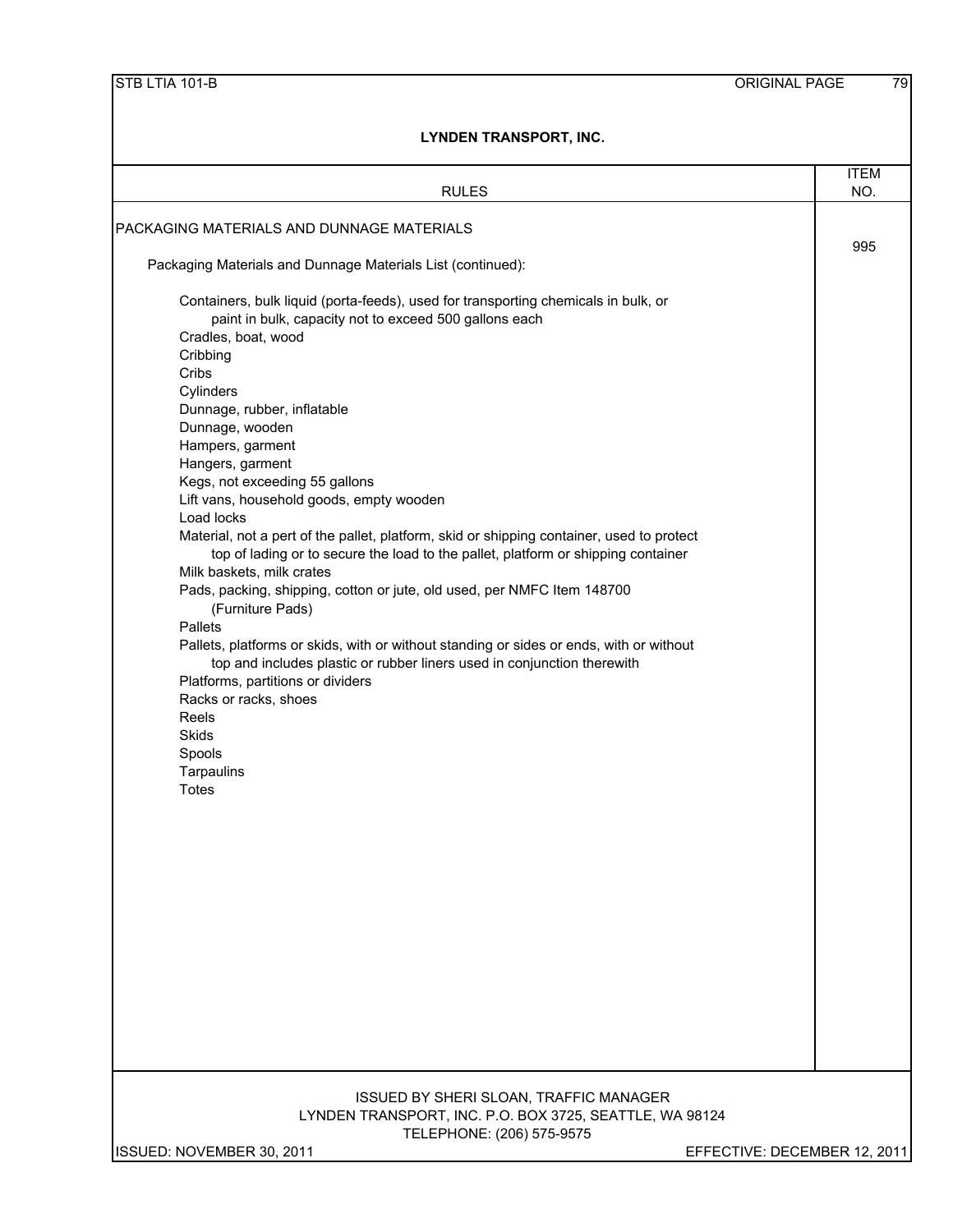| <b>RULES</b>                                                                                                                                                                                                                                                                                                                                                                                                                                                                                                                   | <b>ITEM</b><br>NO. |
|--------------------------------------------------------------------------------------------------------------------------------------------------------------------------------------------------------------------------------------------------------------------------------------------------------------------------------------------------------------------------------------------------------------------------------------------------------------------------------------------------------------------------------|--------------------|
| WEIGHT LIMITS AND ROAD RESTRICTIONS                                                                                                                                                                                                                                                                                                                                                                                                                                                                                            |                    |
| In the event federal, state or local government agencies issue orders restricting road travel by<br>reducing standard legal weight limits normally applicable to highway vehicles, the following<br>provisions will apply:                                                                                                                                                                                                                                                                                                     | 996                |
| LTIA will only operate within the prescribed limits.<br>1                                                                                                                                                                                                                                                                                                                                                                                                                                                                      |                    |
| When weight limit orders are issued and in effect prior to LTIA receiving a shipment, the<br>2<br>shipment will not be received or transported unless and until it is in compliance with the<br>prescribed weight limits or the order has been canceled.                                                                                                                                                                                                                                                                       |                    |
| 3<br>When weight limit orders are issued after a shipment has been received by LTIA, a shipment<br>not in compliance with the prescribed limits will be held from further movement until the<br>shipment is brought into compliance with the ordered limits or the limits have been canceled.<br>When a shipment is being held due to imposition of weight limits, the shipment will be subject<br>to published or contracted detention, demurrage and storage charges until the shipment can<br>again be legally transported. |                    |
| Upon request and authorization by the shipper or other authorized party, and when<br>4<br>operationally practicable, LTIA will mitigate imposed weight limits through transloading and/or<br>use of available equipment options to allow a restricted shipment to be legally transported.<br>Unless otherwise agreed, LTIA will bill transloading and other costs generated in making a<br>shipment legal for further movement to the party paying the freight charges.                                                        |                    |
|                                                                                                                                                                                                                                                                                                                                                                                                                                                                                                                                |                    |
|                                                                                                                                                                                                                                                                                                                                                                                                                                                                                                                                |                    |
|                                                                                                                                                                                                                                                                                                                                                                                                                                                                                                                                |                    |
|                                                                                                                                                                                                                                                                                                                                                                                                                                                                                                                                |                    |
|                                                                                                                                                                                                                                                                                                                                                                                                                                                                                                                                |                    |
| ISSUED BY SHERI SLOAN, TRAFFIC MANAGER<br>LYNDEN TRANSPORT, INC. P.O. BOX 3725, SEATTLE, WA 98124<br>TELEPHONE: (206) 575-9575                                                                                                                                                                                                                                                                                                                                                                                                 |                    |
| EFFECTIVE: DECEMBER 12, 2011<br>ISSUED: NOVEMBER 30, 2011                                                                                                                                                                                                                                                                                                                                                                                                                                                                      |                    |